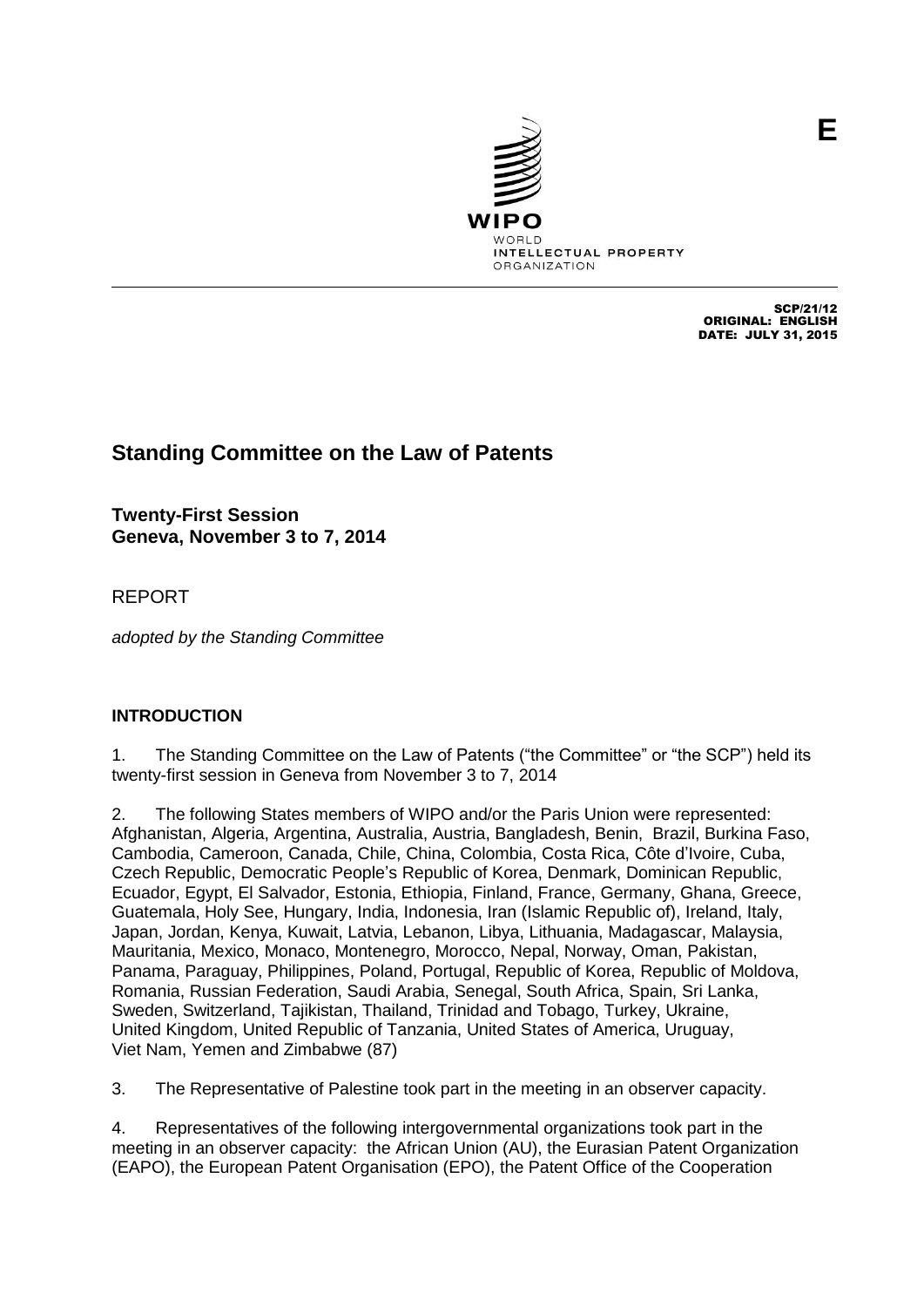Council for the Arab States of the Gulf (GCC Patent Office), the South Centre (SC), the World Trade Organization (WTO) and the World Health Organization (WHO) (7).

5. Representatives of the following non-governmental organizations took part in the meeting in an observer capacity: American Intellectual Property Law Association (AIPLA), Asian Patent Attorneys Association (APAA), Association française des spécialistes en propriété industrielle de l'industrie (ASPI), International Association for the Protection of Intellectual Property (AIPPI), Latin American Association of Pharmaceutical Industries (ALIFAR), Cámara Industrial de Laboratorios Farmacéuticos Argentinos (CILFA), Centre for International Intellectual Property Studies (CEIPI), European Law Students' Association (ELSA International), Institute of Professional Representatives before the European Patent Office (EPI), International Centre for Trade and Sustainable Development (ICTSD), International Chamber of Commerce (ICC), CropLife International, International Federation of Pharmaceutical Manufacturers Associations (IFPMA), International Federation of Intellectual Property Attorneys (FICPI), Japan Intellectual Property Association (JIPA), Japan Patent Attorneys Association (JPAA), Knowledge Ecology International, Inc. (KEI) and Médecins Sans Frontières (MSF) (18).

6. A list of participants is contained in the Annex to this report.

7. The following documents prepared by the Secretariat had been submitted to the SCP prior to the session: "Draft Report" (SCP/20/13 Prov.2); "Draft Agenda" (SCP/21/1 Prov.2); "Report on The International Patent System: Certain Aspects of National/Regional Patent Laws" (SCP/21/2 Rev.); "Exceptions and Limitations to Patent Rights: Acts for Obtaining Regulatory Approval from Authorities (SCP/21/3); "Exceptions and Limitations to Patent Rights: Compulsory Licenses and/or Government Use (Part I)" (SCP/21/4 Rev.); "Exceptions and Limitations to Patent Rights: Compulsory Licenses and/or Government Use (Part II)" (SCP/21/5 Rev.); "Exceptions and Limitations to Patent Rights: Farmers' and/or Breeders' Use of Patented Inventions" (SCP/21/6); "Exceptions and Limitations to Patent Rights: Exhaustion of Patent Rights" (SCP/21/7); "Study on the Role of Patent Systems In Promoting Innovative Medicines, and in Fostering the Technology Transfer Necessary to Make Generic and Patented Medicines Available in Developing Countries and Least Developed Countries" (SCP/21/8, SCP/21/8 Summary); "Feasibility Study on the Disclosure of International Nonproprietary Names (INN) in Patent Applications and/or Patents" (SCP/21/9); "Patents and Transfer of Technology: Further Practical Examples and Experiences" (SCP/21/10); and "Proposal by the Delegations of the Republic of Korea, the United Kingdom and the United States of America regarding Work Sharing between Offices in order to Improve Efficiencies of the Patent System" (SCP/20/11 Rev.).

8. In addition, the following documents prepared by the Secretariat were also considered by the Committee: "Proposal from Brazil" (SCP/14/7); "Proposal submitted by the Delegation of South Africa on behalf of the African Group and the Development Agenda Group" (SCP/16/7); "Corrigendum: Proposal submitted by the Delegation of South Africa on behalf of the African Group and the Development Agenda Group" (SCP/16/7 Corr.); "Proposal by the Delegation of Denmark" (SCP/17/7); "Revised Proposal from the Delegations of Canada and the United Kingdom" (SCP/17/8); "Proposal by the Delegation of the United States of America" (SCP/17/10); "Patents and Health: Proposal by the Delegation of the United States of America" (SCP/17/11); "Questionnaire on Quality of Patents: Proposal by the Delegations of Canada and the United Kingdom" (SCP/18/9); "Proposal by the Delegation of the United States of America regarding efficiencies of the patent system" (SCP/19/4); "Proposal of the Delegation of Spain and other Member States of The European Union for the Improvement of Understanding of the Requirement of Inventive Step" (SCP/19/5 Rev.); and "Proposal by the Delegation of Brazil regarding exceptions and limitations to patent rights" (SCP/19/6).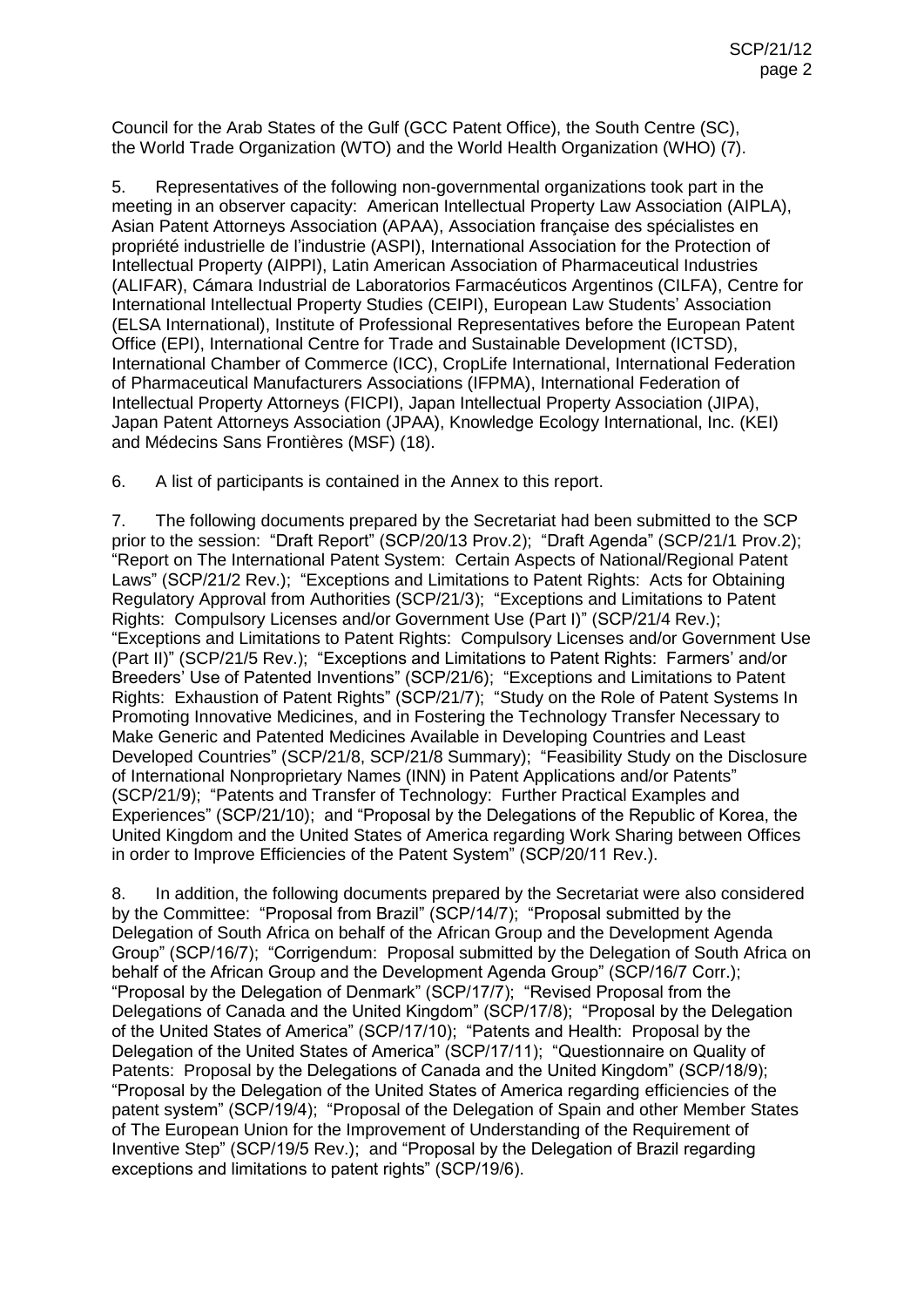9. The Secretariat noted the interventions made and recorded them on tape. This report summarizes the discussions reflecting all the observations made.

## **GENERAL DISCUSSION**

AGENDA ITEM 1: OPENING OF THE SESSION

10. The twenty-first session of the Standing Committee on the Law of Patents (SCP) was opened by the Deputy Director General, Mr. James Pooley, who welcomed the participants. The session was chaired by Mr. Mokhtar Warida (Egypt). Mr. Marco Aleman (WIPO) acted as Secretary.

11. The SCP unanimously elected Mrs. Bucura Ionescu (Romania) and Mr. Victor Portelli (Australia) as *ad hoc* Vice Chairs for the twenty-first session.

AGENDA ITEM 2: ADOPTION OF THE AGENDA

12. The SCP adopted the draft agenda (document SCP/21/1 Prov.2).

AGENDA ITEM 3: ADOPTION OF THE DRAFT REPORT OF THE TWENTIETH SESSION

13. The Committee adopted the draft report of its twentieth session (document SCP/20/13 Prov.2) as proposed.

#### AGENDA ITEM 4: REPORT ON THE INTERNATIONAL PATENT SYSTEM

14. Discussions were based on document SCP/21/2 Rev.

15. The Secretariat noted that since the twentieth session of the SCP, information concerning certain aspects of patent laws had been received from the following Member States/Territories: Costa Rica, Georgia, Germany and Hong Kong (China).

16. The SCP agreed that the information concerning certain aspects of national/regional patent laws [http://www.wipo.int/scp/en/annex\_ii.html] would be updated based on the input received from Member States.

#### GENERAL DECLARATIONS

17. The Delegation of Japan, speaking on behalf of Group B, congratulated the Chair's continuous dedication to the SCP and congratulated the *ad hoc* Vice Chairs on their election. The Delegation expressed its thanks to the Secretariat for its hard work in preparing the current SCP session. Group B wished to attach great importance to the SCP, and expressed its belief that the Committee must be appraised of technical discussions on the issues of substantive patent law in line with its core mandate. The Delegation stated that discussions at the current SCP session should be beneficial for the real world from the perspective of the objective of WIPO. The Delegation further expressed its strong belief that further work should be pursued on the issues of quality of patents, including opposition systems and confidentiality of communications between clients and their patent advisors, which could link the benefit to the real world, including innovators and practitioners, where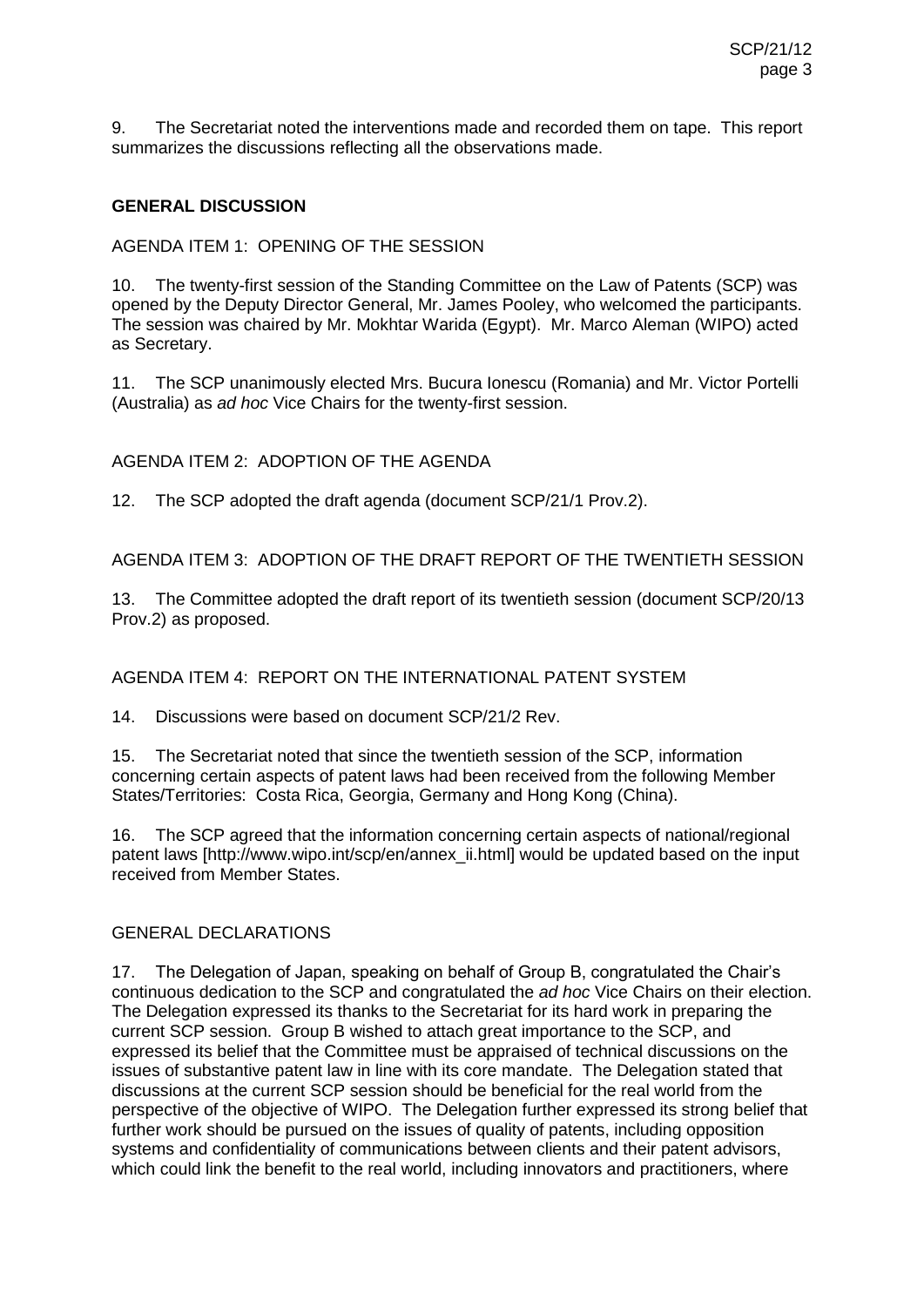WIPO should have its primary effect. Under the agenda item "Quality of patents, including opposition systems", the Delegation noted that Group B looked forward to the sharing session regarding Member States' experiences on international work sharing and collaboration. Group B expressed its belief that the further deepening of the understanding on the fundamental nature of international work sharing and collaboration could give answers to the concerns that had been expressed by some Member States so far, and establish common grounds for further work in that field. The Delegation further noted that, the sharing session of the SCP could function as one of the places for such exercise. The Delegation stated that international work sharing and collaboration was one of the most urgent and important issues in the real work as a solution to enable the efficient and timely examination, which was an essential component for innovation and technology transfer, within the constraints of intellectual property offices. Furthermore, the Delegation noted that this subject was not only a matter for developed countries, but for all Member States irrespective of the level of development because the ultimate goal of that subject was not work sharing and collaboration as such, but rather a realization of the developments through timely grant of appropriate rights. Group B further stated that Member States had to bear in mind that WIPO and its Member States had responsibilities to cooperate to solve that urgent issue and contribute to the development in a real sense in a way that WIPO should do from the viewpoint of the objective of WIPO. Group B expressed its expectation that the exercise at the current SCP session could be a first step that would lead to continued discussion and collaboration on that important subject as had been suggested by some Member States of Group B at the previous SCP session. Furthermore, the Delegation stated that it was critical for such discussions to continue in the multilateral context due to the nature of the issue. With respect to the confidentiality of communications between clients and their patent advisors, Group B looked forward to hearing voices from real world experiences, namely patent advisors and their clients. The Delegation noted that the perspectives of patent advisors and clients could feed the discussion at the current SCP session and indicate what Member States had to do further on that subject at the international level. In conclusion, the Delegation expressed its readiness to engage further in discussions on other topics of agenda with a constructive spirit and in a forward-looking way.

18. The Delegation of Pakistan, speaking on behalf of the Asian Group, expressed its confidence that the SCP would make progress under the able stewardship of the Chair. The Delegation also expressed its appreciation for the work done by the Secretariat in preparing the documents for the current SCP session. The Delegation remained committed to continuing discussions on important topics, including exceptions and limitations to patent rights, patent and health, quality of patents and transfer of technology. The Delegation hoped that discussions would be constructive and fruitful and all issues would be considered in a balanced, efficient manner and yield tangible results. The Delegation further stated that progress in any matter in the international arena, including international harmonization of patent laws, could succeed only if it was inclusive, giving due account to the differences in the levels of social, economic and technological development, flexibilities provided under the Agreement on Trade-Related Aspects of Intellectual Property Rights (TRIPS Agreement), respect for intellectual property law and the needs of all Member States. The Delegation noted that finding the optimum balance between the private interest of right holders and public interest was essential. The Delegation welcomed the half day Seminar on Exceptions and Limitations to Patent Rights and looked forward to a fruitful discussion. The Delegation further stated that the right to health was a basic human right and that the provision of basic health care was important for all countries, but especially so for resource-constrained developing countries and least developed countries (LDCs). The Delegation hoped to see a fruitful discussion and a spirit of understanding on all proposals. Further, the Delegation stated that reaching an agreement on the balance between patent rights and the right to health would furnish the way to meet health needs and would also promote further innovation in that area. The Delegation hoped that the discussion and exchange of best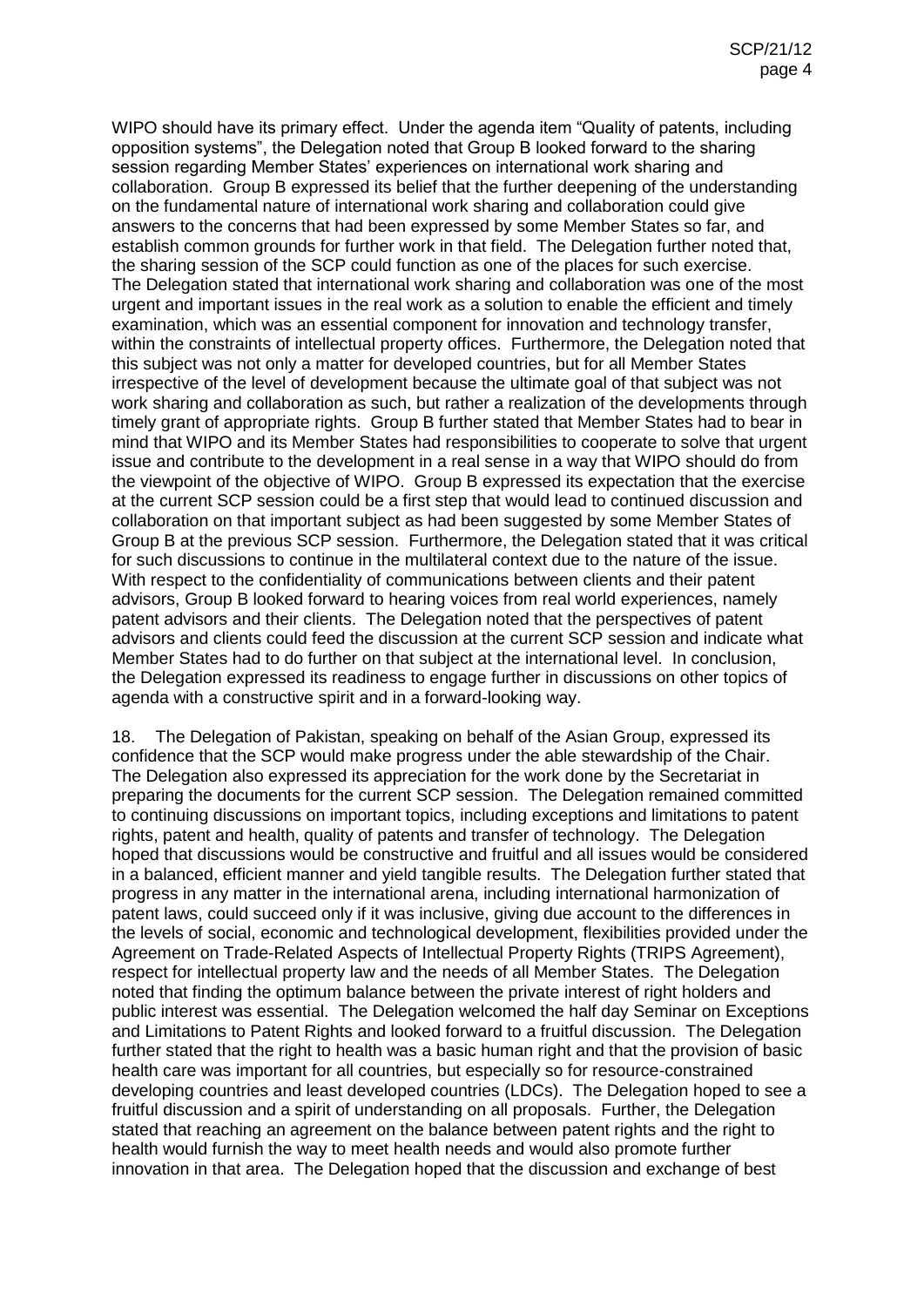practices and national experiences in the current SCP session could provide guidance to improve and further enhance the efficiency of the current patent system in a manner that took into account diverse needs and interests. The Delegation noted that members of the Asian Group would intervene in the current SCP session in discussions on specific agenda items. The Asian Group looked forward to engaging in discussions under the stewardship of the Chair.

19. The Delegation of the Czech Republic, speaking on behalf of the Group of Central European and Baltic States (CEBS Group), welcomed the Chair and congratulated the *ad hoc* Vice Chairs on their election. The Delegation thanked the Secretariat for preparing the documents for the current SCP session, as well as the two half day Seminars and the sharing session. The Delegation stated that following an opening statement of the CEBS Group at the fifty-fourth WIPO General Assemblies, the CEBS Group continued to pay great attention to the SCP as an important forum where all patent issues could be discussed. The Delegation hoped that the SCP would further enhance its efficiency. The Delegation expressed its belief that the results of the Committee's work would enable it to concentrate on fruitful discussions related to substantive issues concerning the law of patents towards international patent harmonization. The CEBS Group remained committed to continued and improved discussions on all topics under the current work program of the SCP. The Delegation also reiterated that any duplication of work should be avoided within all WIPO bodies and with other relevant international organizations such as the WHO or WTO. The Delegation continued to attach great importance to the quality of patents, including opposition systems. In that context, the Delegation highlighted two studies to be prepared by the Secretariat and submitted to twenty-second session of the SCP, namely, the study on sufficiency of disclosure and the study on inventive step. The Delegation was convinced that work on such topics would be of benefit to all users of the patent system. The CEBS Group stated that it was well aware that work sharing between patent offices continued to play a significant role in the development of patent systems and in improving its efficiency. Further, the Delegation looked forward to the scheduled sharing session of Member States' experiences in that field, and expressed its continued support for the proposal made by the Delegations of the United Kingdom, the United States of America, the Republic of Korea and Japan (document SCP/20/11 Rev.). The CEBS Group reaffirmed great interest in the work on confidentiality of communications between clients and their patent advisors in relation to the cross-border aspects. The Delegation stated that it looked forward to the half day Seminar on the Confidentiality of Advice from Patent Advisors and practical experiences of clients as well as patent advisors. The CEBS Group expressed its readiness and commitment to discussions of the other topics on the agenda of the twenty-first SCP session, and further remained open-minded about any other discussions.

20. The Delegation of Belarus, speaking on behalf of the Caucasian, Central Asia and Eastern European Countries (CACEEC), congratulated the Chair on his return and congratulated the *ad hoc* Vice Chairs on their election. The Delegation expressed its support for the activities of the SCP because it believed that the SCP was a key element within WIPO and had always given it a great deal of importance. The Delegation noted that the activities of the SCP were very diverse, but very important. The Delegation further noted that at the twentieth session of the SCP, it had seen that the Committee could tackle various themes and subjects. The Delegation hoped that practice would be continued and further hoped that the issues would be tackled in other fora, which were perhaps not always as efficient as WIPO. The Delegation stated that the relationship between patent offices were vital for the smooth functioning of the system. The Delegation expressed its belief that the issue of patents and health was very important from the point of view of the efficient use of the patent system. The Delegation further stated that the development in the area of patents and health would help Member States to consolidate their activities and improve healthcare. The Delegation emphasized the importance of striking a balance in that regard between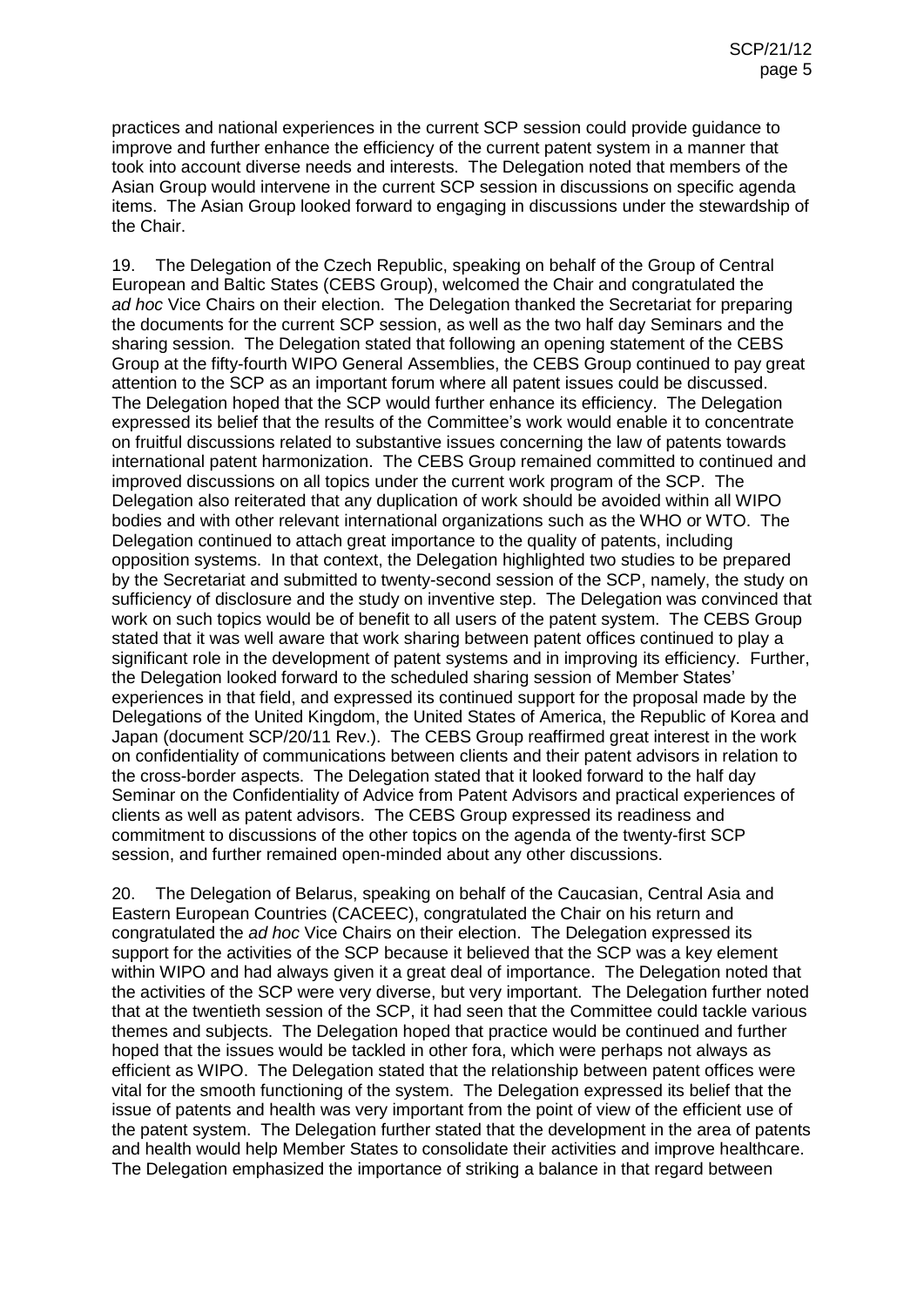the national systems. The Delegation welcomed the fact that the Committee had worked hard to move that issue forward. Regarding the half day seminars that would be held during the current SCP session, the Delegation stated that the Committee would have a good exchange of the experience of knowledge in order to better understand each other and ensure appropriate inclusiveness. The Delegation noted that CACEEC was very active in those activities. Further, it hoped that positive results would be achieved. As for the future work of the Committee, the Delegation expressed its hope that the Committee would continue to have a balanced approach in order to achieve its goals.

21. The Delegation of Paraguay, speaking on behalf of the Group of Latin American and Caribbean Countries (GRULAC), noted that it was pleased to work with the Chair and that the Committee had taken up issues that were extremely valuable for all Member States. Further, the Delegation stated that the Committee would continue to work on substantive issues on the gradual development of the law of patents in conformity with the mandate of the SCP. The Delegation further congratulated the two *ad hoc* Vice Chairs. The Delegation thanked the Secretariat for preparing the documents for the current SCP session and for organizing informal consultations, which had enabled GRULAC members to have better knowledge of the agenda of the twenty-first SCP session and themes to be discussed. The Delegation stated that the agenda item "exceptions and limitations to patent rights" would foster an exchange of information and experiences between Member States so as to have greater knowledge of the modalities with which exceptions and limitations were implemented in countries with more advanced systems, to assess the differences between different systems, and from the perspective of GRULAC, to identify which were the most appropriate given the level of development and capacity of the respective patent offices. The Delegation noted that at the twentieth session of the SCP, there had been interesting discussions on five exceptions and limitations. Noting that another four exceptions and limitations would be discussed during the current SCP session, the Delegation hoped that the approach would be the same as in the previous session, i.e., to become aware of, evaluate and compare different systems of exceptions and limitations to have greater knowledge of the issue. As a result of those discussions, the Delegation asked the Secretariat to prepare an analysis of the exceptions and limitations that had been the most effective in taking up development related concerns. Further, the Delegation proposed the preparation of non-exhaustive manual on that issue, which would be a reference for all WIPO Member States. GRULAC expressed its interest in the issue of the quality of patents, including opposition systems. The Delegation stated that it was essential to be clear as to the concept of the quality of patents to be able to make progress. The Delegation noted it would carefully listen to work experiences that would be shared so that patent offices in GRULAC countries could follow up with an increasing request for patent applications, which had led to an increasing number of applications containing similar inventions. The Delegation further noted an exchange of views on work between offices would be important. GRULAC also expressed its interest in questions of patents and health, particularly on the Feasibility Study on the Disclosure of International Nonproprietary Names (INN) in Patent Applications and/or Patents (document SCP/21/9). GRULAC understood that the inclusion of more information in patent applications was related to the quality of patents. In addition, GRULAC reiterated its proposal to see progress on the WIPO Model Law for Developing Countries on Inventions. The Delegation noted that there had not been any amendments to that law since 1979. In GRULAC's view, that instrument could be revised to include updated issues that had developed in recent years, particularly the role of exceptions and limitations in the implementation of public policies. Given that the Committee had the funds to progress on that issue, the Delegation stated it would like the Secretariat to prepare for the twenty-second session a proposal on a mechanism that the Committee might implement to carry forward that review or revision. In conclusion, the Delegation expressed its support to the Chair for leading discussions that would be enriching and beneficial for all WIPO Member States.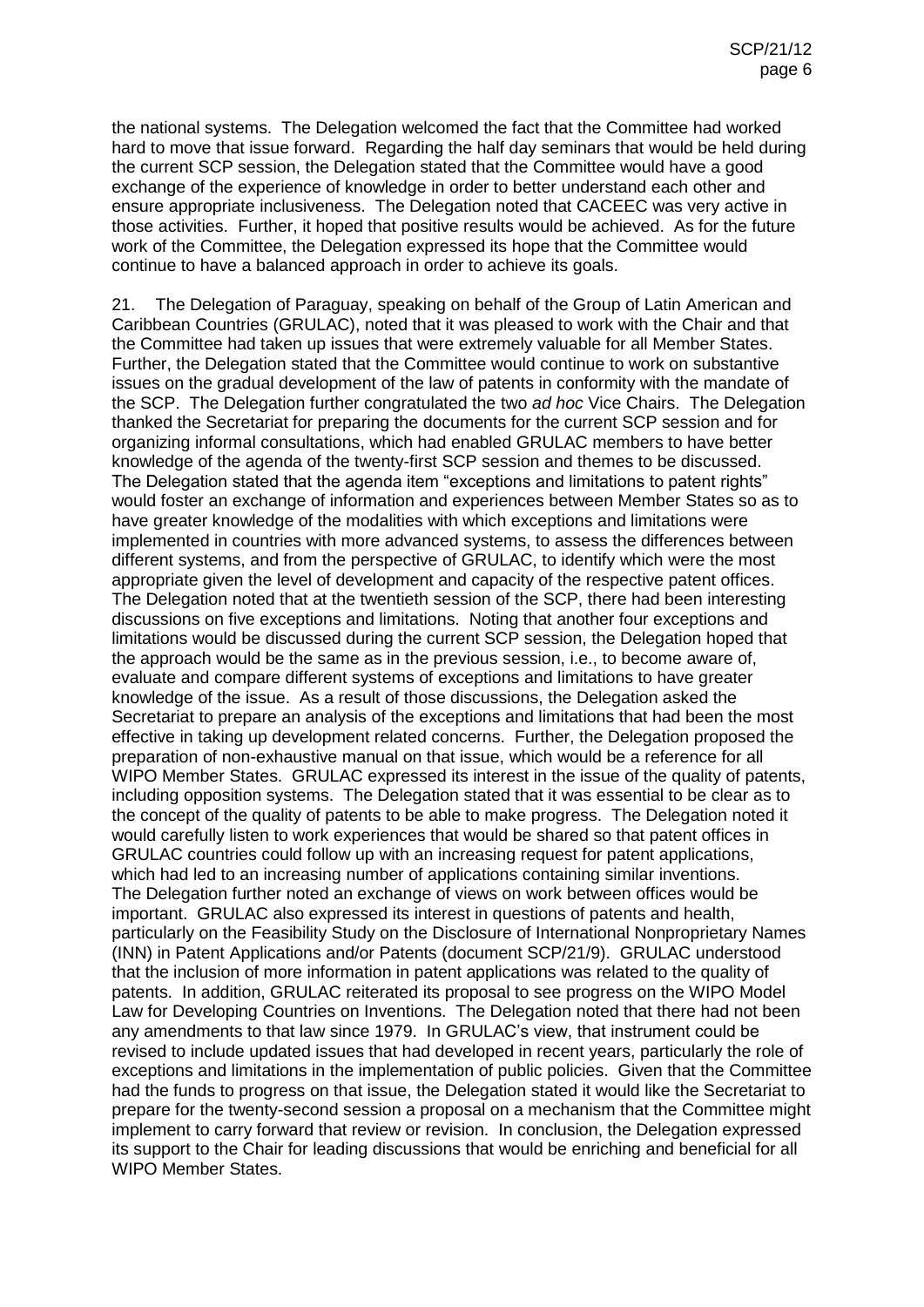22. The Delegation of Kenya, speaking on behalf of the African Group, expressed its happiness with the Chair and congratulated the *ad hoc* Vice Chairs on their election. The Delegation thanked the Secretariat for its preparation of the current SCP session. The African Group attached a great importance to the work of the SCP, as it was critical in balancing the rights of patent owners and public interest particularly in the area of public health, technology transfer and patent flexibilities, which were essential to achieve public policy objectives especially by providing Member States with the necessary policy space to meet the public interest. The African Group noted it had expressed its position in the past in regard to various issues on the agenda and noted that those positions remained valid. The Delegation stated that it would like to see the Committee adopt a substantive work program on those issues, in particular in the area of technical assistance, which had been included in the proposal submitted by the Delegation of South Africa on behalf of the African Group and the Development Agenda Group (DAG) (documents SCP/16/7 and SCP/16/7 Corr.). The Delegation looked forward to fruitful discussions on all agenda items.

23. The Delegation of China noted that it was pleased to see the Chair leading the work of the SCP and congratulated the *ad hoc* Vice Chairs on their election. The Delegation also thanked the Secretariat for its preparation of the current SCP session. Further, the Delegation expressed its hope that the Committee would make progress on the various subjects before it, for example, exceptions and limitations, patents and health, technology transfer, patent quality and also the contribution of the SCP to the implementation of recommendations for a Development Agenda. The Delegation stated that it would like the current SCP session to be successful thanks to the efforts of all parties. Noting that several Delegations had mentioned a balanced, inclusive approach to the work of the Committee, the Delegation stated that it would like that spirit to prevail during the current SCP session.

24. The Delegation of Italy, speaking on behalf of the European Union and its Member States, welcomed the Chair and congratulated the *ad hoc* Vice Chairs on their election. The Delegation thanked the Secretariat for its preparation of the current SCP session. The Delegation was pleased by the fact that the progress had been made at the previous session of the SCP, that positive conclusions had been reached and that the Delegation had agreed to continue discussions on the basis of the work program, including the topics of the quality of patents, inducing opposition systems, client-patent attorney privilege, exceptions and limitations to patent rights, technology transfer and patents and public health. The Delegation stated that the topics in the work program addressed important and complex issues related to the international patent system, and expressed its hope that discussions would achieve a more efficient and accessible patent system as a whole. The Delegation remained committed to the work of the Committee and looked forward to a constructive session. The Delegation attached particular importance to advancing work on the quality of patents along the lines of proposals of the Delegations of Canada and the United Kingdom, Denmark, the United States of America and Spain as endorsed by all other Member States of the European Union, as it believed that work on that topic would be of interest to Member States across the spectrum of development. The Delegation highlighted its great interest in the topic of work sharing. It stated that work sharing had the potential to enhance international cooperation and bring a more efficient, effective and higher quality patent system to all, and tackle with problems only solvable through an international approach. The Delegation looked forward to a fruitful sharing of Member States' experiences during the current SCP session. Likewise, the Delegation was keen to progress on the topic of client-patent attorney privilege, as a convergence of differing positions would be of benefit to users of the patent system irrespective of the level of development of individual Member States. The Delegation noted that it would follow with interest the half day Seminar on Exceptions and Limitations to Patent Rights. The Delegation emphasized, however, that the importance of striking an appropriate balance between work on exceptions and limitations to patent rights and on corresponding legal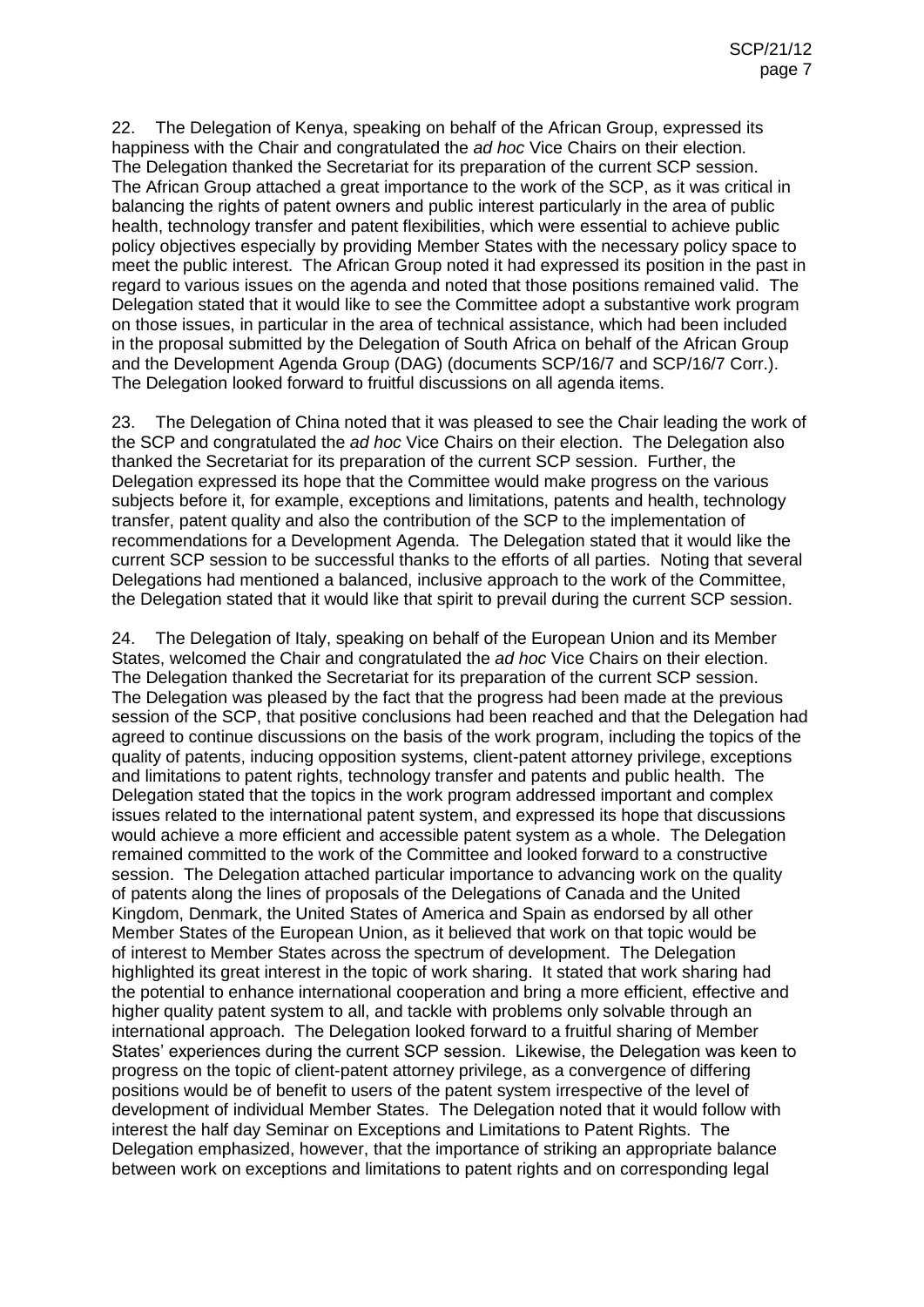standards that had been used to determine whether an invention was patentable, because those two topics were closely interlinked. Regarding the issue of patents and health, the Delegation expressed its belief that the work products that had been prepared for the current SCP session provided useful material for consideration on that topic. Regarding the transfer of technology, the Delegation expressed its belief that the materials that had been submitted to the Committee reflected many examples of the benefits of the patent system to technology transfer. In closing, the Delegation expressed its hope that the Committee's pursuit of a balanced work program would lead the Committee toward working on discussions on the international harmonization of key aspects of substantive patent law in the long term to which the Delegation was strongly committed, including, *inter alia*, to facilitate work sharing and provide more quality and predictability to the patent system. The European Union and its Member States reiterated a full commitment to cooperate and participate actively and constructively in the discussions of the Committee.

25. The Delegation of the Republic of Korea welcomed the Chair and congratulated the *ad hoc* Vice Chairs on their election. The Delegation also thanked the Secretariat for its hard work in preparing the relevant and updated documents for the current SCP session. The Delegation further appreciated the opening statement by the Deputy Director General. The Delegation stated that it went along with the statement that had been made by the Delegation of Pakistan on behalf of the Asian Group. The Delegation recognized that all the Member States in the SCP had welcomed constructive and fruitful discussions on the technical issues of substantive patents laws and international cooperation. Moreover, the sessions of the SCP over the last few years had provided Member States with an opportunity to share their experiences and insight on such important topics. The Delegation stated that the discussions on those topics had been extremely relevant in helping everyone to benefit from the present patent system. The Delegation stated that any decision or norm setting required open discussions and transparent procedures. In that regard, the Delegation stated that without that basic requirement, the results would not be justified. The Delegation expressed its belief that the Committee should approach all the items on the table with an open mind and sincere interest. Further, the Delegation thought that all the discussions would positively influence the progress of society's infrastructure. The Delegation therefore hoped that the discussions that would take place would be productive and fruitful, and all issues would be considered in an efficient and appropriate process. The Delegation stated that it would participate constructively throughout the current SCP session.

26. The Delegation of India expressed its confidence in the Chair and congratulated the *ad hoc* Vice Chairs on their election. The Delegation also thanked the Secretariat for preparing the documents for discussion in the current SCP session. The Delegation expressed its belief that the development of patent system and the use of patent rights should operate in a balanced and sensible manner, which should meet the objective of providing protection for the moral and material interests of inventors, and at the same time, should meet the objective of promoting the enjoyment of human rights of the other members of the society as well. Further, the Delegation believed in the view that ultimately a patent was a social product and it had a social function. The Delegation attached great importance to the work of the SCP and noted the work program for the current SCP session, in which important issues such as exceptions and limitations to patent rights, patents and health and transfer of technology had been retained in the agenda of the Committee. The Delegation reaffirmed its views expressed in the twentieth session of the SCP, in particular, on the issues related to exceptions and limitations, quality of patents, patents and health, clientattorney privileges and transfer of technology. On the issue of exceptions and limitations to patent rights, the Delegation reaffirmed its full support to the work program as proposed by the Delegation of Brazil (document SCP/19/6) on exceptions and limitations to patent rights. The Delegation reiterated that that proposed study might focus upon the use of some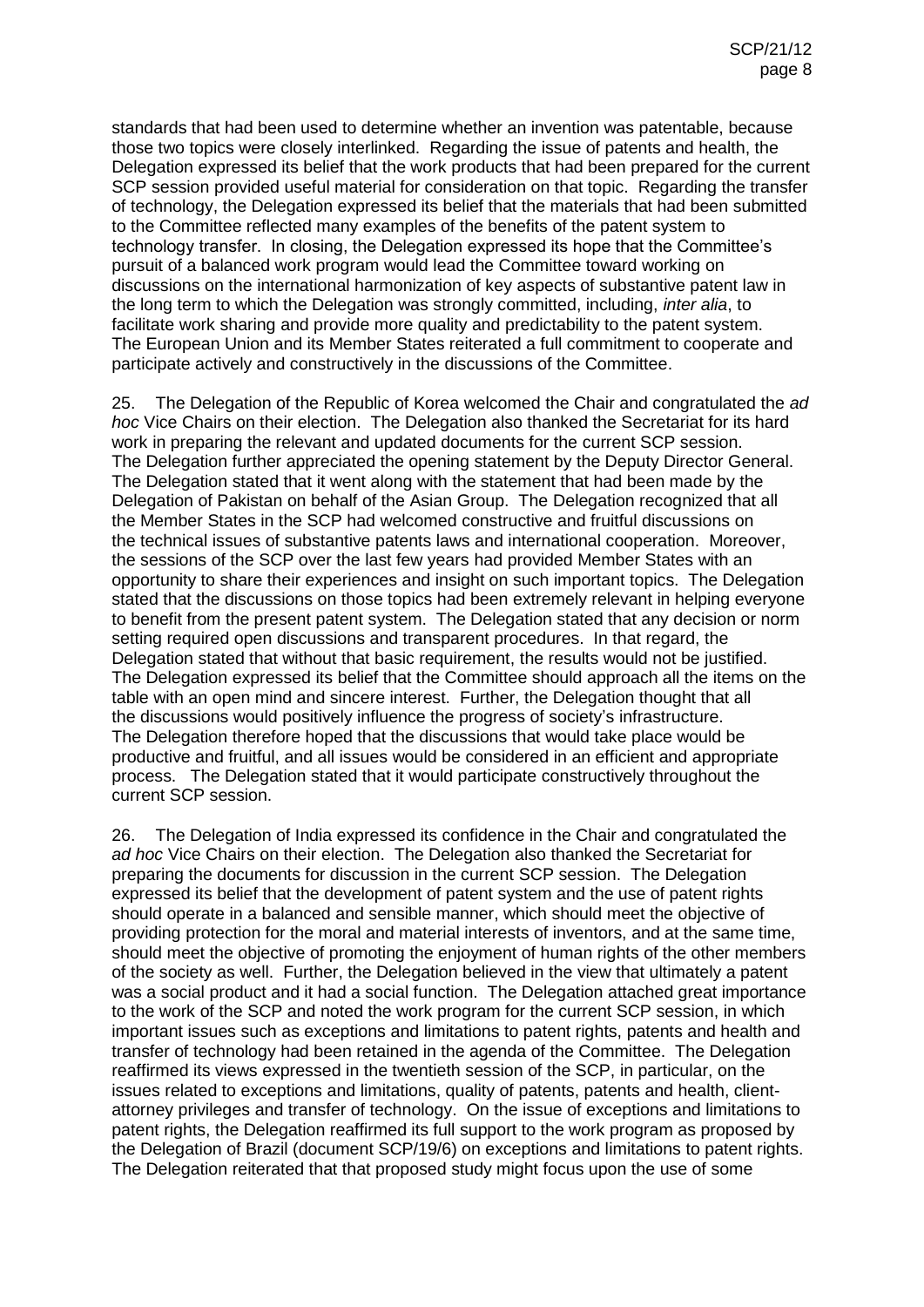exceptions and limitations like compulsory licensing, parallel imports, government use, Bolar exceptions, etc., which were extremely important from the point of view of accessibility and affordability of medicines in developing countries and LDCs. The Delegation welcomed the organization of the half day Seminar on Exceptions and Limitations to Patent Rights. With regard to quality of patents, the Delegation considered that the quality of examination of patent applications needed to be improved substantially in conformity with the policy objective of a country so that a huge social cost of granting patents to insignificant improvements would not be created. In its view, low quality patent examination would only lead to litigation and would create barriers to the dissemination of knowledge and transfer of technology. Further, the Delegation was of the view that the sharing of work of other patent offices was not the remedy for improving the quality of patents and, it could not be considered to be a solution for addressing backlog. Rather, the Delegation stated that the sharing of work of other offices could weaken the examination process and capability of patent offices in developing countries. The Delegation expressed its opinion that steps should be taken to build capacity among patent offices of developing countries to enable them to perform their *quasi*-judicial functions, according to their national laws, in the best manner possible. The Delegation further expressed its strong belief that work sharing would adversely affect the capacity of the patent offices in developing countries to examine applications and therefore, that should not become an area for norm setting in future. Regarding the issue of patents and health, the Delegation stated that in order to meet the requirement of public with respect to patented drugs and to provide the life-saving drugs at an affordable price in developing countries and LDCs, there was a need not only to study the TRIPS flexibilities and the effective implementation or utilization of compulsory licensing provisions under patent law, but also to study the impact of the grant of compulsory licenses and consequential impact on availability and prices of patented drugs. The Delegation took note that the Feasibility Study on the Disclosure of International Nonproprietary Names (INN) in Patent Applications and/or Patents (document SCP/21/9), described, *inter alia*, general information about INN and the particularity of searching pharmaceutical substances disclosed in patent documents in order to discuss feasibility of the disclosure of INN in patent applications and patents. The Delegation conveyed its sincere thanks to the Secretariat for the preparation of that document. The Delegation noted that it would like to express its view in detail on that study and on other documents during the discussion of that document. The Delegation also noted the Study on the Role of Patent Systems in Promoting Innovative Medicines, and in Fostering the Technology Transfer necessary to Make Generic and Patented Medicines available in Developing Countries and Least Developed Countries (document SCP/21/8), and expressed its wish to meaningfully engage in discussion. On the issue of transfer of technology, the Delegation expressed its belief that the protection and enforcement of patent rights should promote technological innovation and transfer of technology, achievable by patent specifications independent of any know-hows, in the country where the rights were protected, and thereby would provide a mutual advantage to producers as well as to the users of technological knowledge. Therefore, the Delegation stated that in order to create a balance of rights and obligations, the protection and enforcement of patent rights *vis-à-vis* the technological content of patent specifications should be conducive for the socio-economic developments of the country. The Delegation expressed its satisfaction on the progress made by the SCP in bringing out reasonable studies with a clear picture on the existing situation across countries on the subjects under consideration. The Delegation extended its full cooperation and expressed its readiness to participate constructively in the Committee's discussions.

27. The Delegation of Pakistan wished to align its statement with the statement of the Asian Group. The Delegation expressed its belief that the agenda of the current SCP session was of paramount importance, especially to developing countries, as it highlighted the need for a balanced patent system that promoted innovation and also gave due consideration to public welfare especially in the field of health. The Delegation believed that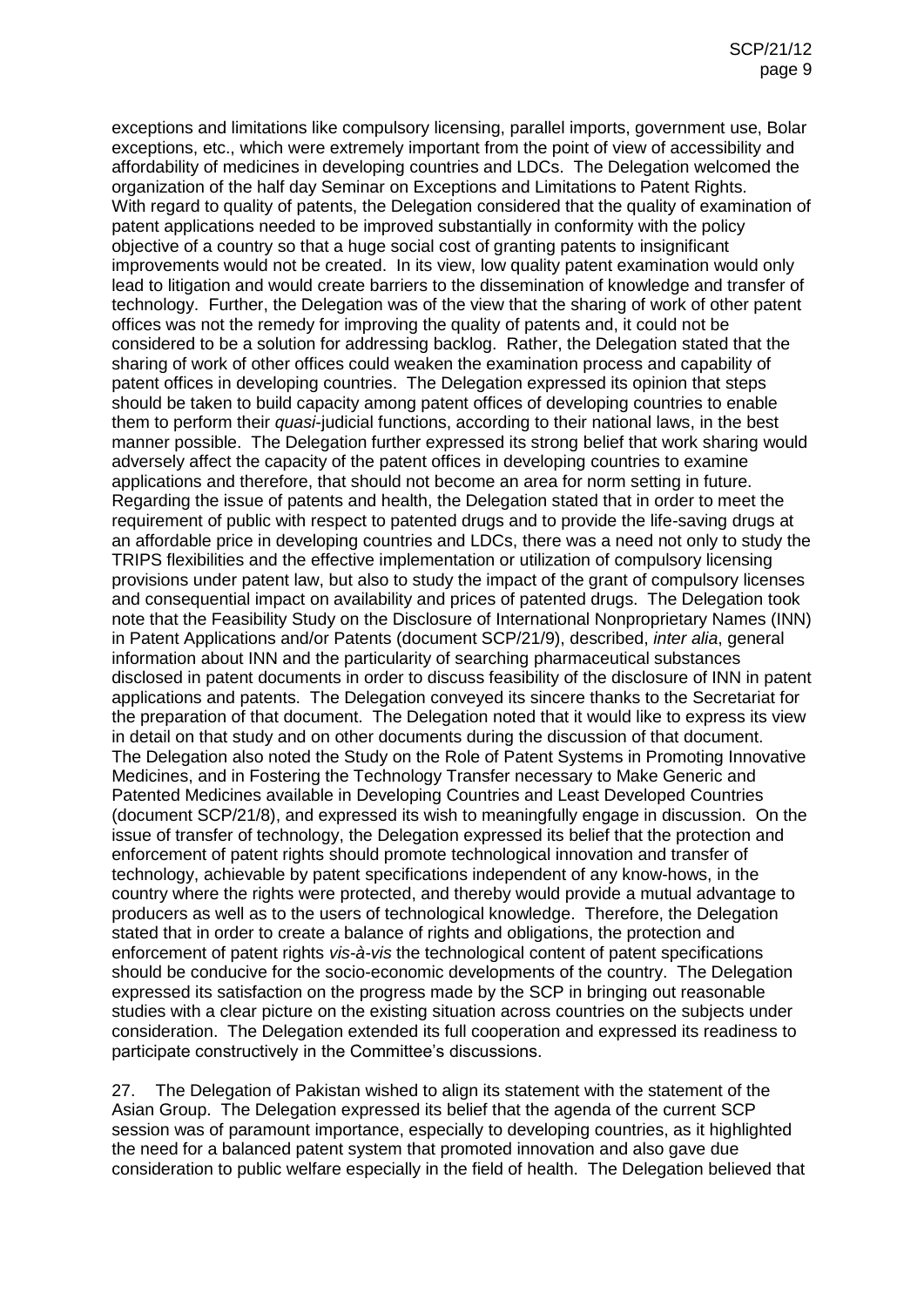although there was consensus on the right to health as a basic human right, there was a need to ensure that the provision of public welfare would be facilitated through tangible practical means, especially in resource constrained countries. The Delegation stated that patent protection should not hinder the public health objectives of any country. Further, the Delegation stated that Articles 7 and 8 of the TRIPS Agreement read with the Doha Declaration on TRIPS and Public Health struck a balance between rights and obligations. The Delegation further stated that WIPO should provide technical assistance and support to developing countries and LDCs to effectively implement exceptions and limitations. The Delegation expressed its strong support for the proposal by the Delegation of Brazil for further work to evaluate the questionnaire responses on exception and limitations to develop a better understanding of which practices served development objectives. The Delegation also supported the proposal by the Delegation of South Africa on behalf of the African Group and the DAG for a concrete work program on patents and health. Furthermore, the Delegation stated that technology transfer remained an issue of significance for the developing world. Noting that the impediments in transfer of technology were mainly the weak interaction between linkages with the industry for the commercialization of inventions and the lack of awareness regarding the marketing potential of the invention, the Delegation requested the Secretariat to work on the impediments to transfer of technology in developing countries. The Delegation looked forward to contributing on specific agenda items in the course of the discussions of the current SCP session.

28. The Delegation of the Dominican Republic congratulated the Chair and expressed its readiness to collaborate. The Delegation stated that regarding the application of exceptions and limitations to patent rights, it had experiences on the acts in the private spheres for noncommercial uses, acts for obtaining experiments and the uses necessary for approval by the sanitary authority and the subsequent marketing of a product after the expiry of patents. The Delegation stated that regarding patents and health, it was concerned about access to antiretroviral drugs for HIV/AIDS. The Delegation noted that for the time being, the HIV office in the Dominican Republic had been analyzing exceptions and limitations to patent rights so as to seek mechanisms which would enable the population to have access to those drugs. The Delegation stated that it was extremely important for it to find out the experiences of other countries, particularly good practices. The Delegation expressed its support for the proposal by the Delegation of Brazil on effective exceptions and limitations and for a manual, which would be extremely useful for Member States. The Delegation subscribed to the statement made by the Delegation of Paraguay on behalf of GRULAC as a whole.

29. The Representative of the ICC noted that it represented small and large businesses in all sectors in some 130 countries from all over the world at different levels of development. The Representative further stated that those businesses could be holders of intellectual property rights, in particular patent rights, or they could find themselves in situation where they were confronted by such rights of others. He stated that given the increasingly international nature of activities relying on intellectual property rights, a forum, in which patent issues could be discussed at an international level, such as the SCP, could be of great value. The Representative expressed his view that such discussions were particularly useful when focused on practical issues that helped ensure that a patent system worked effectively to support innovation and growth. The Representative noted that those issues included patent quality, international work sharing and confidentiality of communications between clients and their patent advisors and also that other issues could have a direct impact on the improvement of the functioning of the patent system and the facilitation of everyday transactions relating to patents. The Representative stated that work on such practical issues could help the patent authorities in their daily work, especially those with fewer resources, as well as patent holders and those confronted by the patent rights of others. In that regard, the Representative noted that he would be pleased to enhance the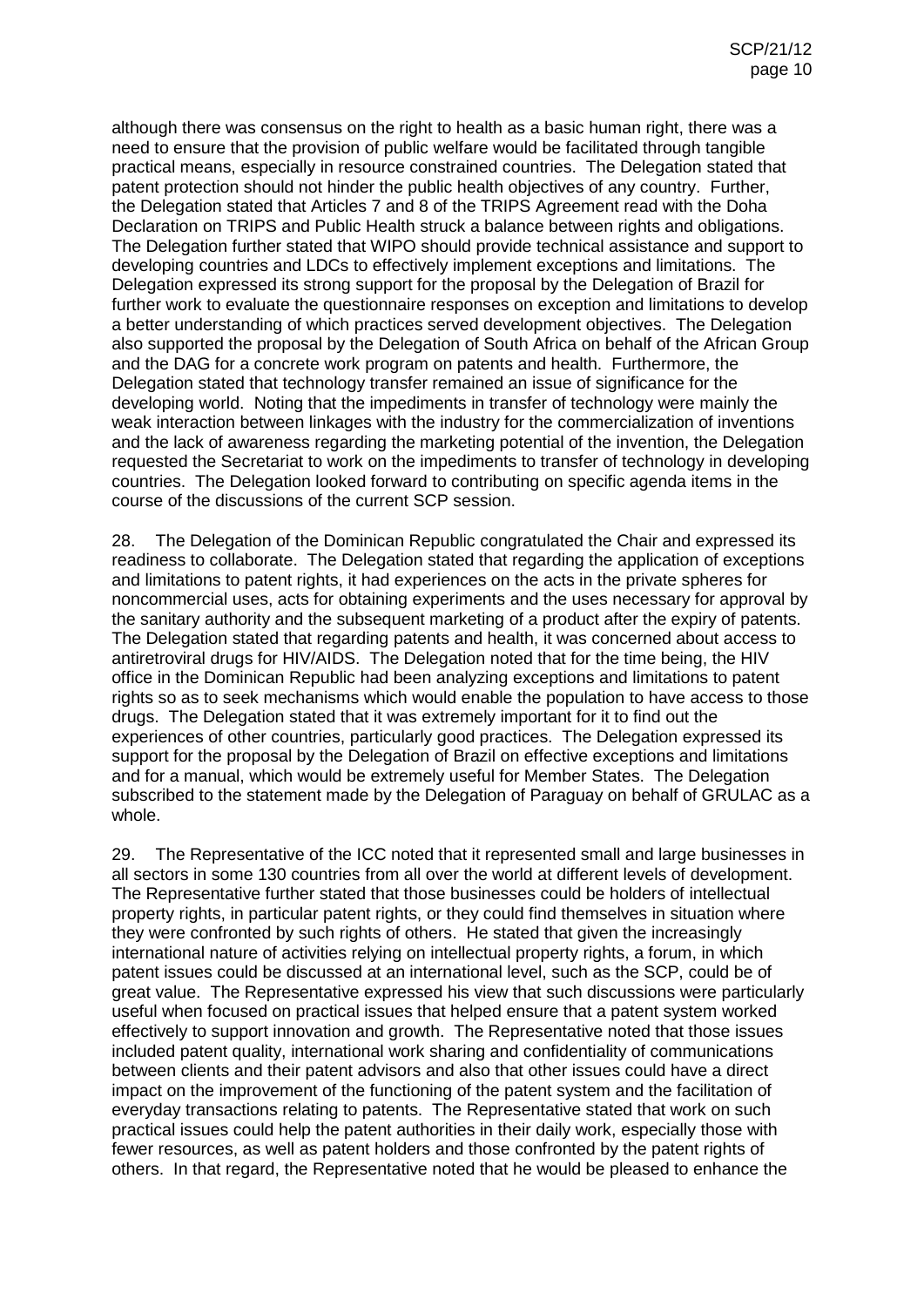understanding of those issues by sharing practical experiences from the ground. Further, he looked forward to helping the SCP work towards international solutions in those areas.

30. The Representative of ALIFAR, speaking on behalf of ALIFAR and CILFA, reaffirmed his statements made during previous SCP sessions under the agenda items of patents and health, exceptions and limitations to patent rights and quality of patents, including opposition systems. The Representative emphasized the need for a holistic and systematic approach to such complex issues. The Representative expressed his satisfaction with the Committee's work on exceptions and limitations to patent rights and with the documents prepared by the Secretariat for the current SCP session. On that basis, the Representative considered that it was appropriate for the Committee to expand its work on exceptions and limitations to patent rights. The Representative noted that such work would facilitate the implementation of exceptions and limitations to patent rights into national legislation. The Representative noted that the Study on the Role of Patent Systems in Promoting Innovative Medicines, and in Fostering the Technology Transfer Necessary to Make Generic and Patented Medicines Available in Developing Countries and Least Developed Countries (document SCP/21/8) was a presentation of facts without assessments or recommendations. The Representative further noted that the study stated that there were few empirical studies that examined the relationship between the patent system and the transfer of technology to make medicines available in developing countries and LDCs. The Representative stated that, given the current multilateral intellectual property paradigm, such shortcoming was striking, particularly with regard to the delicate balance that must exist between the protection and enforcement of IPRs on the one hand and, on the other, the fact that protection and enforcement contributed to the promotion of technological innovation and to the transfer and dissemination of technology, according to Article 7 of the TRIPS Agreement. The Representative also stated that, given that the transfer and dissemination of technology was one of the objectives of the TRIPS Agreement, the existence of such a few empirical studies addressing the relationship between the patent system and the transfer of technology to make medicines available in developing countries did not seem reasonable. The Representative expressed its opinion that the Committee could neither make recommendations nor promote initiatives in the field without a full understanding of the real world and of current trends in technology transfer, particularly in licensing contracts. The Representative stated that ALIFAR was a business association that brought together more than 200 private pharmaceutical companies from Argentina, Bolivia (Plurinational State of), Chile, Colombia, Costa Rica, Ecuador, El Salvador, Guatemala, Paraguay, Peru, the Dominican Republic, Uruguay and Venezuela. The Representative noted that it knew enough facts to ascertain what was happening in the real world with respect to the transfer of technology for the manufacture of pharmaceuticals in the region. In that regard, the Representative stated that the goal of the TRIPS Agreement that the protection of IPRs should contribute to the promotion of technology transfer had not been met. The Representative noted that licensing agreements that involved the transfer of patented technology were very scarce because patentees preferred to serve the Latin American market through the export of drugs manufactured in plants located outside the region, particularly with respect to innovative or more complex medicines. The Representative stated that patents served as instruments to secure export markets rather than to facilitate the transfer and dissemination of technology. By contrast, the Representative stated that most of the licenses that had been granted in the region were, in fact, marketing or distribution agreements without actual technology transfer. The Representative noted that several delegations had expressed the need for further study and research on technology transfer. The Representative suggested that the Committee request the Secretariat to prepare an empirical study to identify the effective existence or otherwise of patentees' transfer of patented technologies for medicines and manufacturing processes to companies or persons in developing countries and LDCs, the technologies involved in such transfers, the conditions that were set forth in the licensing agreements, the royalties paid, the ways in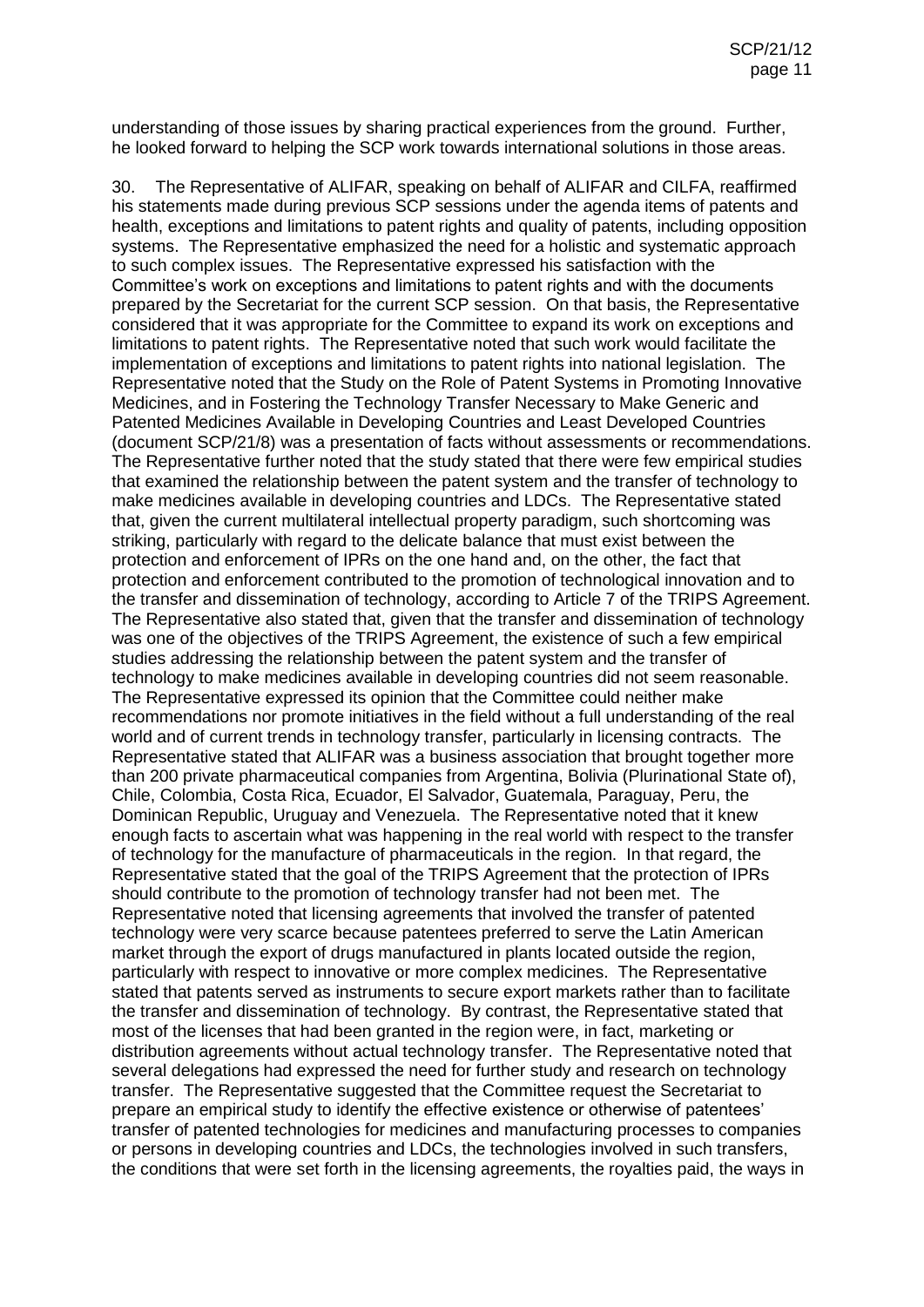which technology transfer took place, the time involved and the elements that facilitated or hindered the transfer process. The Representative noted that ALIFAR and its national member associations and their affiliated laboratories would be available to the Committee to collaborate in the aforementioned empirical study on the understanding that ALIFAR had relevant and useful information. The Representative thanked the Secretariat for the Feasibility Study on the Disclosure of International Nonproprietary Names (INN) in Patent Applications and/or Patents (document SCP 21/9). The Representative agreed with the preliminary findings of the study regarding the feasibility of the proposal, as well as the usefulness of such disclosure to the governments, humanitarian organizations, generic pharmaceutical companies and the general public. The Representative noted that, as had been stated by some other delegations and observers, the issue of disclosure of INN was relevant for the facilitation of patent information search that might be relevant to the manufacture, use or sale of a particular drug, especially for those people, organizations or governments that did not have access to commercial databases. The Representative further noted that such disclosure could be crucial when patents involved Markush-type claims. The Representative supported the various proposals for further consideration of the subject at the twenty-second session of the SCP. The Representative expressed his belief that future research should develop the points outlined in preliminary findings (v) and (vi) of document SCP/21/9 in order to address, among others, the definition and clarification of the precise purpose of the disclosure requirement of the INN, the scope and nature of such disclosure, the portion of the application that should include the INN, the incorporation of the INN in patent applications or patents granted before the publication of the recommended INN and the consequences of breaches of the disclosure requirement.

## AGENDA ITEM 5: EXCEPTIONS AND LIMITATIONS TO PATENT RIGHTS

31. Discussions were based on documents SCP/14/7, SCP/19/6 and SCP/21/3, 4 Rev., 5 Rev., 6 and 7.

32. The Delegation of Japan, speaking on behalf of Group B, thanked the Secretariat for preparing the series of documents on how the different exceptions and limitations were implemented in some Member States (documents SCP/21/3, 4 Rev., 5 Rev., 6 and 7). The Delegation stated that those documents provided useful information on the implementation of exceptions and limitations in other countries, which provided a valuable difference where Member States considered arrangements that were adopted to their circumstances. The Delegation noted that exceptions and limitations should be used in very limited and specific circumstances, as was linguistically self-explanatory, with sufficient and concrete justification and with the overarching principle of appropriate patent protection. The Delegation further stated that discussions on exceptions and limitations in a piecemeal manner separated from the context of appropriate patent protection, or a conceptual discussion without factual evidence, would sometimes lead to a discussion for the mere purpose of the discussion or justification as an end in itself. The Delegation stated that in order to avoid that situation, it expected that the half day Seminar on Exceptions and Limitations to Patent Rights during the current SCP session should shed more light on the objective and impartial evidence that supported policy making in exceptions and limitations in particular countries.

33. The Delegation of the Czech Republic, speaking on behalf of the CEBS Group, thanked the Secretariat for the preparation of the documents that concerned four exceptions and limitations to patent rights and contained valuable information on how those exceptions and limitations had been implemented in Member States. It further thanked the Secretariat for the preparation of the half day Seminar on those four exceptions and limitations to patent rights. Further, the CEBS Group hoped that the information, presentations and case studies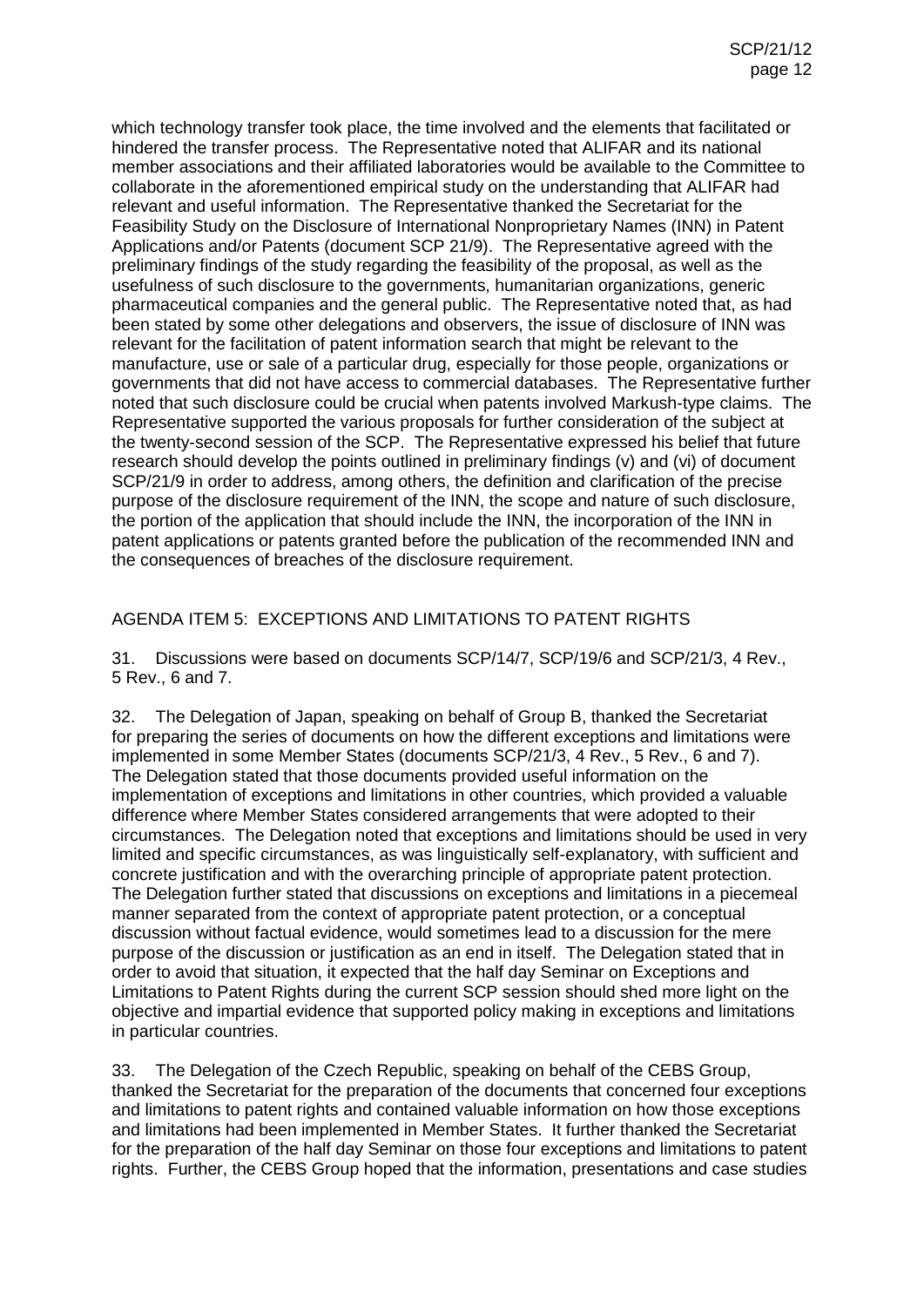on the practical implementation of exceptions and limitations would be helpful for further discussion within the Committee. The Delegation reiterated its support for a balanced approach to discussion on that issue. The Delegation was convinced that an appropriate balance between the interest of right holders and the interest of the general public should be maintained. Further, the corresponding legal standards that related to the substantive conditions of patentability of an invention, such as novelty, inventive step and industrial applicability, should be taken into account. The CEBS Group also expressed its readiness to participate constructively in continued discussions on exceptions and limitations to patent rights.

34. The Delegation of Italy, speaking on behalf of the European Union and its Member States, thanked the Secretariat for the preparation of documents SCP/21/3 to 6, which contained a summary of how limitations to patent rights were provided for in national law, as well as the practical challenges in implementation that had been encountered by Member States. The Delegation further thanked the Secretariat for the preparation of document SCP/21/7, which provided information on how exceptions or limitations related to exhaustions of patent rights had been implemented in Member States. The Delegation noted that document SCP/21/7 would serve as a useful evidence for academics, as well as law and policy makers working in that area. Further, the Delegation stated that exceptions and limitations to patent rights maintained an appropriate balance between the right holders and the general public and thus, neither exclusions from patentability nor exceptions or limitations to patent rights should be discussed without corresponding legal standards that were used to determine whether an invention was patentable, such as novelty, inventive step and industrial applicability. The Delegation welcomed the fact that at the twenty-second session of the SCP, some of those legal standards would be discussed. The Delegation looked forward to the half day Seminar on Exceptions and Limitations to Patent Rights and to discussion on that issue.

35. Pursuant to the decision taken at the twentieth session of the Committee, a half day Seminar on Exceptions and Limitations to Patent Rights was held. The Seminar addressed the following four exceptions and limitations: (i) acts for obtaining regulatory approval from authorities; (ii) exhaustion of patent rights; (iii) compulsory licensing and/or government use; and (iv) exceptions and limitations relating to farmers' and/or breeders' use of patented inventions. The Seminar consisted of the following three segments:

(a) a presentation of documents SCP/21/3 to 7 by the Secretariat;

(b) presentations by the Chief Economist and two external experts on the effectiveness of exceptions and limitations when addressing developing concerns and how national capacities affect the use of exceptions and limitations; and

(c) presentations by Member States of case studies on the implementation of the above exceptions and limitations.

36. The Secretariat presented documents SCP/21/3 to 7.

37. The Delegation of Brazil thanked the Secretariat for its preparation of the factual documents. The Delegation noted that the majority of the answers to the questionnaires on which documents SCP/21/3 to 7 were based were provided by developed countries, and that a small number of developing countries had answered the questionnaires. In that regard, the Delegation asked if intellectual property offices from the developing countries had requested support or additional comments in order to answer the questionnaires. The Delegation noted that since there were well known difficulties that developing countries had faced in the implementation of those exceptions and limitations, specifically regarding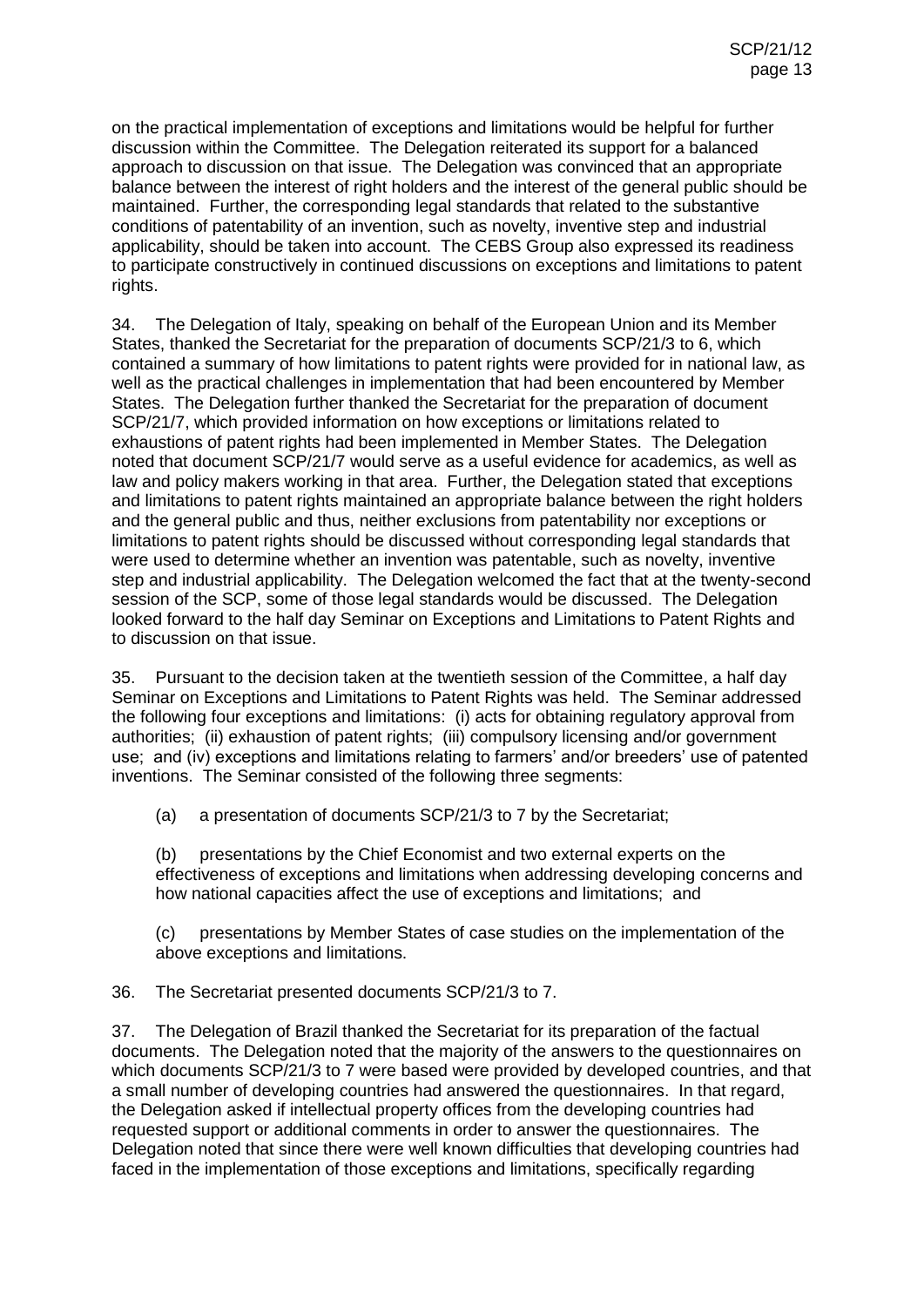compulsory licensing under the WTO system, WTO Members had envisaged the creation of a specific system for countries to be capable of implementing that kind of exception and limitation.

38. The Secretariat noted that the countries' replies to the questionnaires (88 in total) included developed countries, developing countries and LDCs. The Secretariat further noted that many of the answers from both developed and developing countries showed a great level of understanding without the need for any assistance. The Secretariat said that, however, on a case-by-case basis and depending on the Member State's interest, there had been some phone calls or e-mail exchanges for clarifications.

39. At the second segment of the Seminar, the Secretariat introduced two external experts, Ms. Margaret K. Kyle, Professor, MINES ParisTech, France and Ms. Jayashree Watal, Counsellor, Intellectual Property Division, World Trade Organization, Switzerland. The Secretariat noted that it was challenging to give proper justice to the effectiveness of the four exceptions under discussion in light of the limited time and especially due to the fact that the economic effects of those exceptions were quite varied and multifaceted. The Secretariat therefore suggested that for the half day Seminar on Exceptions and Limitations to Patent Rights for the current SCP session, emphasis be placed on exceptions and/or limitations on acts for obtaining regulatory approval from authorities and exhaustion of patent rights. The Secretariat stated that from an economic perspective, the question of exhaustion of patent rights was in many ways arguably the most interesting and also the most ambiguous of the exceptions in terms of its effects. Further, the Secretariat noted that the exception and/or limitation on acts for obtaining regulatory approval from authorities was one exception for which there was some evidence, but not as much evidence as one might want and had received relatively less attention, as compared to the exception and/or limitation on compulsory licensing and/or government use. With respect to the exception and/or limitation on compulsory licensing and/or government use, the Secretariat referred interested Member States to the study published by WIPO, the WHO and the WTO entitled "Promoting Access to Medical Technologies and Innovation: Intersections between public health, intellectual property and trade", which summarized the experiences of different countries that had used that type of exception in the context of medicines, including, for example, the experiences of Brazil and Thailand, among others.

40. Ms. Kyle presented the basic economic intuition behind exhaustion of patent rights policies, including the effect on pricing. She noted the economic arguments for and against different types of exhaustion. She further noted empirical, anecdotal and survey evidence on the effects of parallel trade. In conclusion, Ms. Kyle explained how the economic effects of international exhaustion were different across countries and settings.

41. Ms. Watal presented the rationale of the exception and/or limitation on acts for obtaining regulatory approval from authorities. She presented facts from studies of the United States of America and European Union markets. She also explained Article 30 of the TRIPS Agreement as well as the economic arguments regarding the exception and/or limitation on acts for obtaining regulatory approval from authorities that had been made in the WTO dispute Canada — Patent Protection of Pharmaceutical Products (WTO document WT/DS114/R). In conclusion, she remarked on the economic implications of the exception and/or limitation on acts for obtaining regulatory approval from authorities.

42. The Delegation of Brazil expressed its thanks for the extensive and interesting presentations. Noting that Ms. Kyle had mentioned the flows of parallel imports and how they could improve competition, the Delegation asked whether there was any data on the market failure for access to medicines for rare diseases. The Delegation understood that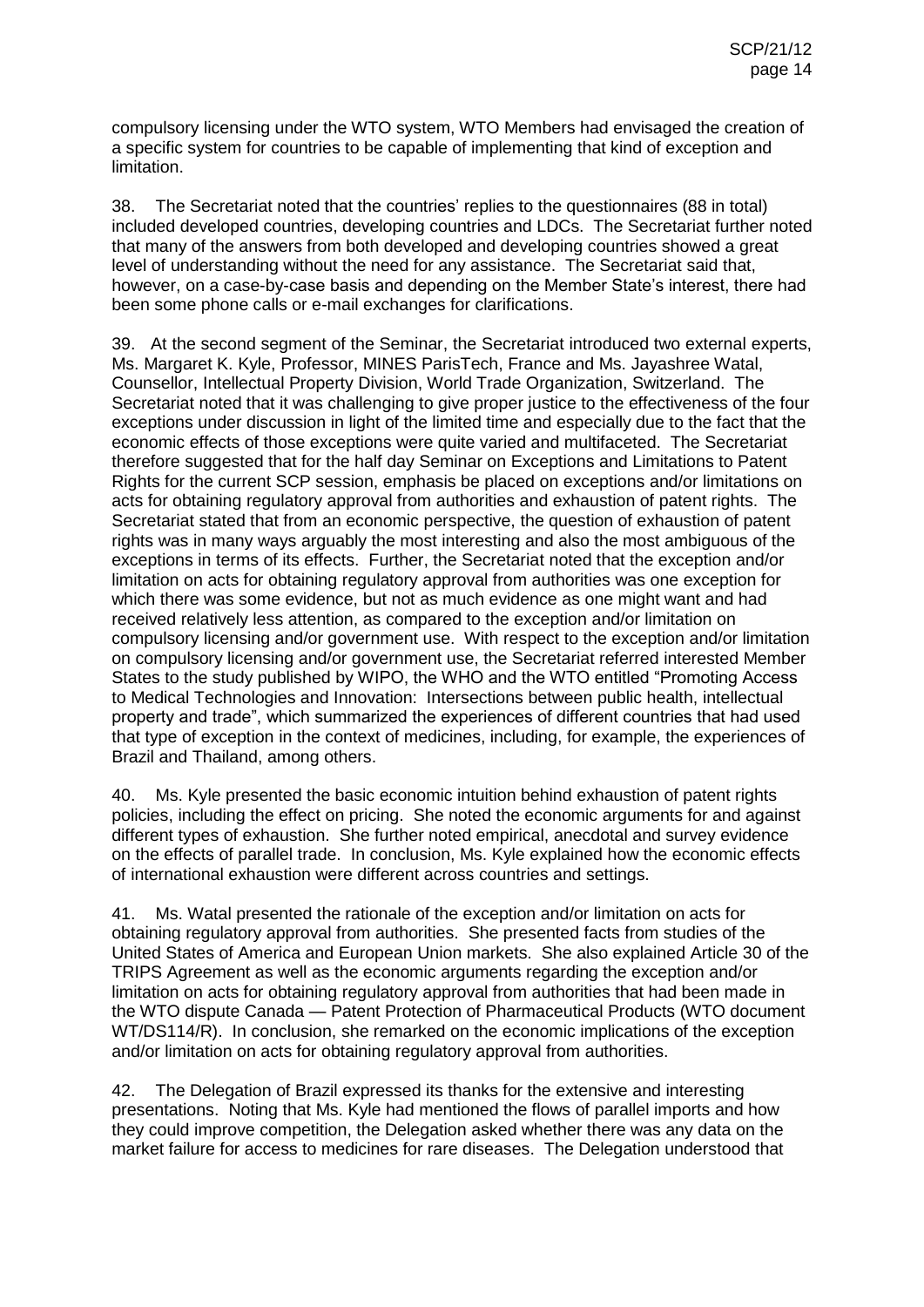regarding the market structure for medicines to treat rare disease, there would be a different effect from a general analysis of parallel importation or the exhaustion of rights.

43. Ms. Kyle noted that she was unaware of any studies focusing specifically on the effect on rare diseases or any specific link between exhaustion and R&D efforts for medicines to treat rare diseases. Ms. Kyle further stated that in general, it was difficult to isolate the effect of exhaustion on R&D efforts because there were so many other factors that moved pharmaceutical profits around. In that regard, she explained that, in general, there was not a clean experiment in the data that would say that parallel trade had directly contributed to a change and profits, and that that change in profits had led specifically to a reduction in R&D.

The Delegation of Brazil noted that Ms. Kyle had mentioned, for example, that the general trend of parallel imports would be the flow of medicines from lower income countries to higher income countries. The Delegation further noted that regarding markets that were very specific, for example, markets for medicines for rare diseases, the offer would be more clearly available in developed countries or countries with large populations, while countries with small populations would not have had access to those medicines. The Delegation asked whether the exhaustion of rights could play a role in providing medicines to small markets or medium-sized markets.

45. Ms. Kyle noted that in that case, the question was not of exhaustion of rights but was a question of receiving regulatory approval in the small market. She also noted that in general, a patent holder might not see it as worthwhile to go through the process of receiving regulatory approval in a sufficiently small market in which sales volumes were expected to be very low. She further noted that it would be difficult for any other firm that wanted to sell that drug in that country to do so because presumably, that firm would also need regulatory approval.

46. The Secretariat noted that the market that was potentially interested in parallel trade was not necessarily the one that was deciding the policy because it was always the importing market that decided on when parallel trade was allowed. The Secretariat further noted that regarding a small country interested in possibly attracting parallel trade or lower prices, what other countries were doing in terms of their parallel import policy could be much more important than the parallel import policy in that small country.

47. The Delegation of Pakistan expressed its appreciation for the comprehensive presentations. The Delegation recalled the European Union's economic argument explained by Ms. Watal in her presentation that both trademark companies and generic companies were in business for profit. The Delegation stated that, from a clearly economic perspective, the Bolar exception allowed generic companies to free ride on the trademark companies' efforts. The Delegation further stated that from a developing country perspective and from a public health provision perspective, generic drugs were extremely important because they made essential medicines affordable. The Delegation noted that in Pakistan, for example, where hepatitis was on the rise, the trademarked drugs were so expensive that half or probably more than three quarters of the population could not afford them. The Delegation stated that it was generic drugs that provided treatment to patients, and it was a matter of life and death. The Delegation asked whether, considering the European Union argument and the current patent system, there were other options, if any, for developing countries to balance public welfare, especially regarding the provision of healthcare versus profit and economic rationale.

48. Ms. Watal noted that the European Union had made its arguments specifically for the Bolar exception. Further, Ms. Watal noted that Canada had won the case. Now, it was more or less clear in WTO jurisprudence that the TRIPS Agreement allowed for the Bolar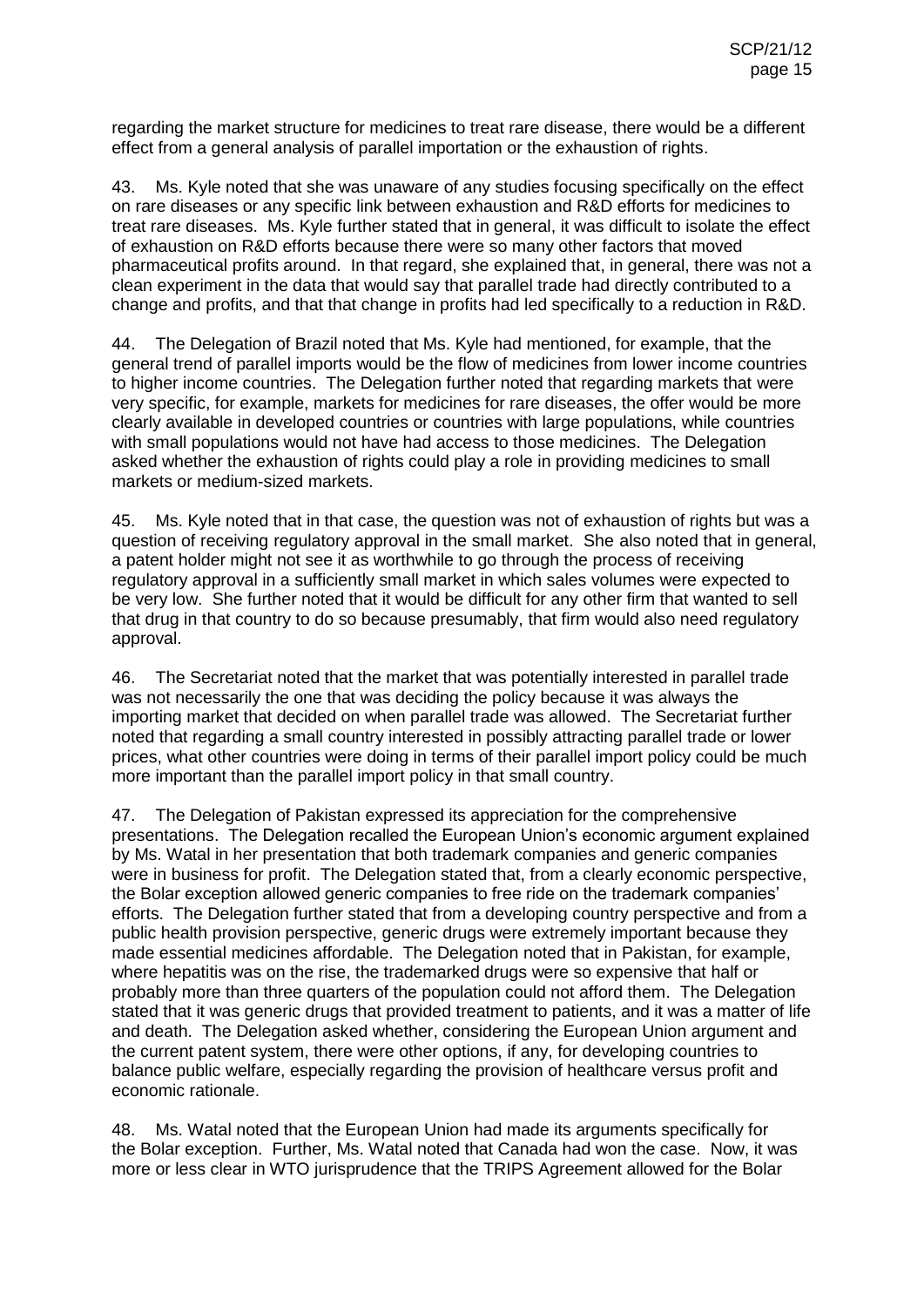exception. Ms. Watal also remarked that a number of countries had adopted an exception and/or limitation on acts for obtaining regulatory approval from authorities. She noted that it had been shown that the economic argument that had been raised by the European Union would not convince a WTO dispute settlement panel and added that the European Union had adopted a Bolar exception.

49. The Delegation of Pakistan referred to a Transpacific Partnership Agreement which was aiming to extend the duration of patents for patented drugs, and that generic companies would not have access to the R&D data of patented drugs. The Delegation stated that seemed to be an extension of the issue regarding the regulatory review exception and/or limitation in the WTO dispute.

50. Ms. Watal noted that in general, it was true that there were some jurisdictions, including WTO Member jurisdictions, which had a patent term restoration or a patent term extension along with the regulatory review exception although they were not requirements under the TRIPS Agreement. She further explained that while generic companies did get a flexibility of being able to use the patented invention, years before the patent expired, the patented products did get an extension of the patent term to make up for the regulatory review.

51. The Delegation of Algeria expressed its thanks for the interesting presentations. The Delegation noted that Ms. Kyle's presentation had shown that the penetration rate of generic medicines in the United States of America market was 80 percent or higher, than in Japan where the rate was 20 percent. The Delegation wanted to know what analysis could be conducted on the patent systems in the two countries. The Delegation further asked whether it could be said of a market in which the penetration rate of generic medicines was 80 percent that the patent system of that market was oriented toward exceptions that related to exhaustion of patent rights. Additionally, the Delegation asked whether it could be said of Japan, in which the penetration rate of generic medicines was 20 percent, that the patent system was more oriented toward patent protection and less toward public health.

52. Ms. Kyle highlighted the differences in pharmaceutical policies across countries. Although Japan and the United States of America had, for example, some minor differences between their respective patent laws, she stated that the difference in the penetration of generic medicines in the two countries was, in her view, not linked to differences in patent policy *per se*, but rather was linked to other aspects of pharmaceutical regulation. She noted that in the United States of America, people paid more out of pocket. There was no national system of health insurance, which made patients more price sensitive, and there were mandatory generic substitution laws, among other policies that increased the incentives for generic pharmaceutical firms to challenge patents and enter the market. Ms. Kyle noted that in Japan, many of those policies did not exist. She noted that there were other polices in place that preserved branded-medicines positions, which were not necessarily linked to patents. Noting that a number of questions that Delegations had asked were related to access to medicines, she clarified that patents were one part of the story, but were certainly not the entire story.

53. The Delegation of Egypt expressed its thanks to the presenters. It noted a reference in the presentation on the exception and/or limitation on acts for obtaining regulatory approval from authorities in the context of the WTO dispute involving Canada and the European Union to the impact of the Bolar exception on export markets. The Delegation asked whether the scope of the Bolar exception covered only acts for obtaining approval from domestic authorities or whether it could be extended to cover acts for obtaining regulatory approval in export markets as well. The Delegation noted that extending that exception to cover acts for regulatory approval in export markets would improve the process.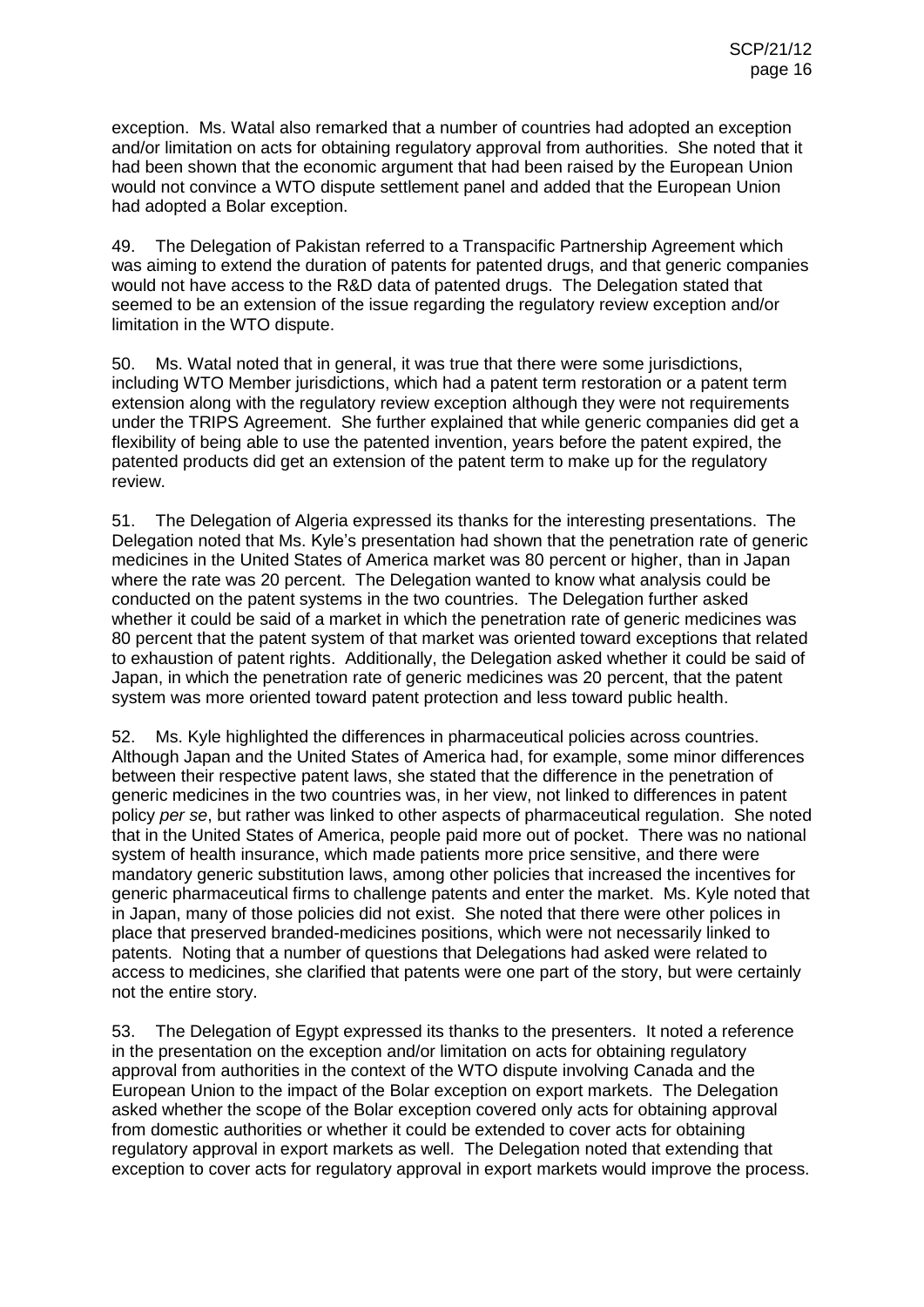54. Ms. Watal noted that information was available in document SCP/21/3. Further, she noted the importance of knowing whether an exception and/or limitation on acts for obtaining regulatory approval from authorities included acts for obtaining regulatory approval in foreign jurisdictions.

55. The Delegation of Egypt asked if the issue of whether exception and/or limitation on acts for obtaining regulatory approval from authorities covered acts for obtaining approval in foreign jurisdictions had been addressed in the WTO dispute involving Canada and the European Union.

56. Ms. Watal responded that there was a discussion in the WTO dispute involving Canada and the European Union, but noted that that particular aspect had not been at issue in the dispute.

57. The Chair opened the third segment of the Seminar, namely case studies on implementation of exceptions and limitations, presented by Member States.

58. The Delegation of Brazil expressed its thanks to the presenters for their contributions to discussions on exceptions and limitations to patent rights, which was an essential part of the intellectual property system. The Delegation also thanked the Secretariat for its work in producing documents SCP/21/3 to 7. The Delegation noted that the responses to the questionnaires, on which documents SCP/21/3 to 7 were based, showed a variety of public policies objectives that exceptions and limitations safeguarded. The Delegation noted that the following objectives could be clearly identified: security concerns, national emergencies, preventing an abuse of rights and also the objective of reaching a balance between rights and obligations. The Delegation stated that those elements should be taken into account in norm-setting activities in order to make the patent system beneficial to society at large and that those elements deserved a full analysis by national authorities. Further, the Delegation stated that it was noteworthy that there were different objectives among national legislations, and specific elements that seemed to indicate that a one size fits all approach did not seem advisable. The Delegation noted that responses to the questionnaires had shed light on the difficulties that were faced by Member States in the implementation of exceptions and limitations. The Delegation stated that the formal inclusion of exceptions and limitations in national legislation was not sufficient to guarantee their operation. Therefore, the Delegation was of the view that the SCP should focus its activities, in particular, on the operation of those exceptions and limitations. The Delegation noted that its recent experience with the compulsory licensing of the antiretroviral drug efavirenz in 2007 was a good example of the use of exceptions and limitations to patent rights. The Delegation noted that in 2007, the Brazilian government had decided to enact a compulsory license for that drug, the patent on which belonged to laboratory Merck Sharp & Dohme. According to Brazil's STD and AIDS program, the antiretroviral drug efavirenz in 2007 had been the most-used imported pharmaceutical for the treatment of AIDS. The Delegation further stated that at that time, 38 percent of people living with HIV/AIDS in Brazil had been treated with efavirenz. The Delegation stated that if the previous pricing practices that had been used by that laboratory in Brazil had been applied, the costs per patient per year would have equaled 580 US dollars, which would have represented an annual budget of 42.9 million US dollars. The Delegation noted that the price of the generic product had ranged from 163 US to 166 US dollars per patient per year. The Delegation noted that that compulsory license had reduced spending in 2007 by about 30 million US dollars. Further, the Delegation noted the estimated savings for the Brazilian government by 2012 had reached \$236.8 million US dollars. The Delegation stated that despite the difficulties that had been encountered in the production of the antiretroviral, the results that had been obtained with the compulsory licensing could be considered a success. The Delegation explained that among the results, there was a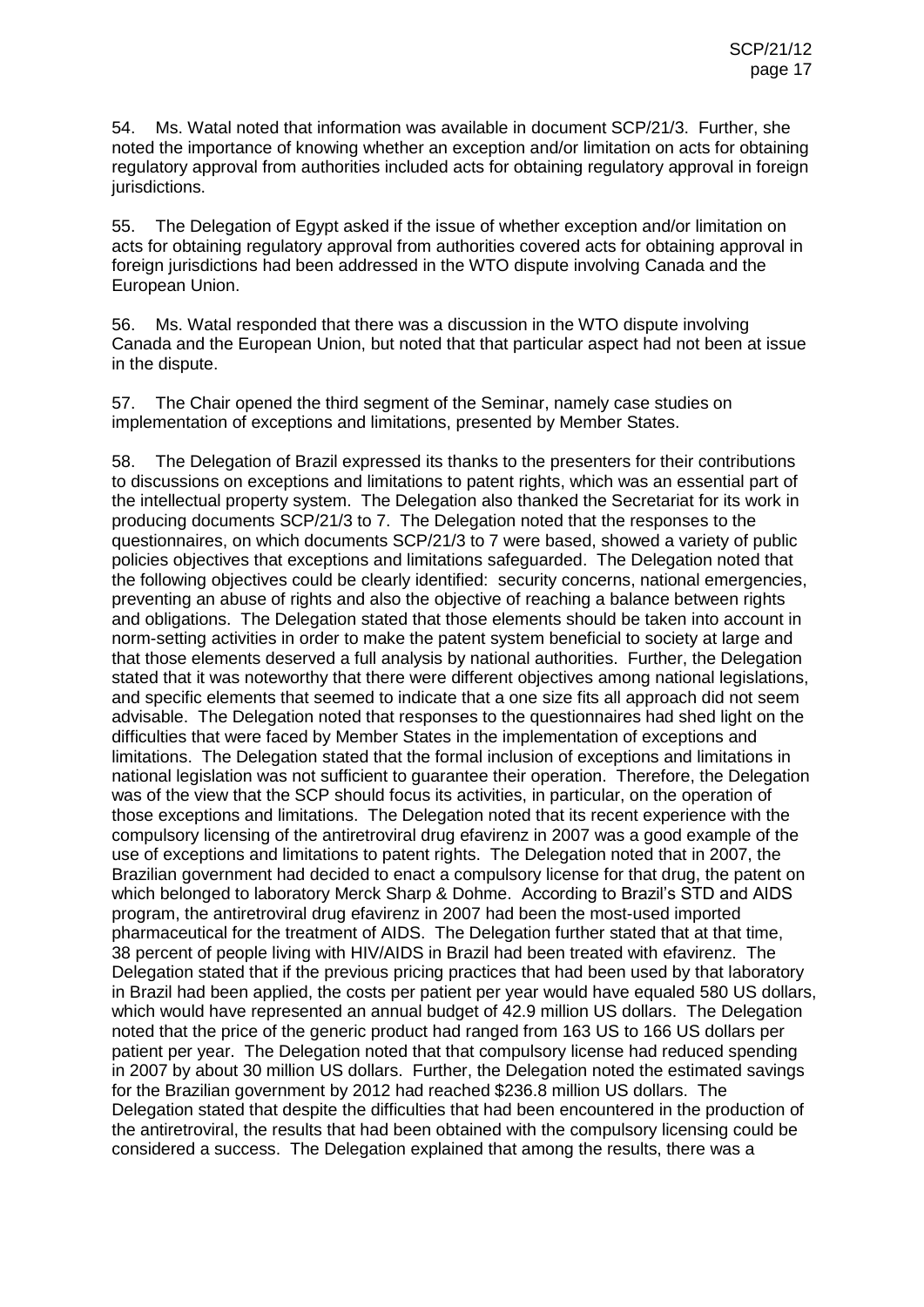reduction in the price paid by the government that had made possible the sustainability of the Brazilian STD and AIDS program.

59. The Delegation of Ecuador welcomed the Chair. The Delegation also congratulated the *ad hoc* Vice Chairs on their election, and thanked the Secretariat for the presentation of documents SCP/21/3 to 7. The Delegation attached particular importance to the subject of the half day Seminar on Exceptions and Limitations to Patent Rights. The Delegation stated that on October 27, 2009, Ecuador had considered access to medicines of public interest to all Ecuadorians and to that end, had established compulsory licenses. The Delegation noted that compulsory licenses were permission by the government to produce a patented product or to use a patented procedure without the authorization of the originator. Further, the Delegation noted that compulsory licensing was permitted by the TRIPS Agreement, which contemplated compulsory licenses in matters of public interest. The Delegation further said that in 2009, with the purpose of carrying out scientific R&D for the creation of generic drugs at a lower cost, Ecuador had created the pharmaceutical company, Enfarma, which had as its mission to contribute to a greater percentage of the population obtaining access to medicines and the treatment and cure for diseases. Further, the Delegation noted that as of June 2014, five compulsory licenses had been granted for antiretrovirals pharmaceutical products, which were to treat patients with HIV/AIDS. The Delegation stated that according to the data that had been handled by the Ecuadorian Institute of Intellectual Property, there were about 37,000 patients in Ecuador who were infected with HIV/AIDS and there were about 700 deaths per year. The Delegation stated that according to the data, as a result of compulsory licenses, Ecuador had achieved between 30 percent and 70 percent in savings for the Ministry of Health in supplying those drugs that had to be provided by Ecuador. The Delegation considered that compulsory licenses were a legitimate aid used by governments to better manage the market and also to meet the needs that did not have to do with the market, but rather with public health. The Delegation stated that for that reason, countries must use and correctly regulate the mechanism so that it would benefit the government and citizens and create a more healthy market.

60. The Delegation of Japan thanked the Chair and congratulated the two *ad hoc* Vice Chairs on their election. The Delegation also expressed its thanks to the Secretariat for its extensive preparation of the current SCP session and the presenters for their interesting presentations. The Delegation introduced Japan's domestic system relating to the Bolar provision. The Delegation stated that, as the coordinator for Group B had mentioned earlier, exceptions and limitations should be used in very limited and specific circumstances. Further, the Delegation stated that under that principle, Japan should have an exclusive right to work the patented invention. To balance the rights of patent holders with the interests of third parties, the Delegation further noted that the Japan Patent Act also stipulated that the patent right should not extend to working of the patented inventions for the purpose of experiments or research. The Delegation stated that from the viewpoint of balancing the rights of patent holders with the interests of generic manufacturers, whether any acts that had been performed for the purpose of obtaining regulatory approval from authorities could be interpreted as experiments had been questioned. On the basis of a judicial decision, it had been settled that any acts that had been conducted solely for the purpose of obtaining regulatory approval from the authorities were regarded to be experiments and, therefore, were acknowledged to be exceptions to patents rights. The Delegation therefore stated that the low penetration of generic medicines in Japan was not attributable to Japan's patent system.

61. The Delegation of Brazil asked, with regard to the Bolar exception, whether there had been any concern regarding the role of sham litigation as an additional hurdle to the implementation of that exception.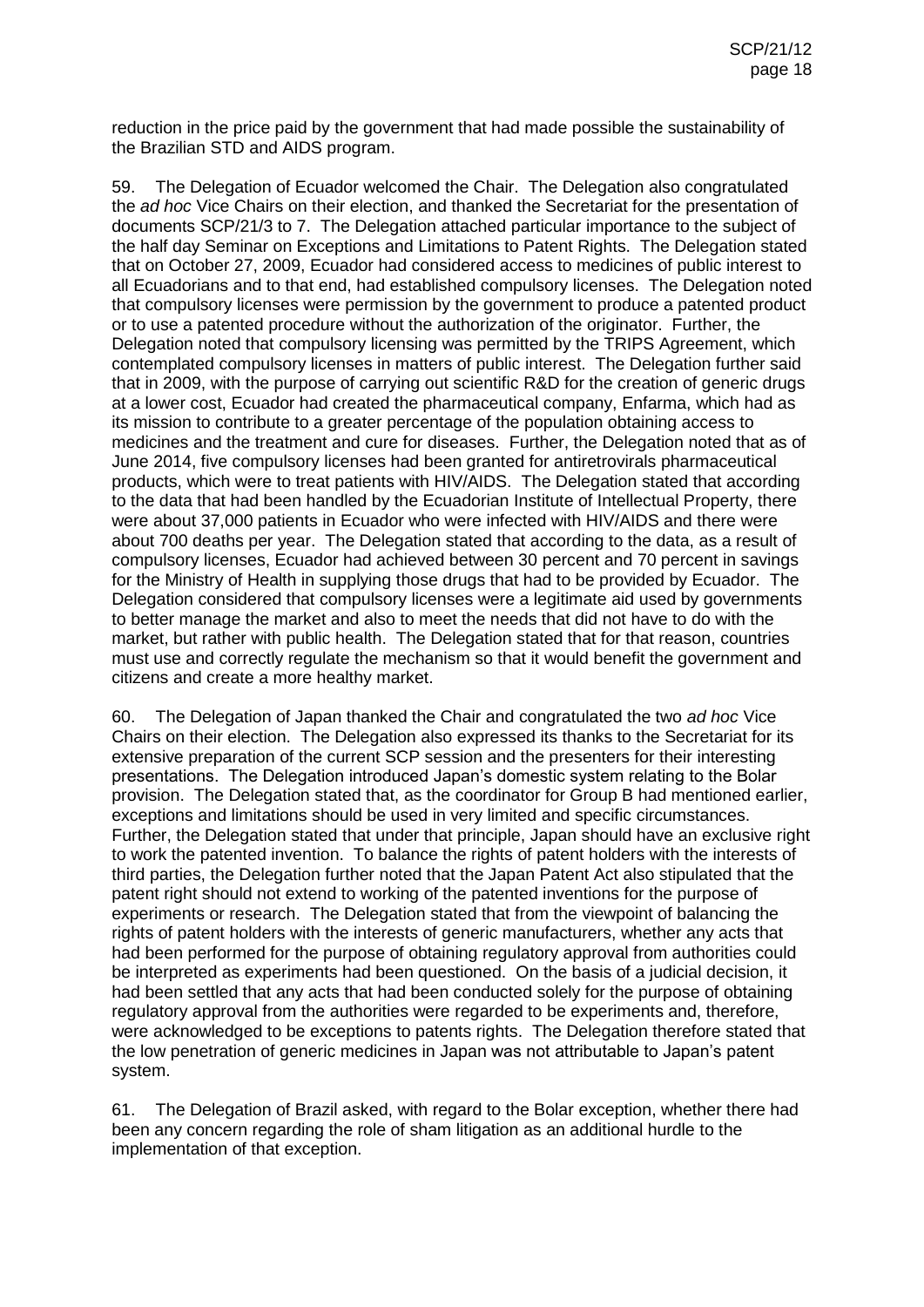62. Ms. Kyle noted that, while she would not label it sham litigation, there was generally a lot of litigation in the United States of America regarding pharmaceuticals and the entry of generic medicines because the stakes were very high. She explained that one reason why litigation in the United States of America was more pronounced than in Europe was that there was a special policy in the United States of America, called the paragraph 4 challenge, that created incentives for generic pharmaceutical companies to challenge patents. She further explained that the first generic firm to successfully challenge a patent would be rewarded with six months of market exclusivity, which meant that there was a prize for being the first generic company in the market. She noted that generic companies were therefore aggressive in trying to invalidate patents or in persuading courts that they had invented around the patent. She noted the response of originators was to go to court and file other types of patents in order to create more barriers. Ms. Kyle stated that, although she would not call it sham litigation, such litigation was a natural consequence of the patent system where a reward was at stake.

63. The Delegation of Tanzania expressed its appreciation for the Chair. It also thanked the presenters for their informative presentations. The Delegation noted that there were many issues within the presentations that could be looked at in further detail. The Delegation stated that its concern was the application of the limitations and exceptions in particular situations. The Delegation asked how the demarcation line could be drawn. The Delegation noted that there were exceptions and limitations in the pharmaceutical industry and exceptions and limitations of general application. Noting the existence of homogenous and heterogeneous market segments, the Delegation was of the view that how to apply exceptions and limitations should be explored and that different interventions might be needed for certain markets or market segments. When considering cross-border markets, the Delegation thought that exceptions and limitations in the pharmaceutical sector should be distinguished from those in other sectors. Further, the Delegation asked about the situations in markets other than the United States market and the European Union market.

64. The Delegation of India reaffirmed its firm support, as had been particularly stated at the fourteenth and nineteenth sessions of the SCP, to the work program proposed by the Delegation of Brazil in documents SCP/14/7 and SCP/19/6 on exceptions and limitations to patent rights. The Delegation reiterated that the studies in the work program proposed by the Delegation of Brazil in documents SCP/14/7 and SCP/19/6 were extremely important from the perspective of accessibility and affordability of medicines and also for socioeconomic growth and development in developing countries and LDCs. The Delegation welcomed the half day Seminar on Exceptions and Limitations to Patents Rights and expressed its appreciation for the presentations made by the Secretariat, Ms. Kyle and Ms. Watal, moderated by WIPO Chief Economist. With respect to documents SCP/21/3 to 7, the Delegation expressed its appreciation for the efforts that were made by the Secretariat in compiling the data from different countries regarding public policy objectives for providing the exceptions, the applicable law and the scope of the exceptions and implementation challenges. The Delegation stated that those preliminary studies had recognized the fact that the nature and scope of the exclusion of certain subjects from patentability and exceptions and limitations to patent rights were relative to the public policy objectives of a country. The Delegation stated that in its opinion, however, those preliminary studies would not serve the purpose of extracting the specific exceptions and limitations, like compulsory licensing, parallel imports, government uses, Bolar exceptions, etc., that were extremely important from the perspective of development concerns of the developing countries *vis-àvis* patent systems. The Delegation further stated that it would have been useful to describe the impact of those exceptions and limitations on the socio-economic development of those countries. The Delegation further reaffirmed the need to study the various impediments in licensing agreements relating to transfer of technology in greater details so that appropriate steps could be taken to address that aspect. Therefore, the Delegation believed that there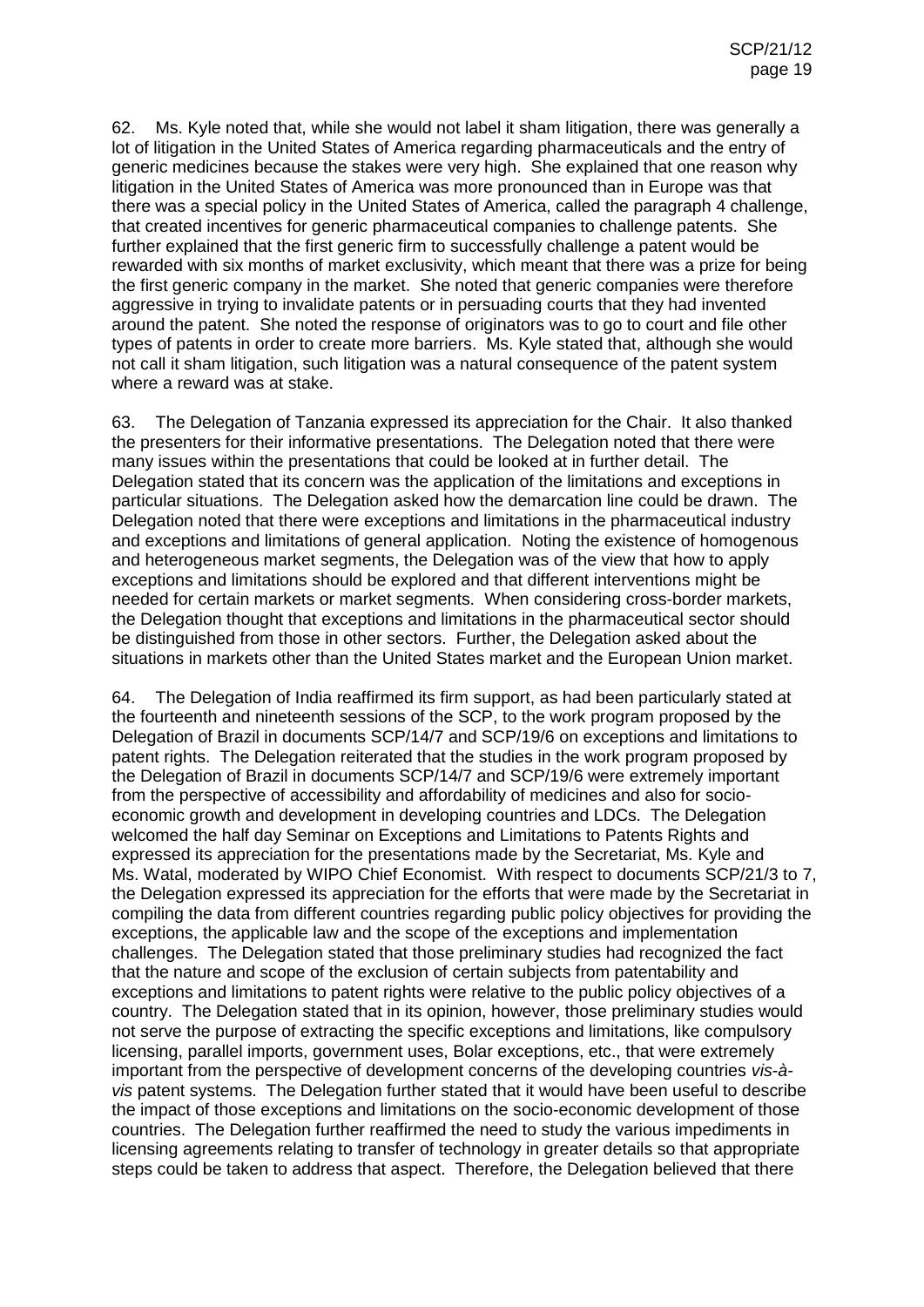should be a thorough study based upon the questions of the use of patent system for the fulfillment of needs of the developing countries and LDCs from the perspective of accessibility and affordability of medicines and the socio-economic growth and development.

65. The Delegation of Pakistan expressed its support for the work program as proposed by the Delegation of Brazil. The Delegation stated that exceptions and limitations to patent rights were critical, as they assisted in balancing public welfare versus personal interest. The Delegation noted that a comprehensive regulatory review exception enabled generic product manufacturers to expedite marketing approval and thus facilitated access to affordable medicines. The Delegation further noted that exceptions were in line with the TRIPS Agreement, which allowed members to adopt measures to promote public interest for socioeconomic and technological development, as referred to in Article 8 of the TRIPS Agreement. The Delegation expressed its belief that it was important that WIPO's technical and legal assistance to countries raised awareness about the full modality of those exceptions and their limitations. The Delegation requested the Secretariat to broaden the data sample with respect to developing countries to allow for a better comparison.

66. The Delegation of Thailand congratulated the Chair and expressed its thanks to the Secretariat for the preparation of comprehensive documents. The Delegation noted that it was one of the many countries that had used compulsory licensing, as permitted by the TRIPS Agreement, mainly for the purpose of achieving universal access to medicine and healthcare for its population under the government's social security scheme. The Delegation stated that it would be helpful if the Secretariat could provide more detailed cases where such licenses had been utilized by other developing countries, and in particular, regarding clarity on what was fair and equitable remuneration. The Delegation noted that Thailand had announced the use of compulsory licensing on only seven patented drugs instead of nine and requested a correction to be made in document SCP/21/5, paragraph 33.

67. The Delegation of the Iran (Islamic Republic of) expressed its confidence in the Chair's stewardship and thanked the Secretariat for its hard work. The Delegation attached great importance to the exceptions and limitations to patent rights that provided flexibilities in intellectual property systems. The Delegation recognized the need to adapt national legislation on patents based on economic and social situations, and the importance of exceptions and limitations for countries that desired to develop their own system. The Delegation expressed its belief that the negotiations on exceptions and limitations, technology transfer and patents and health would help the Committee to better understand the challenges encountered in developing countries in their economic and social development, and would explore the ways to better adapt the patent system to meet the needs of national development. The Delegation stated that the mandate that had been given to the Secretariat for the preparation of those studies was limited, since it had been confined to inputs received from Member States without evaluating the effectiveness the exceptions and limitations. The Delegation noted that accordingly, there was no wider assessment of whether any of the exceptions and limitations were being used for the purpose of meeting policy goals and society needs, and the studies excluded elements such as the development needs, public health and competition, as found in the proposal by the Delegation of Brazil (document SCP/19/6). The Delegation further noted that in fact, the studies provided a very limited focus on implementation challenges and practical constraints in using the exceptions. The Delegation stated that it should also be noted that the studies drew general conclusions on how most countries used those exceptions based on a very little sample size. The Delegation stated that, for example, on implementation challenges for all of the exceptions, the conclusion that was drawn was that most countries viewed the existing law on exceptions as adequate. The Delegation further stated that given the limited and under-representative sample size, such conclusions might not necessarily adequately fit other countries, taking into account their particularities and the different levels of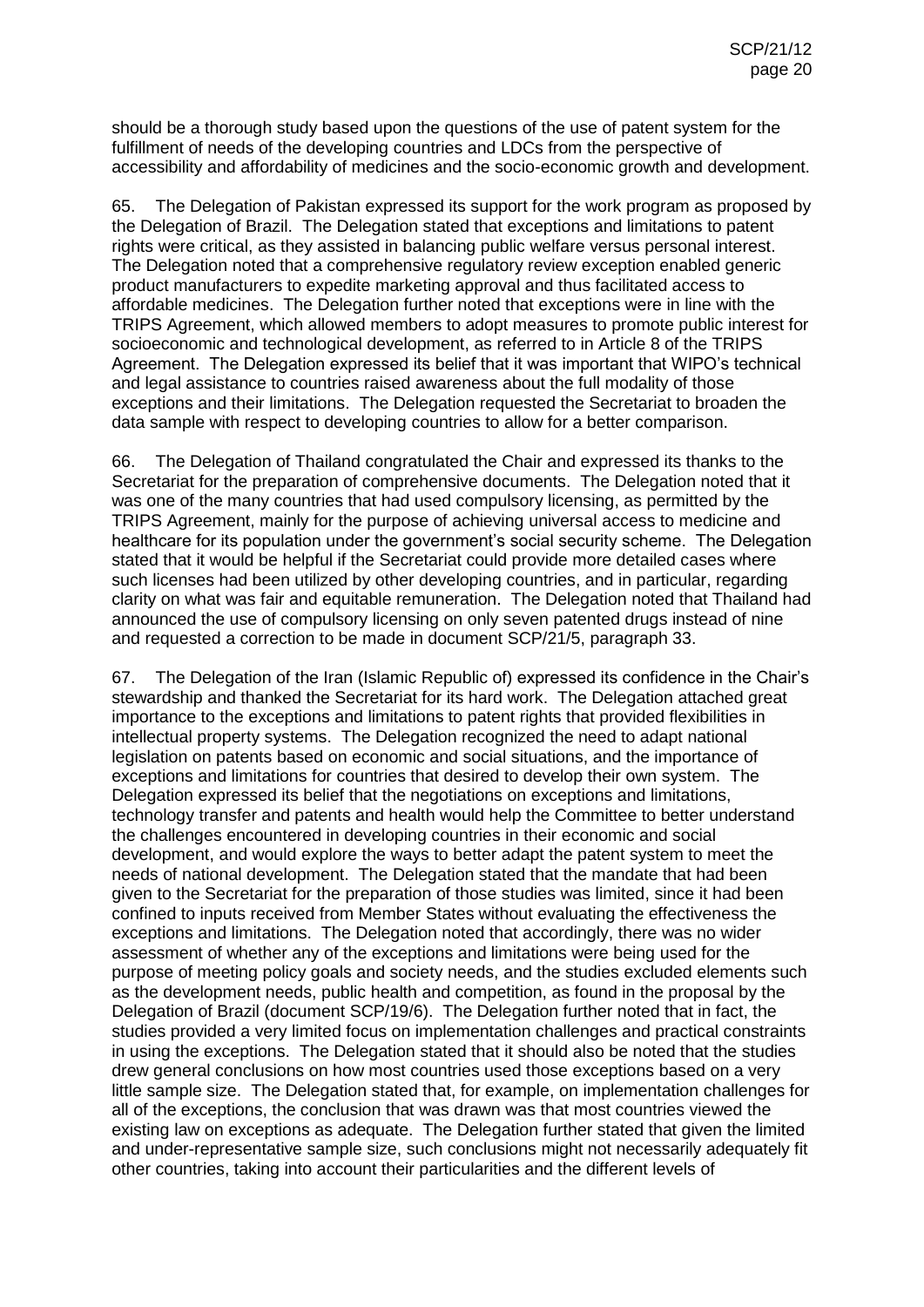development. In that context, the Delegation stated it would be important for the SCP to consider undertaking the work that had been proposed under phase II of the proposal by the Delegation of Brazil to carry out and analyze how those various exceptions and limitations were utilized by different countries in addressing various public policy objectives, particularly public health and food security.

68. The Delegation of Brazil expressed its appreciation to the Chair. The Delegation stated that the subject of exceptions and limitations was of utmost importance in the work of the SCP, as it touched upon fundamental development concerns. The Delegation noted that a number of the Development Agenda recommendations addressed, directly or indirectly, that issue in connection with norm setting, public policy, technology transfer, access to knowledge or impact studies. The Delegation further noted that recommendations 17 and 22 of the Development Agenda stated that WIPO should take into account in its activities the flexibilities of the international intellectual property agreements and should address, in its working documents for norm setting activities as appropriate and directed by Member States, issues such as potential flexibilities and exceptions and limitations for Member States. With that in mind, the Delegation said it had tabled document SCP/14/7 during the fourteenth session of the Committee held in January of 2010. The Delegation noted the document contained a work program on exceptions and limitations divided into three phases. The Delegation further noted that the proposal had received wide spread support, which demonstrated the relevance that had been attached by Member States to the discussion of exceptions and limitations. The Delegation stated that the SCP sessions following the fourteenth session had seen deliberation of the questionnaire to which the majority of Members States had answered and had provided relevant information for subsidizing the second phase of the proposal. The Delegation stated that at the twentieth session of the SCP, the Committee had agreed to request the Secretariat to prepare a document on four exceptions and limitations, and the Secretariat had been asked to organize a seminar for raising the debate in producing more information relevant for the work of the Committee. Turning to the underlying rationale of the exceptions and limitations to patent law, the Delegation stated that exceptions and limitations were intrinsic elements of every law. Further, the Delegation observed that exceptions and limitations served a number of purposes by conferring the necessary flexibility to guarantee national security and to shape public policies to meet, *inter alia*, development, competition and health surveillance goals. The Delegation stated that to build roads, prevent crimes, promote elections or avoid pandemics, for example, governments sought to ensure compliance with the rules that protected private goods and rights as well as to make use of exceptions and limitations. The Delegation considered that in order to fulfill the purposes it had mentioned above, patents were also subject to special treatment. In its view, the patent system must strive for the equilibrium of rights among its users which should, accordingly, not only comprise intellectual property title holders, but also society as a whole, so that the welfare of the society would prevail. The Delegation further noted that society constituted legitimate clients of the patent system. The Delegation said that exceptions and limitations to patent rights were standard parts of laws in legal doctrine. In its opinion, one could therefore argue that there might be substantial convergence among members as to the importance of those flexibilities to the patent system. The Delegation further stated that the existence of different approaches to limitations and exceptions might raise doubts of Member States regarding how and why they could use the policy space and how the use of exceptions and limitations were linked to innovation policies or addressing the public health, nutrition or environmental concerns. The Delegation noted that such differences illustrated the necessity of flexible policy space so that each Member State would be able to adapt its legal framework to its level of development, and thus would reach the goals of the public policy in place. The Delegation considered that that was yet another argument against the international harmonization of patent laws since harmonized patent laws would impair the ability of states to adjust the legislation encumbered by the attainment of the objectives of the patent system.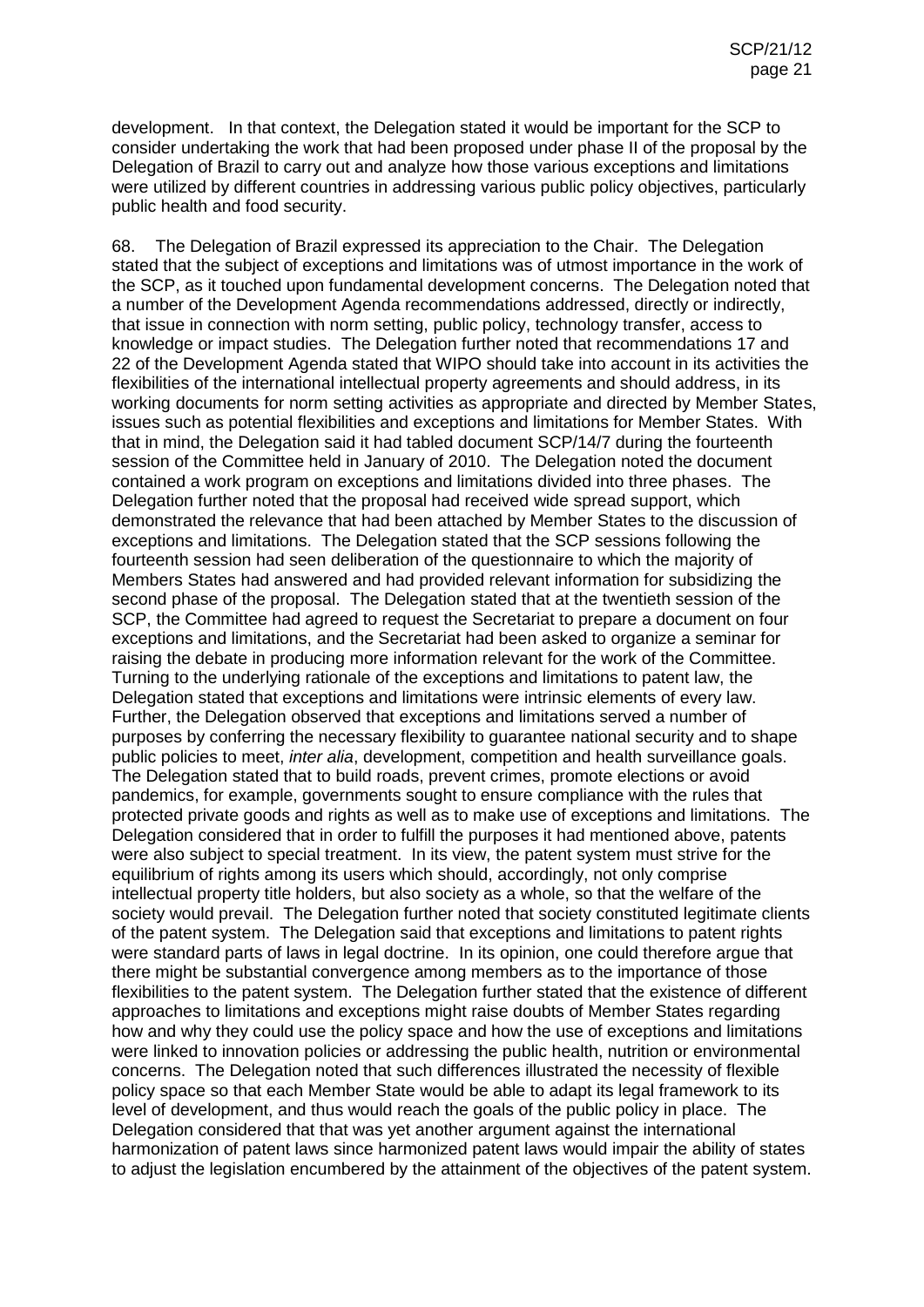With respect to exceptions regarding experimental use and scientific research, the Delegation stated that a well-designed law could make use of those exceptions and limitations to attract foreign direct investments. In its opinion, exceptions and limitations did not purport to weaken the intellectual property system, but rather to calibrate it in order to reach a common ground where the interests of both right holders and third parties were adequately addressed. The Delegation stated that in spite of the above, the simple existence of exceptions or limitations was not sufficient by itself in order to evaluate the benefits or obstacles that had been faced by their implementation. The Delegation, therefore, considered that a more thorough investigation should be made with the intent of identifying which exceptions and limitations were potentially more effective in addressing development concerns, and what should be the conditions for Member States to enjoy them to the fullest. The Delegation noted that since national capacities and characteristics affected, to a large extent, the individual abilities of states to use exceptions and limitations, that could be another area for future work of the Committee, provided that it remained in line with the Development Agenda recommendations especially those related to the preservation of policy space.

69. The Delegation of China expressed its thanks for the informative presentations which enabled the Committee to not only think about exceptions and limitations from a legal perspective but also gave due consideration to an economic aspect. It also thanked the Secretariat for preparing comprehensive documents on the basis of feedback from Member States, which were a good reference for all countries. The Delegation stated that those outputs had shown that the SCP attached great importance to the discussion on exceptions and limitations. The Delegation noted that from the documents SCP/21/3 to 7, most countries were of the view that exceptions and limitations were of great importance to public policies. Further, the Delegation noted exceptions and limitations could guarantee the smooth application of patent law and could balance the interests of public and users. On that basis, the Delegation suggested that the Committee further share case studies. The Delegation considered that from those case studies, the Committee could draw positive conclusions to share with each other and move the discussion on the issue forward.

70. The Delegation of Argentina welcomed the Chair and expressed its congratulations to the two *ad hoc* Vice Chairs on their election. It also thanked the Secretariat for organizing the current SCP session. The Delegation stated that exceptions and limitations to patent rights were very important in the sense that they allowed for the balanced and appropriate system, which was an incentive for innovation, and which promoted the use of existing inventions. The Delegation stated that as the Committee had seen in presentations in the half day Seminar on Exceptions and Limitations to Patent Rights, exceptions and limitations allowed Member States to have standards to which they could adapt their intellectual property legislation and national development strategies. The Delegation noted in that regard that states could better enjoy benefits from the national intellectual property system and could satisfy their public policy objectives and their social welfare objectives though the implementation of exceptions and limitations to patent rights. The Delegation hoped the Committee could continue to discuss work on that important item.

71. The Delegation of Chile congratulated the Chair for his work and expressed thanks to the Secretariat for its preparation of the documents for the current SCP session. The Delegation expressed its support for the statement made by the Delegation of Paraguay on behalf of GRULAC. The Delegation stated that it was one of the Member States that had accepted the Secretariat's invitation to answer the questionnaire on exceptions and limitations because it understood how important that was to the patent system. The Delegation stated that the questionnaires had contributed to the preparation of Secretariat's documents and the half day Seminar. The Delegation also noted that documents SCP 21/3 to 7 would be very useful for comparative law studies and would be very interesting for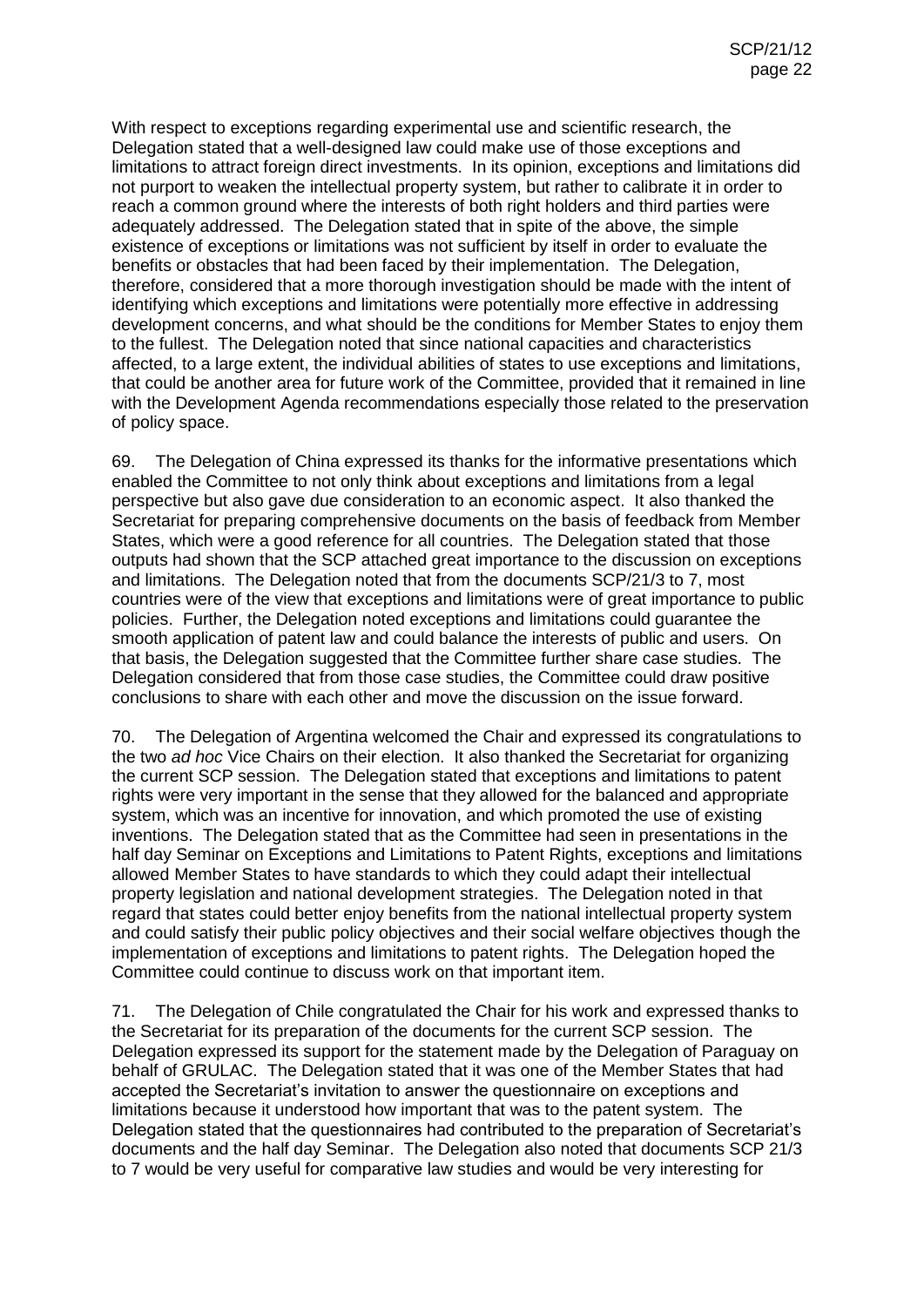Chile's Intellectual Property Institute. The Delegation stated that, at the present time, its country had a law in Congress that was reforming its industrial property law and that covered all aspects of exceptions and limitations. The Delegation was convinced that everything it had heard at the current SCP session would be useful in that legislative process. The Delegation stressed the importance of exceptions and limitations to patent rights because they were a fundamental mechanism to keep a balanced intellectual property system. The Delegation, therefore, supported the proposal of the work program that had been put forward by the Delegation of Brazil in document SCP/14/7 as a concrete avenue for the work of the Committee.

72. The Delegation of Egypt attached great importance to the work program for exceptions and limitations to patent rights and the SCP. The Delegation stated that exceptions and limitations were a very important aspect in improving the patent system. The Delegation thanked the Secretariat for the documents prepared for the current SCP session and expressed its appreciation for the valuable information in those documents. The Delegation stated that it looked forward to more elaboration on those studies in order to identify how the exceptions and limitations were being used to meet the policy objectives in at least some specific cases. The Delegation encouraged the Secretariat to help Member States to effectively use exceptions and limitations to meet policy objectives and to incorporate that into WIPO's technical assistance. The Delegation noted that the technical assistance component could have some elements about how the countries could incorporate exceptions and limitations into their respective national intellectual property strategies. The Delegation also expressed its support for the proposal made by the Delegation of Brazil in document SCP/19/6. It stated that the proposal could be a good basis for a more elaborated work program with respect to exceptions and limitations to patent rights.

AGENDA ITEM 6: QUALITY OF PATENTS, INCLUDING OPPOSITION SYSTEMS

73. Discussions were based on documents SCP/17/7, 8 and 10, SCP/18/9, SCP/19/4 and 5 Rev. and SCP/20/11Rev.

74. The Chair recalled the decision of the Committee at the previous session of the SCP concerning agenda item 6 and opened the floor for general statements.

75. The Delegation of Japan, speaking on behalf of Group B, noted difficulties experienced by the IP offices in meeting the increasing demand for patents and reducing backlogs and in that context, the importance of work sharing and collaboration. The Delegation also stressed that work sharing programs facilitated access to the search and examination information of other offices and did not attempt to affect the sovereign rights of participating offices to decide on whether to grant a patent or not. Further, noting that there were some differences among offices concerning, for example, their skills and languages and search databases employed, the Delegation stated that international work sharing and collaboration should be helpful by making the access to such different information easier. The Delegation expressed its hope that the sharing session on work sharing and collaboration would trigger discussion on that issue for the purpose of deepening of understanding and expansion of such collaboration, and that WIPO could serve as a suitable venue to achieve that goal.

76. The Delegation of the Czech Republic, speaking on behalf of the CEBS Group, reiterated its great interest in the Committee's discussion on work sharing. The CEBS Group was well aware that work sharing between patent offices continued to play significant role in the developments of the patent system and in improving its efficiency. The Delegation continued to support the proposal in document SCP/20/11 Rev. The Delegation further stated that CEBS Group supported any improvement of the WIPO webpage on work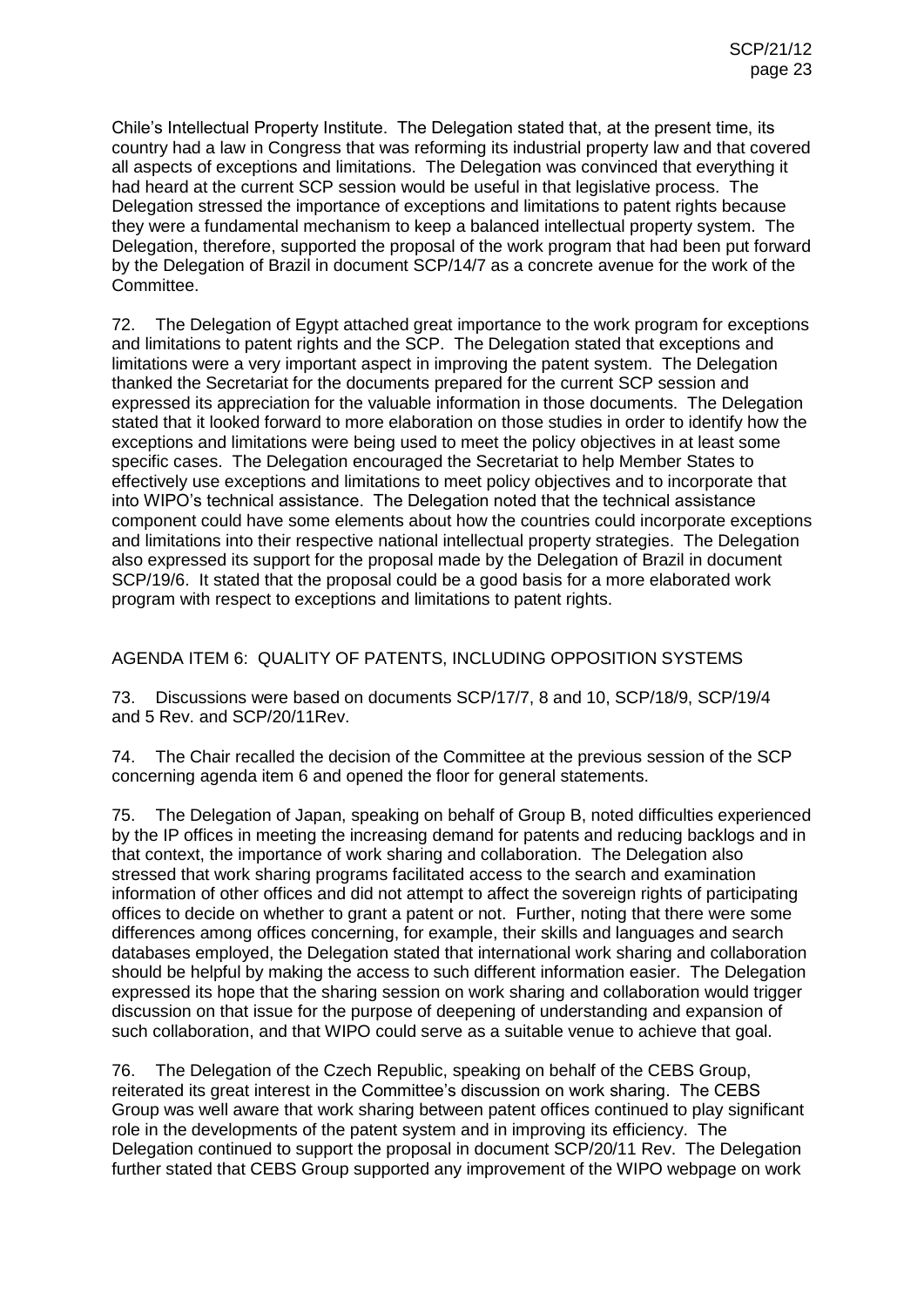sharing, efforts towards an increasing awareness of those programs and initiatives and providing up-to-date information. The Delegation was of the view that the annual conferences on the margins of the SCP sessions would be a useful tool for exchanging practical experience and knowledge in that field. Noting the growing number of international cooperation engagements of Member States of the Group, the Delegation stated that they would be able to individually engage in a more intensive manner in the coming sessions. Therefore, the Delegation supported the further development of the Committee's work on work sharing and collaboration, including in the area of opposition systems.

77. The Delegation of Italy, speaking on behalf of the European Union and its Member States, expressed its support for advancing the work of the SCP on the quality of patents. The Delegation stated that it looked forward to the studies to be submitted to the following session of the SCP on inventive step and the sufficiency of disclosure as had been agreed at the twentieth session of the Committee. The Delegation emphasized the importance of fully examining the concept of inventive step in WIPO Member States according to the proposal made by the Delegation of Spain, endorsed by all other Member States of the European Union contained in document SCP/19/5 Rev. The Delegation further expressed its support for the proposal made by the Delegation of Denmark, contained in document SCP/17/7, as well as for the proposal made by the Delegations of the Republic of Korea, the United Kingdom and the United States of America, contained in document SCP/20/11 Rev. In relation to the latter proposal, the Delegation stated that a dedicated webpage on the WIPO website on work sharing and collaborative activities between patent offices would improve awareness of existing initiatives and allow patent offices to collaborate more effectively. In addition, the annual conferences on the margins of the SCP sessions on international work sharing and collaboration would provide opportunities to share experiences on work sharing programs and to improve the usefulness of the programs for IP offices, users of the system and the general public alike. Furthermore, the Delegation expressed its confidence that a sharing session regarding work sharing and collaboration would provide useful insights and provide a good basis for further improvements in that area. Further noting that it would be useful for WIPO to further explore the topic and related challenges, the Delegation proposed that the WIPO Secretariat work with Member States to prepare a study on how different laws and practices limited the potential for work sharing and what measures could be put in place to address problems at the international level. Finally, referring to the issue of opposition systems, the Delegation stated that it would be interested in further looking at administrative revocation and invalidation mechanisms and potential parallel infringement proceedings at court.

78. The Delegation of Iran (Islamic Republic of) wished to restate its concern about the lack of a definition of the concept of patent quality. In particular, the Delegation stated that in the absence of such clarity, the proposals made under that agenda item could not be fully supported by the delegations; therefore, a clear understanding on the definition of that concept was necessary in order to take further steps on that issue. Further, the Delegation stated that while it was important for the SCP to continue discussions in order to come up with a definition of quality of patents, it wished to emphasize that it was against any idea of harmonization with regard to quality of patents. The Delegation was of the view that any work on patent quality should take into account the following elements: (i) the different role and different nature of patent systems in Member States as well as different levels of development in IP offices; (ii) the need for capacity building and training programs for IP offices. The Delegation stated that training programs were to be given due consideration and developed as a separate and underlying component of patent quality; (iii) any discussion on patent quality should take into account the relevant Development Agenda recommendations with the objective of strengthening the ability of patent offices to grant high quality patents according to their national law; and (iv) the process should be voluntary and be guided by the Member States and not aimed at harmonizing patent laws. Further noting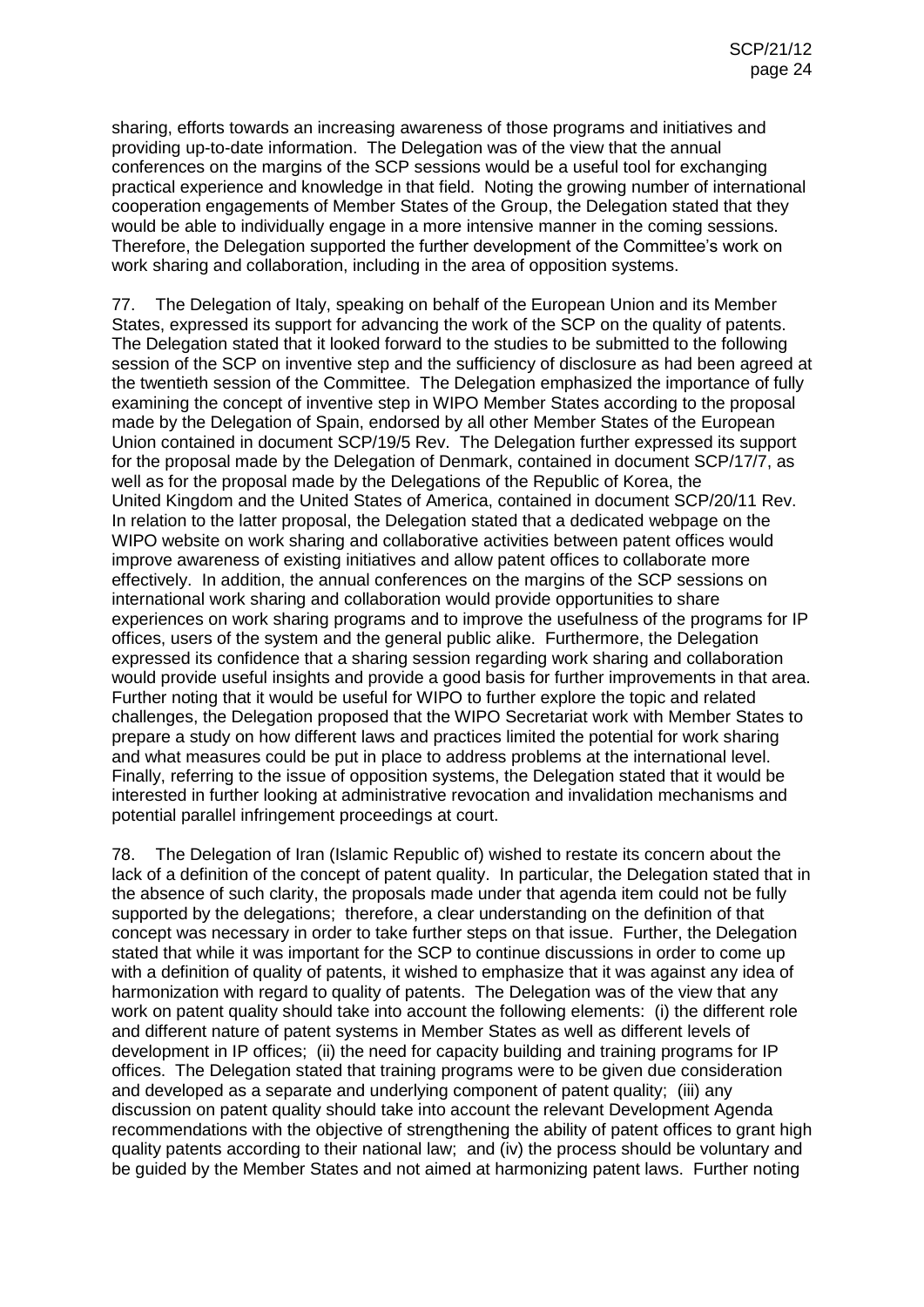that any work on patent quality should ensure compliance with the requirements of the patentability including the requirement of sufficiency of disclosure, the Delegation stated that it would be important to study and evaluate the role of the requirements of sufficiency of disclosure in the quality of patents. The Delegation was of the view that the proposed initiatives would not achieve those objectives, and would also result in harmonization of practices in the field of patent law, which would be prejudicial to the provisions of flexibility in national legislation on patents of various countries. The Delegation stated further that the concept of quality of patents referred to the ability of patent offices to apply their domestic patent laws and that patentability criteria might be applied differently in different jurisdictions. Finally, the Delegation looked forward to further discussion on opposition systems and other revocation and invalidation mechanisms.

79. The Delegation of India, with respect to work sharing, referred to the following statement made at the previous session of the SCP "[…] work sharing would create a dividing line, i.e., the offices of some countries would forever remain on the receiving side of the dividing line thus depending upon the product delivered by the other countries […], enhancement of the competence of the offices would thus be a more preferred option. In accordance with the Indian Patents Act, the Examiners are duty bound to conduct their own search and examination. Although they could use the results of the search and examination done by other patent offices, they must use them vis-à-vis the provisions of the Indian Patents Act". Further, with respect to document SCP/20/11 Rev., the Delegation restated its position that work sharing could not be the ultimate solution for improving the quality of patents. The Delegation noted the following statement of DAG made at the third session of the PCT Working Group in June 2010 (document PCT/WG/3/13): "Member countries of the PCT will always be divided across a line separating those that are international search and examination authorities (ISEA) and those that are not. The former would ideally produce top-notch quality examinations within the PCT system whereas the latter would have little if any capacity for conducting substantive examination of patents, thereby limiting themselves mostly to validating the work of the ISEA. We do not favor this approach that only freezes a divisive situation rather than contributes to the better integration and operation of the overall PCT system". In relation to the information sharing session regarding experiences on international work sharing and collaboration, the Delegation recalled that the Committee shared the understanding that discussions on work sharing and collaboration did not imply any automatic acceptance of work sharing products and did not prejudice the sovereign rights of Member States in processing patent applications and patents in accordance with the applicable national law. The Delegation further stated that work sharing programs were not compatible with their statute; therefore, it held the same view regarding such programs as in the past sessions. The Delegation further referred to statements made by the following delegations at the eighteenth session of the SCP on that agenda item: (i) the Delegation of Egypt, speaking on behalf of the African Group and (ii) the Delegation of Algeria, speaking on behalf of DAG, stating that a common understanding on the definition of the term "quality of patents" was necessary in order to take further steps on that issue; (iii) the Delegation of Brazil stating that since high quality patents had been paramount to achieving the goals of the patent system, the Committee should engage in a discussion of that important issue looking at the contributions to the improvement of the patent system, including search and examination and evaluation of the workflow; expressing its belief that patents of high quality were crucial to reach the objectives of patent protection stipulated in Article 7 of the TRIPS Agreement; and (iv) the Delegation of Argentina underscoring the fact that defining the patentability criteria according to national requirements had been a vital tool that countries had had at hand and considering that any endeavor to harmonize the patentability requirements among Member States would affect the flexibility provided under Article 27 of the TRIPS Agreement. Further, the Delegation referred to its statement made at the eighteenth session of SCP where it had pointed out that the search and examination reports on the same intervention, even those prepared by the International Search Authorities were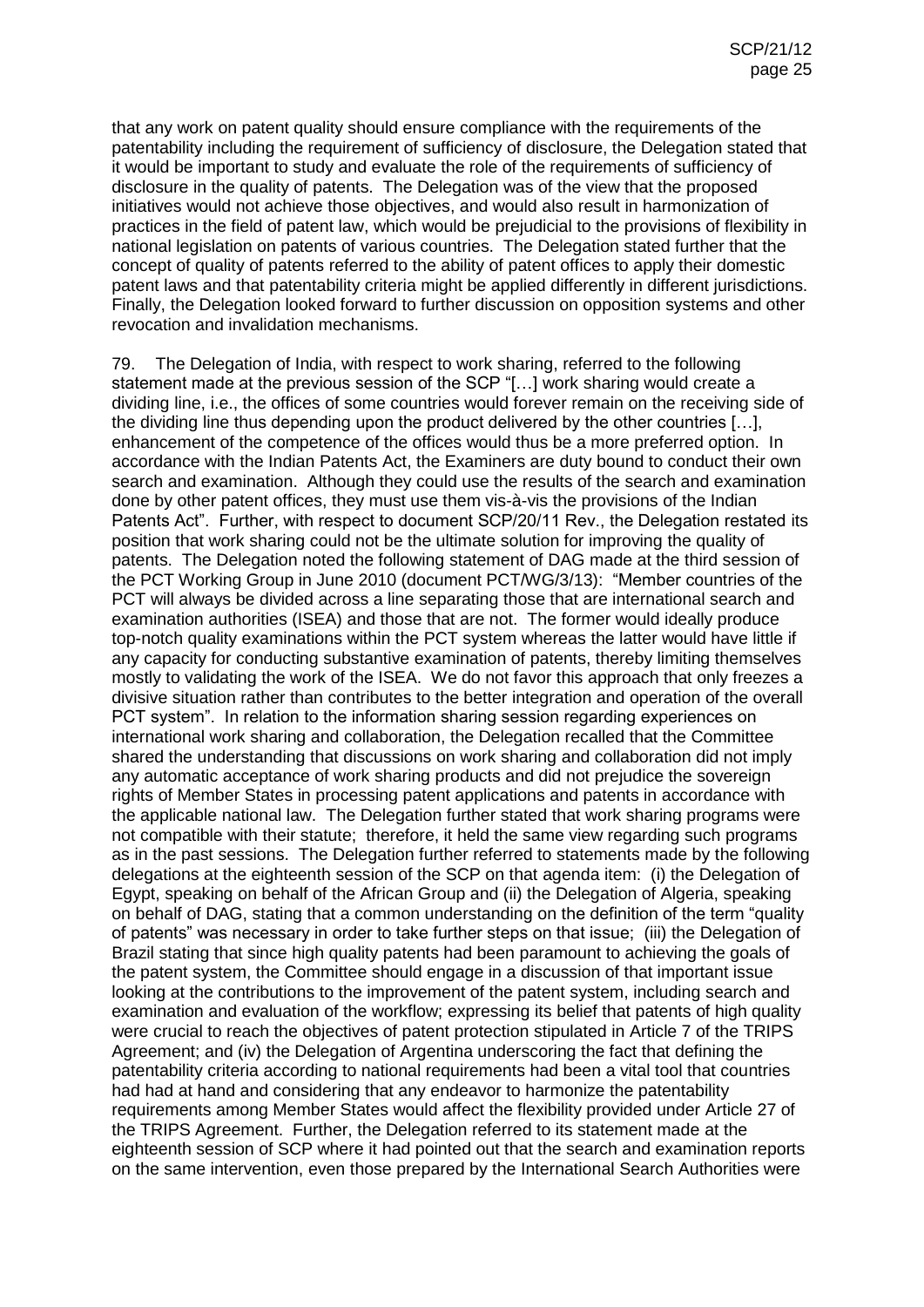not consistent. Acknowledging the need of quality search and examination, the Delegation reiterated its view expressed at the seventeenth session of the SCP (paragraph 93 of document SCP/17/13) that "[w]ith respect to the broad definition of quality of patents suggested by that proposal, the Delegation stated that it was not desirable to include the judiciary in the work program of the SCP. In its view, the broad definition did not focus on the main issue of the application of high threshold level for granting patents (i.e., patentability criteria) to ensure that patents were only granted to truly inventive products and processes. The Delegation therefore observed that the proposed criteria of quality of patents and work program was impractical and could not be applied globally. In its view, quality of patents was a complicated process, as it gave relative understanding depending upon the applicable national patent law. Moreover, a patent that was granted in one country did not necessarily need to proceed for grant in another country, as it might fail to comply with the provisions of the patent law of that country. Therefore, the Delegation was of the opinion that it might not be correct to conclude that an authority which decided to grant a patent on a particular invention was correct and another authority which decided otherwise was wrong, or *vice versa*". Further, the Delegation referred to its statement made at the nineteenth session of the SCP where it had emphasized that quality of patents had been important not only for the development of any patent system, but also for the technological development of a country. It further stated that India held the same opinion that the full disclosure of the invention including the most relevant prior art and the best mode of performing the invention without any undue further experimentation or know how were most relevant for improving the quality of patents. In that regard, the Delegation continued, Article 29 of the TRIPS Agreement clearly mandated such disclosure, including providing information concerning the applicant's corresponding foreign applications and grants. The Delegation held the same opinion as it had expressed at the previous sessions of the Committee. Further noting that any agenda of harmonization of patent laws was not a welcome option for India, the Delegation stated that it appeared that such harmonization attempts were being renewed through the proposals made by the Delegations of Denmark (document SCP/17/7), Canada and the United Kingdom (document SCP/17/8) and the United States of America (document SCP/17/10). With respect to the quality metrics, the Delegation was of the view that there was a lack of a universal definition regarding the quality of patents. It noted that a patent office measured its performance with various performance indicators. The Delegation further stated that the most important reason for the patent system was the public interest it served. The quality of the service rendered to the public (not only from the perspective of the patentee or its business rival, but also society) was the ultimate measure of the quality of the patent system. It wished to reiterate that the technological promise embedded in a patent system could only be realized if patent specifications could enable the transformation of technological process without the aid of trade secrets and know-hows. As regards the sharing of search and examination work, as contained in the proposal submitted by the Delegation of the United States of America (document SCP/19/4), the Delegation noted that the work sharing had been proposed in the second session of the PCT Working Group, during which several countries had expressed their reservations against the institutionalization of a work sharing program. In that regard, the Delegation quoted the views expressed by the DAG during the third session of the PCT Working Group (document PCT/WG/3/13): "As a matter of principle, we do not favor the principle of automatic validity of international search and examination reports, nor do we consider that a national patent office is under any obligation to accept automatically any report by another national patent office". The Delegation in that session had considered that, since a patent had been granted according to the applicable national law, an examiner had remained bound by the national patent law, which had mandated the examiner to carry out search and examination and despite the issue of duplication, the examiner had to perform its statutory duties. However, in its view, a patent examiner had been free to use search and examination reports of other offices, if so desired, as most of the countries had made available their prosecution history, including the search reports. Moreover, the international search and examination reports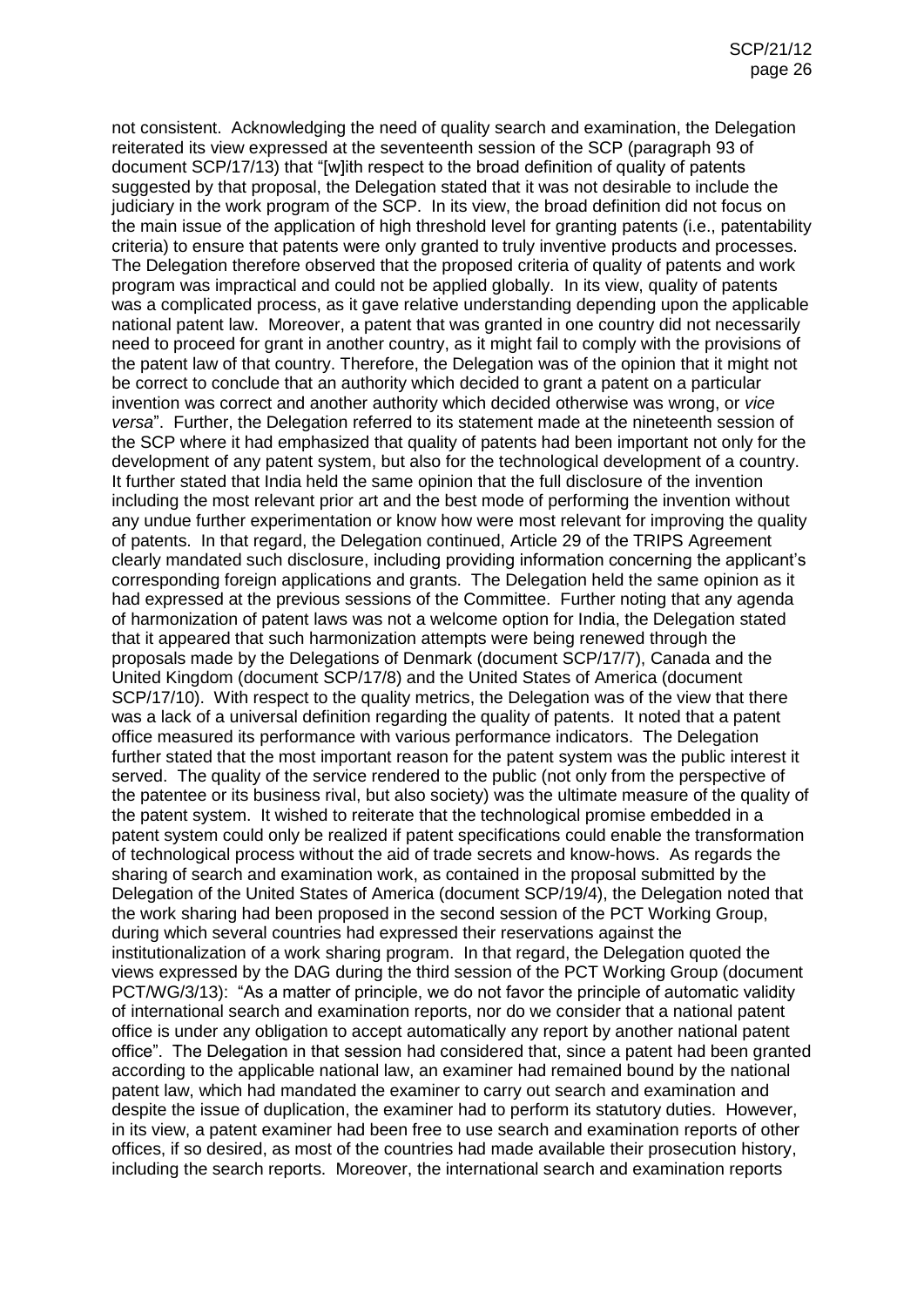prepared by the international searching and preliminary examining authorities had also been made available by WIPO and could be used by the examiners. Therefore, the Delegation was of the opinion that such work sharing could be initiated on a voluntary basis. Further, the Delegation referred to its opinion expressed at the twentieth session of the SCP (paragraph 77 of document SCP/20/13 Prov.2): "[…] the quality of the patent system was better understood from the perspective of the degree of technological content of a patent specification and its efficiency as a tool for transfer of technology. The Delegation believed that the quality of a patent could not improve simply by adopting the practice of other patent offices. The Delegation opposed any attempt of harmonization in the name of quality issues. As a matter of principle, the Delegation neither favored the automatic validation of international search and examination reports, nor did it considered that a national patent office was under any obligation to accept automatically any report prepared by another national patent office. In the opinion of the Delegation, work sharing would create a dividing line, i.e., the offices of some countries would forever remain on the receiving side of the dividing line. Thus, those countries would depend upon the product delivered by the other countries. The Delegation therefore considered that the enhancement of the competence of offices would thus be a more preferred option. In accordance with the Indian Patents Act, the Delegation explained that its examiners were duty bound to conduct their own search and examination. Although they could use the results of the search and examination carried out by other patent offices, they must use them *vis-à-vis* the provisions of the Indian Patents Act". The Delegation further stated that it endorsed its views expressed at the earlier sessions and reiterated that India did not subscribe to the view that work sharing in the form of the Collaborative Search and Examination System or PPH would enhance the quality of patents. Noting that a patent was a social product and hence, its quality was linearly proportionate to the policy of the country from the point of view of its socio-economic priorities, the Delegation stated that, therefore, it did not accept the above proposals made regarding the sharing of search and examination work. Further, with respect to the proposal by the Delegation of Spain on the study relating to inventive step, the Delegation stated that such study should not be construed to mean any harmonization of the substantive issues of patent systems. The Delegation continued that, moreover, such study should only be conducted on a factual basis and not with the view of doing an analysis or making a recommendation. Further, the Delegation reiterated its view on that study as expressed in the nineteenth session of the SCP (paragraph 60 of document SCP/19/8). In relation to the studies to be prepared for the twenty-second session of the SCP on inventive step and sufficiency of disclosure, the Delegation reiterated that those studies would be a collection of factual information without analysis or recommendation. It further noted that inventive step and person skilled in the art were not defined in the TRIPS Agreement and, therefore, they were flexibilities. The Delegation noted that as the threshold of the skilled person lowered, the chance of the entry of frivolous inventions became higher. Conversely, higher the level of skill of such person would allow only those inventions which had a higher threshold of inventiveness and therefore, led to technical and industrial development. Noting that the patent system had to promote the progress of useful arts in conformity with public policy objectives, and that with the passage of the time, horizons of inventions were continuously redefined and every day an inventor needed to begin from new vistas, the Delegation stated that the concept of the person skilled in the art were to be judged from that perspective. The Delegation added, moreover, the perception of the skilled person may not be uniform in the contexts of inventive step and enablement.

80. The Delegation of Pakistan stated that an expeditious patent search and examination system did not necessarily improve quality of patents. The Delegation stated that there was a need to address the real issues that could improve quality of patents, i.e. a robust substantive examination and stricter patentability criteria. The Delegation was of the view that international work sharing, even if it was not mandatory, would increase reliance on other offices' search and examination, which would ultimately result in no substantive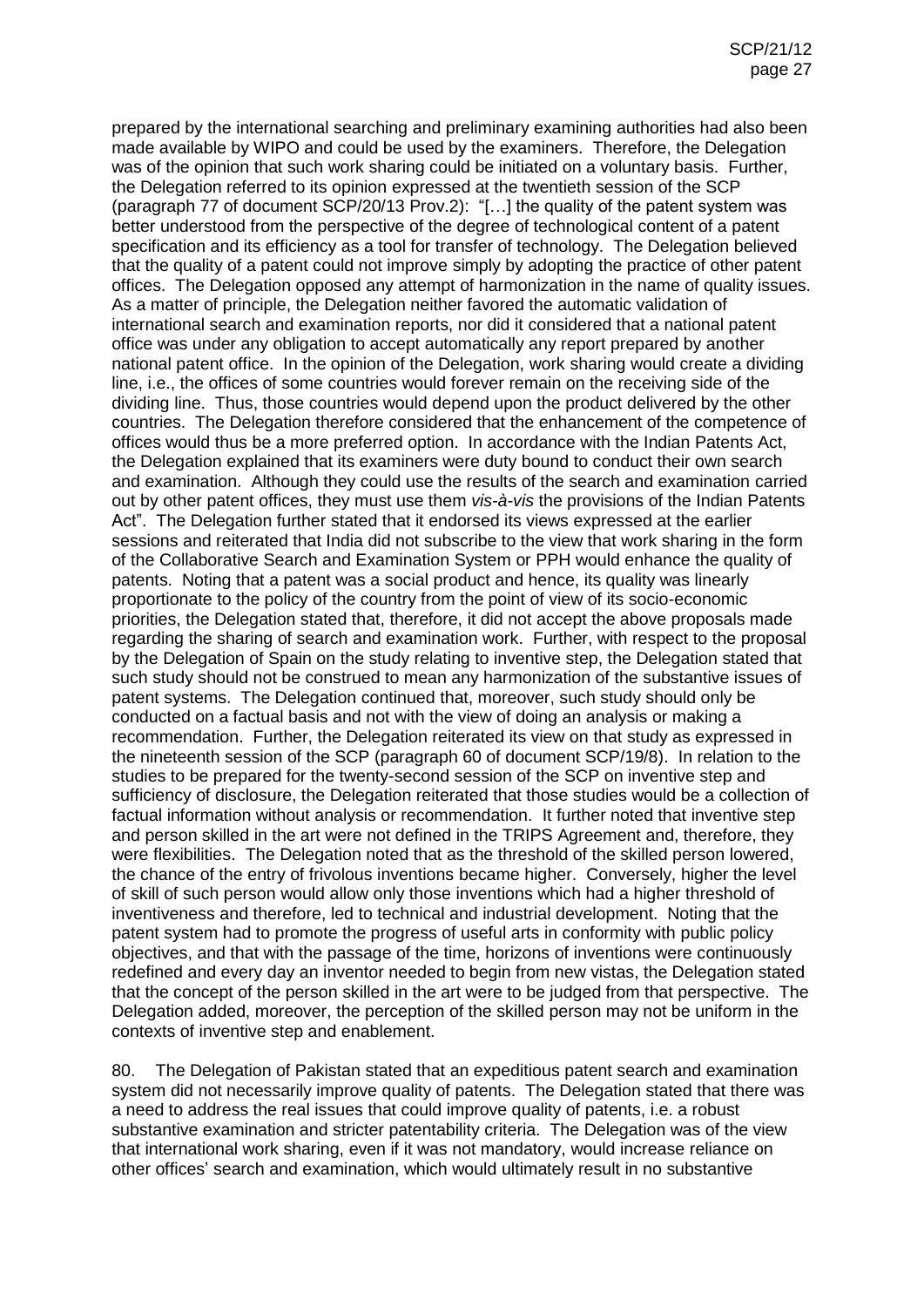examination being carried out at small patent offices. The issue of the deterioration of patent quality was not only because of a lack of infrastructure and delays in the examination process but due to the lowering of the standards of patentability and examination practices. The Delegation continued that in order to achieve public health objectives and to prevent evergreening practices, it was extremely important to grant patents only to those inventions that would meet the strict patentability criteria. In its view, developing countries needed to redefine their patentability criteria to fully benefit from various flexibilities provided under the TRIPS Agreement. The Delegation further stated that, in that regard, evidence showed that countries that had set stricter patentability criteria in their patent laws, like India after introducing Section 3(d) in its Patent Act, and Argentina after issuing patent examination guidelines, had been successful in preventing the grant of invalid patents. The Delegation concluded that developing countries needed to strengthen their substantive examination practices.

81. The Delegation of Kenya, speaking on behalf of the African Group, noted that in discussing the issue of work sharing and collaboration, it needed to have precautions. In particular, the Delegation sought clarification on the question of necessity, feasibility and beneficiaries of work sharing initiatives.

82. The Delegation of Argentina stated that the quality of patents was a fundamental issue for the whole system. Therefore, the application of high standards of patentability requirements in the examination process was important to avoid granting patents for trivial patents that could have a negative impact, for example, on public health. The Delegation further stated that in accordance with Article 1.1 of the TRIPS Agreement, Members were free to determine the appropriate methods of implementing the provisions of the Agreement within their own legal system and practice without granting protection that would actually be more extensive than that required under the Agreement. The Delegation wished to underscore the fact that defining the patentability criteria in accordance with national priorities was a very important tool that developing countries had at their disposal. The way in which those criteria were applied was also important for determining what was in the public domain. The Delegation further stated that any efforts to harmonize the patentability criteria could have an impact on Article 27.1 of the TRIPS Agreement.

83. The Delegation of Egypt reaffirmed its position that it did not support any discussion under agenda item 6 that led to the harmonization of patent laws or patent systems. It further stated that the quality of patents lacked a clear and precise definition at the SCP. In the view of the Delegation, work sharing did not guarantee the quality of patents and that the real factors that could guarantee such quality was the proper application of the patentability criteria. The Delegation continued that the focus should be on improving the quality of patent applications as well as on sufficiency of disclosure.

84. The Representative of ICC noted that the discussions on patent system were particularly useful when focusing on practical issues that helped to ensure that the system worked to support innovation and growth, such as quality of patents and international work sharing and collaboration between patent authorities. The Representative encouraged the Committee to dedicate significant attention to those topics, which were of great importance, not only for patent authorities, but also for users of the patent system. Further, the Representative emphasized the need for the Committee to carry out studies from different angles as had been suggested at the previous sessions of the SCP. As regards work sharing, the Representative noted that the Committee should: (i) support and strengthen the PCT as the preeminent vehicle for work sharing on international patent applications; (ii) support the work of participating offices in the implementation of the PPH programs; and (iii) encourage patent offices to take positive steps to achieve an earlier comprehensive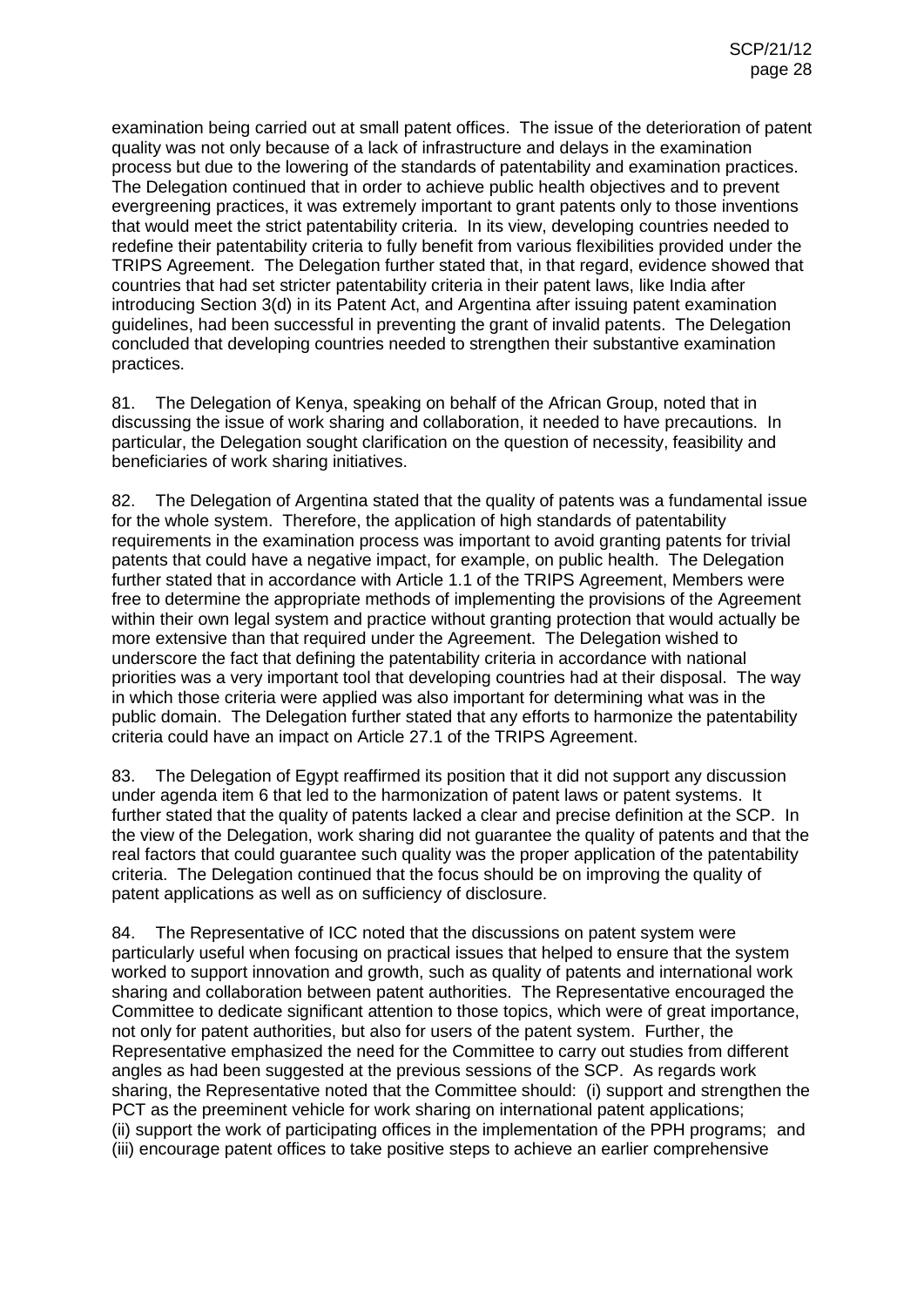coordinated search. Regarding the last point, the Representative referred to its paper distributed during the twentieth session of the SCP.

85. The Chair opened the sharing session regarding experiences on international work sharing and collaboration.

86. The Delegation of Australia gave a presentation on the experiences of IP Australia in international work sharing and collaboration. The Delegation stated that work sharing simply meant that a second office looked at the work of another office to ensure the quality and efficiency of its own work. The Delegation emphasized that work sharing was not a substitute for conducting patent search and examination in accordance with the national law of a participating office. Noting that patents were often filed in multiple jurisdictions for the same invention, and the number of patent filings would continue to grow globally, the Delegation stressed that work sharing was a tool necessary to deal with workloads and prevent the patent system from failing. The Delegation further stated that an examiner in its every day work faced the difficult task of searching a big collection of prior art, which typically included the patent documents produced by other offices. The Delegation questioned why examiners should not look at the work of another office that had already looked at the invention, and had searched for relevant documents. The Delegation stated that that did not mean that examiners should accept and validate that application simply because that application had been accepted in other countries. The Delegation explained that, if IP Australia were not carrying out work sharing collaboration with other offices but rather conducting a full international search on every application that came through Australia, the need to hire a significantly large number of patent examiners would arise, resulting in an exorbitantly high cost of patent protection. The Delegation noted further that work sharing allowed examiners to use work products of another office as a head start and to learn from the experiences of other offices in conducting searches. Work sharing also allowed the examiners of IP Australia to focus their efforts on complex cases first filed in Australia. The Delegation recognized the responsibility of IP Australia as an International Searching Authority (ISA) to spend time and effort on the international search so that when such work was used by other countries, it was reliable, high quality and a sound basis to assist other countries in their search and examination according to their national law. The Delegation stressed, however, that IP Australia would not have been able to spend time on such search if it had not been engaged in work sharing and had not used the work results of other offices for all other applications. Further, noting that 90 percent of filings in Australia were of foreign origin, and consequently other offices had likely performed search and examination, the Delegation stated that what examiners in IP Australia would do further was validate and complement foreign work results in order to ensure that that particular application met the requirements of Australian patent law. In that context, the Delegation stated that a process of validation was important to support quality output from its office. The Delegation also informed the Committee about work sharing initiatives that IP Australia had been involved in, such as: the PCT, Vancouver Group, Global Patent Prosecution Highway (Global PPH) and Australia-New Zealand Single Economic Market. In the framework of Single Economic Market, the IP offices of both countries were jointly carrying out a project on a single patent examination. According to the project, patent applications filed in both Australia and New Zealand would be examined by one examiner located in either country. Examiners would grant or refuse applications under each country's law. The Delegation noted that such integrated patent examination between both countries would eliminate unnecessary duplication of work. The Delegation further highlighted the importance of technical infrastructure allowing offices to access work products of other offices, such as WIPO Patentscope and WIPO Centralized Access to Search and Examination (WIPO CASE). The Delegation explained that WIPO CASE was a platform to share information with regard to search and examination reports among participating intellectual property offices quickly and efficiently. The Delegation noted that in its office, around 99 percent of work sharing would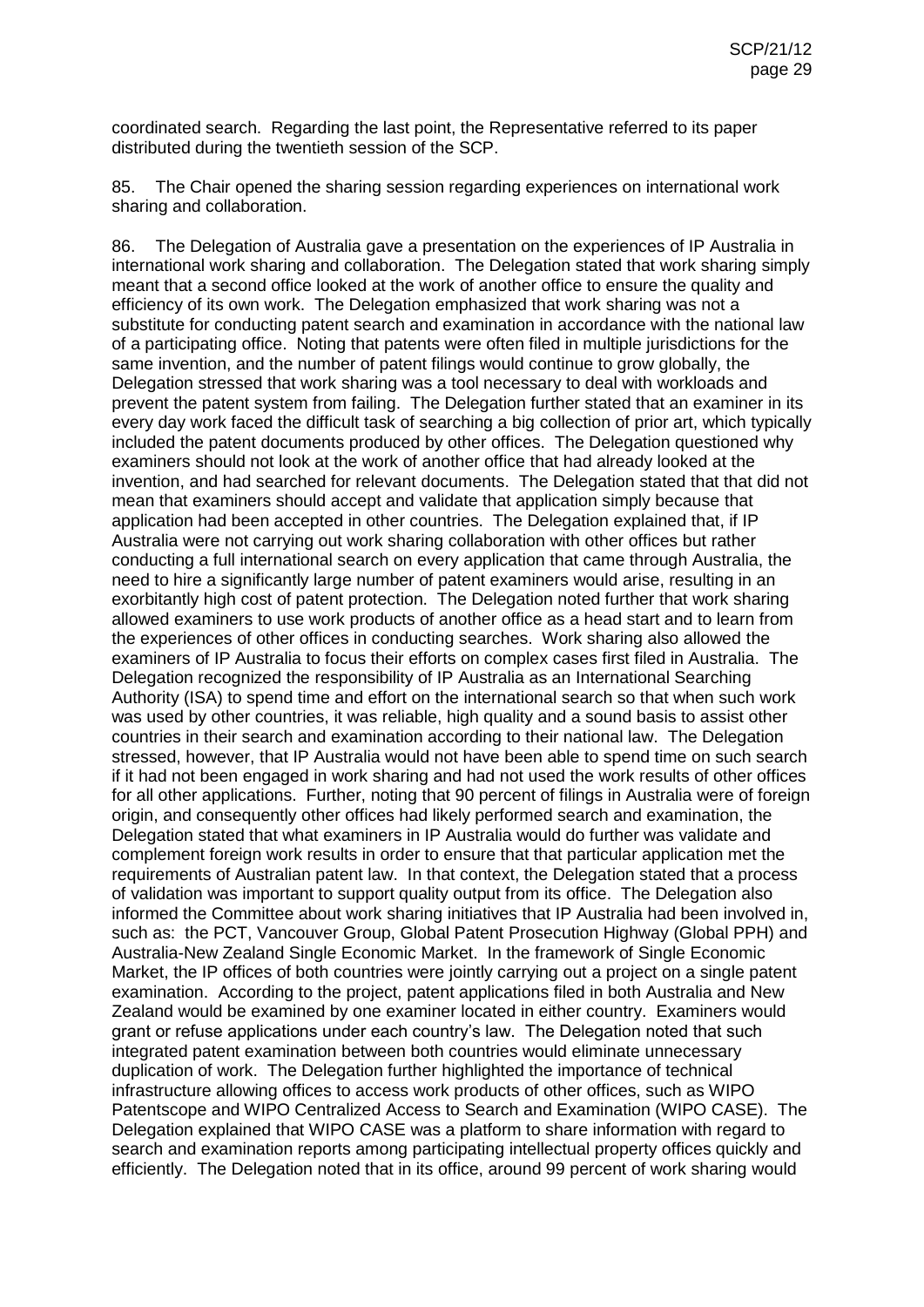be done through WIPO CASE and demonstrated how WIPO CASE worked. Further referring to the discussion on the definition of the term "quality of patents", the Delegation stated that work sharing produced better quality patents because examiners from across the world were working together as a single examination team. The Delegation stressed that work sharing should be looked in that context and not as something demanding, driving or producing acceptance in a second country. In conclusion, the Delegation noted the complexity of prior art search in certain areas of technology and stated that work sharing was an inevitable and necessary tool to ensure the efficiency of the patent system.

87. The Delegation of Ecuador stated that its national patent office was very small. It further stated that it also took advantage of the work products produced by other offices in conducting search and examination of national applications. The Delegation noted that such work sharing was very helpful to its office, in particular, as regards the search for prior art documents.

88. The Delegation of Kenya stated that in order for examiners in developing countries to be able to understand, to analyze search and examination reports and to make valid judgments as to the soundness of the material produced by other offices, capacity building was needed. The Delegation sought further clarification on the question of necessity, feasibility and beneficiaries of work sharing initiatives.

89. The Delegation of Australia, in response to the question on the necessity of work sharing, noted the growing number of patent applications filed around the world and related backlogs. The Delegation stated that work sharing was one way of resolving that problem. As regards the feasibility, the Delegation referred to the possibility of accessing foreign work products electronically as it had displayed during its presentation. The Delegation noted that IP Australia published search strategies used by examiners in carrying out prior art search and encouraged other offices to do the same. Regarding the beneficiaries, the Delegation stated that while the first beneficiary was an applicant, the eventual beneficiary of work sharing was society as a whole, as such programs aimed to ensure that patents were not granted to inventions that did not comply with the patentability requirements of a particular country. In relation to capacity building, the Delegation stated that it was not only relevant for developing countries. IP Australia, like other offices, was also in need of activities related to capacity building to learn from other offices how to better search for prior art documents and be more efficient.

90. The Delegation of Ireland stated that as its patent office was very small with only three examiners processing applications in various fields of technology, the decision on how to allocate resources deserved careful consideration. The Delegation stated that since the ratification of the European Patent Convention (EPC) in 1992, the vast majority of applicants obtained patent protection in Ireland through the EPC. As a result, examiners at the Irish Patents Office had received a few hundred applications a year from very small companies and individual inventors. The Delegation stated that the examiners were processing those applications by using the work products of other offices, including search reports of the patent offices of the United Kingdom and Germany. The Irish Patents Office was also outsourcing the search to other large offices, as with three examiners, it would not be feasible to reach the required level of quality. The Delegation stated that the Irish Patents Office managed its resources well and the service it provided was fully acceptable by the people it dealt with. The Delegation also reassured that while the examiners of its office used work results of other offices, the national law was being applied.

91. The Delegation of Tanzania, referring to the definition of the term "quality of patents" in the framework of work sharing, stated that there had been a misconception of that term. The Delegation further stated that the presentation given by the Delegation of Australia had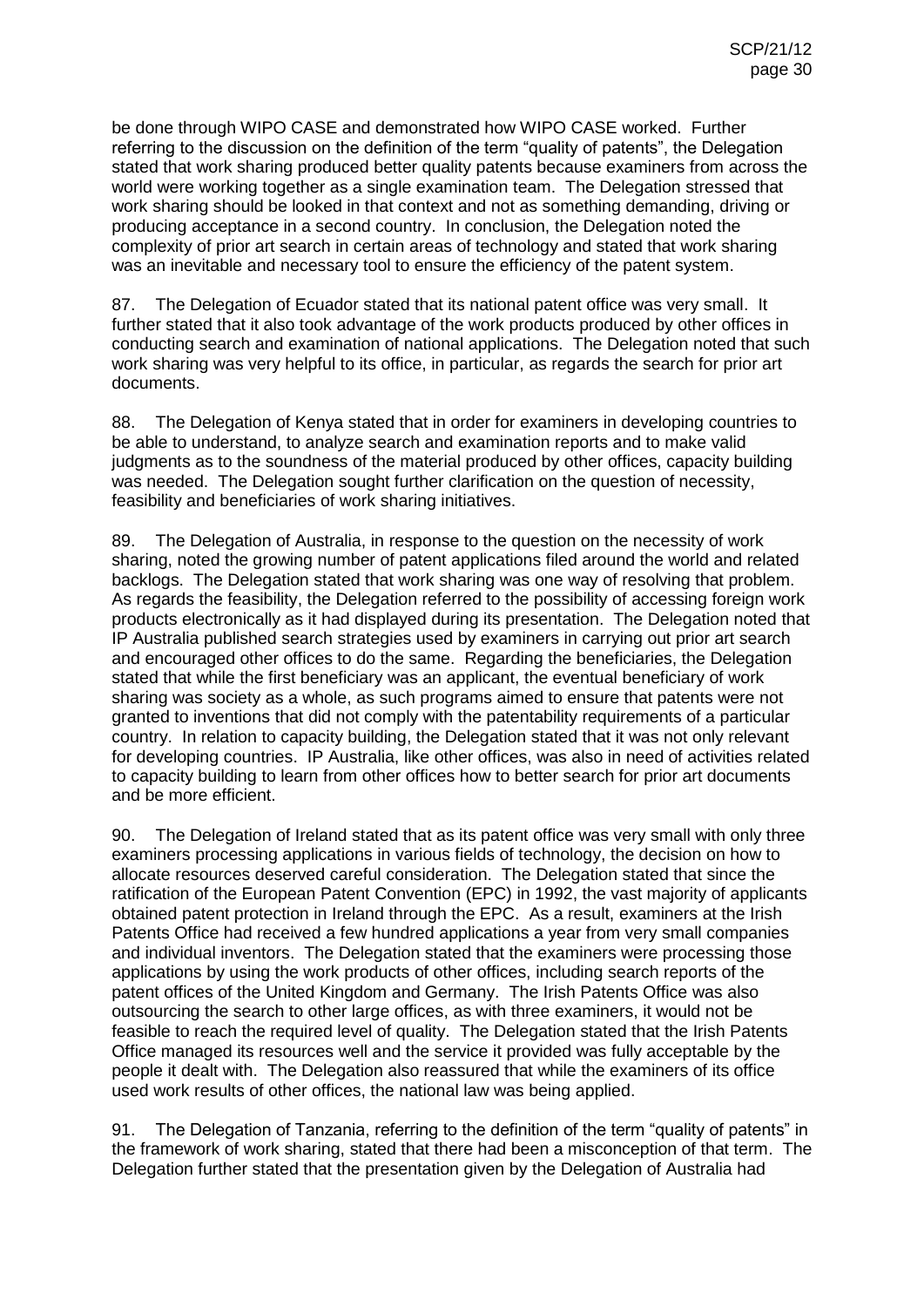addressed that question well. The Delegation noted that work sharing was a tradition of an IP office and was not about harmonizing patent laws. The Delegation stressed that under work sharing the decision on the grant of patents remained with the national patent office according to the patentability criteria prescribed by the applicable national law. The Delegation concurred with the presentation made by the Delegation of Australia and expressed its interest in sharing that presentation with other stakeholders.

92. The Delegation of Paraguay expressed its appreciation for a very informative presentation made by the Delegation of Australia. The Delegation stated that similar to the Irish Patents Office, its Office was very small with three examiners in total. The Delegation stated that its office had also been using work results produced by other offices, which were very useful. Further noting that the question on necessity, feasibility and beneficiaries of work sharing initiatives was very relevant, the Delegation thought further the information regarding capacity building and technical assistance programs provided by the IP Australia was very relevant for Paraguay.

93. The Delegation of Australia stated that its first commitment to capacity building was that it published its search information of every application so that other offices could see it and judge the quality of that work. The Delegation encouraged other offices to be part of WIPO CASE to be able to access and use the search and examination work produced by the IP Australia as it would make use of work produced by other offices. As regards capacity building, the Delegation informed the Committee about the Regional Patent Examiner Training Course in which 15 people from the Asia Pacific Region and Africa were being trained. That course was two years in duration. During the course, participants would be trained, using information technology in their own offices, in terms of searching and evaluating the novelty and inventive step based on real applications. The Delegation explained that two years program was necessary as short term programs would not achieve its results. Further, the Delegation stated that IP Australia had sent two examiners for two weeks to the Chilean Office to assist its examiners in searching complex chemical structures. Noting that due to the limited resources of IP Australia, it could not provide many training programs. The Delegation stated that its office was planning to move its training programs to a broader based model in which the training material would be provided for free on the Internet. The Delegation expressed its hope that such modality would be helpful in training people who would become trainers themselves. The Delegation concluded by stating that that was its commitment to capacity building and to development and thanked WIPO for assisting IP Australia with the funding of training programs.

94. The Delegation of Montenegro posed questions to the Delegation of Australia concerning the validation criteria used in IP Australia as well as regarding the background for the foundation of the Vancouver Group.

95. The Delegation of Australia responded that the Vancouver Group was established between the IP Offices of Australia, Canada and the United Kingdom with the aim to share information and experiences on common issues and areas relevant to managing a mid-sized national IP office. Those Offices had similar backgrounds, challenges and most importantly, were English speaking offices, which facilitated easy interaction among them. The Delegation stated that they kept the Group small, as it would be hard to manage a larger number of offices. As regards the criteria for validation, the Delegation responded that there were no such criteria. While there were some guiding principles, the validation work mainly relied on well-trained professional people who made their own decisions regarding the quality of the work products of other offices. The Delegation stressed that rather than requesting the examiner to follow any validation guideline, the application of critical thinking and analysis skills of the examiner was important in validation process.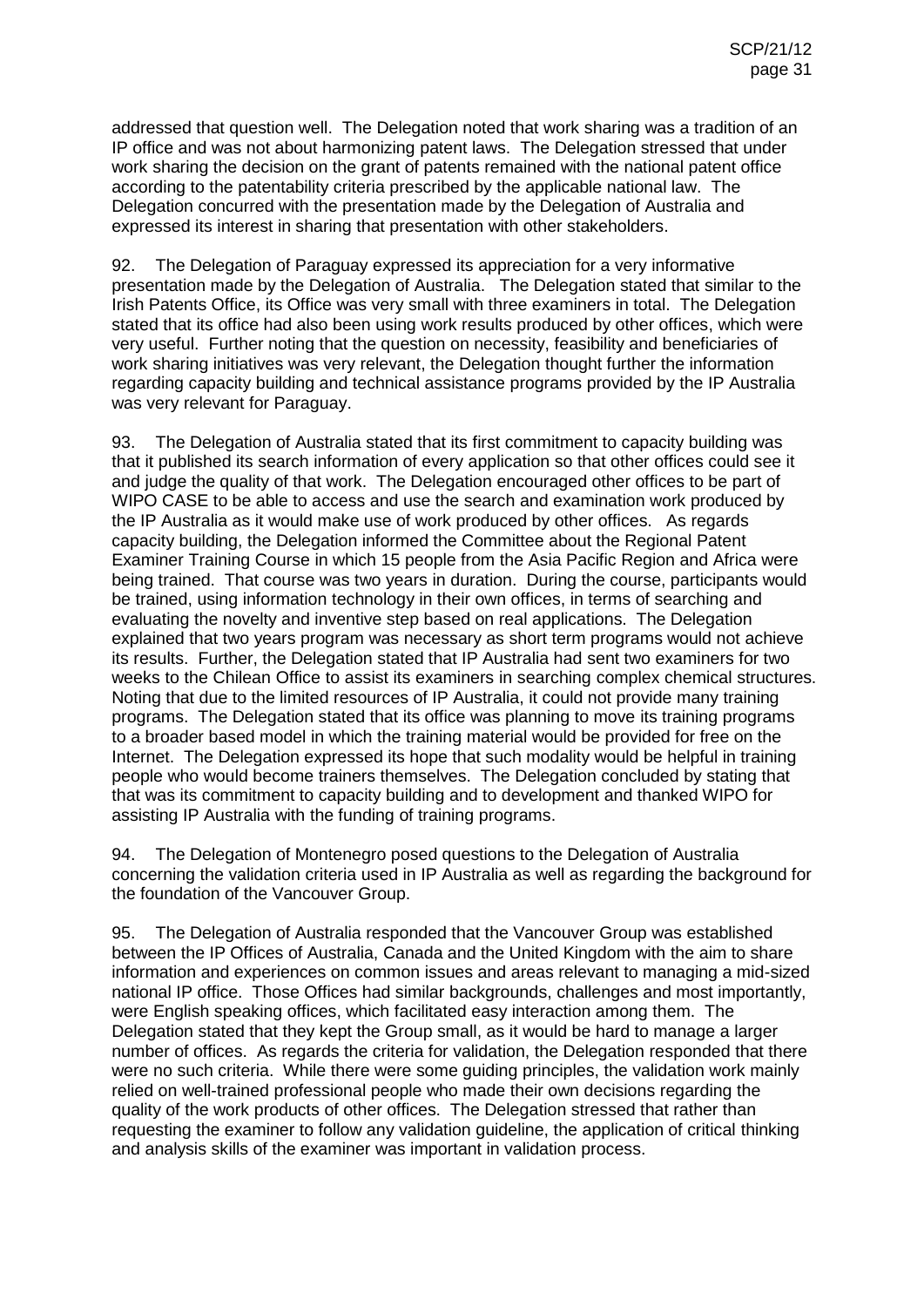96. The Delegation of the United Kingdom gave a presentation on the experiences of the Intellectual Property Office of the United Kingdom (UKIPO) in international work sharing and collaboration. The Delegation stated that one of the challenges that patent offices were facing was that patent application filings had doubled in 15 years, resulting in an estimated four million applications awaiting examination worldwide. Noting that the processing of those applications would require three years of work, the Delegation stated that the problem of backlogs would persist in the future. The Delegation also stated that the complexity of applications in new fields of technology and more prior art in different languages contributed to the backlogs, creating uncertainty for innovators, investors and competitors. The Delegation stated that one of the solutions to that problem was international work sharing. In particular, the Delegation stressed that work sharing reduced duplication and increased the efficiency of the patent system. Further, the Delegation noted that under work sharing initiatives, individual offices applied their own laws in deciding whether to grant a patent; however, with the work product of another office, they could get a "head start", which could only improve the examination of national applications. Further, the Delegation informed the Committee that the patent law of the United Kingdom had been amended to allow sharing of applications with other patent offices before their publication. Such pre-publication work sharing would require a written agreement with the other office setting out strict rules on confidentiality and data handling. On that point, the Delegation wished to stress that under that framework, the other office would not be required to share their pre-publication information with UKIPO. The Delegation further informed the Committee that UKIPO was working on the details of the implementation of pre-publication work sharing and that the details of all agreements would be published on its website. The Delegation also informed the Committee about the work sharing programs in which its office was participating. In particular, the Delegation stated that the PCT was a successful work sharing initiative allowing offices to benefit from the work undertaken by the international authorities at the international phase of the PCT procedure. Encouraging the offices to make use of the work products produced by the International Authorities, the Delegation stressed that the responsibility for granting patents remained exclusively in the hands of the patent offices of countries where protection was sought. Further, the Delegation stated that under the United Kingdom's PCT (UK) Fast Track system, patent applicants could request accelerated examination in the United Kingdom national phase if their international application had received a positive International Preliminary Report on Patentability (IPRP), regardless of which Authority had issued that report. The Delegation stated that it also supported improvement of the PCT system generally. In particular, the Delegation referred to a joint proposal made by the United Kingdom and the United States of America entitled "PCT 20/20" at the fifth session of the PCT Working Group, and stated that further work on that proposal was being carried out. The Delegation further stated that UKIPO also actively participated in the PPH pilot and was one of the initial 17 Global PPH members. In addition, it also held a number of other bilateral agreements. Noting further that UKIPO was also a co-founder of the Vancouver Group, and one of the initial members of WIPO CASE, the Delegation supported expansion of WIPO CASE and linkage to the IP5's One Portal Dossier. In conclusion, the Delegation stated that UKIPO also participated in a wide range of examiners' information exchange with other offices in order to improve search and examination processes, the quality of procedures and to increase the productivity of offices for their mutual benefit.

97. The Delegation of Japan gave a presentation on its experiences in international work sharing and collaboration. The Delegation stated that the Japan Patent Office (JPO) had been working toward expanding the PPH network and enhancing the usability of that framework. The Delegation noted that currently, 33 intellectual property offices participated in the PPH as of October 2014. Further, the total number of requests that had been made worldwide for PPH had exceeded 60,000. The Delegation stated that the PPH was a framework in which an application determined to be patentable in the office of earlier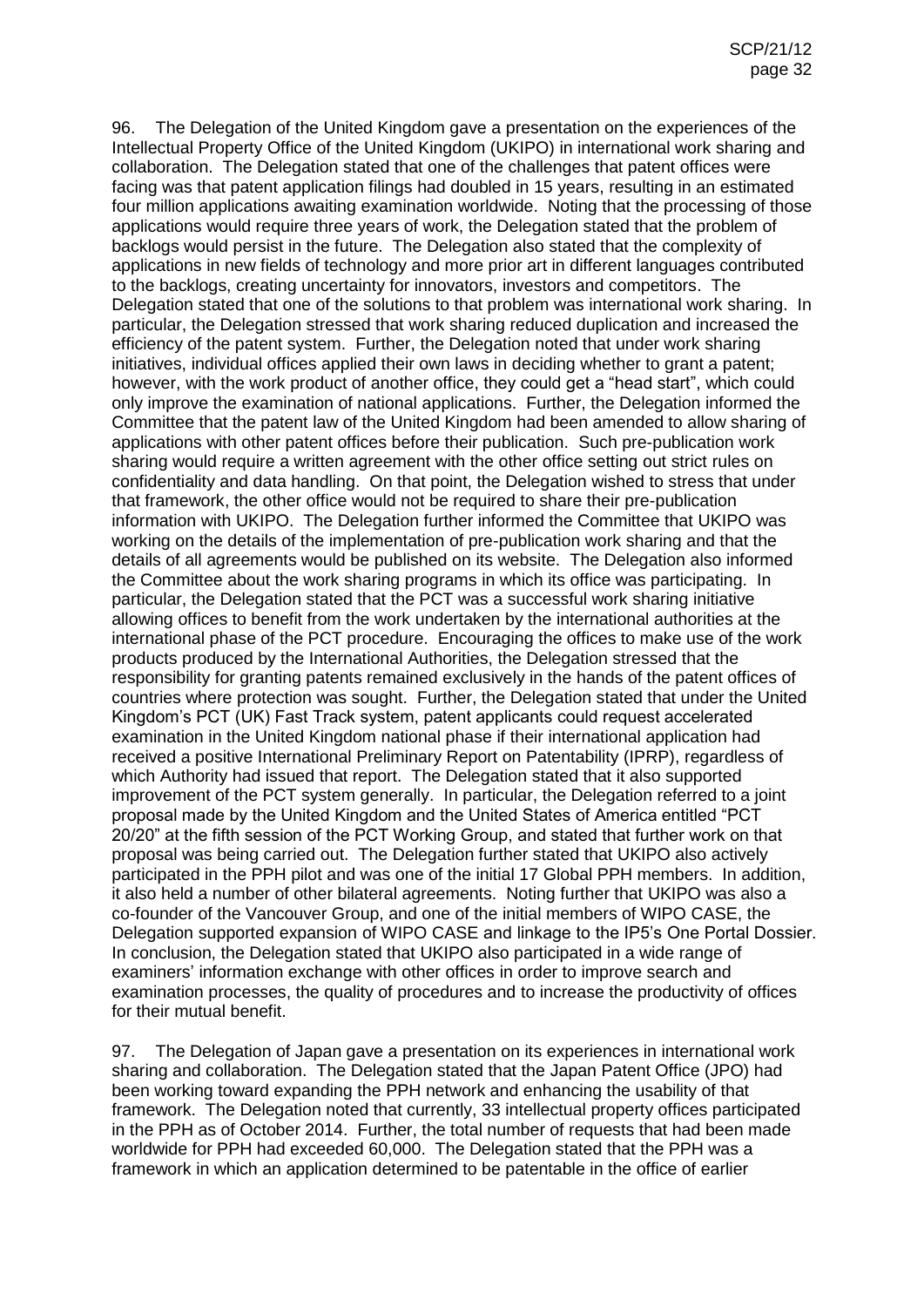examination was eligible for an accelerated examination in the office of later examination with a simple procedure upon an applicant's request. The Delegation noted that the objectives of the PPH were work sharing and accelerated examination and that it was not aimed at harmonizing substantive examination. The Delegation referred to a Japanese court decision, which had stated that examiners should be considered to be independent of the patent office commissioner in terms of patent examination. Further, the Delegation stated that each examiner had a strong sense of independency. If the PPH were concerned with substantial examination, the JPO examiners would not be able to conduct examinations under the PPH framework. The Delegation noted that the PPH provided three significant benefits to users, which were: (i) accelerated examination process; (ii) cost reduction due to the reduced number of office actions; and (iii) high predictability of the examination outcome. The Delegation stated that firstly, the PPH sped up the examination process. For example, in Japan, the official first action pendency had been an average of 10.4 months, while the first action pendency for PPH applications had been an average of 1.7 months. According to the Delegation, another benefit of the PPH was a decrease in the number of office actions, which may lead to cost reduction in the intermediate process. For example, in Japan, the average number of office actions was 1.12, but for PPH applications, it was 1.08. Thirdly, the Delegation also stated that the PPH had increased the grant rate of applications. The Delegation noted that since PPH applications had already been amended, if necessary, to be patentable in the office of earlier examination, the overall patent grant rate in the office of later examination was higher than that of non-PPH applications. For example in Japan, the patent grant rate for all applications had been 69.8 percent whereas for PPH applications, it had been 74.7 percent. Referring to a graph that showed changes in the number of applications for the PPH and PCT-PPH worldwide, the Delegation stated that the number had continued on an upward trend over the years, which meant users supported the PPH system. In conclusion, the Delegation reiterated that the PPH was a system of an accelerated examination, which however, did not aim to harmonize substantive examination. The Delegation stated that the JPO would like to commit itself to making the PPH a more effective framework.

98. The Delegation of Kenya noted that while work sharing programs increased the amount of information that would be useful to the examiner, such initiatives did not take into account the capacity of offices dealing with those applications, thereby running the risk of eroding the quality of patents. The Delegation stressed that for any work sharing to work well, it was critical to build the capacity of offices and make sure that all offices were of a similar level because the examiner in the second office must have the necessary knowledge and skills to make a valid judgment on a work product produced by another office. In that context, the Delegation stated that Article 51 of the PCT on technical assistance needed to be implemented.

99. The Delegation of Egypt, noting that the patentability criteria in different countries were different, questioned what would be the added value to a developing country to look at the examination made by another country using totally different patentability criteria for granting patents.

100. The Delegation of Australia, in response to some of the comments made by some delegations, stated that the work sharing arrangements, such as the PPH, provided the examiner at the second office with a search and examination results from another office that the examiner could not have accessed otherwise. As regards the different patentability criteria applied by different offices, the Delegation stated that, in practice, the national law provisions relevant to the searching prior art documents for the purposes of determining of novelty or inventive step were not that different. The Delegation continued that for the determination of novelty, any published documents provided by any patent office, whether developing or developed country, would be relevant. The examiner would look at those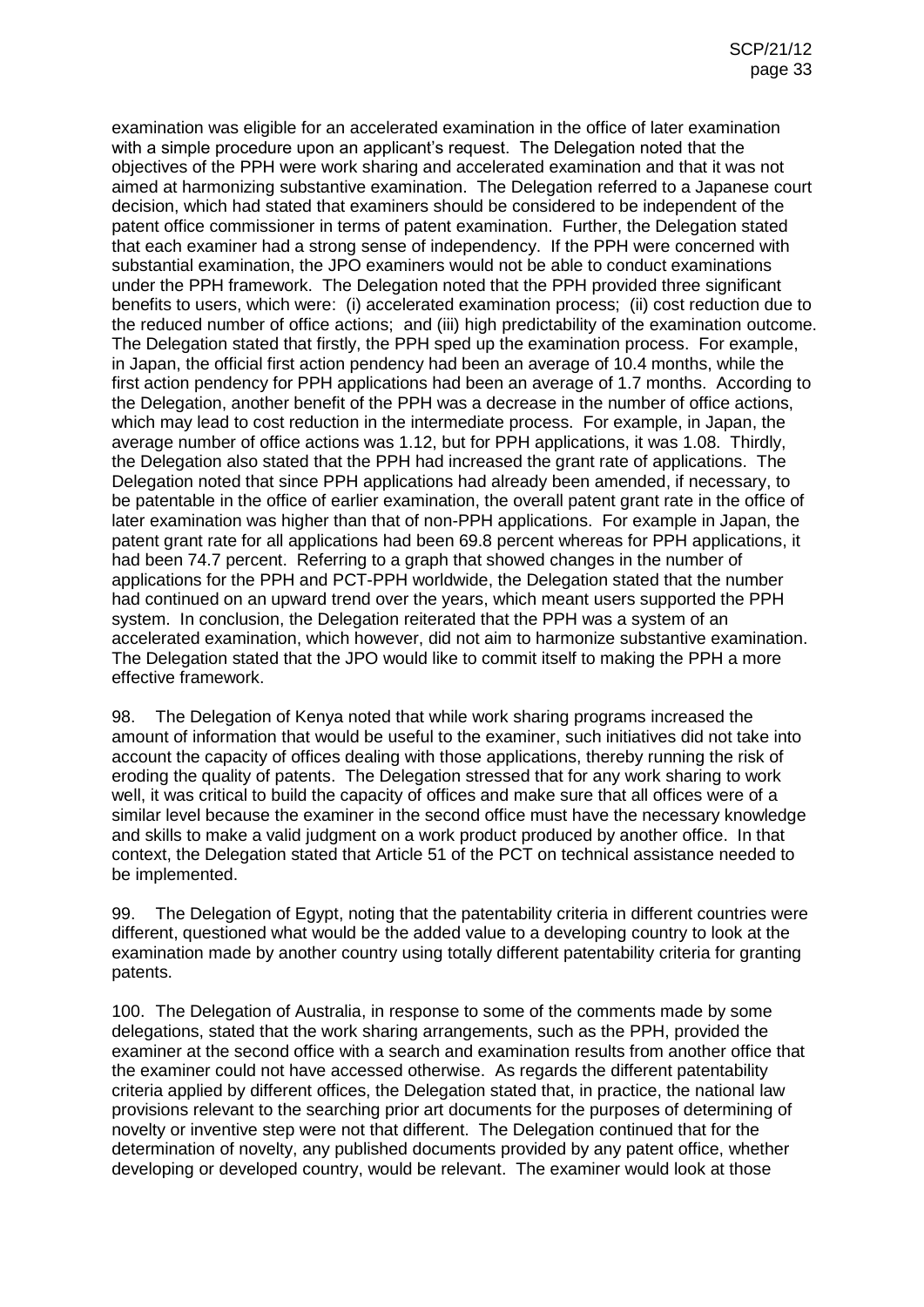documents in order to ensure it did not miss the documentary disclosure that had probably been cited by another examiner that well understood the technology. The Delegation emphasized that if a developing country was not involved in the PPH, it might not be getting access to information that would be needed to examine the applications. The Delegation questioned why the office would not use the work product of another office to the extent that it would be appropriate to do so in that country. Another benefit of work sharing the Delegation wished to underline was that the second office would save time conducting its own search because it already had part of the work done by another office.

101. The Delegation of India stated that access to knowledge and technology transfer was important to developing countries. In that regard, the Delegation stated that developing countries needed the support of advanced patent offices. The Delegation stated that if work sharing was a voluntary mechanism, then the Delegation did not have any objection. However, it had concerns regarding the harmonization of examination practices.

102. The Delegation of the United States of America gave a presentation on its experiences in international work sharing and collaboration. Showing a depiction of commerce on a global scale, including international air routes and shipping lanes, the Delegation noted that inventors were marketing their products in multiple jurisdictions and countries, which gave rise to the issue of inventions patented in different countries. The Delegation explained that that was the background of why there were so many patent applications covering very similar or identical inventions filed in different countries. The Delegation stated that a backlog had started to develop in many countries and certainly at the United States Patent and Trademark Office (USPTO). In that regard, the Delegation noted that the USPTO was trying to reduce and eventually eliminate the backlog of unexamined applications. In the 1990s, discussions had begun between the USPTO and other large patent offices in the world on how the problem of backlog could be tackled. One of the solutions had been a work sharing idea. According to the Delegation, the PPH had been developed in 2006, and a pilot program between the JPO and USPTO probably had been the first PPH. The Delegation gave three main reasons for wanting to participate in work sharing. The first of the three reasons was to minimize the duplication of work, since patent applications were filed in multiple jurisdictions, and repeating the search work would be a huge burden on patent offices. The Delegation stated that the second reason was to enhance examination efficiency and quality. The third reason was to deliver real benefits to users of the patent system, which were a broad range of society and patent applicants. The Delegation stated that the main thing work sharing could provide was more efficient and cost effective search and examination. Also, within the framework of the national laws of the country, offices could potentially grant higher quality patents. The Delegation noted that while certain offices might lack specialized capabilities, making those specialized capabilities available to everybody might be possible with work sharing. Further, the Delegation noted that examiners at the USPTO did not work in certain languages and thus there were some problems utilizing prior art references in certain languages. Therefore, the benefit of the knowledge of certain offices with specialized experience in languages would definitely benefit USPTO examiners. The Delegation noted the same benefits applied with regards to search tools, access to prior art collections, especially national prior art collections, data bases and technical specialization. Noting that the PPH program was not the first work sharing program on which the USPTO had embarked, the Delegation referred to some earlier work sharing programs, including the trilateral program between the JPO, USPTO and EPO, which had evaluated ways to improve the availability and usability of results. The Delegation also noted the JP-First, the Korean Intellectual Property Office (KIPO)-USPTO Share pilot and the UKIPO-USPTO Work Sharing Initiative. The Delegation explained some of the lessons it had learned, including that the timing of the examination had been important. In addition, notification, in terms of how one office would know what was going on in another office, and access to information had also been important logistical or technical factors. The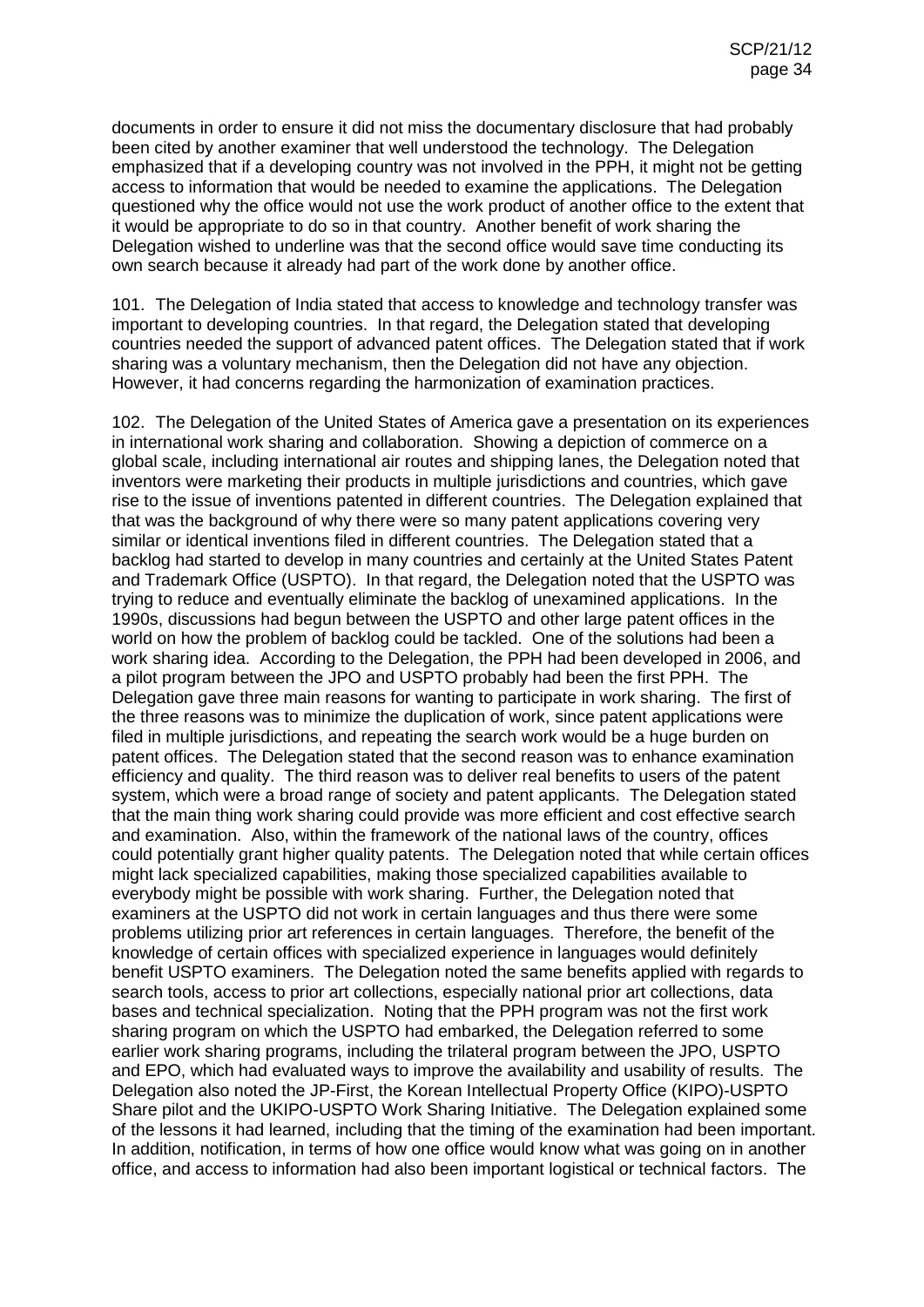Delegation noted that examiners that had been involved in the program had found it useful to see the examination and search results from other offices, which suggested that a better understanding of offices' practices would improve work sharing and was an important aspect in building trust between the offices. The Delegation stated that one ongoing program within the PCT was collaborative search and examination, the goal of which was to establish a high quality search report for the PCT system. Although that was a pilot program, it was one way for the USPTO and other collaborating offices, initially the EPO and KIPO, to try to see if it was possible to produce a higher quality PCT report. The Delegation further explained the three phases of the collaborative search and examination. With regards to the PPH, the Delegation said that it was essentially a system of work sharing to improve examination efficiency by reducing the duplication of work between different offices where related applications were filed in multiple jurisdictions. The Delegation noted that the benefit to the applicant was that the applicant received fast track processing, which was an acceleration of the examination time line. The Delegation noted that the acceleration was not the goal but was a benefit to the applicant so that they would use the PPH system which, in turn, would make the patent office's work more efficient and cost-effective. The Delegation stated that once an applicant received a positive examination result from a participating office, which could be a national grant of a patent, a positive PCT written opinion or other indication that some of the claims in the application were patentable, then the applicant could file a request for PPH at the USPTO. Once the request was granted, the examination in the USPTO, or other second office, would be accelerated. The Delegation noted that the number of applications that had been processed under that PPH program was over 25,000 applications since 2006 when the PPH program started. The Delegation further noted that since that time, the number of offices with which the USPTO had a PPH program had increased. The Delegation stated that there was a variety in the sizes and backgrounds of offices, from both developed and developing countries, which had been involved in PPH programs with the USPTO. It noted that the average monthly request was 616, which had been increasing every year and that every month the USPTO got more applications compared to the previous year. The Delegation however stated that for the USPTO, the number of applications under the PPH program was a still a small number of total applications processed. It stated that the benefit to the applicant was lower prosecution costs because there were fewer actions per application. The Delegation also noted that timelines had improved, as the application was examined and a decision whether to grant a patent was made faster than if the applicant had not used the PPH program. Additionally, the Delegation said that the patent quality could be potentially higher because by looking at the earlier search report, the USPTO could carry out a search that was at least as good as what had been previously carried out. Therefore, since USPTO examiners still carried out their own search based on the law of the United States of America, the resulting search would almost every time be better than if the USPTO had conducted the search by itself. The Delegation noted that the first action allowance rate, which meant the number of patents divided by the total number of grants and rejections, was over all about 53 percent, while the allowance rate of the PPH applications went up to about 84 percent. The Delegation explained that that was not because of a reduction in the quality of the examination but due to the fact that the claims presented under the PPH program were fewer and had already been narrowed by the applicant in order to meet the patentability requirements of some other patent offices. Therefore, the Delegation stated that the claims under the PPH program were much closer to what was patentable in the United States of America as opposed to the claims received overall under non-PPH programs. Similarly, with the number of actions *per* application, overall there were three communications from the patent office to which the applicant had to respond. Under the PPH, the number of communications was a little over two. The Delegation noted that since every office action required some work by the applicant and money to be spent, the applicant could expect to save several thousands of dollars per application if they satisfied the requirements of the PPH program. The Delegation noted that on the issue of the quality of granted patent applications under the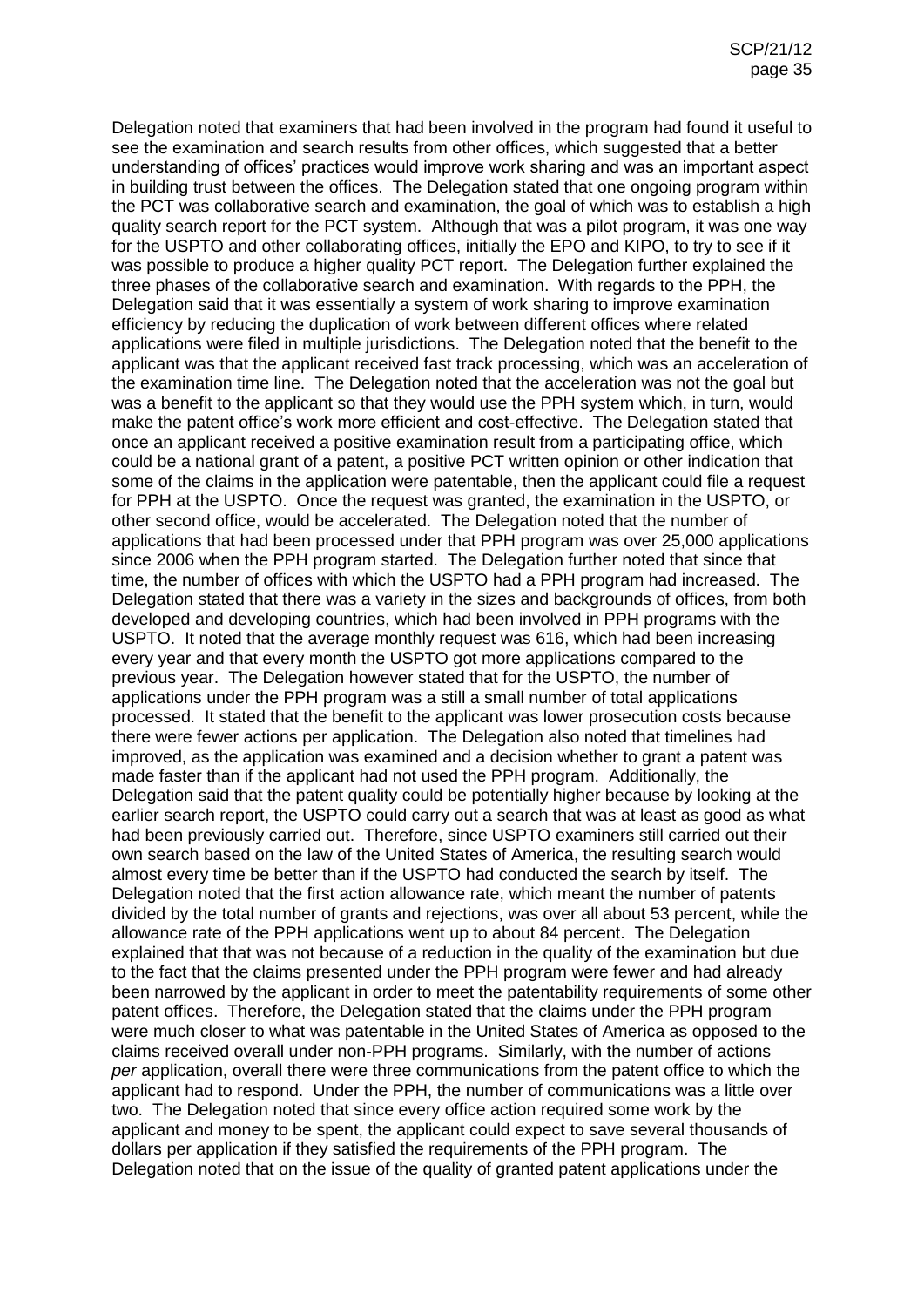PPH program, it was in the process of conducting studies. It had looked at 155 first action allowances. The Delegation had found that in all of those cases, the examiner had conducted another search, even though they had had the benefit of the results of a search that had been carried out by another office. In over 84 percent of the cases, the examiners had added new references, and in 40 percent of those cases, the examiner had required some sort of amendment. In its view, that information was the indication that the examiners had examined and searched the PPH application correctly in essentially in the same way that they would have searched and examined any other application. The Delegation elaborated on various PPH Programs under which the USPTO had made agreements with 28 offices. It noted that although USPTO was trying to move to a common PPH program for all the offices, there were essentially three groups of countries with which it collaborated. In this regard, the Delegation mentioned the IP5 PPH with the EPO, JPO, KIPO, State Intellectual Property Office of the People's Republic of China (SIPO) and the USPTO; the Global PPH, which included about 19 offices; and about 12 or 13 bilateral agreements, which were for offices that accepted PPH work products only from the USPTO under that particular agreement and not from other countries that participated in the Global PPH or IP5 PPH. The Delegation then explained various requirements for requesting the PPH with the USPTO, for example, the eligibility of an applicant and the sufficient correspondence of claims between the US application and the earlier examination applications. The Delegation elaborated on the PPH procedures before the USPTO, and stressed that the USPTO did not charge any fee to enter the PPH program. The Delegation noted that it was trying to develop a common request form so that an applicant that entered a PPH in different countries would fill out the same form in order to make the process simpler. Lastly, the Delegation noted that the USPTO website and the JPO website had information, including statistics, on the PPH program.

103. The Delegation of the Republic of Korea thanked the delegations for their presentations during the sharing session regarding experiences on international work sharing and collaboration. The Delegation noted that the presentations had been helpful in understanding the relationship between work sharing and the quality of patents. The Delegation further noted that the KIPO had actively implemented bilateral and multilateral work sharing programs and information sharing platforms, including the PCT-PPH, PCT Collaborative Search and Examination Project, the Joint Prior Art Search Program and the KIPO-USPTO pilot. Noting that the PPH was one of the widely-used work sharing programs, the Delegation stated that at the KIPO, the registration rate and first action allowance rate for applications that were filed through the PPH program had been higher than ordinary patent applications, and that the period required to complete patent examination had been significantly reduced. Therefore, the Delegation observed that the utilization of search and examination results through work sharing programs such as the PPH had reduced workloads for the patent office and ultimately had secured patent rights for applicants. The Delegation stated that the KIPO had been participating in the PCT Collaborative Search and Examination Project with the USPTO and EPO since 2010. The Delegation informed the Committee concerning the results of the second pilot project. In particular, the Delegation stated that 90 percent of the KIPO examiners that had answered the survey carried out by KIPO responded that the work sharing program had contributed greatly to the increased accuracy of patent examination. Further, over 80 percent had responded that when the results from such collaborative programs had entered the national phase, the international search reports could be relied upon for their accuracy. Accordingly, the Delegation stated that further time was needed only for demonstrative processing and not for supplementary searches. The Delegation noted that the IP5 offices were discussing the implementation of the third PCT Collaborative Search and Examination Pilot Project. The Delegation believed that the pilot could pave the way for improvement of the PCT system. The Delegation further stated that in addition to the ongoing work sharing projects, KIPO was also preparing more advanced-type programs. KIPO had proposed a work sharing program entitled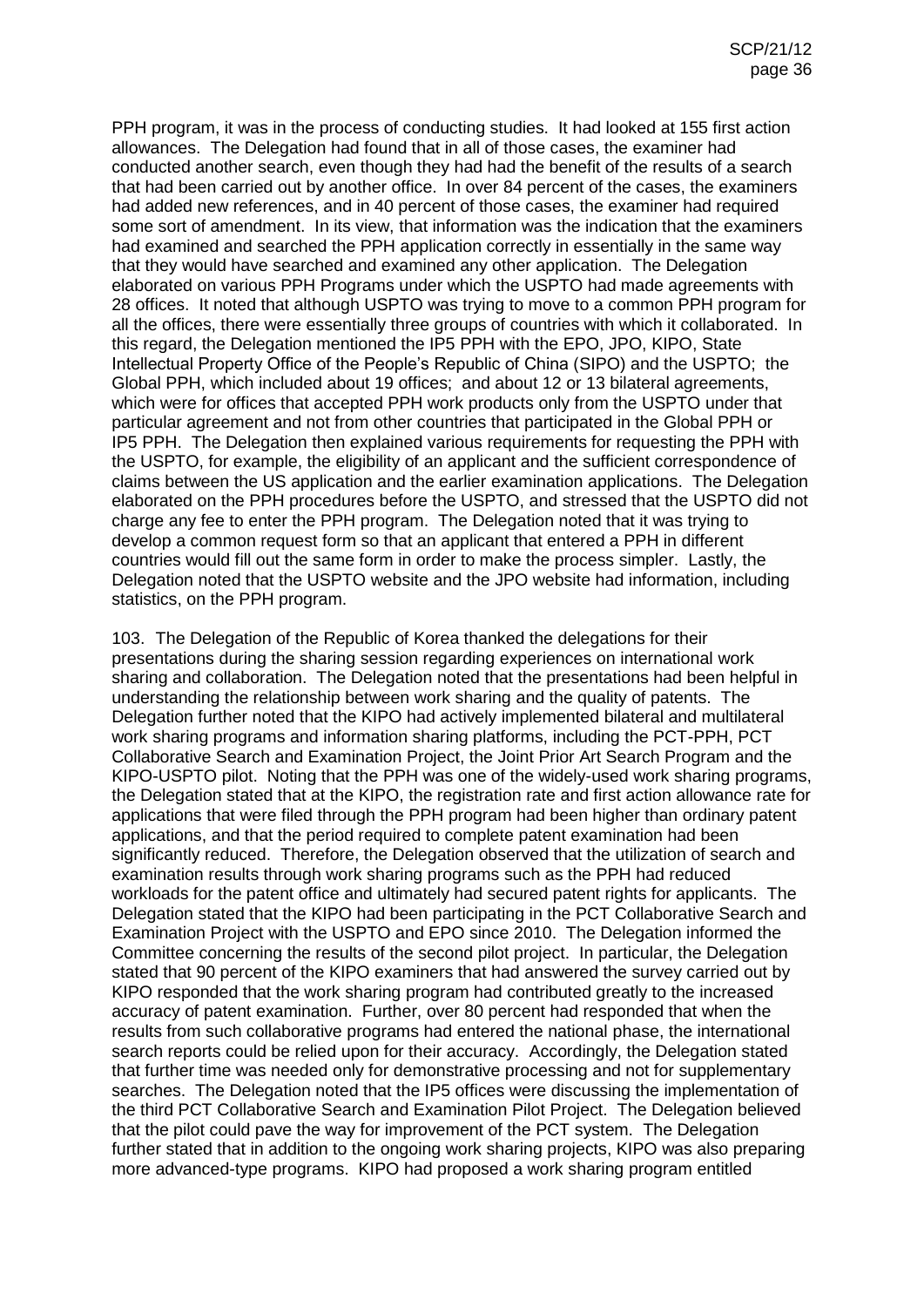COBOA, which was named from the collaboration before office action, to ensure the utilization of all necessary information from other IP offices before the launch of the first office action on part of the office of early examination. The Delegation further noted that KIPO had also proposed other collaborative programs between the ISAs and national offices in the PCT system. Based upon this positive previous work sharing program, the Delegation expressed its belief that such programs had enhanced the efficiency of the patent system by reducing duplicative work and had also improved the quality of patent examination. The Delegation expressed its hope that studies on the work sharing program could positively contribute to the enhancement of any international collaborative progress.

104. The Delegation of Spain congratulated the Member States who had made statements on the issue of quality of patents because they had helped clarify the issue of work sharing between patent offices. The Delegation noted that it was a pleasure to speak on the issue of work sharing within the framework of quality on patents and to share experiences on using search and examination results and on international collaboration. The Delegation stated that since the beginning of PPH projects, it had been aware of the advantages that PPH projects in bilateral agreements presented for Spanish patent applicants as well as its patent office. By avoiding the duplication of efforts and accelerating the procedures for granting patents, a better service had been provided to patent applicants. The Delegation noted that it had signed bilateral PPH agreements, or had reused the search and examination work, of the patent offices of Canada, China, Colombia, Finland, Israel, Japan, Mexico, Portugal, the Republic of Korea, the Russian Federation and the United States of America. Further, the Delegation was part of the Mottainai pilot program with the patent offices of Australia, Canada, Finland, Japan, the Russian Federation, the United Kingdom and the United States of America. The Delegation stated that under that pilot project, accelerated patent examination using the previous examination results of the office of first examination could be requested, independently of whichever office the patent application had been submitted. The Delegation further said that since January 2014, the Spanish Patent and Trademark Office had participated in the Global PPH pilot program in which patent applicants could ask for an accelerated examination at any of the offices that had been involved in the pilot, if the applicant's claims had been found to be acceptable by any of the other offices involved in the pilot. The Delegation noted that the Global PPH was the natural evolution of those agreements to reuse search and examination work. The Delegation stated that at the previous session of the PCT Working Group, it had supported the proposal by the Delegations of the United States of American and the United Kingdom to incorporate the PCT PPH program through amendment to the Regulations under the PCT. The Delegation however noted that the use of those programs in Spain had not yet been major. It had only received 9 applications from abroad through those programs, and 29 Spanish applicants had been received accelerated treatment abroad. The Delegation observed that that was consistent with the statistical data provided by the JPO, which had shown that requests within those programs were concentrated in certain offices. The Delegation stated that for those agreements to work properly, the work of patent examiners was very important. The examiners of the second office should make their own assessment of patentability taking into consideration documents from the first office, and should try to complete the search. The Delegation stated that the different levels of inventiveness must also be taken into account and not be influenced by the results from the first office's search. The Delegation stated that if proper quality control was established, and the first office carried out a detailed analysis of the prior art search, then the second office should obtain only positive results from participation in such programs, which in no case entailed a loss of sovereignty of the state on the decision as to whether or not to grant a patent. The Delegation stated that the work sharing programs promoted better quality patents, independent of the level of development of the country or patent office concerned, because of the fact that such programs provided relevant documents on prior art. From its experience with work sharing projects in general, the Delegation considered that the main impediment to the effective use of search and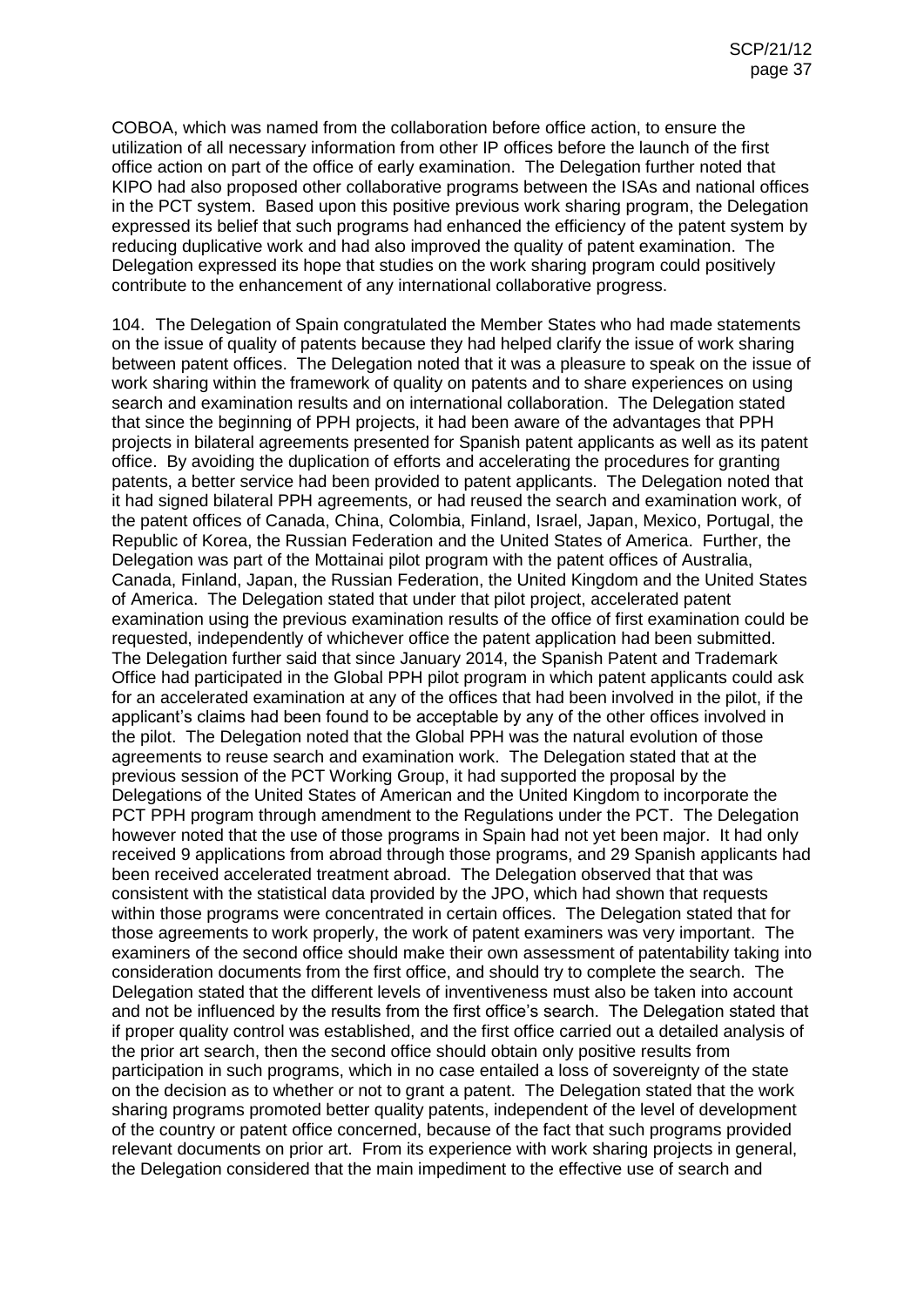examination results of other offices was the language difference, especially regarding languages very different from the language of the examiner. The Delegation stated that although rapid progress had been made in that field, automatic translation tools did not currently provide the desirable quality. Pending the availability of more advanced automatic translation tools, the Delegation stated that one could not fully use the search and examination results from other patent offices. The Delegation expressed the view that efforts to facilitate the use of work products of other patent offices should focus on two essential points: (i) the development of automatic translation tools; and (ii) facilitating the availability to the public of the prosecution history of published patent applications by national and regional patent offices in order for examiners to easily search and access search and examination results of patent applications belonging to the same patent family. In its opinion, that could be achieved through an extension of WIPO CASE as noted by the Delegation of Australia. In addition, the Delegation recalled that it maintained an intensive program of collaboration and cooperation with Latin American countries in patent review and many cooperation activities with WIPO and the EPO. The Delegation highlighted the Latipat database and the CIBIT training program (Iberoamericana Training on Patent Search), which since its inception in 2002, had enabled patent examiners from many Latin American countries to visit the Spanish Patent and Trademark Office for approximately six months to receive practical training in patent search and examination.

105. The Secretariat presented the WIPO webpage (PCT-PPH) on work sharing initiatives.

106. The Delegation of the United States of America was pleased for the opportunity to share its experiences in international work sharing and collaboration. In its view, work sharing had the potential to significantly increase the efficiency of patent offices and potentially improve the quality of granted patents. The Delegation especially appreciated the statements by the Delegation of Australia regarding its apparently successful attempts to clarify misconceptions about work sharing. The Delegation noted that it would support future seminars on work sharing. As had been indicated in its joint proposal with the Republic of Korea and the United Kingdom in document SCP/20/11 Rev., the Delegation believed that there was a need to increase awareness among patent offices and patent system users of existing work sharing programs and collaborative programs and to keep that information current. The Delegation thanked the Secretariat for the work on updating the PCT work sharing web page. The Delegation felt that was an excellent first step in that regard. However, the Delegation maintained its position that a page on the WIPO web site dedicated to all work sharing and international collaborative activities between patent offices would be an ideal tool to provide information to those that were interested. In its view, such page should be separate from WIPO's PCT work sharing page so that it could include information on all work sharing regimes, regardless of whether or not they were connected to the PCT. The Delegation stated that it was increasingly apparent that work sharing and international cooperation could be powerful tools to contribute to make the work of patent offices more efficient and effective and could be instrumental in helping offices in granting high quality patents in a more efficient manner. The Delegation further stated that, in many cases, searching the prior art relevant to certain patent applications might be simpler and more efficient for some offices than for others. For example, access to national collections of prior art and the availability of patent examiner who understood foreign languages or with certain technical expertise might not be uniform across all offices. The Delegation recognized that examiners in its office could have difficulties utilizing references in languages other than English or in obtaining prior art which was contained in national collections of other offices. The Delegation stated that it was for those reasons that it participated in work sharing programs with other international offices. The Delegation further stated that sharing search and examination results between offices was likely to result in increased efficiencies, higher quality and lower costs. The Delegation proposed that WIPO conduct a study of whether, under what circumstances and how the implementation of work sharing in international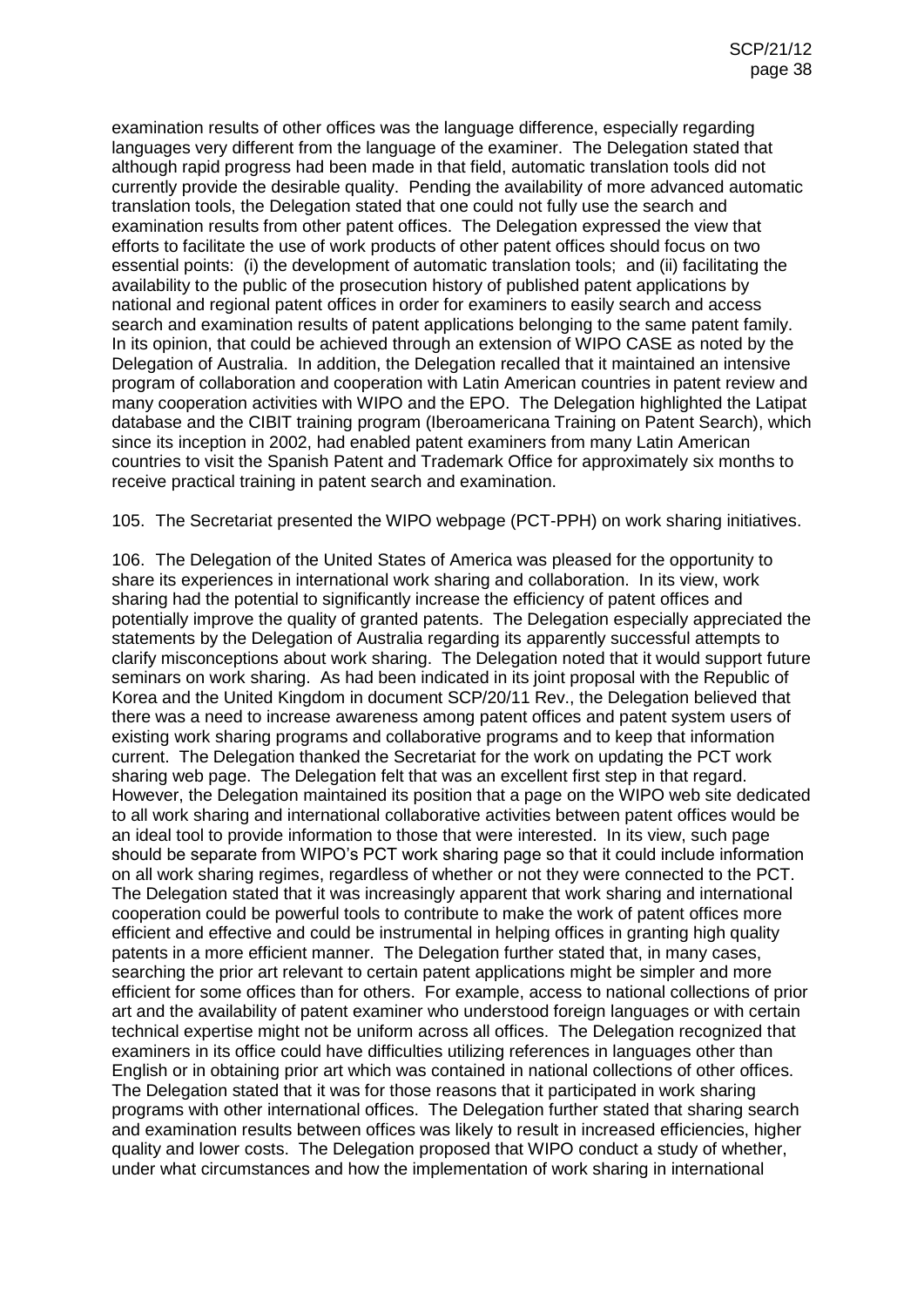cooperation programs between patent offices could assist the collaborating offices in conducting more efficient searches and examinations and in granting high quality patents by leveraging the work carried out in other offices. The Delegation stated that as was the case for all existing work sharing arrangements, the Secretariat should be mindful to address only arrangements that respected the national sovereignty of the participating offices and where no deference was given to the patentability determinations of other offices. The Delegation stated that for that study, the Secretariat would collect information from the Member States on their experience with work sharing programs. The Secretariat would also find information from available literature on how work sharing had been applied between offices and how it had impacted the search and examination of patent applications in those offices. The Delegation stated that the proposed study would also address the tools that had been used by offices to share information, such as, for example, WIPO CASE, and what shortcomings and benefits the offices had encountered in using those tools. Finally, the Delegation stated that the study would also indicate what type of work product shared between the offices had been found useful by examiners in participating offices and how to best share such work products.

107. The Delegation of Japan, speaking on behalf of Group B, expressed its expectation that the exercise at the sharing session would be a first step that would lead to continued discussion and collaboration at an annual conference on that important subject, as had been suggested by some members of Group B at the twentieth session of the SCP. The Delegation noted that the very fruitful exchange of views at the sharing session would deepen the understanding of the subject matter. The Delegation stated that it strongly expected that continuous work such as the annual conference as proposed in document SCP/20/11 Rev. would be held on that subject matter. The Delegation thanked the Secretariat for its excellent work in updating the PCT PPH website in line with what had been agreed at the twentieth session of the SCP. The Delegation noted that as had been stated by the Delegation of the United States of America, there were other various initiatives that related to the subject matter which were worth being collected and presented to users to increase the usability of the pages. The Delegation stated that the update of the PCT-PHH page was a good first step in that direction. Group B strongly suggested that the further expansion of the portal site of the work sharing initiative, which included various other work sharing initiatives, would be made.

108. The Delegation of the Republic of Korea stated that with regard to the proposal by the Delegations of the Republic of Korea, the United Kingdom and the United States of America contained in document SCP/20/11 Rev., establishing a web page for the work sharing activities on a WIPO website and hosting an annual conference on work sharing were timely and beneficial for any patent related entities.

109. The Delegation of Canada expressed support for the proposal made by the Delegations of the Republic of Korea, the United Kingdom and the United States of America (document SCP/20/11 Rev.). The Delegation noted that as the Canadian Intellectual Property Office had entered into PPH agreements with 18 intellectual property offices worldwide in addition to the Nordic Patent Institute, the Delegation was a firm believer in the value and efficiencies that could be delivered from those types of work sharing arrangements. For the Delegation, the PPH approach provided, under certain conditions, a means of prioritizing the examination of patent applications and accelerating the first examination action. The Delegation noted that it would look forward to the two initiatives that had been mentioned in the proposal, namely the setting up of a dedicated page on WIPO's website regarding work sharing arrangements as well as the organization of annual conferences on the margin of the SCP on the matter.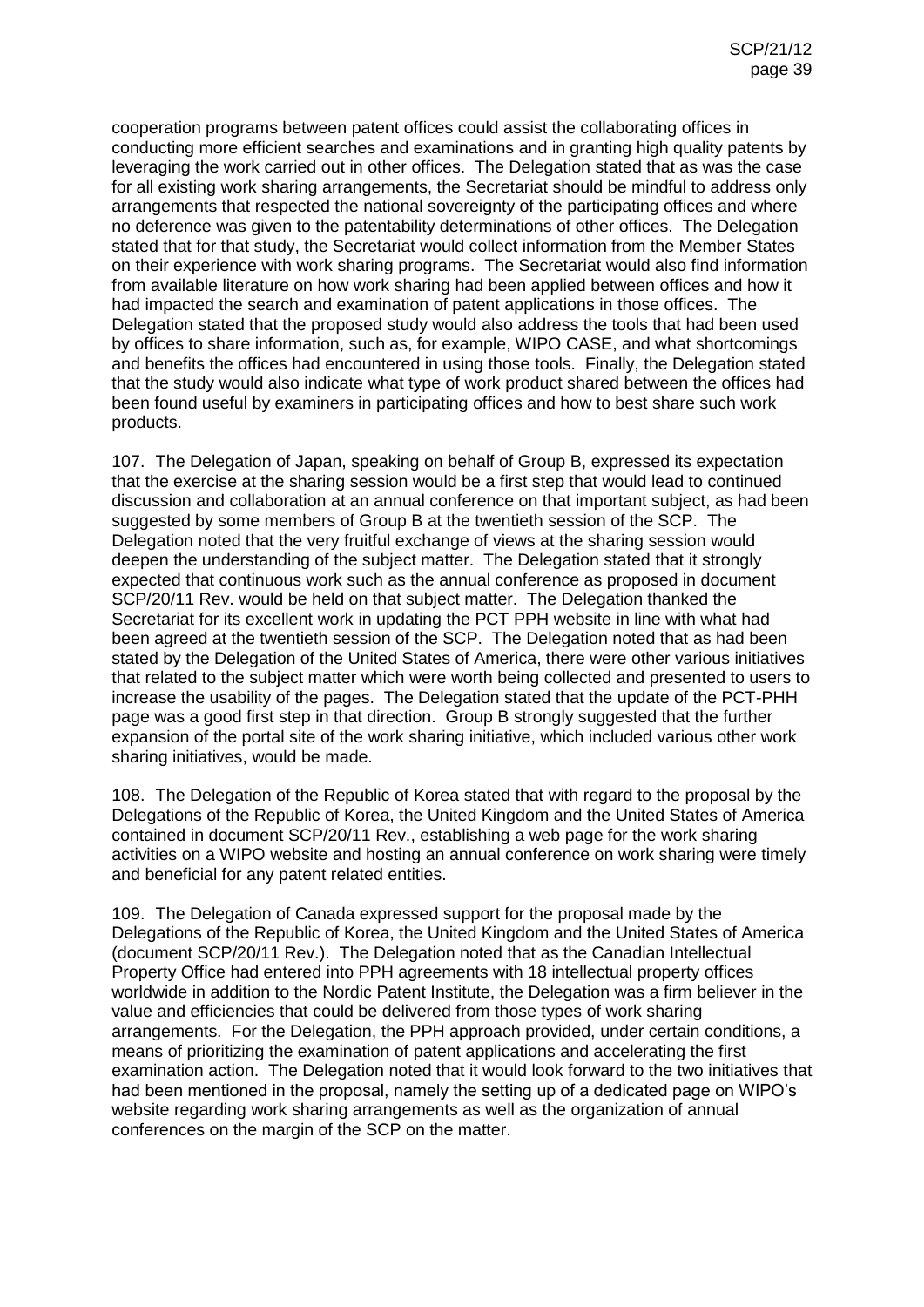110. The Delegation of Pakistan noted that the agenda item on quality of patents also included opposition systems, which had not been discussed during the current SCP session. The Delegation of Pakistan believed that opposition systems, both pre-grant and post-grant, were imperative safeguards that ensured quality of patents. The Delegation noted that it was a check on the examination system of the patent offices to ensure that examiners had thoroughly examined an application. The Delegation further noted that opposition systems also ensured that patents were granted only on inventions that met the patentability requirements, as observed in document SCP/18/4. The Delegation requested the Secretariat to study the procedures and modalities of the use of different opposition systems prevailing in various jurisdictions, constraints in using those systems effectively and how such constraints could be removed. The Delegation looked forward to fruitful discussion on that topic in the future.

111. The Delegation of China welcomed discussions on quality of patents and international work sharing collaboration. With regard to quality of patents, the Delegation expressed its belief that the quality of patents was an important theme and the core of the patent system. It also believed, however, that due to different development levels and different problems that had been encountered, countries had different needs and therefore, they had a different appreciation and interpretation in term "quality of patents". The Delegation noted that some countries believed that the efficiency of patent examination and the quality of patent examination was the most important while for others, the most important issue was to raise public awareness about intellectual property and improve the quality of patent applications. The Delegation believed that quality of patents needed a clearer definition, which was indeed very necessary. With regard to work sharing, the Delegation considered that in order to achieve effective work sharing among intellectual property offices, the examination capacity and methodology must reach a certain level. The Delegation noted only on that basis could effective work sharing among intellectual property offices be done. The Delegation noted that during the current SCP session, some delegations had stated that work sharing seemed to be a remote possibility, while delegations from developed countries had stated that work sharing was an important tool and a very useful tool for them to improve their efficiency. Reiterating that capacity building was an important prerequisite for international work sharing, the Delegation expressed its hope that the SCP would do more work on capacity building so as to improve the patent examination capacity of intellectual property offices and thus would lay a good foundation for future international work sharing.

112. The Delegation of Algeria supported the statement made by the Delegation of Kenya on behalf of the African Group. The Delegation stated that in the absence of a clear definition as to the scope of application on the criteria surrounding the concept of quality of patents, it was hesitant regarding more ample work in that area. Regarding work sharing, the Delegation noted it was confused because such discussion should have taken place in the PCT Working Group. In its opinion, there was some overlap and duplication of work in the SCP and the PCT Working Group in that regard. Thus, the Delegation questioned what the added value of a discussion with the SCP was.

113. The Secretariat, with regard to the statement made by the Delegation of Algeria, clarified that while discussions in the PCT Working Group were related to the specific issue of the PPH in the framework of the PCT, the discussion in the SCP went beyond and included work sharing mechanisms not necessarily linked to the PPH programs or PCT PPH. Noting further that around 55 percent of the international patent filings were under the PCT and the remainder was under the Paris route, the Secretariat noted that, in its view, there was no duplication of work and there was substantial room for cooperation between Member States on work sharing that was outside of the PCT system.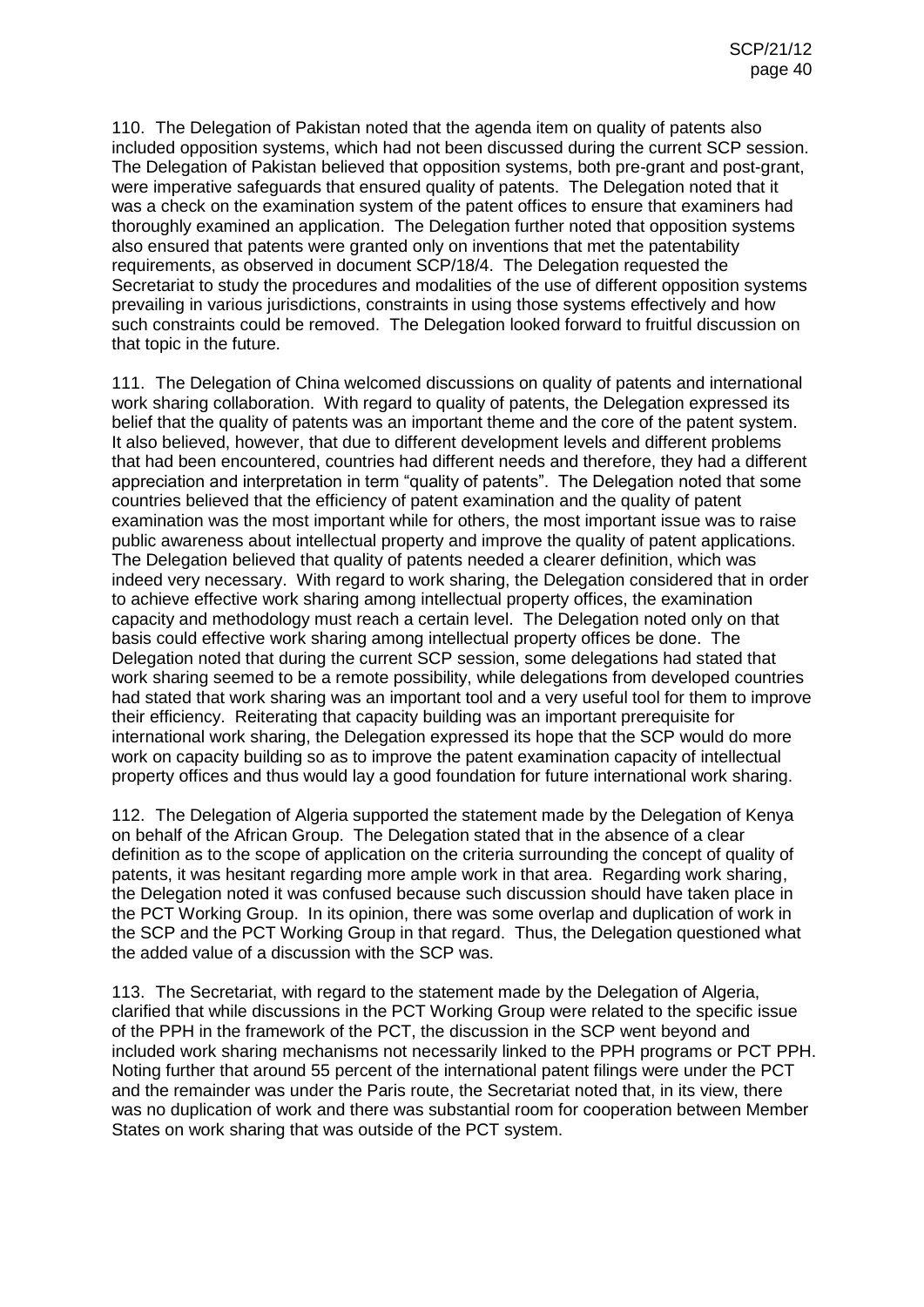## AGENDA ITEM 7: PATENTS AND HEALTH

114. Discussions were based on documents SCP/21/8 and SCP/21/9.

115. The Secretariat presented the Study on the Role of Patent Systems in Promoting Innovative Medicines, and in Fostering the Technology Transfer necessary to Make Generic and Patented Medicines Available in Developing Countries and Least Developed Countries (document SCP/21/8).

116. The Delegation of Japan, speaking on behalf of Group B, thanked the Secretariat for the preparation of document SCP/21/8. The Delegation noted that as had been underlined by Group B, innovation was an essential component when discussing the relationship between patents and health, as well as the access aspect. The Delegation stated that if there was a failure to shed enough light on innovation, and a failure to put that issue in the context, the discussion could not be built upon a proper basis and it would just go in the wrong direction far apart from the real world. Further welcoming the document SCP/21/8 prepared by the Secretariat, the Delegation noted that the study stated that patent protection was critical for incentivizing pharmaceutical R&D in general and stimulating R&D. The Delegation also noted that the study recognized literature saying that the same story could not be applied to R&D efforts in treatments for neglected diseases. The Delegation stated the fact that patent protection alone could not solve all the issues of the world by itself and that various elements were related to pharmaceutical innovation. The Delegation stated however that that fact did not deny the critical role of patent protection and pharmaceutical innovation, and it only explained the necessity of other considerations to be built upon patent protection as a prerequisite. Furthermore, the Delegation noted that the whole picture of the structure of R&D in that field had to be looked at without seeing specific situations in a fragmented way separately from the whole picture. The Delegation stated that patent protection directly affected the development of medicines for the potential market but at the same time, it formed the essential basis of R&D, including the resource and environment for medicines that might only have a limited market. The Delegation noted that for R&D in the pharmaceutical field, patent protection was like an essential part of a big machine without which the big machine could not operate at all and could not produce anything. The Delegation noted the study in document SCP/21/8 had reported that some studies had acknowledged that intellectual property protection was a requisite condition for technology transfer. The Delegation stated that Group B agreed that the existence of the patent system was not a barrier to the transfer of technology. In conclusion, the Delegation underlined that the innovation aspect and the access aspect were inseparable in that field, and it was only evidence-based policy that could bring human beings to the right direction in the long run.

117. The Delegation of Kenya, speaking on behalf of the African Group, thanked the Secretariat for the study contained in document SCP/21/8. The Delegation stated that the study basically gave a mixed picture in terms of the role of patent protection in incentivizing R&D in regard to pharmaceutical products. The Delegation said that if that issue was looked at in a broader context, and based on some of the presentations during the Seminar on Exceptions and Limitations to Patent Rights on the differential penetration rate of generic drugs, especially in the developed countries then it was clear that the issue of R&D per se was not the only driving factor in terms of the availability of generic products in on those markets. The Delegation observed that even where there were very strong provisions for competitive generic drugs, there were situations in which, increasingly, patents were registered for small, incremental changes that did not provide efficacy, and patents protected those drugs from competition. The Delegation considered that the relationship between a strong patent system and incentives for R&D was not conclusive. Therefore, in its view, it was hard to come to any conclusion that patent protection that would necessarily lead to R&D or availability of products, especially for diseases that had affected developing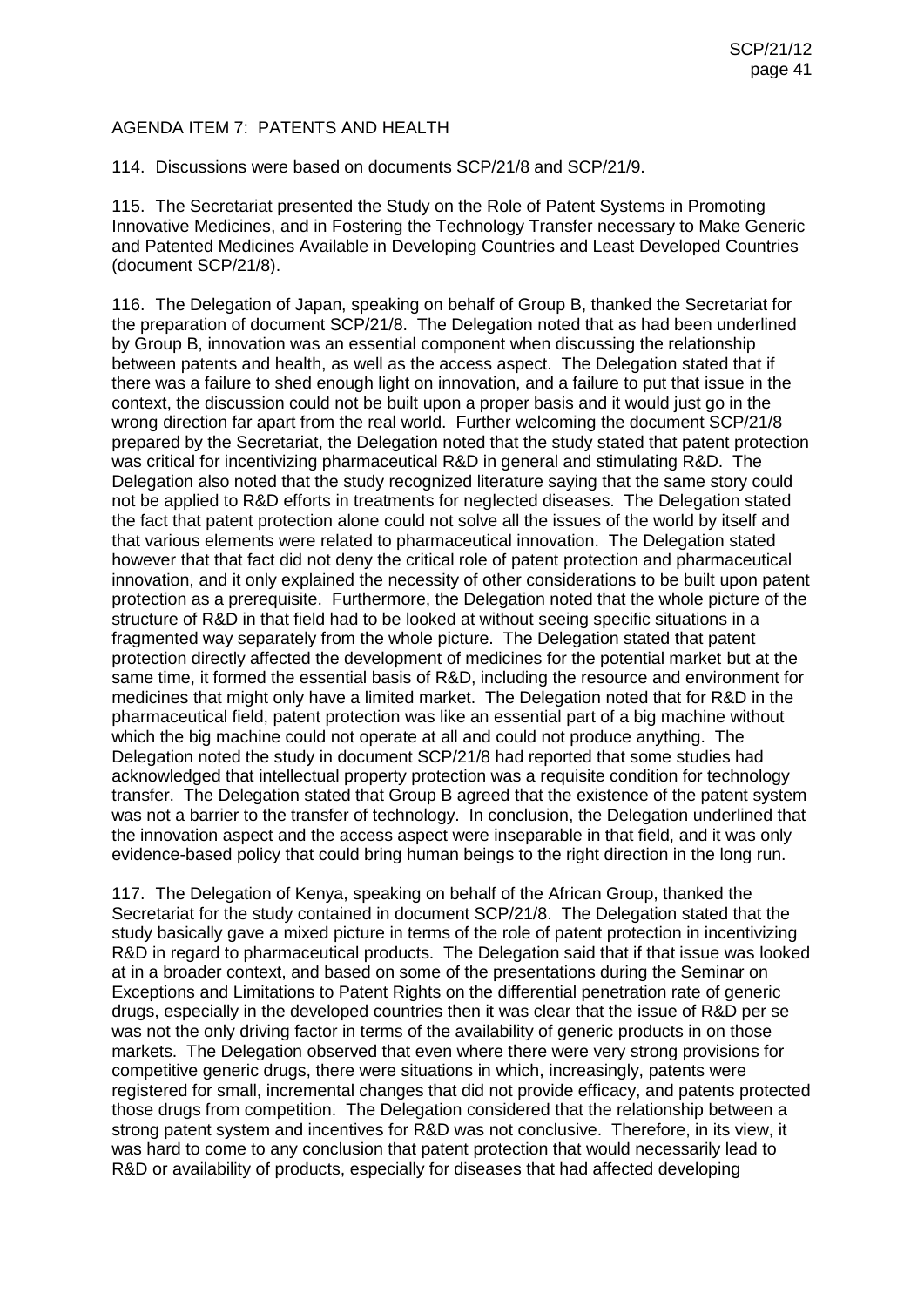countries. The Delegation considered that strong patent protection was purely driven by search for profit and a want for the exclusive rights over that product for a longer time to increasingly protecting that product with small incremental changes. In that regard, the Delegation noted that further research on those products could be prevented. Noting the limited availability of essential medicines to the public, the Delegation stressed the need to strike a critical balance since innovation per se was not an end in itself. The Delegation stated that while innovation was critical in enabling or serving the public interest, the public had the right to good health and access to the best medicine.

118. The Delegation of Italy, speaking on behalf of the European Union and its Member States, reiterated its understanding of the challenges and concerns certain countries faced with public health problems. In that regard, the Delegation noted that it was supportive of activities that might assist those countries. The Delegation thanked the Secretariat for preparing the study contained in document SCP/21/8. The Delegation positively noted that the study reaffirmed the critical role of patent protection for pharmaceutical innovation. The Delegation also noted that the study rightly made the point based on empirical evidence that non-patent factors also had an influence on innovation in the pharmaceutical sector, and that patent protection alone might not be sufficient to incentivize the development of innovative treatments for neglected diseases. The Delegation further noted that the study confirmed that intellectual property protection was a requisite condition for pharmaceutical technology transfer. The Delegation noted that it had listened with interest to the views of the experts at the Seminar on Exceptions and Limitations to Patent Rights, which had usefully made the point that there were a number of factors that had an influence on access to medicines which were also mentioned in paragraph 15 of document SCP/21/8.

119. The Delegation of the United States of America thanked the Secretariat for producing the study in document SCP/21/8. The Delegation noted that the study in document SCP/21/8 presented a large amount of data derived from different studies and gave a glimpse of that complex topic. The Delegation noted that as had been stated in the study, it was difficult to separate and measure the effect of the patent system from other factors, in particular, from the influence of non-patent based initiatives, laws and policies on innovation and the market for technology. The Delegation stated that with regard to the effect of patent systems on promoting innovation of medicines, it agreed with the conclusion that the patent system was only one of many factors that affected innovation. The Delegation noted that education level, income level, the size of the market and others were some factors that had a strong influence as well. The Delegation stated that on transfer of technology relative to medications, it agreed that intellectual property protection was a requisite condition for pharmaceutical technology transfer, although it was only one of the components that affected technology transfer. The Delegation noted that the others were, as had been listed in the study, local technical capacity, pharmaceutical regulatory environment and others. The Delegation stated that the study reaffirmed its experience and observations that the publication of patents and patent applications contributed to the transfer of technology. The Delegation noted that patent pools and voluntary licenses that included a technology transfer component also provided an effective channel to promote technology transfer, as had been indicated in the study in document SCP/21/8.

120. The Delegation of Brazil thanked the Secretariat for preparing the interesting study contained in document SCP/21/8. In its view, the study showed that the effect of patent protection for pharmaceutical innovation was not the same in all countries, and it supported the idea that countries should have the necessary autonomy to modify their legislation according to the reality on the ground. The Delegation considered that one good way to measure the efficiency of the patent system was to observe the influence of initiatives, laws and public policies related to innovation or to the technology market that were not directly related to patents. The Delegation stated that through that observation, it could see the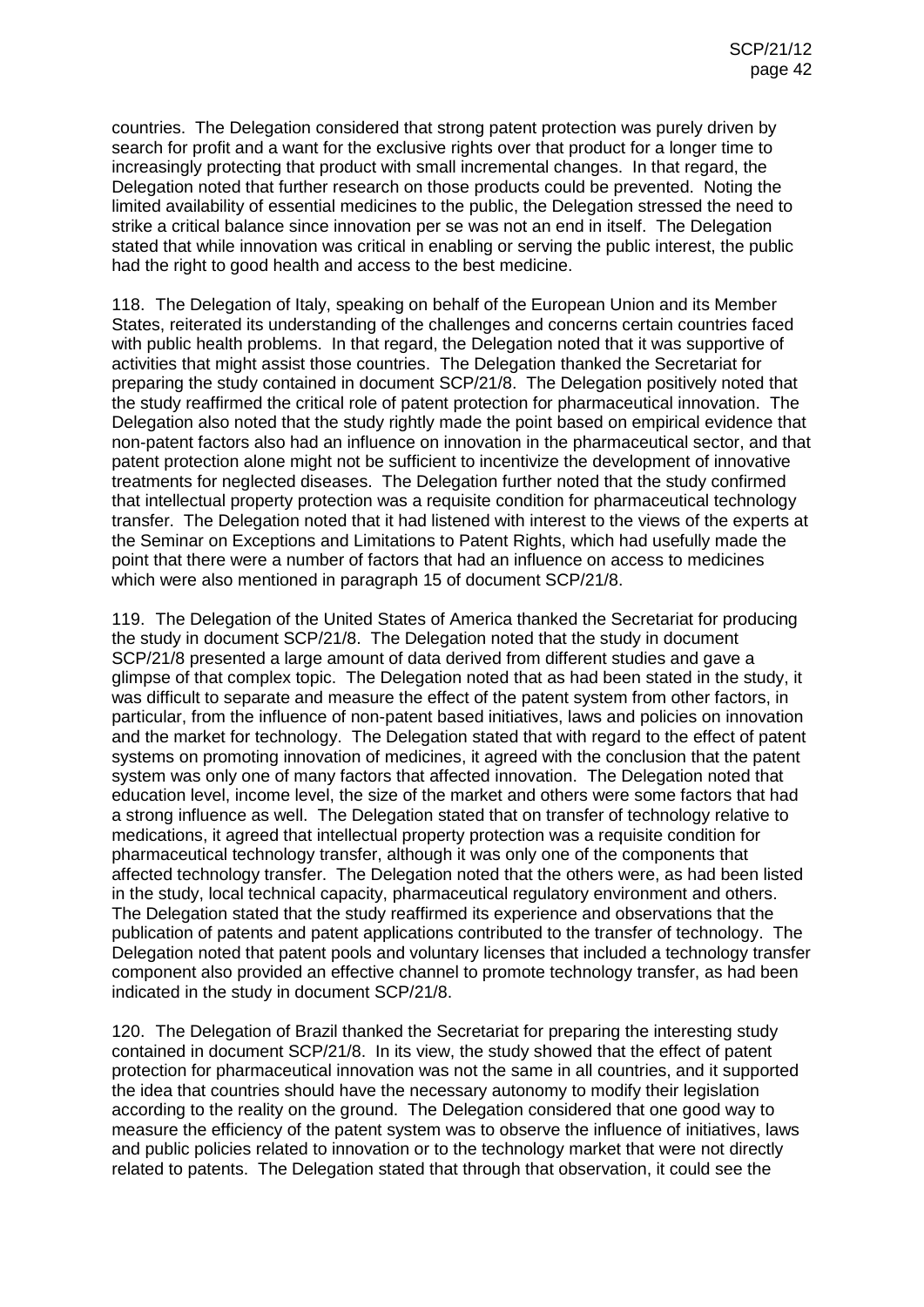complexity of the issue and shy away from making the linkage between enhanced R&D investments and an enhanced intellectual property system. The Delegation noted that the WHO Commission on Intellectual Property Rights, Innovation and Public Health had highlighted the need to differentiate between creative innovation that offered increased effectiveness and also incremental innovation that did not translate into therapeutic benefits. The Delegation of Brazil proposed that further studies be done to examine the relation between the patent system and the availability of medicines in developing countries, especially in LDCs.

121. The Delegation of Egypt thanked the Secretariat for preparing document SCP/21/8 and for the presentation. The Delegation noted that the study had followed a methodology of compiling studies, and it gave impressive and factual information on important studies in that area. Further referring to the indicators for innovation and technology transfer, in particular, the level of R&D expenditures and the quantities of patent granted, the Delegation emphasized that, in paragraph 8 of document SCP/21/8, it was stated that the use of patented activity to measure innovation might pose challenges as well. From that observation, the Delegation understood that that the quantification of patents might not be enough. Further, the Delegation noted that the study observed that the value of pharmaceutical innovation might not be captured by merely counting the patent or patent application. The Delegation also noted that the study observed that as the patentability criteria primarily related to technical advancements from the existing state of the art, the mere grant of a patent did not necessarily reflect the economic value of an innovation or the therapeutic value of pharmaceuticals. The Delegation considered that there was a need for further elaboration on those points.

122. The Secretariat clarified that the fact that a patent was granted because it complied with the patentability criteria did not mean that the particular invention would be a successful pharmaceutical product on the market, since there could be more than the technical advancement necessary such as, for example, effective marketing to consumers to create awareness of the product. Similarly, in relation to the therapeutic value of the pharmaceutical product, the Secretariat clarified that the patentability criteria were independent from the requirements of efficacy and safety of a drug.

123. The Delegation of India expressed its appreciation for the efforts of the Secretariat for document SCP/21/8. The Delegation noted that document SCP/21/8, which was based on relevant literature reviews, admitted that due to complexity and multifaceted nature of the topic, the study might not have exhausted all the relevant issues, which could be subject to further research. The Delegation stated that document SCP/21/8 acknowledged some of the shortcomings associated with the selection of indicators in measuring effect of patent system in relation to the subject, and indicated that there was no universally accepted indicator to measure the role of patent systems in pharmaceutical innovation and transfer of technology. The Delegation also noted that the study showed that a review of empirical literature on the role of patent systems as a whole in pharmaceutical innovation demonstrated that there was no single effect of the patent system on pharmaceutical innovation across all countries. The Delegation noted that the study, Kyle et al. (2012), had found a significant difference between evidence on the association of intellectual property with R&D efforts for global diseases and evidence on the association of intellectual property with R&D efforts for neglected diseases. Referring to that study, the Delegation noted that on the basis of that significant difference, the authors had concluded that patent protection in high income countries had been related to greater R&D investments in diseases that had affected high income countries, but that patent protection in developing countries and LDCs had not stimulated greater R&D efforts in treatments for neglected diseases. The Delegation observed that patent thickets were undoubtedly a great barrier to the generic entry. Referring to a European Commission Report on the pharmaceutical sector which had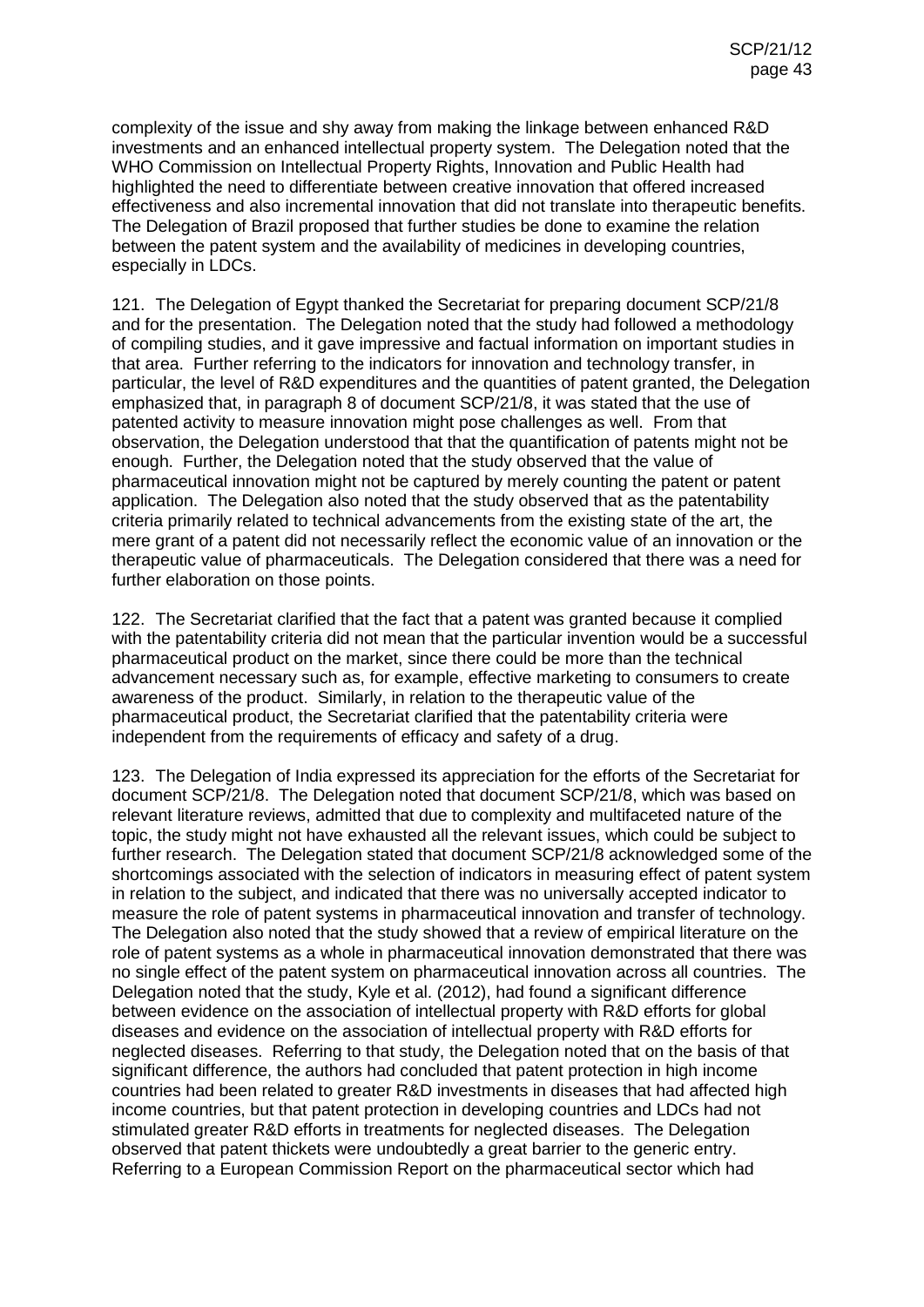reported that patent thickets had been common practice and that generic pharmaceutical companies had increasingly perceived them as an obstacle to market entry, the Delegation stated that unless there was sufficient opportunity for the entry of generics, the availability of medicines to the common public could not be realized. Therefore, in its view, the European Commission Report at least implicitly admitted that the present patent system in the post-TRIPS Agreement regime was not very successful in promoting innovative medicines. The Delegation noted that the exorbitant price of the patented anti-cancer medicines in India was an example that did not support the role of patents in innovative medicines in developing countries and LDCs. The Delegation stated that "Multinationals and Monopolies Pharmaceutical Industry in India after TRIPS", Economic & Political Weekly, March 24, 2012, No 46, page 12, by Sudip Chaudhuri, which had not been cited in the study, gave an example of the tremendous price of patented anticancer drugs in India, which showed the impact of product patenting in the post-TRIPS era. Referring to the third part of the study in document SCP/21/8 concerning the role of patent systems in fostering technology transfer, the Delegation stated that that part of the study had failed to reach any conclusion regarding the technology transfer to make generic and patented medicines available in developing countries and LDCs. Considering that some observations were noteworthy, the Delegation noted that empirical studies examining the relationship between patent systems and technology transfer to make medicines available in developing countries and LDCs were very scarce. The Delegation further noted that since a patent application was not a recipe for manufacturing a commercially viable product, as had been indicated in the trilateral study prepared by the WHO, WIPO and WTO, one of the fundamental questions that had been raised with respect to the role of disclosure requirement was to what extent a patentee must disclose his invention in order to contribute to the transfer of technology and further innovation. In that context, the Delegation observed that for example, Markush claims covering a vast number of compounds that had not been assessed by an applicant and supported by the disclosure in specification should not be allowed. Additionally, the Delegation referred to a WHO publication that had reported that the identification of the patent status of the particular pharmaceutical might prove difficult for a number of reasons and as a result, specific expertise may be required to assess the patent status of medicines. The Delegation noted that the WHO publication had indicated examples such as a multiplicity of patents covering a pharmaceutical product; lack of a reference to the INN in a patent application; and the technical language of the specification, among others. The Delegation considered that the study acknowledged the incompleteness of the sufficiency of disclosure requirement in the context of transfer of technology and also acknowledged the view expressed by some scholars about the uncertainty brought by the patent disclosures of Markush formulae. The Delegation reiterated that for the sake of transfer of technology, the disclosure of INN in patent specifications should be made mandatory. Further, the Delegation agreed that compulsory licenses might be most effective when the technology was already known and only access to it was required. In its view, indicators like Disability-Adjusted Life Year (DALY), availability and affordability of the medicines vis-à-vis the per capita incomes also might be used in conjunction with patenting activity in a specific jurisdiction. The Delegation stated that in essence, further studies could only reveal the real picture in developing countries and LDCs. The Delegation was of the view that a study focused upon the real impediments that the health care systems faced in the wake of the product patent systems would be helpful. The Delegation noted that from experience, and as had been admitted in the Doha Declaration, in the post-TRIPS regime, patented products were being sold at exorbitantly high price in certain areas of health care, thereby making them unaffordable for ordinary people. The Delegation considered that the study would therefore provide an opportunity to discuss how developing countries could utilize the patent system for the improvement of their public health care systems.

124. The Delegation of Algeria thanked the Secretariat for preparing the study contained in document SCP/21/8, which had shed light on the role of patent system in promoting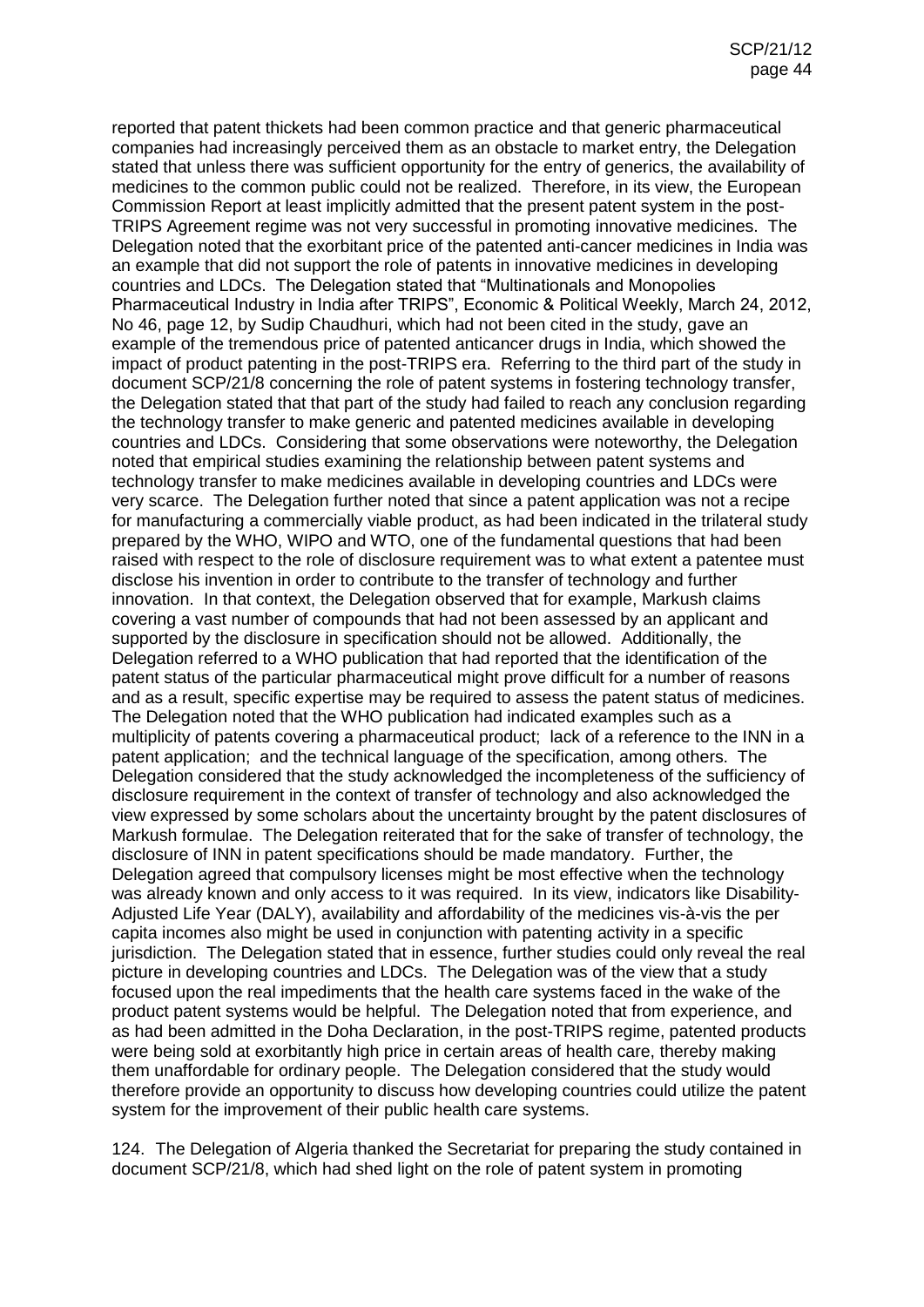innovative medicines and fostering transfer of technology for making generic and patented medicine available in developing countries and LDCs. The Delegation stated that in the study it was indicated that the level of pharmaceutical R&D expenditures could be an indicator of innovation. However, the study noted that a lack of reliable data may restrict research on and analysis of the role of intellectual property rights on pharmaceutical R&D and technology transfer. Further, noting that the study in document SCP/21/8 also stated that patent data or patent activity was an indicator of pharmaceutical innovation, the Delegation, however, pointed out that most of the granted patents were not actually promoting real innovation. The Delegation stated that there were some studies that had reviewed 15 fundamental medical and pharmaceutical discoveries in innovation listed in the British Medical Journal that had found that only 2 of those 15 innovations had been patented. The Delegation further stated that those studies had reviewed a list of top 10 public health achievements in the twentieth century, which had been compiled by the United States of America Centers for Disease Control and Prevention, and had found that none of those top 10 achievements had been patented. The Delegation of Algeria stated that, in its view that suggested that the patent system had not played such an important role in incentivizing the most significant medical and pharmaceutical innovation known to human kind. The Delegation stated that the study in document SCP/21/8 observed that although the industry had argued for strict protection of intellectual property rights in view of the high costs of R&D, statistical studies had shown a mixed effect with regard to the effects of strengthened patent protection in developing countries, or with regard to pharmaceuticals needed for the treatment of diseases predominantly prevalent in developing countries and LDCs. The Delegation stated that it was clear from extensive investigation undertaken by the WHO that strong patent protection did not facilitate R&D in developing countries, particularly for diseases that affect developing countries and more. The Delegation asked whether, on that particular subject, the Secretariat had reviewed WHO-established processes and studies that had already been done on the relation between innovation and intellectual property and whether a correlation between R&D and the facilitation of access to medicines in developing countries had been found. Further, the Delegation reiterated that the WHO, which the Delegation considered was the organization primarily targeted for access to medicines, had stated that R&D was not really facilitated by strong patent protection. In that regard, the Delegation sought more clarification from the Secretariat.

125. The Secretariat clarified that it had strictly interpreted the scope of document SCP/21/8 as having two parts: the first on the role of the patent system in promoting innovative medicine, and the second part on fostering the technology transfer necessary to make medicines available in developing countries and LDCs. The Secretariat noted that the issue of access to medicines could go beyond technology transfer, since technology transfer such as local production, was not the only way to facilitate access. The Secretariat further noted that while the topic of intellectual property, R&D, trade and access to medicines was well covered by the trilateral study prepared by the WHO, WIPO and WTO, literature analyzing the role of patent systems in fostering technology transfer to make medicines available was scarce compared to literature on the role of the patent system in innovation. In that regard, the Secretariat noted that that might be an area that could be further developed by scholars and academics.

126. The Delegation of Cameroon congratulated the Secretariat for its work on document SCP/21/8. The Delegation observed that a patent system was a passive system in the sense that an invention became part of the system only when it was declared by the inventor, i.e. a patent application was filed. The Delegation considered that other non-declared works, even if it assisted R&D, would not be known through the patent system. The Delegation, therefore, asked WIPO to assist those whose work was "made in the shadow".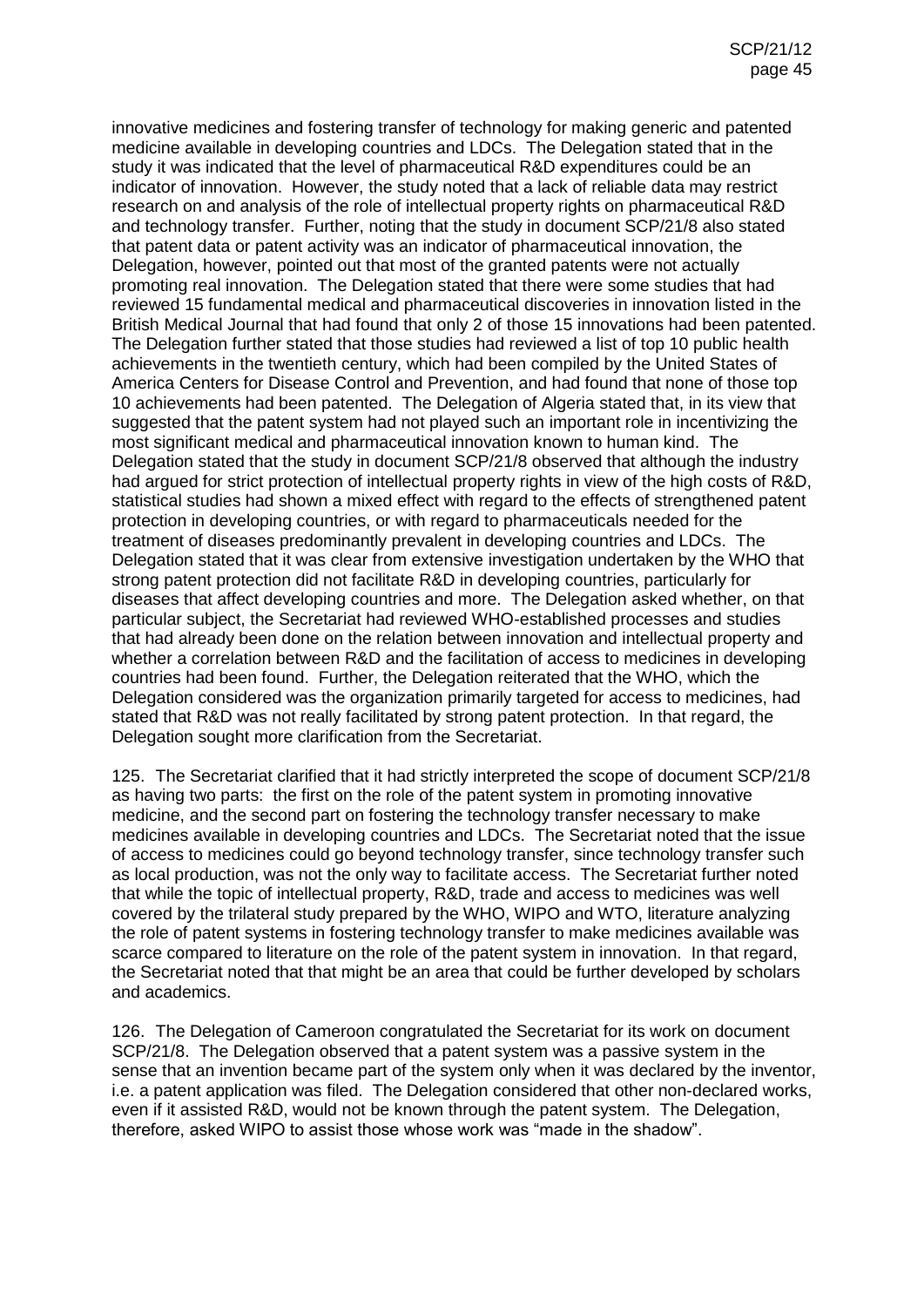127. The Delegation of Algeria asked whether the Secretariat had worked with the WHO since a WHO working group in charge of financing R&D had recommended that the WHO Member States look more broadly at that issue and had stated that there was some room for work to be done internationally.

128. The Secretariat noted that as the research methodology for document SCP/21/8 comprised searching publicly available databases for relevant literature for the purposes of drawing up that study, the WHO or any other organization was not contacted. The Secretariat clarified that a conclusion that had been presented in the report was that patent protection did not necessarily always positively impact R&D and innovation of medicines, but rather, the findings on that issue were mixed, as had also been indicated by some delegations.

129. The Representative of the WHO stated that the issue of to what extent the patent system triggered innovation for certain disease was a longstanding issue debated in the WHO by Member States for a long time. Further, the Representative stated that the Report of the Commission on Intellectual Property Rights, Innovation and Public Health that had been published in 2006 had pointed out that the patent system had not delivered the innovation needed in areas where the diseases were concentrated in countries and populations that were poor because the lack of buying power was not delivering the incentive to pharmaceutical companies to research on the development of new drugs or vaccines against those diseases. The Representative noted that WHO Member States in the Global Strategy and Plan of Action on Public Health, Innovation and Intellectual Property had highlighted the lack of research needed for the diseases prevalent in developing countries and LDCs. The Representative further noted that the mobilization of resources was needed to deal with those diseases, for example, the current Ebola crisis which was a prime example of a disease that had not attracted investment as that was not an interesting market for companies. The Representative observed that the trilateral study prepared by the WHO, WIPO and WTO in 2012 pointed out in page 56 that empirical studies had found evidence of both positive and negative effects of patents on innovation, and that inconclusive evidence on the role of the patent system in encouraging R&D and technology transfer made it difficult to draw any clear cut conclusions about the effectiveness of the patent system for economic development. The Representative further stated that the question of the extent to which pharmaceutical innovation was triggered by the patent system was an incredibly complex question to answer.

130. The Secretariat presented the Feasibility Study on the Disclosure of International Nonproprietary Names (INN) in Patent Applications and/or Patents (document SCP/21/9).

131. The Delegation of the Czech Republic, speaking on behalf of the CEBS Group, expressed its thanks to the Secretariat for documents SCP/21/8 and 9. The Delegation stated it recognized the importance of the protection of public health and activities that could help developing countries and LDCs in addressing their public health concerns and finding adequate solutions. Further, the Delegation also recognized the complexity of that topic. The Delegation expressed its belief that the study in document SCP/21/8, based on review of numerous empirical and statistical studies, in particular on the impact of patents on pharmaceutical innovation or examining the relationships between the patent systems and the transfer or dissemination of pharmaceutical technology, would contribute to an increased awareness of all relevant elements in those areas. The Delegation noted that the CEBS Group was convinced that patents provided a significant incentive for innovation in pharmaceutical field and contributed effectively to the field's further development. The Delegation stated that it continued to share the opinion that any discussion on patents and health within the Committee should be balanced, taking into account interests of all patent users, various aspects and factors. The Delegation stated that as regards document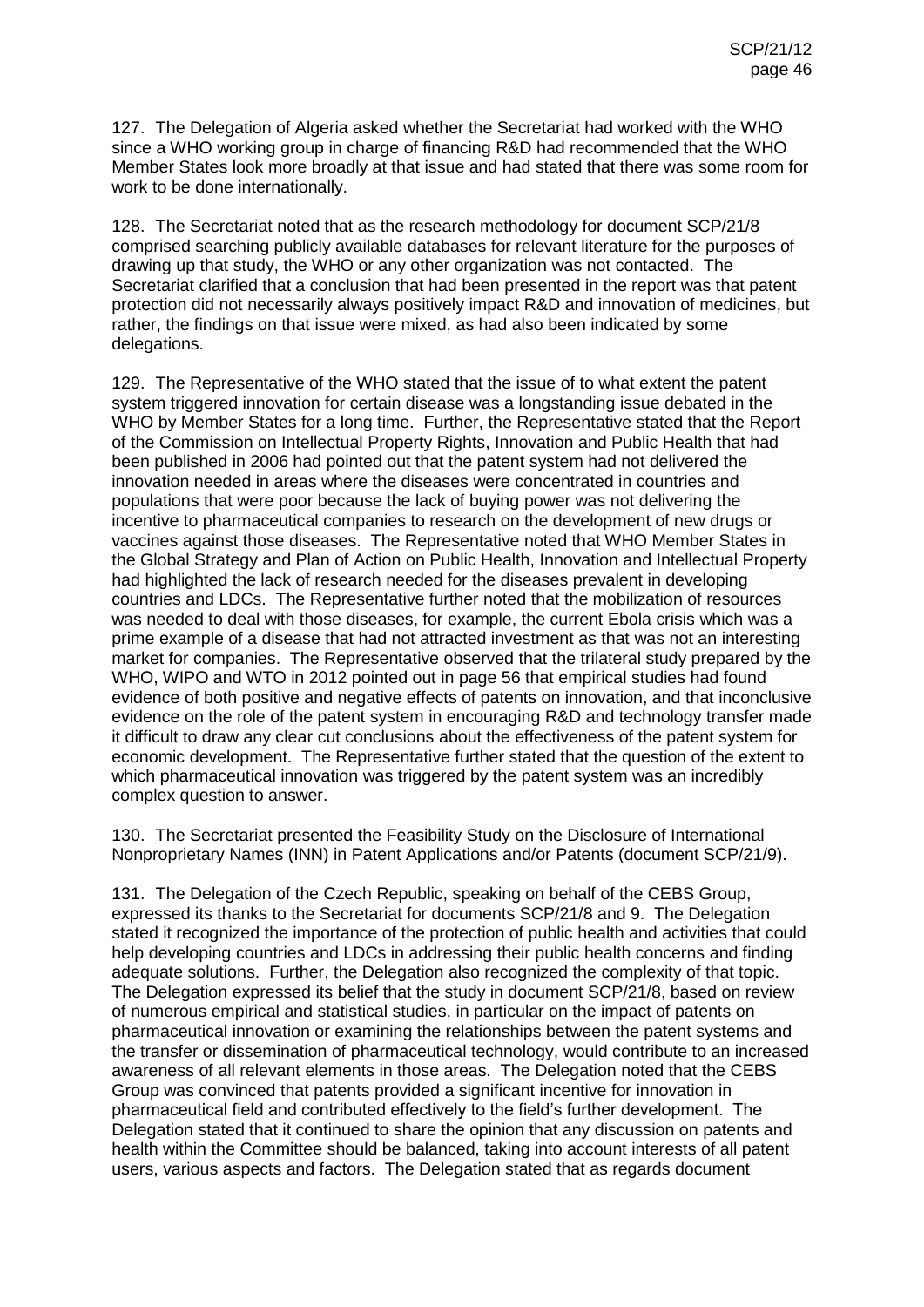SCP/21/9, the CEBS Group appreciated the Secretariat's collaboration with the WTO and WHO, in particular with respect to the functioning of the INN system. The Delegation further stated that information that had been provided in the study describing the INN system and the particularity of searching pharmaceutical substances disclosed in patent documents, exploring the current and future possibilities of patent search for medicine, had gathered interest within the CEBS Group. The Delegation therefore noted that all of the information, including provisional findings contained in document SCP/21/9 should be carefully considered.

132. The Delegation of Italy, speaking on behalf of the European Union and its Member States, thanked the Secretariat for the preparation of document SCP/21/9. The Delegation noted that, according to the preliminary findings, it was impossible to disclose at the time of filing of the application the future corresponding, and yet to be published, INN in patent applications filed before the publication of the recommended INN. The Delegation stated that in that scenario, the preliminary findings pointed to a major challenge of how to retroactively link the corresponding INN information to such applications without unduly burdening applications and patent offices. The Delegation stated that while the study had not been able to conclude on the potential benefits and costs, it had found that the mere indication of the INN in patent applications was not sufficient to find out, with one click, what a patent searcher was looking for. The Delegation noted that, at the same time, the feasibility study pointed to the fact that patent searchers had developed methodologies to search patents for a medicine primarily using publicly available databases. The Delegation further referred to the description in the study that the increasing sophistication of IT tools might significantly contribute to a simple and more cost efficient patent search in the field of chemistry and pharmacology. The Delegation stated that against that background, it appeared that on the basis of the information that had been assessed and provided in the study, the case for the disclosure requirement of INN had not been made. In closing, the Delegation emphasized that any further work in the area of patents and health should reflect a balanced approach taking into account the various interfaces and factors of relevance and drawing inspiration from the proposal of the Delegation of the United States of America.

133. The Delegation of Japan, speaking on behalf of Group B, thanked the Secretariat for document SCP/21/9. The Delegation stated that Member States had to keep in mind the principle of the patent system that the patent rights were given to the patent holder by virtue of disclosure of the invention in a way that a person skilled in the art could carry it out, which struck a balance between the exclusive rights and the disclosure obligation to form the basis for further R&D based on the disclosed invention. The Delegation stated that patentability requirements, substantive or procedural, had to be justified in relation to that principle, and the mere fact that the disclosure of some information in a patent application might have some potential value for some specific people could not justify the introduction of the additional requirement, which had nothing to do with the aforementioned principle. The Delegation stated that the disclosure of INN had no relationship with the sufficiency of disclosure requirement, which enabled those skilled in the art to make the invention. The Delegation further stated that attention must be paid to the fact that the patent application was filed before the publication of the corresponding INN in many cases, and the requirement to disclose such INN would impose a serious burden on applicants and intellectual property offices. The Delegation also stated that the burden on applicants in monitoring the INN process and following up applications was difficult to capture in the literature, and therefore, it could not be well reflected in the factual study by the Secretariat. The Delegation stated however that obviously, that did not mean that that aspect could be underscored. The Delegation explained that the burden on intellectual property offices to incorporate information submitted after the filing of an application into their database was also higher than what was described in document SCP/21/9. Due to those short comings, the Delegation considered that the potential increase of searchability should be pursued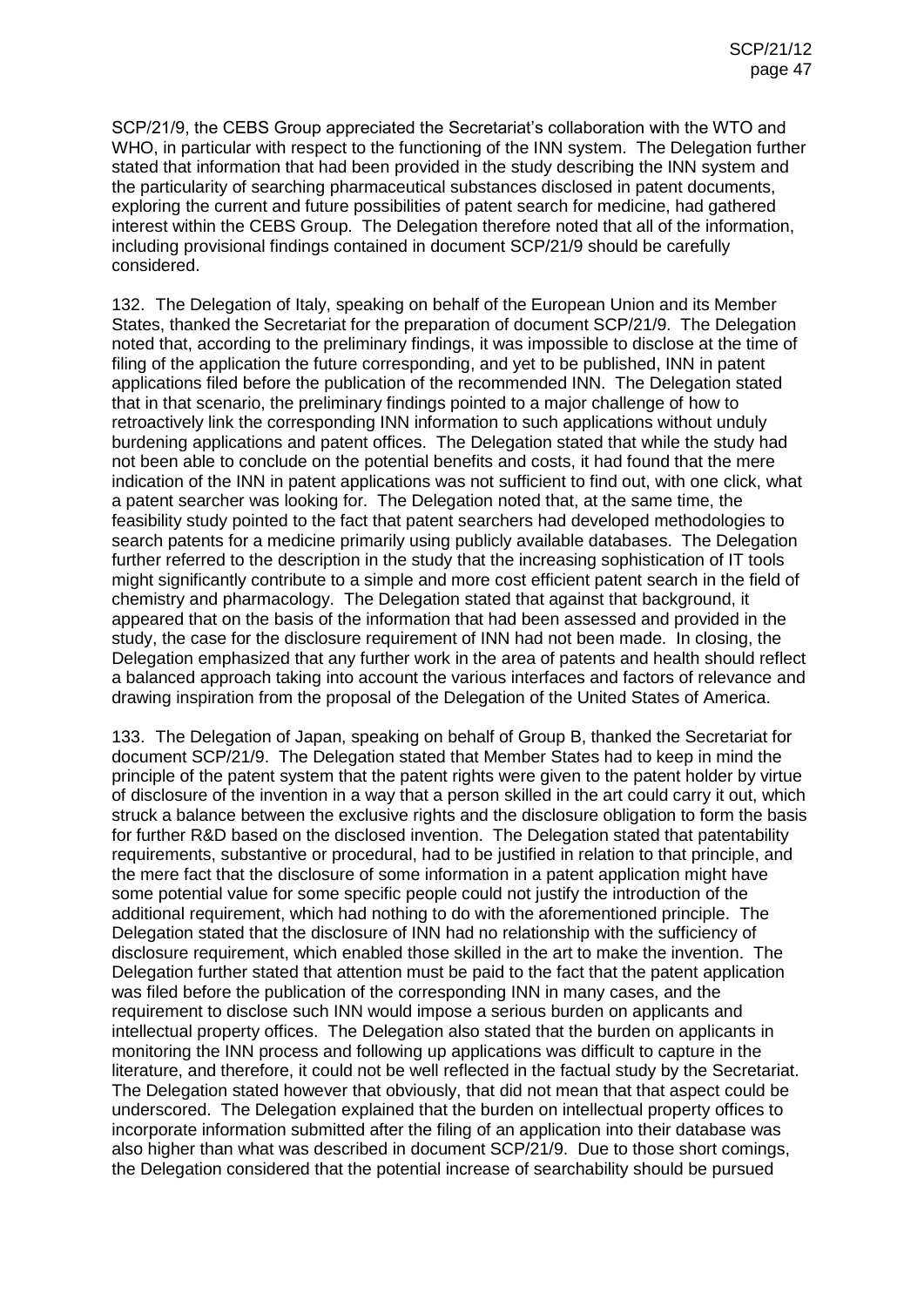through the alternative solutions noted in the document, including the development of methodologies for searching patents, rather than INN disclosure in patent applications or patents.

134. The Delegation of Kenya, speaking on behalf of the African Group, thanked the Secretariat for document SCP/21/9. The African Group noted that while the study showed that at times, it was not possible to provide information on INN in patent applications, it was also true that some patent applications could be filed with a description of the existing INN. Noting that there was a tendency to file patent applications for incremental changes on existing substances or chemicals for which the INN was available, the Delegation stated that it was important for the INN to be disclosed for such follow up applications when it existed. Observing that there was no burden on the applicant or the patent system from disclosing the corresponding INN, and noting that the WHO already maintained a database on INN, the Delegation stated that INN should be made available where it existed. The Delegation believed that the Committee should have further discussions on that study to improve the patent system by INN disclosure in patent applications. The Delegation stated that it did not want a situation in which access to essential medicines was prohibited due to the grant of patents to small or incremental changes that had been made to those medicines. The Delegation further stated that, at that time, it could not make a judgment as to whether the feasibility study had proved that the INN was not important or useful. The Delegation reiterated that it maintained its view that the INN should be indicated in patent applications since, where it existed, it did not cost anything to the patent system.

135. The Delegation of the United States of America thanked the Secretariat for preparing document SCP/21/9. The Delegation stated that the feasibility study pointed out a few of the many difficulties and costs associated with making available the INN in conjunction with patents and patent applications related to chemical and pharmaceutical inventions. Referring to paragraphs 12 and 13 of the feasibility study, the Delegation stated that the requirement to provide the INN after filing a patent application once the INN became available would be excessively burdensome to both patent offices and applicants. The Delegation stated that patent offices would be forced to develop and implement new procedures for handling the INN disclosed either later in the patent prosecution process or after the grant of the patent. Further, the Delegation stated that most likely, those procedures would be resource intensive and difficult to enforce. In addition, the Delegation pointed out that national laws might not provide a mechanism for reopening the prosecution of patents already granted based on INN disclosure or lack thereof. The Delegation noted that the accuracy and timeliness of an applicant's disclosure of an INN would have to be verified, and patent examiners would have to be trained on the INN system and procedures. In that regard, the Delegation stated that that would place a high burden on the offices in part due to the significant differences between patent processes and INN processes. In the Delegation's view, the time as well as financial and human resources that were needed to implement and enforce those procedures would be much better spent by patent offices for other uses, such as increasing the quality of granted patents, reducing the backlog that many offices faced. The Delegation expressed its agreement with the part of the feasibility study that stated that using the INN to search chemical and pharmaceutical inventions would not be sufficient to find all relevant prior art even if INN disclosure was mandatory. The Delegation stated that even if the relevant INN was provided, an INN search would not be sufficient and would still have to be supplemented with the structure and or chemical name search, as indicated in paragraph 35 of document SCP/21/9. The Delegation further agreed with the feasibility study's observation that the search on chemicals in pharmaceutical inventions could presently be carried out with existing tools and databases, although at some cost and with specialized knowledge. The Delegation noted with interest paragraph 57 of the feasibility study, which indicated that some websites hosted free databases that enabled users to conduct a patent search with various query variations, including chemical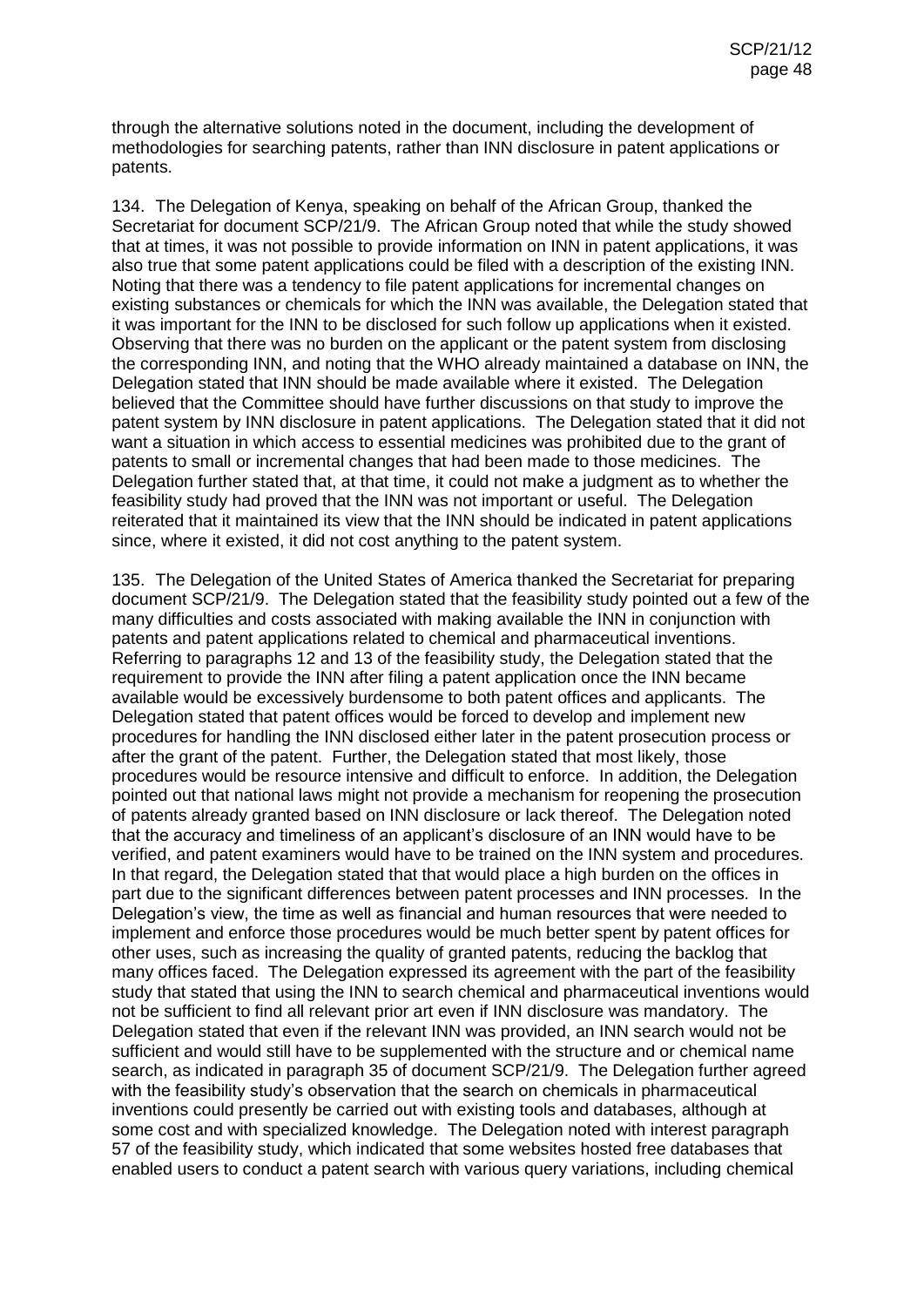structure search. The Delegation further noted that the study went on to suggest that, while at present, the content, coverage and functionalities of those sites were limited, further developments in the future might make such free sites a more practical option for patent searching. In its view, the INN would not be necessary to make use of such a site, and that the INN could be just one option among others for pharmaceutical, chemical nomenclature or description, such as the IUPAC name, molecular structure, CAS registry number, or any other name that had been used in literature. Recognizing the challenges faced by offices with more limited search resources, the Delegation stated that it was very interested in a related finding of the feasibility study that a system capable of translating a query with an INN into a query with a corresponding chemical or molecular name structure, CAS registry number and other information could potentially enable the searching of pharmaceutical and chemical inventions in a more efficient manner. The Delegation considered that the best way to address the stated difficulties in searching and examining chemical and pharmaceutical inventions was the approach that had been implicitly suggested in paragraph 57 of the feasibility study, wherein a software-based system should be developed for carrying out the automatic identification, extraction and indexing of chemical data from patent documents. The Delegation stated that that would provide a simple and cost effective way of searching those inventions using, for example, a known INN or other chemical identifier. The Delegation expressed its belief that WIPO was well suited to oversee the development of the tools and database necessary to implement the system. The Delegation thus proposed that the SCP evaluate how best to develop and implement a system for the automatic identification, extraction and indexing of data from patent documents using, for example, chemical and natural language, and to provide tools that would be accessible to everyone for searching chemical and pharmaceutical patents more cost effectively. The Delegation expressed its belief that such a system would provide an efficient way of resolving other problems outlined in the feasibility study. Further, the Delegation proposed that once the SCP had identified a way forward on how to develop such a software-based system, WIPO implement the system with the ultimate goal of making such a capability freely available. The Delegation further stated that the feasibility study indicated that some patent offices seeking to search chemical and pharmaceutical inventions might experience difficulties due to the complexity and expense involved in finding prior patents relevant to those inventions. The Delegation stated that the study also indicated that many patent offices were already able to search and examine chemical and pharmaceutical inventions using the tools and databases that were presently at their disposal. The Delegation stated that, as an example, the USPTO would routinely examine patent applications in those technical fields without the need to utilize any information that had not been normally already provided by the inventor in its patent application. The Delegation observed that the same situation existed in a number of other offices that routinely searched and examined patent applications with respect to chemical and pharmaceutical inventions. The Delegation thus proposed that the SCP carry out a study to determine how work sharing and international cooperation between various patent offices could be used to facilitate the search and examination of chemical pharmaceutical patents by offices that might have encountered difficulties in doing so. The Delegation stated that the study would be carried out with the consideration that the arrangements evaluated, like existing work sharing arrangements, would operate without infringing on any country's national sovereignty and without requiring an office to abide by another office's patentability decisions. Further, the Delegation stated that every national office would continue to handle and examine all patent applications according to its own national laws, but would be able to do so with the benefit of search results from other offices. The Delegation expressed its belief that work sharing could provide a more efficient and effective way to assist offices in accessing information needed to search and examine the type of inventions that had been discussed in the feasibility study. In conclusion, the Delegation proposed that the SCP, as part of that new study, gather information on how the various offices currently searched and examined chemical and pharmaceutical patent applications, what kind of work products that were relevant to those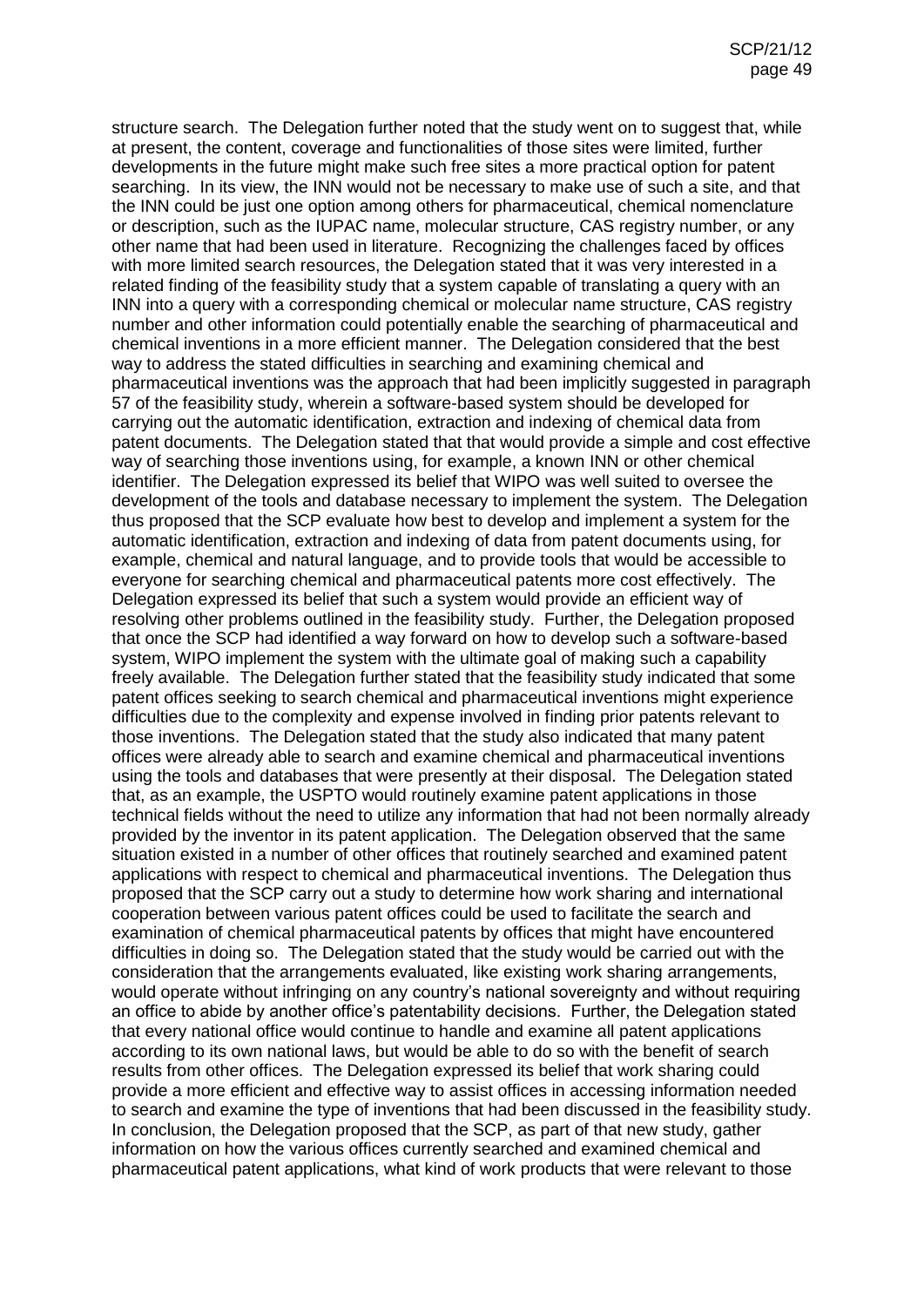types of patent applications would be generated and how and under what circumstances that information could be utilized by other offices to simplify their own search and examination of that category of patent applications.

136. The Delegation of Japan thanked the Secretariat for the preparation of the documents. The Delegation noted that it supported the statements of Group B and of the Delegation of the United States of America. Noting that developing new medicines required a large amount of time and resources, the Delegation expressed its belief that there was a need to give certain incentives to inventors so that they could develop new medicines. Further, the Delegation stated that the existing patent system was well balanced and that any work of the Committee should not destroy that balance. With regard to the issue of INN disclosure in patent applications or patents, the Delegation stated that it would like to know what effect the disclosure of INN would have on the patent system itself, and what the results would be if the INN were included in patent applications. The Delegation considered that those questions should be examined before making any conclusion, taking into account the increased burden on the applicants.

137. The Delegation of India appreciated the efforts of the Secretariat for document SCP/21/9 for discussion in the current session of the SCP. The Delegation stated that in document SCP/21/9, certain positive views that were very much useful from the perspective of developing countries were reflected. The Delegation noted that the feasibility study acknowledged that the increased searcheablity of patent documents concerning pharmaceutical substances through the use of INN keyword search might potentially benefit all stakeholders. Additionally, the Delegation noted that the feasibility study stated that although with respect to patent applications filed before the publication of the corresponding INN, it was impossible to indicate, at the time of filing, the corresponding INN in the patent applications, for patent applications filed after the publication of the corresponding INN, if the INN was known to the applicants, it was possible to indicate, at the time of filing, the corresponding INN. The Delegation stated that on the basis of studies conducted by WIPO on the patent landscape of two anti-retroviral drugs, atazanavir and ritonavir, it was shown that the peak of the number of patent families filed per priority year appeared after the publication of the relevant INN. The Delegation therefore concluded that in most of the cases, it was not impossible for the applicant to include INN in an application at the time of filing. Further, the Delegation concluded from the feasibility study that the supply of the INN at post-grant stage was possible by way of amendments made to the application through the available legislative means. The Delegation also concluded from the study that it was immaterial in which part of the specification the INN needed to be disclosed, as most patent searching authorities employed a text-based search. The Delegation noted that regarding the potential benefits and costs, the feasibility study admittedly disowned any responsibility for any empirical study, but acknowledged the usefulness or potential of an INN search. The Delegation also noted that although INN disclosure was not a matter of compulsion under primary legislation anywhere in the world, secondary legislation, such as administrative guidelines, could at least indirectly indicate that the INN disclosure could be incorporated in the patent specification. The Delegation stated that therefore there was ample room for further discussion. The Delegation observed that there were certain elements in the feasibility study that needed close attention and scrutiny, and suggested further amendment of the document to be presented at the forthcoming SCP session. In that regard, the Delegation stated that the feasibility study showed some negative bias with respect to the burden on the applicant for submitting the INN, which should be contradicted. Additionally, the Delegation stated that although the feasibility study mentioned that it was possible to disclose the INN in patent applications, it evaded the question of usefulness or the advantage of mandatory disclosure of the INN in the patent specification when the applicant was fully aware of said INN. The Delegation also stated that although the feasibility study referred to the Markush structure, it failed to acknowledge the tremendous hardship that an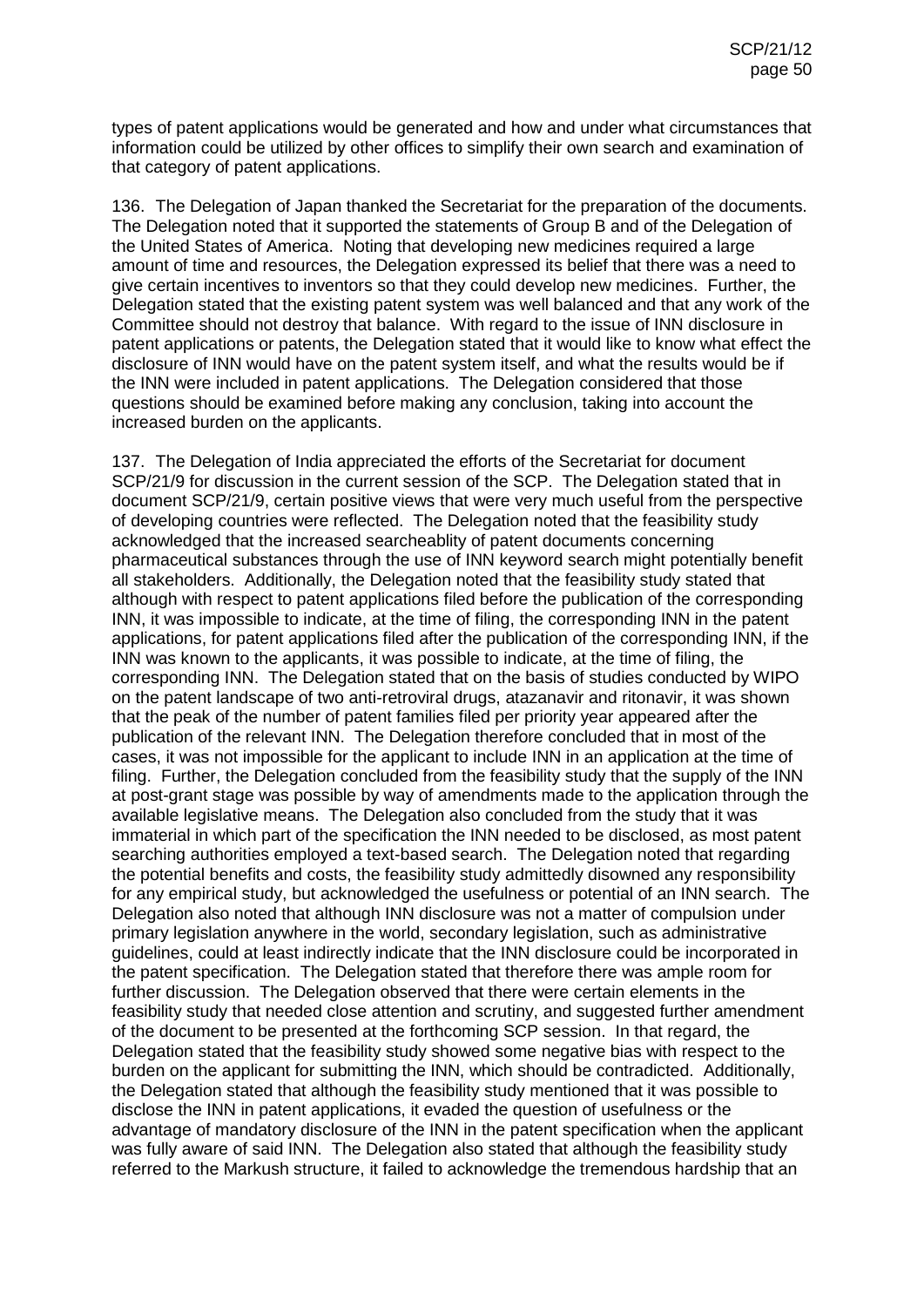examiner or any third party would face when the compound was buried in a Markush structure, even though the compound could be easily recognized had it been identified by its INN. The Delegation noted that such situations were frequently encountered in the field of pharmaceutical chemistry. The Delegation stated that the feasibility study referred to a patent landscape study of ritonavir conducted by WIPO in which it had been pointed out that 119 records had been found on the basis of the structure-based search, which had not been included in 841 records identified by a text-based search. Although the feasibility study did not mention how many of those 119 records had been filed before the INN establishment, the Delegation stated that from Figure 3 of the feasibility study, it appeared that some, or perhaps many of those 119 patent applications, might have been filed after the establishment of the INN of ritonavir. The Delegation stated that if the INN had been mentioned in the applications, one needed not waste resources on a costly structure-based search. The Delegation noted that, therefore, the feasibility study could be improved with the inclusion of factors such as the cost and benefit of INN disclosure, particularly when an important pharmaceutical compound remained buried within the billions of compounds covered by Markush structure. The Delegation also noted that the lack of information on INN not only made the task of examiners more difficult, it also increased the burden of any person potentially interested in filing pre- or post- grant oppositions, since they would be forced to monitor and research a large number of applications in order to identify those that might deserve to be opposed. Further, with respect to Marcush claims, the Delegation noted that they posited a big riddle before stakeholders and examiners, not only of developing countries, but also of developed countries as well. The Delegation referred to the 2007 Federal Register, which stated that "[a]pplicants sometimes use Markush or other alternative formats to claim multiple inventions and/or to reside hundreds, if not thousands of alternative embodiments of a single invention in one claim. Proper search of such complex claims […], often consume a disproportionate amount of office resources as compared to other types of claims". The Delegation observed that apart from the resource burden, Markush claims posed several constraints surrounding different issues of patent law. In its view, also from the perspective of public health, Markush claims created severe hurdles to the availability of essential medicines. The Delegation noted that, as had been stated in the World Patent Information, Markush structures were a paradox of the patent system, and that some critics had rightly designated them as a figment of imagination rather than matters of chemistry and law. The Delegation pointed out that Adam Sussman, in his article that had been published in 2013 in the John Marshal Review of Intellectual Property Law, had cited an example of a claim of a patent on quinazoline derivatives exemplified by a Markush structure. According to Adam Sussman, the entire range of compound covered in the single Markush claim had exceeded 1,024 different permutations. The Delegation therefore considered that it was unlikely that most of the compounds had at all been invented, tried or tested by the applicant or the inventor. The Delegation stated that a Markush structure posed a burden of examination for the patent office and for third parties, and that it was a huge mysterious barrier that blocked the entry of an interested person in the specific field of pharmaceutical to which the Markush compounds related. The Delegation stated that the Committee may therefore undertake a study related to Markush formulae and the impediment that they created in the healthcare industry by creating mysterious cobwebs of unreal compounds to be discovered in the future, thus stifling innovations in that field of technology. In its opinion, the situation had reached a stage where even an expert examiner or a skilled patent searcher failed to recognize the real compounds of interest of the applicants that had been buried within the nested riddle of Markush structures. The Delegation stated that the questions to be studied could be broadly divided into two vistas, one relating to the basic issues of patent law, and the other, a set of questions that arose from the barriers which Markush structures created in respect of the availability of essential medicines to the public. The Delegation enumerated the following questions: (i) on the issue of actual enablement of compounds covered in a Markush formula, did Markush structures meet the requirements of sufficiency and support; (ii) did all compounds under the coverage of such a broad Markush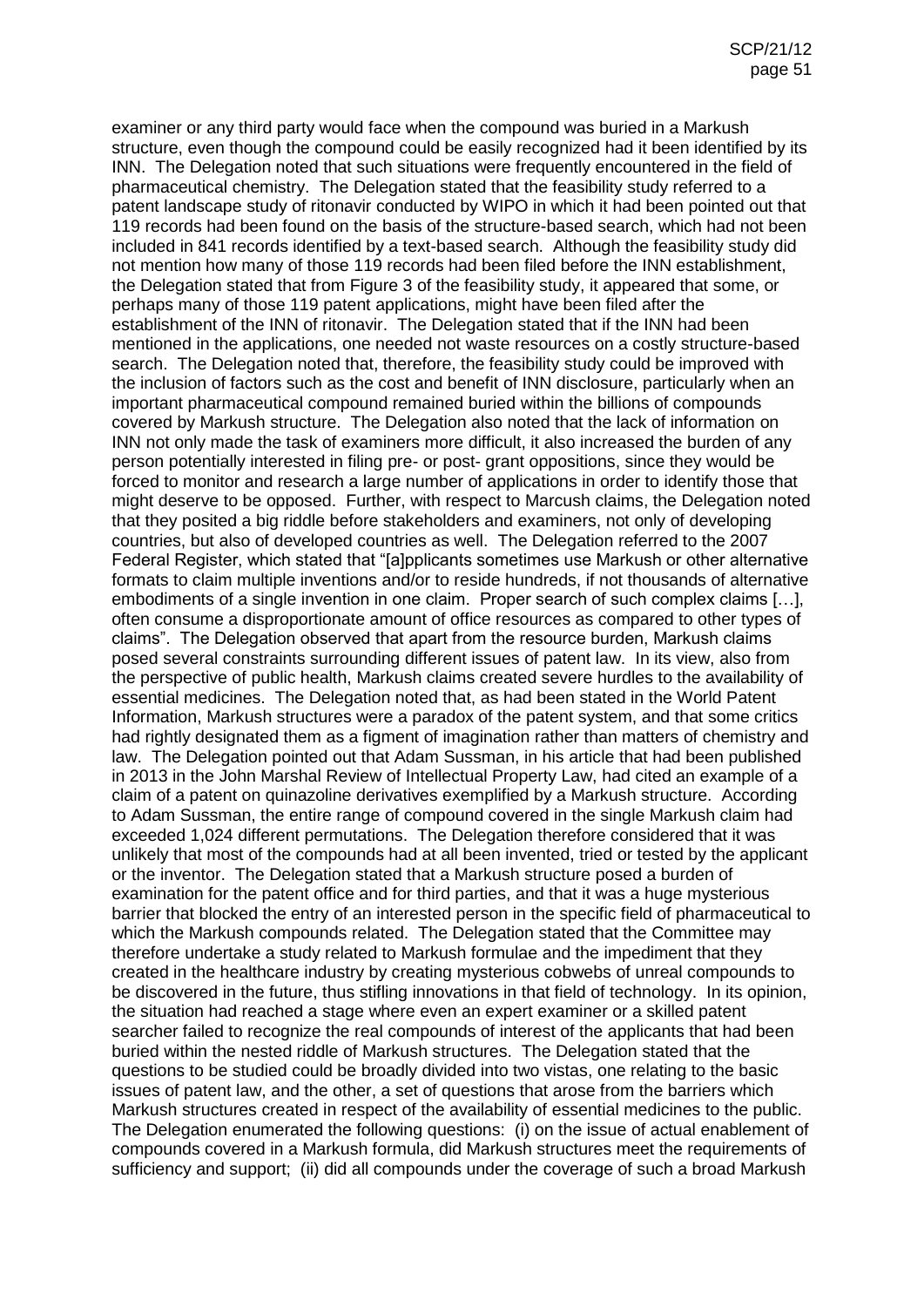claim meet the requirement of usefulness or industrial applicability; (iii) what were the actual scopes of such claims; (iv) and to what extent Markush structures helped develop essential medicines. The Delegation expressed its interest in taking part in any future discussion surrounding those issues.

138. The Delegation of the Russian Federation thanked the Secretariat for the study contained in document SCP/21/9. The Delegation stated that while the provisions of the legislation and administrative regulations did not provide for the mandatory disclosure requirements of the corresponding INN in the patent application, in practice, as a rule, applicants did indicate the INN in applications where they were known either in the title of the invention, the description, claims or abstract. The Delegation noted that an indication of the INN, in particular, in the title or description could greatly facilitate a prior art search, since not every information database could be searched by chemical structural formula or a Markush grouping, which was also confirmed in the example of ritonavir in the study. Therefore, the introduction of disclosure requirements of INN in patent applications and/or patents for the purposes of prior art search might play a positive role in processing the application. The Delegation continued that, moreover, an indication of the INN in patent applications or patents would contribute to a more complete disclosure of the invention. The Delegation noted further that, when considering the requirement of INN disclosure, the interests of right holders and manufacturers of medicines as well as society at large should be taken into account. The Delegation stated that there remained a number of issues related to the disclosure of INN in patent applications and/or patents remained, such as: (i) the lack of national/regional patent laws that required the determination of pharmaceutical substances by INN in patent applications and patents; (ii) the lack of clear guidelines regarding the extent of the requirement on the disclosure of the INN in patent applications and/or patents; (iii) the differing timing of the INN procedures and the patenting procedures required a solution to a situation in which a patent application was filed when the corresponding INN was not yet known, and required clarification as to whether it would be possible to require the applicant to notify the patent office once such INN was made available.

139. The Delegation of Spain expressed its support for the statement made by the Delegation of Italy on behalf of the European Union and its Member States. It thanked the Secretariat for the work on the feasibility of the disclosure of INN in patent applications and/or patents. The Delegation noted that the proposal by the Delegation of South Africa on behalf of the African Group and the DAG on patents and health, which included studies on technical issues related to patents, such as a study on the disclosure of INN in patent applications, fit perfectly within the mandate of the Committee. The Delegation expressed its thanks for the clear exposition of the advantages that the disclosure of INN would have on the health sector as well as the difficulties that were involved in associating the INN to patent documents. The Delegation believed that it would be interesting to indicate in patent applications the INN of the active pharmaceutical ingredients because it would allow access to all documents in relation to that product. The Delegation however noted that there were a number of difficulties that made it complicated or impossible. The long pharmaceutical research process together with the patent law system induced pharmaceutical companies to rush to file patent applications at a very early stage of research. Therefore, pharmaceutical companies had a very general outline of the chemical structure embodied in a structural formula with many substitutes that covered an enormous number of elements, which were called Markush structures. The Delegation noted that at the time of filing a patent application with respect to a new pharmaceutical compound, there was no corresponding INN because INN would be granted by the WHO after a product had been authorized for commercial sale, for example, 10 to 12 years from the filing date. The Delegation however noted that for many derivative products of a known compound, an INN might be available. The Delegation stated that when the INN was published, usually the first patent application relating to that compound had already been published and usually a patent had been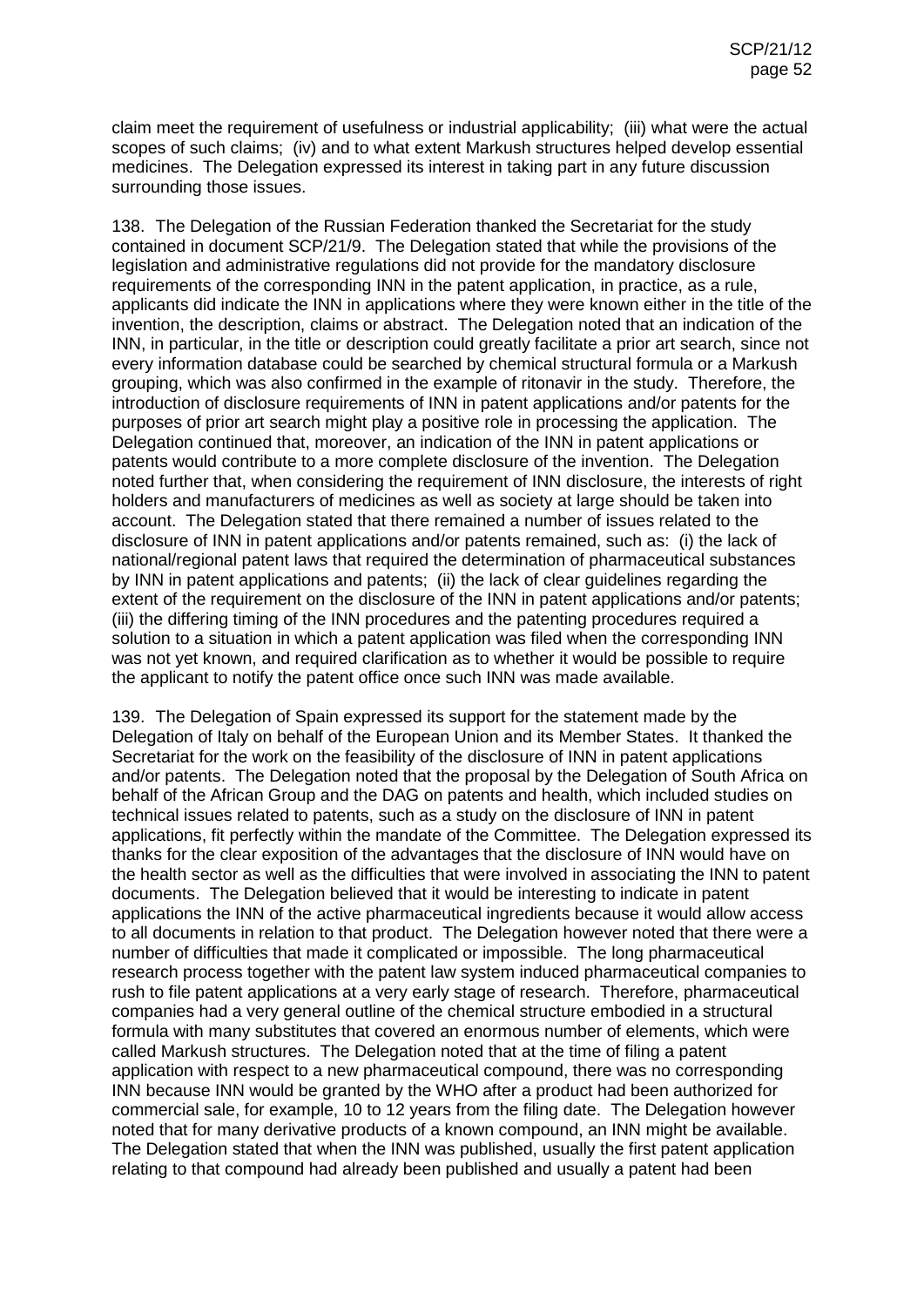granted. The Delegation explained that under its legislation, it would be very difficult to modify a patent document once the administrative procedure was finished, and that neither its present patent law, nor an amendment to the patent law to be discussed in the Parliament, allowed substantive changes to applications. The Delegation considered that if a patent application was filed after the INN had been known, for example, when the application was related to an improved formula for manufacturing a pharmaceutical substance, the applicant could indicate the INN in the written description, abstract or title. The Delegation observed that offices with expert examiners that had access to specialized databases as well as large pharmaceutical companies had no difficulty searching patents that did not include the INN. However, those who were less technically equipped would have to use the technology services that had been established by patent offices or other information providers in order to minimize the risk of making a medicine already covered by a patent right. The Delegation stated that the Orange Book system in the United States of America did not exist in European countries, in which drug approval authorities, for example the European Medicines Agency, did not establish a relationship between drug authorization and industrial property rights. The Delegation stated further that supplementary protection certificates (SPC) would be an important source of information on the relationship between patents and the INN, since the SPC applications usually contained the INN of the protected product. In conclusion, the Delegation stated that one possible solution to the issue would be that once the information technology was sufficiently developed, it would be sufficient to put the information into a search engine to produce the INN.

140. The Delegation of Egypt thanked the Secretariat for the study. The Delegation was of the view that the objective behind the feasibility study was to explore the feasibility of the disclosure of INN in patent applications to assist patent examiners to consider whether the patent application was for an absolutely novel pharmaceutical substance or whether it was for a new form of a known substance. The Delegation noted that the feasibility study stated, in paragraph 27, that an INN was usually requested by a drug developer at the beginning of the clinical trial stage, while a patent application might be filed at the earlier stage of the discovery of a compound or derivative that might have a medical indication. While the Delegation recognized that an INN might not be available at the time of the filing of the patent application, that did not mean that the INN would not be available for a subsequent patent application claiming an improvement over patented medicine. The Delegation noted that according to the example of atazanavir given in the study, a founder patent application had been filed in 1995, whereas the INN had been established in 2003, which was almost eight years after the founder patent application had been filed. However, if near the end of the patent term in 2015, an applicant filed another patent application claiming an improvement over that medicine, then the INN atazanavir certainly would have been available and its disclosure would have assisted patent examiners. The Delegation stated that another point that had been emphasized by some delegations, particularly by the Delegation of India, was that the lack of information on the INN would increase the burden of anyone who was interested in filing a pre- or post- grant opposition. The Delegation stated that while there were some doubts about the cost, burden and effectiveness of the INN requirement, in its view, the requirement was a simple transparency measure that entailed no cost or disadvantage to the applicant. The Delegation stated that the fact that such requirement might not achieve a thorough prior art search did not diminish the value of the information about the INN, especially for those who were interested in knowing what new applications had been made. In its view, the lack of such information might put at risk the availability of medicines at affordable prices.

141. The Representative of the WHO thanked the Secretariat for consulting with the WHO on the study. The Representative expressed its appreciation for the excellent collaboration, and stated that it had been glad to provide the Secretariat with input on the WHO INN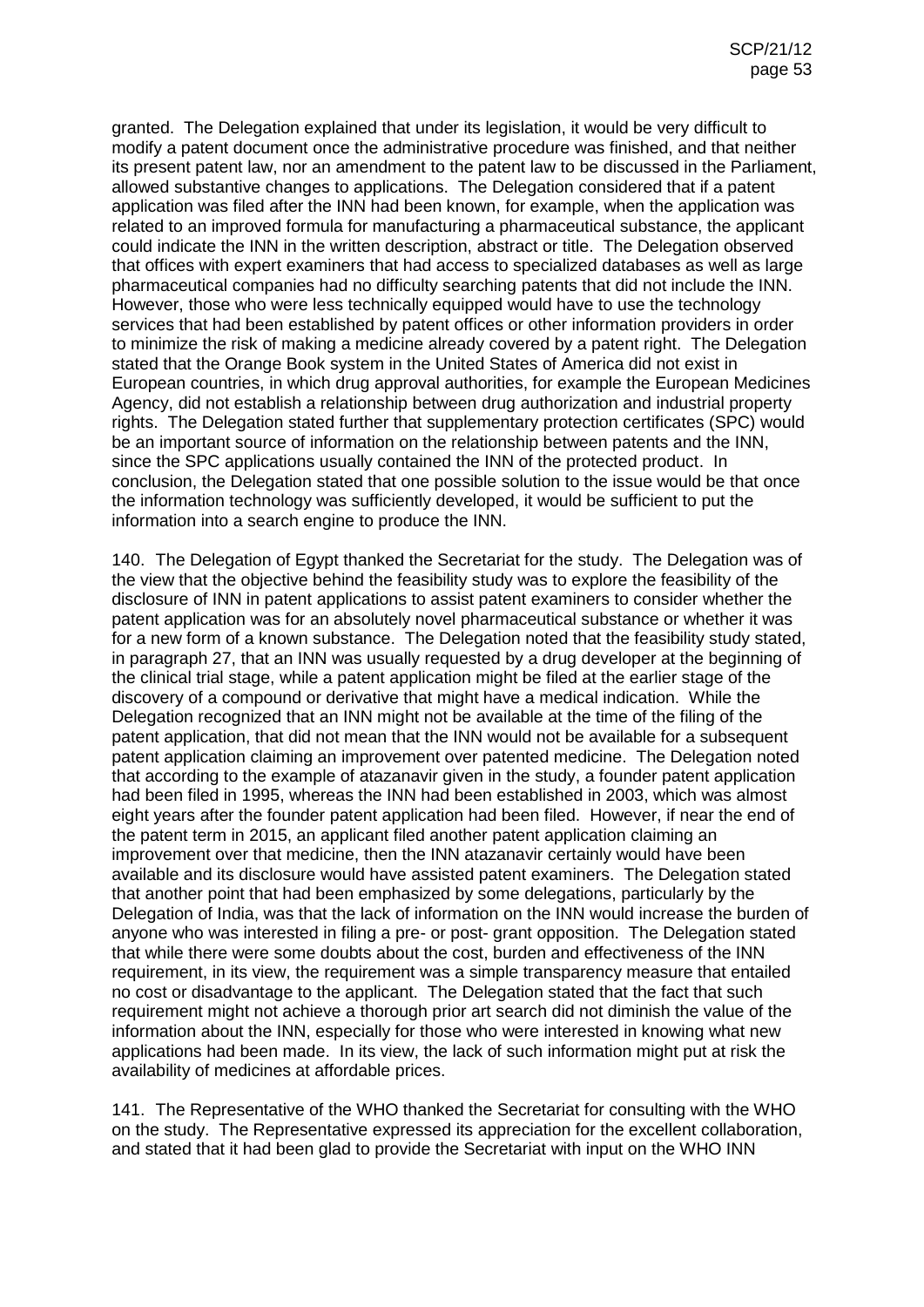program. He stated that the Head of the WHO INN program was present in the room to take any questions that delegations might have in relation to the INN.

142. The Representative of the WTO expressed its appreciation for the opportunity that had been given to the WTO to provide comments on the feasibility study. In his opinion, that was an expression of the continuation of close collaboration between the three organizations, which certainly had been very much welcome. He further stated that collaboration among the three agencies was supported at the head of agency level. He underlined the usefulness of working in a complimentary manner, which made best use of each organization's expertise in its areas of competence. The Representative stated that the feasibility study was, for the WTO, a continuation of the trilateral study prepared by the WHO, WIPO and WTO, as demonstrated by multiple references to the trilateral study. The Representative noted that the trilateral study deserved further elaboration on specific issues since there was only a brief mention on the issue of INN in the trilateral study. Further, he believed that the feasibility study was a building block in efforts to further enhance the provision of factual information by the three organizations. While noting that the scope of the feasibility study should be limited to the feasibility of the disclosure of INN in patent applications and/or patents, the Representative noted that in a number of notifications that had been made to the WTO on legislation that implemented the so-called Paragraph 6 system that allowed countries to issue compulsory licenses for the purposes of exporting medicines, a number of those laws also required the applicant for a compulsory license to disclose the INN where available.

143. The Representative of IFPMA noted that IFPMA represented innovative biopharmaceutical companies and associations around the world, including local manufacturers in developing countries. The Representative stated that it was widely recognized that pharmaceutical R&D was a lengthy, costly and complex process for which success was never guaranteed. The Representative explained that it was therefore essential for the industry to obtain high quality patents that could protect its innovations during the long process of drug development. She stated that patent offices must be able to properly examine applications and to grant patents with a high presumption of validity. Further, the Representative clarified that it was certainly not a benefit to its industry to obtain a weak patent that could not withstand the process of enforcement. The Representative stated that she did not believe that mandatory INN disclosure was an effective or efficient way to increase the overall quality of examination, and it was likely to have negative consequences on patent applicants and offices. Since some of the IFPMA's companies routinely filed applications in up to 180 countries, the Representative noted that it would be unreasonable to suggest that after a patent was granted, a patentee should return to each office in order to submit information about a newly issued INN. She said that it was even more unreasonable to suggest that 180 patent offices should then be required to link the INN to a patent that had been previously issued. The Representative stated that inclusion of an INN would harm unsuspecting searchers who might believe that an INN keyword search would reveal all relevant information. She stated that the feasibility study made clear that prior art search using only the INN would produce an incomplete record. The Representative noted that the suggestion that the INN would benefit patent examiners or others was flawed. In response to comments regarding the two products exemplified in the study, the Representative pointed out that the study also admitted that those were limited examples and that they did not provide conclusive evidence in support of INN disclosure. Further, noting that a number of delegations had proposed work sharing programs between various national patent offices, she stated that those types of information sharing systems could greatly improve patent offices' access to relevant information and could ultimately increase the quality of patent examination. In particular, she noted that work sharing between patent offices ensured that the most relevant and robust information was available to assess the patentability of a given invention. In her view, if an examiner was to search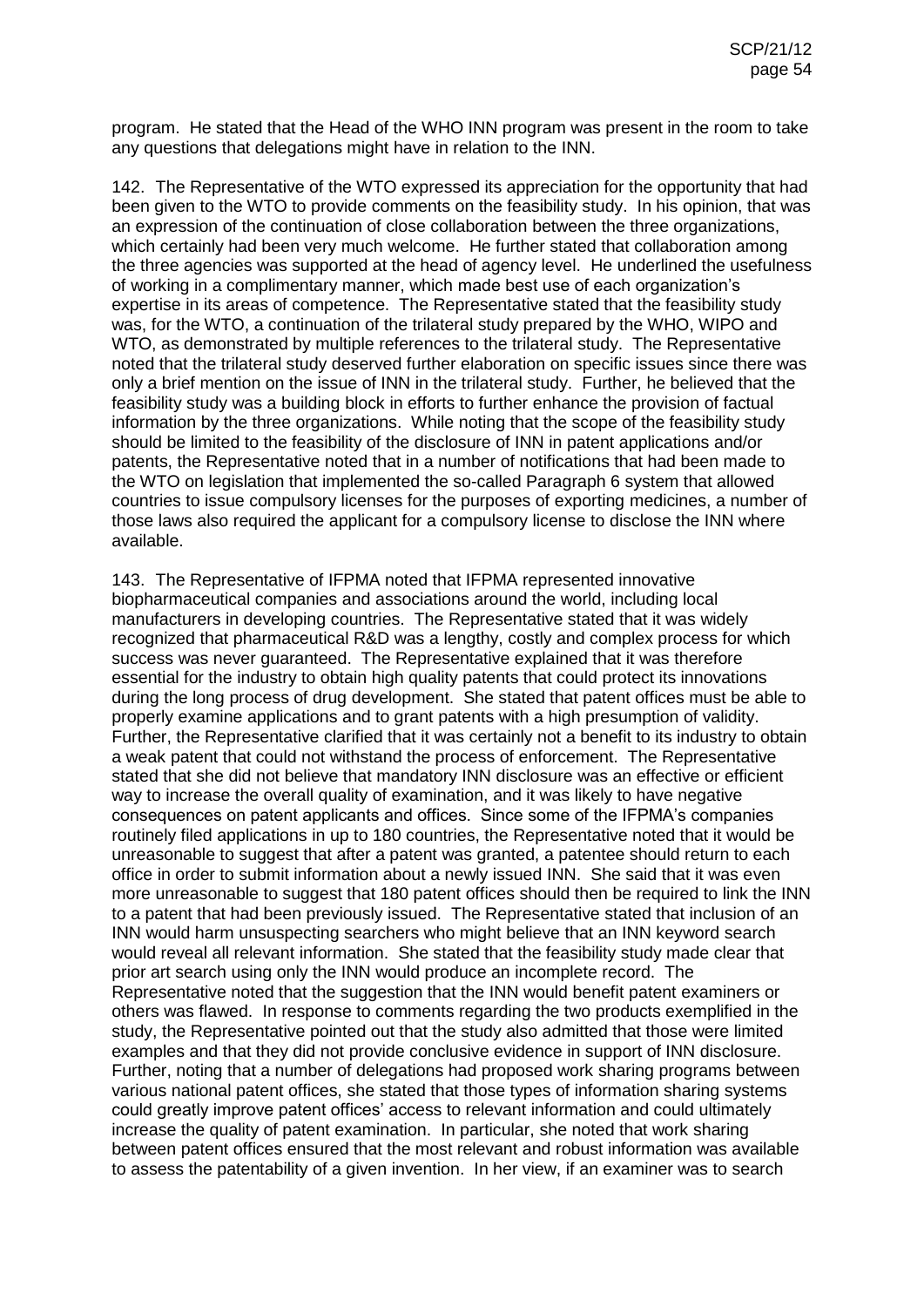information about compounds, formulations or uses, the INN would be of no benefit. She further noted that the fact that the costs and risks associated with biopharmaceutical research were high was often best understood when one could see and experience it for oneself. Therefore, she invited delegations who wished to better understand the R&D process in the pharmaceutical sector to visit one of the sites of an IFPMA member.

144. The Representative of KEI congratulated the Chair and thanked the Secretariat for preparing the study. The Representative highlighted paragraph 48 of that study, which stated that "[M]inistries of Health, procurement agencies and humanitarian organizations may be interested in knowing the patent status of medicines in order to check the validity of patents, negotiate price or license with the patent holder or to consider the possible use of compulsory licenses or governmental use. A comprehensive INN keyword search function would facilitate a search for relevant patents and their legal status without the need for specialized skills for searching pharmaceutical substances". The Representative stated that since the disclosure of INN would be useful, it believed that the Committee should move forward in continuing that work.

145. The Chair stated that the floor was open for discussions of a potential of a study on the implementation of flexibilities concerning different types of exhaustion of rights in Member States.

146. The Delegation of Japan, speaking on behalf of Group B, noted that factual information on exhaustion of rights had been gathered in document SCP/21/7 and was presented to the Committee during the Seminar on Exceptions and Limitations to Patent Rights. In addition, in that Seminar, Ms. Kyle had mentioned about possible or ongoing studies focusing on developing countries being carried out outside of WIPO. Taking those elements into account, Group B could not see the merit and the justification for conducting a further study at that point in the SCP on the same subject matter. The Delegation therefore stated that Group B could not observe any added value in conducting a further study.

147. The Delegation of Kenya, speaking on behalf of the African Group, stated that the study by the Secretariat was a factual compilation of the policies and laws regarding that particular area, and that there had been no analysis with respect to the effects of exhaustion regimes on making medicines available in developing countries. The Delegation noted that the presentation given during the Seminar had shown that the effects of different types of exhaustion of rights on pricing and accessibility of medicines were mixed. Referring to the presentation during which it had been mentioned that Canadian pharmacies had experienced a drug shortage due to cross-border purchases from the United States of America, the Delegation stated that the exhaustion of patent rights was a very complicated issue that required a clear analysis in terms of the accessibility and price of medicines. Further, the Delegation noted that as different quality certifications were issued depending on the market in which drugs were distributed, the issue should be also analyzed from the point of quality. The Delegation stressed the importance of moving the issue forward. The Delegation reiterated its appreciation for the factual information provided in the SCP and the presentation that had highlighted some of the challenges that needed to be further addressed.

148. The Delegation of Brazil sought clarification from the Delegation of Japan, speaking on behalf of Group B, on whether Group B had objected to any study on exhaustion of rights in general or it would be possible to have a more focused study. Referring to the presentation made by Ms. Kyle, the Delegation noted that there was a lack of data on the effect of the exhaustion of rights in developing countries. Consequently, the Delegation considered that that could be one area for a further study.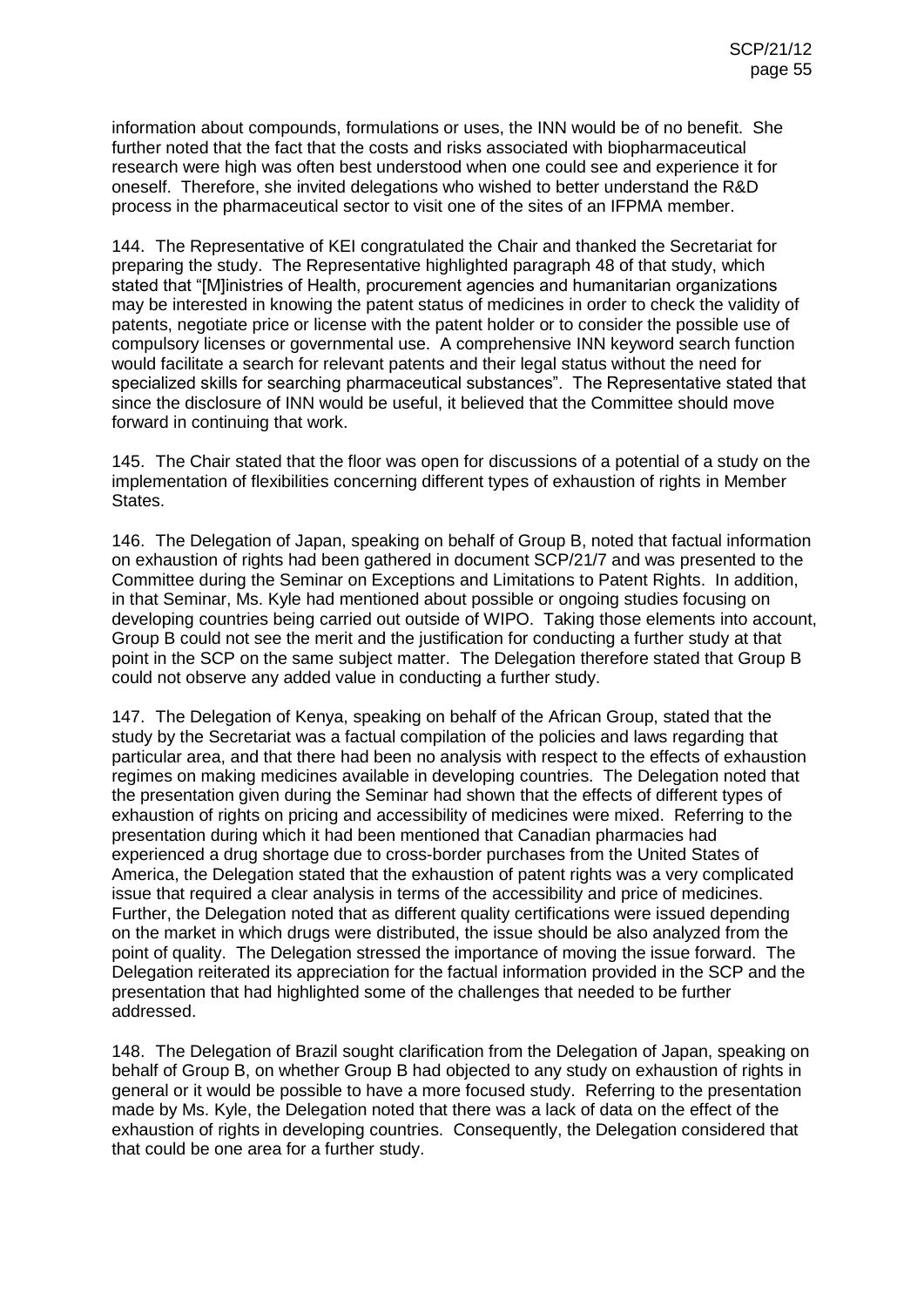149. The Delegation of Japan, speaking on behalf of Group B, stated that Ms. Kyle had mentioned about an ongoing or possible further study outside of WIPO that focused on developing countries. At the same time, she had explained the relationship between exhaustion and price of goods, including pharmaceutical issues. Therefore, the Delegation maintained its position that there would be no room for further study on the topic to be pursued in the SCP at that point in time.

150. The Delegation of Tanzania stated that document SCP/21/7 was an overall survey, which did not include detailed information on particular situations in which different exhaustion principles had been applied. To adopt a best practice, the Delegation considered that an appropriate exhaustion principle might be different from one country to another depending on national conditions. Therefore, the Delegation stated that there was a need to conduct a further deeper, analytical assessment of the exhaustion principles, such as their application and limitations.

151. The Delegation of Paraguay, speaking on behalf of GRULAC, stated that it would be interesting to have a document with an analysis that could look at the issue of exhaustion of rights with some analysis. The Delegation noted that the framework and principle for such analysis could be decided later, taking into account of the interest of all Member States.

152. The Delegation of Italy, speaking on behalf of European Union and its Member States, supported the statement made by the Delegation of Japan on behalf of Group B in light of the fact that the subject matter was the subject of ongoing studies outside of WIPO. The Delegation stated that it did not agree with duplicating the work done elsewhere.

153. The Delegation of Iran (Islamic Republic of) supported the statement made by the Delegation of Kenya on behalf of the African Group. The Delegation expressed its belief that any kind of a study on the subject should not focus on one side, i.e., either the positive or negative role of a patent system. The Delegation considered that following the outcome of studies and information exchange, Member States should be in a position to fully utilize the flexibilities accorded to them under international agreements. The Delegation said that WIPO should give advice to Member States on the basis of those findings in order for Member States to make appropriate revisions in their national law. In its view, the studies should not be conclusive about the role of patent systems in promoting innovation in the pharmaceutical sector, and should provide an assessment and analysis on the impacts of a patent system on the availability of medicines.

154. The Chair noted that those delegations that had proposed a new study on the topic might present a concrete proposal that clarified additional points not addressed in the documents already prepared so that there would be no repetition of studying issues that had been already captured elsewhere. The Chair then invited any comments on the overall item of patents and health.

155. The Delegation of Pakistan expressed its appreciation for the discussions on that agenda item, which was especially important for resource-constrained developing countries and LDCs. The Delegation stated that the agenda item of patents and health had a close link with the preceding agenda items, namely, exceptions and limitations to patent rights and quality of patents. In its view, while all developing countries should benefit from the flexibilities in international agreements, in reality, the problem was that many developing countries had little capacity to practically implement and benefit from those flexibilities. The Delegation therefore requested the Secretariat to provide technical assistance to developing countries and LDCs in order to enable them to amend and modify their patent laws using flexibilities. The Delegation considered that that was in line with Article 4 of the Agreement between WIPO and the WTO regarding technical assistance on IP-related matters, which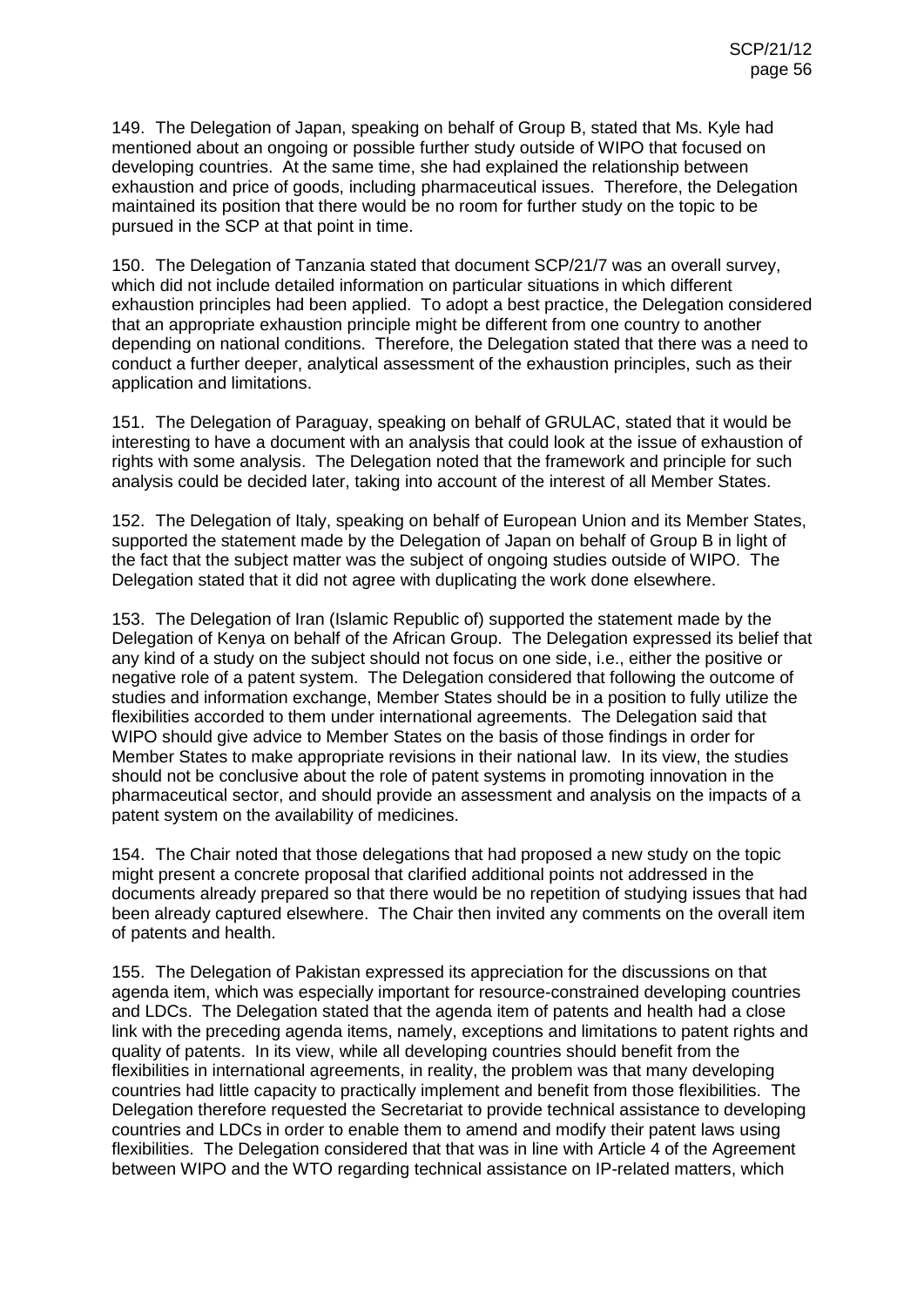gave WIPO a mandate to offer technical assistance on the issues related to the TRIPS Agreement. Further, the Delegation stated that there was a need of studies to be undertaken on the impediments to the practical implementation of public health-related flexibilities in developing country and LDC Member States from technical and legal points of view. The Delegation observed that although many countries had incorporated healthrelated flexibilities in their national patent legislation, they failed to practically enforce and benefit from them. The Delegation considered that public health was a serious concern of developing countries and LDCs, which should be given utmost importance. The Delegation noted that the grant of bogus patents impeded the public health objectives of developing countries. The Delegation quoted the International Journal of Medical Marketing (2003) in which an example of the successful use of evergreening strategies to obtain extended protection had been provided (the case of paroxetine in which the compound patent had expired in late 1990s, while ancillary patents covering new forms, tablets, uses and processes would not expire until 2018). The Delegation stated that thousands of patents were granted per year on incremental innovations often trivial to a person skilled in pharmaceutical research and production. The Delegation observed that such patents could be used strategically to block generic competition and access to affordable medicines. In its view, public health objectives could not be achieved unless the quality of patents was improved and developing countries could fully benefit from the flexibilities available under the TRIPS Agreement through technical and legal assistance from WIPO. In relation to document SCP/21/8, the Delegation stated that various studies had pointed out that most of the granted patents were not promoting the real innovation, and that statistical evidence had showed that many patents relating to pharmaceuticals had brought no significant advancement in healthcare. The Delegation referred to a survey published by La Revue Prescrire (2005), which had concluded that 68 percent of 3,096 new products approved in France between 1981 and 2004 had brought nothing new over previously available preparations. The Delegation further noted that, similarly, the British Medical Journal (2005) had published an article stating that 5 percent of all newly patented drugs in Canada were breakthroughs. Furthermore, according to the National Institute for Healthcare Management Research and Educational Foundation in Washington, D.C. (2002), a breakdown of 1,000 new drugs approved by the United States of America Food and Drug Administration between 1989 and 2000 had revealed that over three quarters had had no therapeutic benefit over existing products. The Delegation further noted that by reviewing a list of ten public health achievements in the twentieth century compiled by the US Centers for Disease Control and Prevention, Baldwin and Revine had found that none of those inventions had been patented. In the view of the Delegation, that suggested that the patent system had not played a role or had a little role in incentivizing the most significant medical and pharmaceutical inventions known by humankind, which was also confirmed by the cases with respect to the treatment of the Ebola virus in Africa. The Delegation further stated that that did not explain whether the increase in pharmaceutical R&D was because of strengthened patent protection. The Delegation, referring to the Commission on Intellectual Property Rights, Innovation and Public Health, stated that where the market had very limited purchasing power, as in the case for diseases affecting millions of poor people in developing countries, patents were not a relevant factor or effective in stimulating R&D and bringing new products to the market. The Delegation considered that overall, the study was inconclusive about the role of the patent system in promoting innovation in the pharmaceutical sector, and ignored the problem of the failure of the patent system in incentivizing R&D on neglected diseases that disproportionately affected patients in developing countries. With respect to document SCP/21/9, the Delegation was of the view that the objective of exploring the feasibility of disclosure of INN was to assist patent examiners in considering whether patent applications were for an absolutely novel pharmaceutical substance or for a new form of a known substance. The Delegation stated that a patent search was an expensive task, which many governmental organizations in a developing country could not afford. The Delegation therefore considered that asking patent owners to disclose and list all relevant information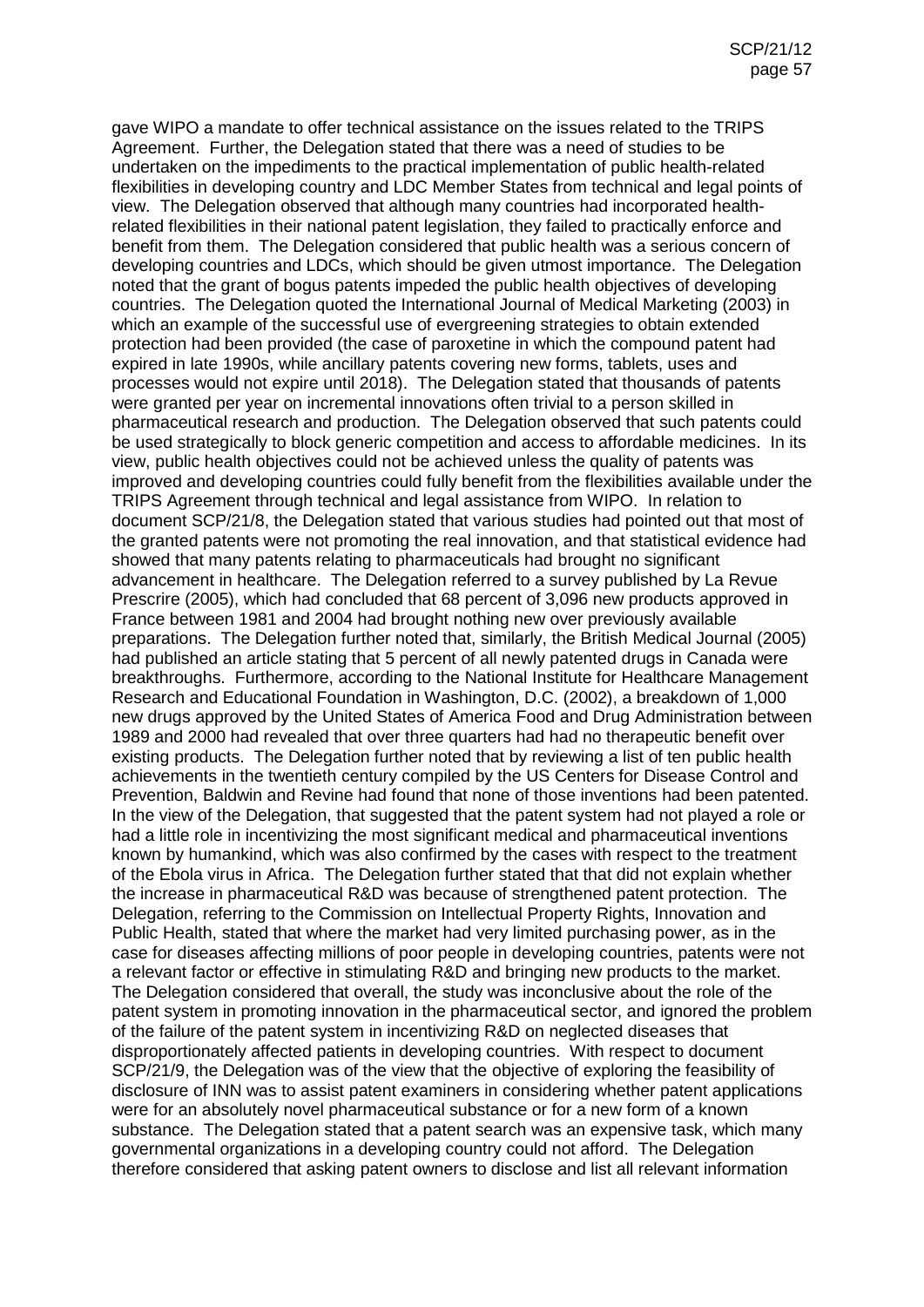relating to their patents should be the right thing to do. The Delegation noted that, where an INN was not made available at the time of filing a patent application, relevant INN information could be requested at the beginning of the clinical trial stage. The listing and linking information could be submitted later once such INN was known. In its view, that would be similar to other reporting, such as assignment, licensing status and patent renewal. The Delegation indicated that the disclosure of INN could play a significant role in preventing evergreening practices, facilitating third parties in identifying patents that should be opposed, and assisting a search for relevant patents and their legal status without any need for specialized skills in searching pharmaceutical substances. Consequently, the Delegation was of the view that the mandatory disclosure of INN would bring transparency in patent data, as researchers would know how many relevant and irrelevant patents were filed to cover drugs. The Delegation underscored that a mandatory requirement of INN disclosure, if the INN was known, neither violated any international rule nor constituted any burden or cost for patentees. Therefore, in its view, INN or INNM, whenever recommended by the WHO, should be communicated to patent offices in order to achieve the objective of patent quality and promoting access to health.

156. The Delegation of Kenya, speaking on behalf of the African Group, reemphasized its proposal on patents and health, which had been jointly made by the DAG during the sixteenth session of the SCP. Recalling that its proposal had three elements: (i) studies; (ii) information exchange; and (iii) technical assistance, the Delegation considered that the Committee needed to further reflect on those studies and finalize those that had not been undertaken. The Delegation noted that while some issues had been touched upon in the SCP, information that was available at that moment was not sufficient to enable the Delegation to move to the next level of its proposal that would ultimately lead to technical assistance. To reach that goal, which would allow Member States to make use of the flexibilities on exceptions and limitations available to them within their national jurisdiction, the Delegation was of the view that further studies were necessary. The Delegation stated that it did not want to have patents that did not really involve novelty, merely indicated new forms or use of the same substance or involved only a small incremental improvement, as in the long run, they would impede access to medicines or further research. Recalling its proposal to invite the UN Special Rapporteur to the Right to Health to come and shed light on some of the issues, the Delegation noted that that proposal was based on its understanding that health was a basic human right. In its view, even if innovation helped mankind, if it ended up segregating people based on their ability to pay, it failed to meet the duty of caring for each other as humanity. The Delegation reiterated its wish that its proposal be implemented in full and that studies be focused in view of the goal of its proposal.

157. The Delegation of Iran (Islamic Republic of) expressed its belief that the issues of public health and patents and having access to medicines at affordable prices were important issues for all countries, particularly developing countries. The Delegation stated that according to the UN Special Rapporteur to the Human Rights Council, nearly two billion people lacked access to essential medicines due partly to high costs. Further, the Delegation stated that according to the Rapporteur, IP law had an impact on the right to health, and patented products could create absolute monopolies, as they could prevent others from the use of those products. Given that the Delegation's expectations of the inclusion of that agenda item in the work of the Committee was to recognize practical ways to respond to the challenges resulting from the patent system in the field of health, the Delegation noted that the full use of flexibilities accorded under international agreements and their ineffectiveness was under issue. The Delegation therefore was of the view that the Committee should explore practical ways to respond to existing challenges, including the use of flexibilities under international agreements. The Delegation supported the proposal jointly submitted by the African Group and the DAG (document SCP/16/7), and expressed its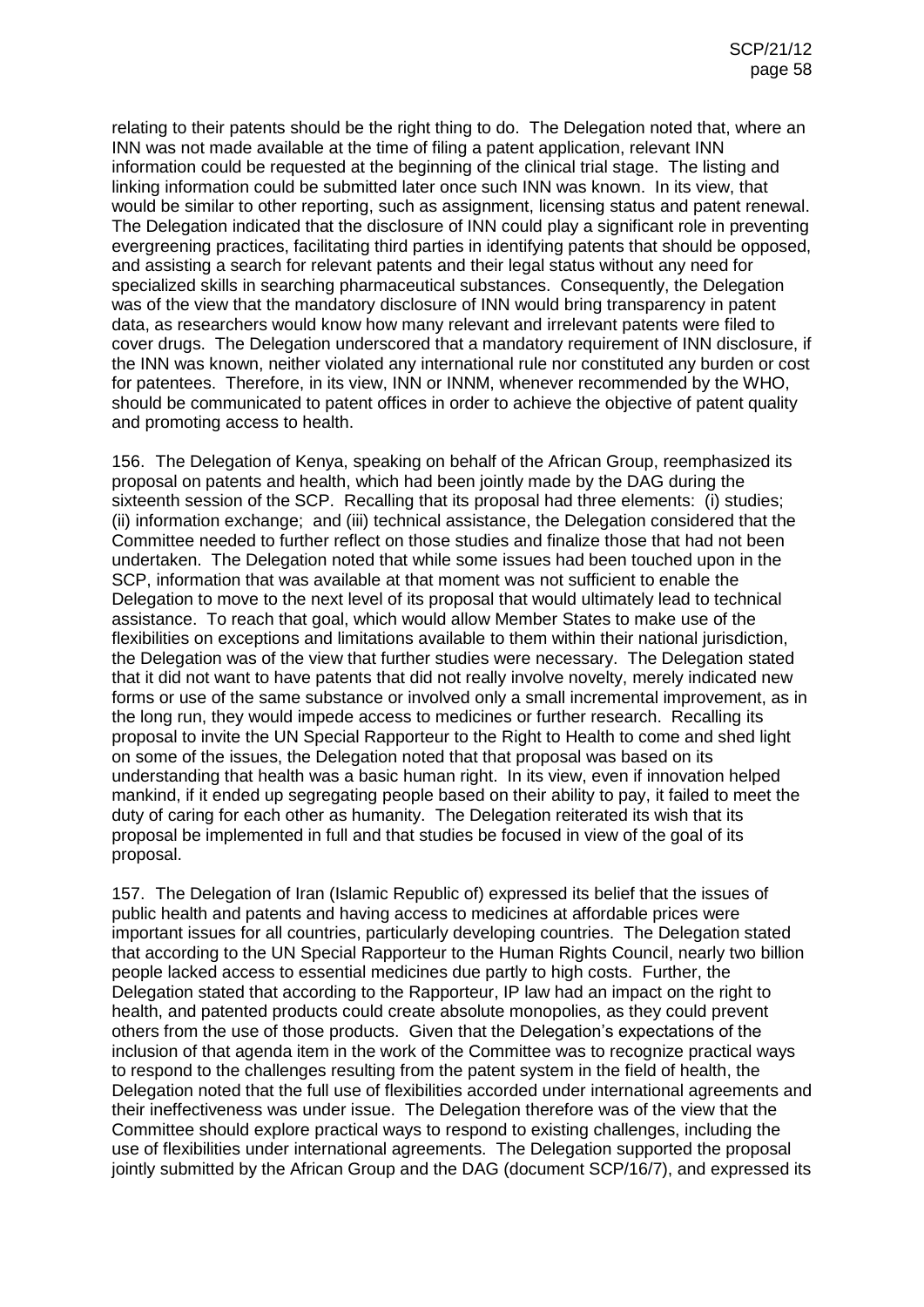belief that WIPO as specialized agency of the United Nations had the mandate to address the subject of patents and public health. The Delegation further stated that the proposal would not lead to any duplication with any other work within WIPO. In its view, the proposal covered a work program that would enhance the capacity of Member States, in particular, developing countries and LDCs, to adapt their patent regimes to make full use of the flexibilities and the ability of their national patent systems to promote their policies on public health. The Delegation considered that any work program on health and patents should be balanced and based on a long-term approach. Further, the Delegation was of the view that the work program of the SCP should also provide the possibility of analyzing potential impediments and obstacles created by the patent system in accessing medicines, such as legal and structural impediments, capacity constraints faced by developing countries and LDCs in making full use of the flexibilities and how those constraints could be removed. On the issue of the interrelation between patents and the right to health, the Delegation stated that WIPO's cooperation and contribution to work of the WHO should be reported to and discussed by the SCP. The Delegation reiterated that WIPO should represent the consensus views of its Member States in providing information to a norm setting process.

158. The Delegation of Argentina made comments on document SCP/21/9. The Delegation expressed its thanks to the Secretariat for preparing the document on INN. The Delegation considered that disclosure of INN supported the notification of inventions to the society, facilitated a better understanding of the scope of the invention and increased the possibility of seeking prior art. Further, the Delegation stated its understanding that the disclosure of INN would assist the transfer of technology because pharmaceutical companies that produced generic medicines were mainly interested in the contents and the legal status of patents relating to medicines that had already been successfully marketed. In its view, for such companies, the possibility of identifying those patents via a search using the INN as a keyword would be extremely useful.

159. The Delegation of China expressed its belief that, under the leadership of the Chair, discussions concerning public health and exhaustion of patent rights would be carried out effectively. The Delegation expressed its appreciation to the Secretariat for the complete documents, which had laid down a very good basis for further discussions. The Delegation considered that while those documents were a very complete analysis allowing Member States to understand the situation on those issues, the Committee had not reached any conclusive results. In view of the practices of the Member States and the reports from the WHO, WTO and WIPO, the Delegation observed that there were still problems to be resolved in the future. The Delegation considered that WIPO should play a leadership role in further discussing and considering what kind of role patent systems should play in public health so as to promote the health of the mankind. The Delegation therefore supported other delegations that requested the Secretariat to conduct further research on that issue. With respect to the exhaustion of rights, the Delegation expressed its appreciation to the Secretariat for the study and to the experts for their presentations during the Seminar. The Delegation pointed out that the Committee was still in short a conclusive view with respect to what the Committee should do to promote the benefits for society. The Delegation expressed its hope that the Secretariat would not avoid the issue and would carry out further research and consideration on the issue.

160. The Representative of KEI noted that the reason why there was a conflict in the Committee was because patents were typically implemented as an exclusive right, and the monopoly led to very high prices. In his view, that was particularly true in the area of cancer, in which new drug prices were often more than \$100,000 per year and sometimes more than twice that price. The Representative observed that, in the past five years, there had been an explosion of news reports and academic journal articles detailing one outrage after another as regards high prices for life saving drugs, including not only cancer, but also autoimmune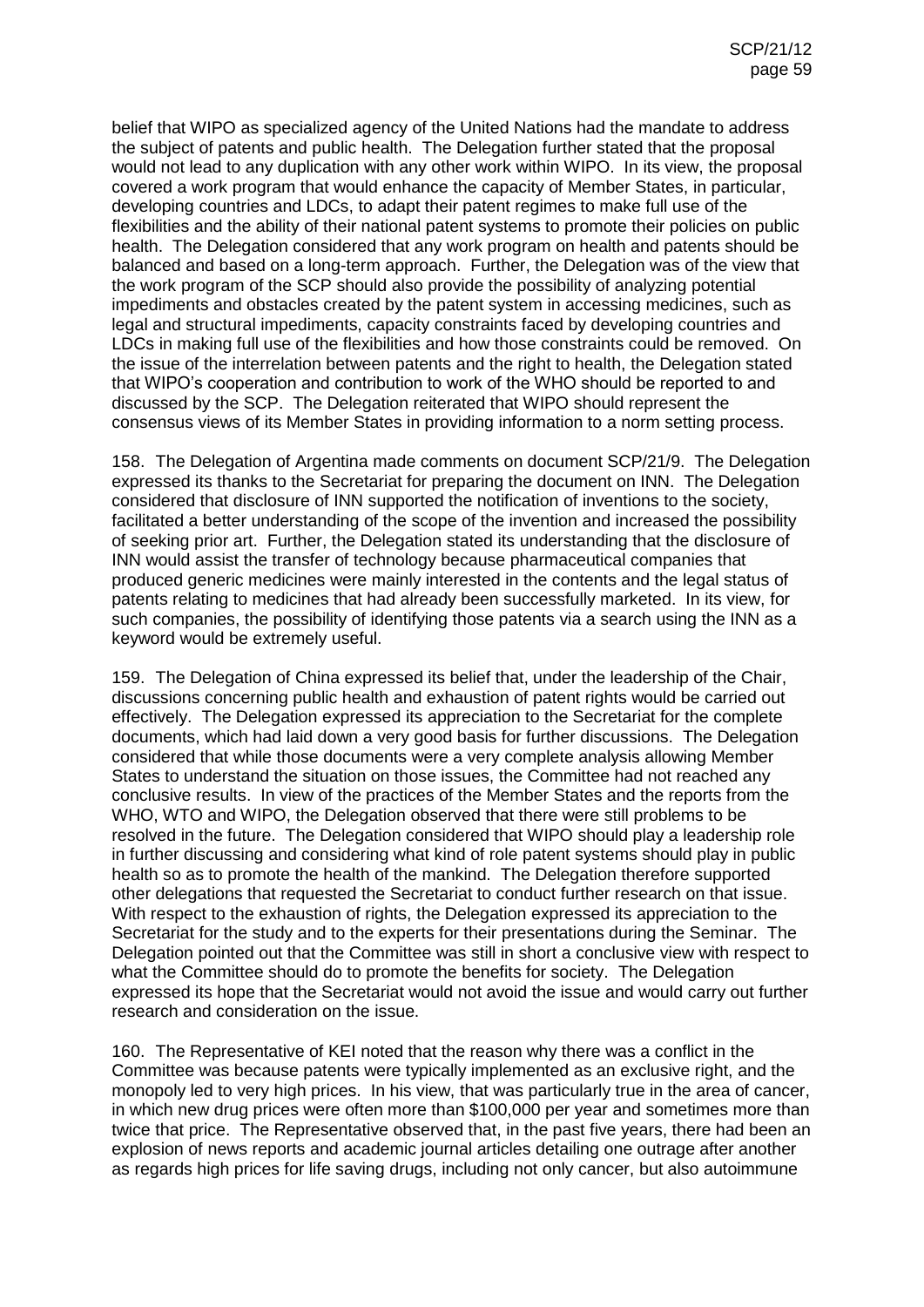diseases, hepatitis C, and a host of other diseases and conditions. The Representative considered that while one response to those high prices was to avoid granting patents that extended and broadened monopolies, or to grant compulsory licenses when prices were unreasonable or unaffordable, another approach was to delink the patent from the notion of an exclusive right, and make the patent a mechanism to establish a claim on innovation inducement prizes given as a reward for innovation – as a substitute for the grant of a monopoly. In his opinion, that approach allowed the patent system to play a constructive role without being in conflict with access to drugs, as the patent would be used to establish the ownership of the innovation inducement prizes. The Representative noted that the US Senate and the US National Academies had proposed a study of delinkage as an alternative to drug monopolies. In September 2014, the US White House had issued a statement asking to explore delinkage in the context of antibiotic drug development, an approach endorsed by some of the leading European R&D focused drug companies. The WHO was also experimenting with delinkage drug development models for a wide range of diseases for which market failures existed. The Representative therefore suggested that the SCP undertake a review or ask for a study of the provisions in national patent laws that would enable the full delinkage of drug prices and R&D costs, noting that document SCP/12/5 identified alternative models for innovation as a part of the non-exhaustive list of issues for consideration by the Committee. Further, the Representative underscored his support for the proposal by the African Group and the DAG on patents and health (document SCP/16/7), in particular paragraph 14 of that document. The Representative recalled that, at the General Assembly in 2014, the Delegation of the United States of America had objected to the development of the technical assistance module, as they had viewed that that had been beyond the mandate of WIPO. In that regard, the Representative recalled Article 4 of the Agreement between WIPO and the WTO which explicitly provided WIPO with the mandate to provide legal technical assistance relating to the TRIPS Agreement.

161. The Representative of JIPA noted that JIPA, which had about 900 major Japanese companies as members, was a private user organization established in Japan in 1938 for the purpose of promoting intellectual property protection. The Representative noted that his statement had been prepared in cooperation with the Japanese Pharmaceutical Manufacturers Association (JPMA), which comprised 72 research-oriented pharmaceutical companies. The Representative expressed the view of JIPA and JPMA that it was important to reach an agreement in the SCP that providing excellent pharmaceuticals for patients all over the world was a mission for governments and businesses of both developed and developing countries. Further, the Representative considered that it was necessary to discuss the method and the means for realizing that mission based on an analysis of facts on existing problems. The Representative stated that pharmaceutical and biotechnology companies in Japan responded to requests to license their patents, negotiated licensing terms and licensed their patents or transfered their technology accordingly. The Representative considered that it was essential to protect pharmaceutical technology with patents in developing countries as an incentive for the R&D of new medicines, which required a huge amount of money and effort. Additionally, the Representative expressed his belief that it was necessary to promote the R&D of innovative pharmaceuticals for patients suffering from neglected diseases in developing countries and set policies and take actions to make new drugs available to the patients. The Representative noted that pharmaceutical companies in Japan were making efforts to provide new drugs to patients in developing countries by various actions that were shown on the website of JPMA, for example, participation in the WIPO Re:Search.

162. The Representative of IFPMA noted that pharmaceutical R&D was an extremely expensive process with a high rate of failure: only one new chemical compound out of 10,000 studied in the laboratory ultimately became a marketed medicine and the time needed to market was frequently over ten years. Given that reality, the Representative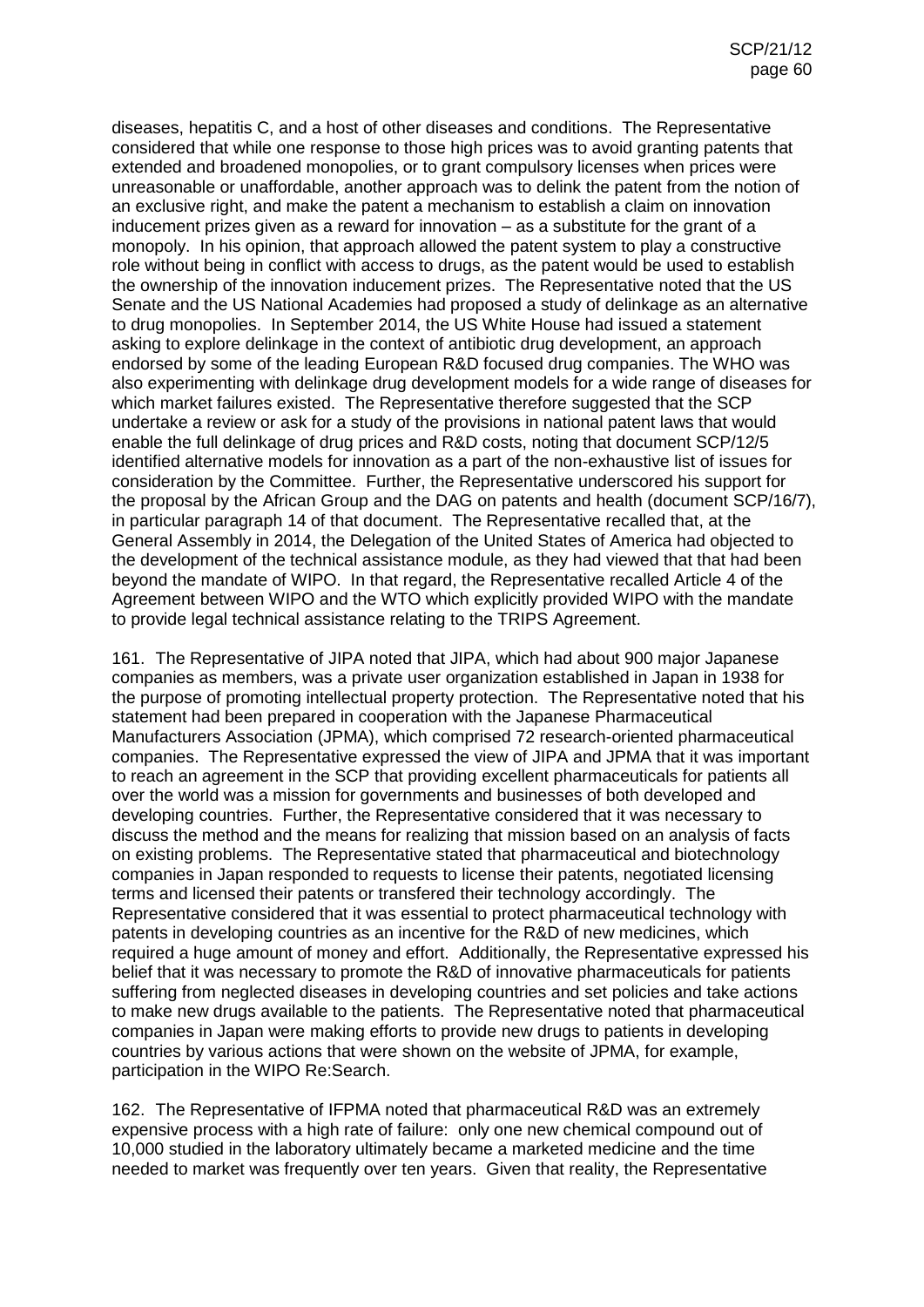stated that it was not surprising that the mean cost of bringing a new medicine to market, including regulatory processes to ensure the safety and efficacy of the medicine, was consistently estimated at over \$1 billion. The Representative explained that, despite those odds, research-based pharmaceutical firms reinvested double digit percentages of sales to R&D, which was more than any other industry, in order to invent, develop and market new medicines. The Representative noted that the reason for such a high percentage of reinvestment was because the future of medicines depended on it. Despite some of the comments made during the previous days, the Representative stated that most of the medical breakthroughs of the last century had owed their existence to innovative pharmaceutical industry: aspirin, antibiotics, anti-retroviral and all the recent breakthroughs in relation to cancers had come from the R&D of pharmaceutical companies. The Representative stressed that the ability to keep the innovation going depended on the existence of adequate incentives to help offset the high risks and the high costs inherent in the R&D process and to allow the companies to recoup such costs. The Representative explained that in pharmaceutical industry, such incentive came primarily in the form of intellectual property, particularly patents, which provided the industry with a limited period of market exclusivity that in turn provided the market with the opportunity to generate the returns that funded the next round of R&D, leading to the next generation of life-saving or life-enhancing innovative medicines. The Representative stated that she recognized the critical role that generic medicines played in helping lower healthcare costs and in increasing access to medicine, as generic companies were able to produce lower-cost versions of medicines by avoiding the costs and risks associated with R&D and by copying the successful outcome of the R&D that had been carried out by innovators. In her view, while in the short term, IP might temporarily postpone the introduction of generic medicines, generic and lower-cost medicines could not exist without the original R&D cycle. The Representative observed that since IP made lower-cost generics possible, nothing was more paramount than global respect for IP and certainty that such respect enabled pharmaceutical companies to continue to invest in the innovative R&D cycle. The Representative therefore supported the TRIPS Agreement and the standards for IP protection that Member States had agreed upon. The Representative expressed her belief that, properly interpreted in the context and the spirit in which it had been signed, the TRIPS Agreement struck an appropriate balance between IP protection necessary to incentivize innovation of new medicines and the limited circumstances of extreme urgency in which increased access to essential treatments was required.

163. The Delegation of South Africa aligned itself with the statement made by the Delegation of Kenya on behalf of the African Group. Further, the Delegation expressed its support for the full implementation of the proposal submitted by the African Group and the DAG on patents and health, which in its view would benefit the Committee, and for a study on exhaustion of rights.

## AGENDA ITEM 8: CONFIDENTIALITY OF COMMUNICATIONS BETWEEN CLIENTS AND THEIR PATENT ADVISORS

164. The Seminar on Confidentiality of Advice from Patent Advisors (see document SCP/21/INF/3) was chaired by Mrs. Bucura Ionescu, *ad hoc* Vice Chair of the Committee.

165. The Secretariat introduced the background of the Seminar, and presented a webpage that contained the information on the topic in a more accessible and user-friendly format.

166. Four speakers presented practical experiences of patent advisors with respect to how the confidentiality of their advice affected the quality of their professional advice. Those presentations were made on behalf of the associations of which they were members, i.e.,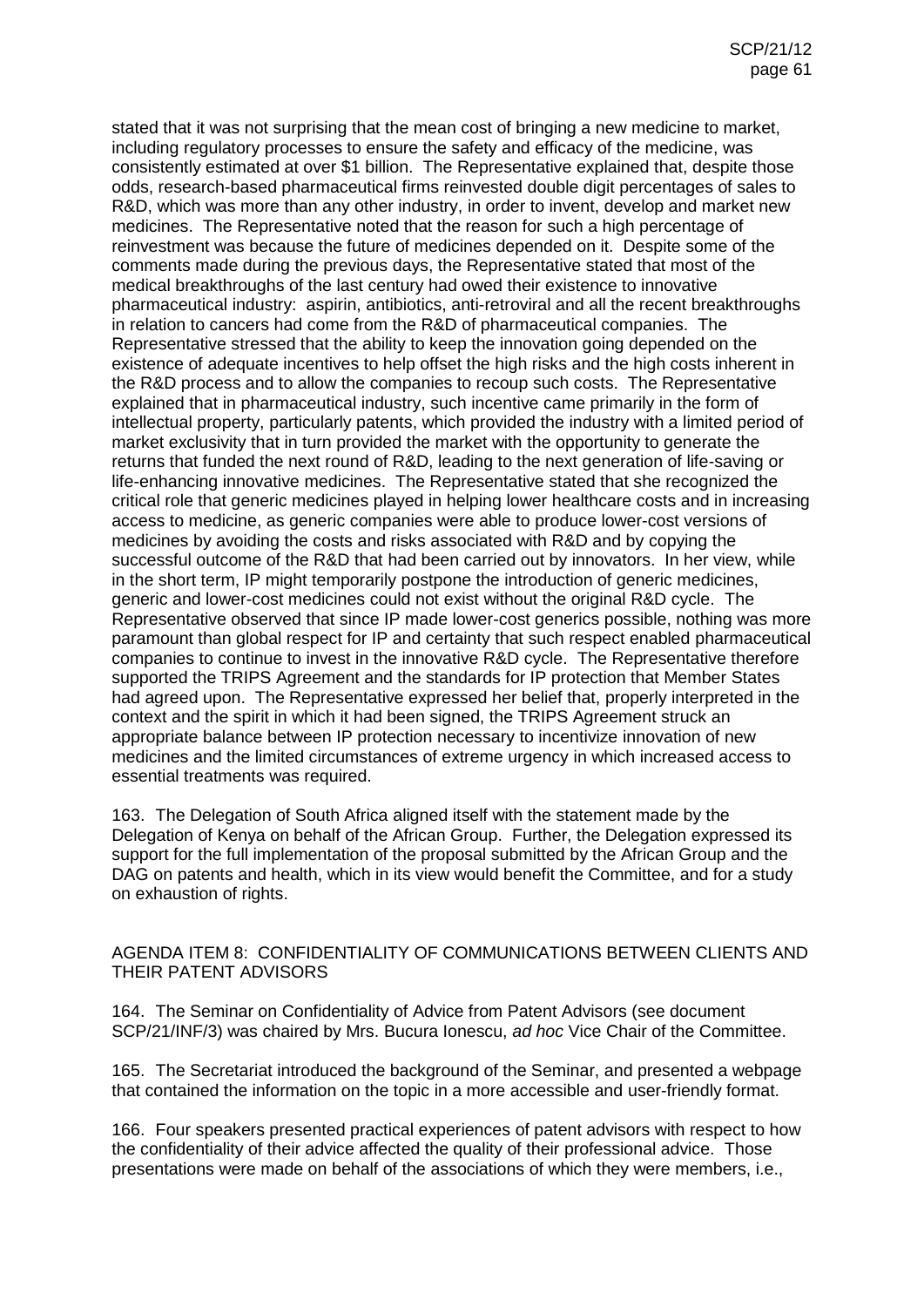AIPPI, AIPLA and FICPI. Mr. Pravin Anand, Anand and Anand, gave a presentation on the features of client-attorney privilege under common law. He explained the uncertainties relating to the coverage of such privilege, and discussed the needs for the privilege for patent agents.

167. Mr. Jeffrey Lewis, Patterson, Belknap, Webb & Tyler, presented the attorney-client privilege in the United States of America and its applicability to national and foreign patent agents. He also explained the particularities of legislative and judicial systems under United States federal law.

168. Mr. Wouter Pors, Bird & Bird, presented a civil law approach to confidentiality of advice received from IP advisors. He explained the professional secrecy obligation of IP advisors, including its scope, coverage and limitations as well as the aspects relating to in-house counsel and cross-border disputes.

169. Mr. Steven Garland, Smart & Biggar/Fetherstonhaugh, summarized the issue of protecting confidential client-IP advisor communications from forced disclosure on a global scale. He highlighted the needs of the recognition of foreign privilege at the international level, and presented the AIPPI/FICPI/AIPLA Joint Proposal for multilateral agreement.

170. At the second part of the Seminar, the *ad hoc* Vice Chair introduced the two speakers who would address the issues from the perspective of clients who relied on professional advice of patent attorneys and sought reliable advice from them.

171. Mr. Hans Bloechle, Head of the Intellectual Property in the Schindler Group, based on his experiences in foreign courts, stressed the importance of concluding an international agreement in this area. He also noted that in-house advisors, who are generally closely involved in multinational conflicts, should be also covered by the privilege.

172. Mrs. Manisha Desai, Assistant General Patent Counsel, Eli Lilly, presented the necessity of including advice from non-lawyer IP professionals, as well as in-house counsel, in the scope of privilege. Since companies did business and partnered with institutions around the world, she emphasized the importance of privilege for both domestic and crossborder communications.

173. At the last part of the Seminar, the *ad hoc* Vice Chair invited Member States to present their perspectives on the issue.

174. The Delegation of Switzerland explained the situation surrounding the confidentiality of advice by patent advisors in its country prior to the enactment of the Swiss Patent Attorney Code in 2011 as well as subsequent to the amendment of the Civil Procedure Code, which explicitly exempted lawyers and patent attorneys from producing information that flowed between them and their clients. The Delegation however noted the uncertainty surrounding cross–border litigation in foreign courts, and stressed that those who were mostly affected were inventors and patent holders who had to bear the risk of unwanted disclosure and the cost of avoiding that risk. The Delegation stated that since any solution within the SCP had to strike the balance between maximum legal certainty and flexibilities in view of a multinational and political backdrop, the option of a non-binding soft law approach had a number of advantages. The Delegation considered that a WIPO recommendation on cross-border aspects of client-patent advisor privilege might be a promising next step for the Committee, and volunteered to draft such a proposal with the participation of any interested delegations.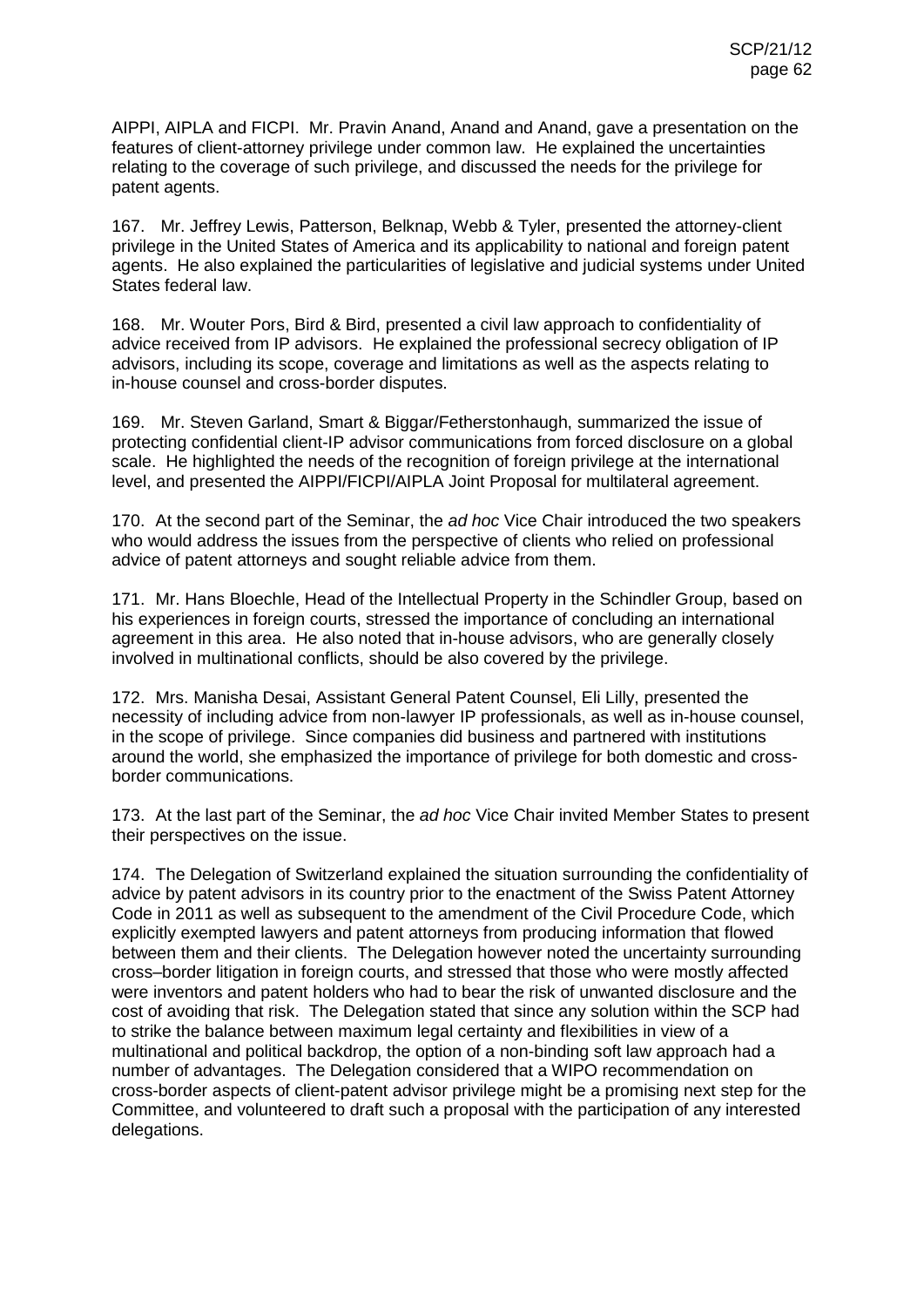175. The Delegation of the United Kingdom expressed its appreciation to all the speakers who had provided a wealth of information on the subject. Expressing its support for the next steps outlined by the Delegation of Switzerland, the Delegation stated that the soft law approach was the appropriate methodology to be taken by the Committee.

176. The Delegation of Australia stated that in recognition of the importance of confidentiality of communication between clients and patent advisors, it had recently introduced legislation clarifying that the privilege extended to communication between clients and their patent advisors. According to the Australian legislation, in order to be covered under the privilege, an individual must be authorized to do patents work in Australia or under a law of another country or region, and communication must be made for the dominate purpose of providing intellectual property advice to a client. The Delegation observed that it afforded inventors privilege for communications with their patent agents when seeking protection in Australia. In the absence of similar rights in foreign jurisdictions, the Delegation noted that Australian clients could not be assured that communications even with local attorneys in Australia would be protected against disclosure in foreign court proceedings. In its view, such a situation could potentially affect inventors in all Member States, whether they were developed, developing or LDCs. Accordingly, the Delegation expressed its belief that those cross-border aspects required a solution at the international level, and therefore, the Committee should move forward on the issue.

177. The Delegation of Germany stated that under German law, a patent attorney admitted to the bar was obliged to keep confidential any confidential communication gathered within the attorney's professional activity. The patent attorney had also the right to refuse to testify before a court. The Delegation observed that such connection between the obligation to maintain confidentiality and the corresponding right to refuse to testify created so-called client-attorney privilege for German patent attorneys who were admitted to the bar. The Delegation clarified that the privilege did not apply to patent advisors who were not admitted to the bar. Further, the Delegation noted that the privilege established under the German law also applied to any foreign patent attorney or advisor who, under the jurisdiction of its place of business, was obliged to keep communications confidential and had the right to refuse the testimony. Therefore, within its territory and purely domestic perspective, the Delegation considered that an international instrument did not appear very necessary. However, as legal frameworks were different in other countries, the Delegation understood that there was a general interest in international harmonization in that area. Nevertheless, the Delegation stressed two issues which were very important to consider when discussing international harmonization. First, the Delegation noted that patent attorneys and attorneys in other fields of law should enjoy an equal legal privilege, since there was no justification for such differentiation. The Delegation considered that as the discovery rules were unknown in most continental European states, focusing on patent attorneys alone might be problematic. As the second point, the Delegation observed that a possible legal instrument should leave enough flexibility with regard to different legal frameworks, especially with regard to the legal framework concerning in-house counsels. In its opinion, it should be left to Member States to decide on the applicable regime.

178. The Delegation of Denmark expressed its thanks to the speakers for their brilliant presentations. The Delegation stressed the importance of cross-border issues. The Delegation noted that it was an actual challenge that companies and users in its country met in their everyday work, and that companies and users had to find ways to work around the challenge when doing business internationally, especially with those countries that had discovery procedures. The Delegation therefore welcomed the proposal that the Delegation of Switzerland had put forward. In its view, that would assist the Committee in having better understanding of the issue and taking the question further to a stage where the Committee could take an action.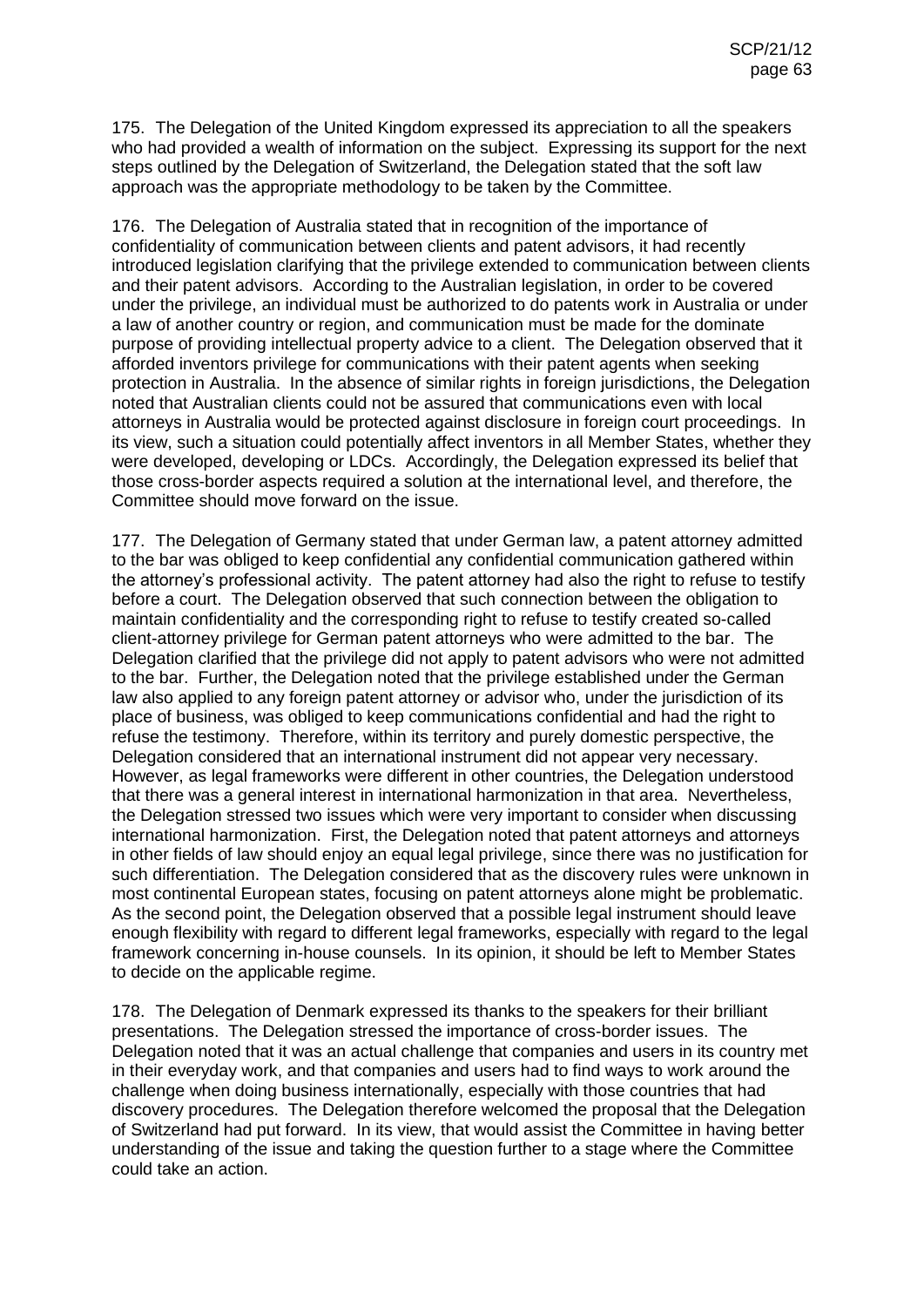179. The Delegation of India reaffirmed its stand on the issue as taken at the previous sessions of the SCP. The Delegation explained that there was no provision on clientattorney privilege in India's Patents Act with respect to patent agents who were required to be science graduates. It further reiterated that neither the Paris Convention nor the TRIPS Agreement provided for any such privilege. Therefore, in its view, the issue was of substantive nature governed by national laws, and the work on that issue in the Committee should be discontinued. The Delegation considered that harmonizing client-attorney privilege implied harmonizing the exceptions to the disclosure. The Delegation noted that, in the Indian patent system, persons who graduated in science or engineering were qualified to practice as patent agents after passing the Indian Patent Agents examination, even without having a law degree. The Indian Evidence Act provided protection for lawyers from discovery proceedings. A patent agent, being a person of scientific background, did not fall under such protection. The Delegation observed that, since such disclosure might help the courts in the final determination of substantive issues such as novelty, inventive step, industrial applicability and sufficiency of disclosure, such privilege might be detrimental to the patent system. Therefore, The Delegation stated that any attempt for the cross-border harmonization of the issue was not compatible with its perspective and thus, the Delegation had opposed and continued to opposite it. The Delegation noted that, during the last session of the SCP, the African Group had stated that the issue of client-attorney privilege had been a matter that had fallen within the purview of private law and the regulations of professional services and hence, had fallen outside of the mandate of WIPO. The African Group had also expressed its view that it should be up to each Member State to decide how to handle the issue within its national law. While the Delegation thanked the speakers for sharing their views at the Seminar, the Delegation shared its understanding that discussions on the confidentiality of advice from patent advisors did not imply any automatic acceptance of the privilege and did not prejudice the sovereign rights of Member States in processing patent applications and patents in accordance with the applicable national law. The Delegation expressed its concern over the manner in which the matter had been progressing in the Committee towards a soft law approach harmonizing client-patent advisor privilege.

180. The Delegation of Guatemala stated that although the intellectual property legislation in Guatemala did not set a standard regarding confidentiality of communication between a client and its patent attorney, within the legislative framework corresponding to the code of professional ethics, Article 5 of the code stipulated the obligation of attorneys to maintain confidentiality and to preserve professional secrecy before judges and other authorities, even after the termination of their service. The Delegation expressed its interest in entering into a discussion on the theme of confidentiality.

181. The Delegation of Kenya, speaking on behalf of the African Group, recalled its previous statement in regard to the topic, and reiterate that the issue was a matter of national law. The Delegation therefore stated that it did not support any norm setting activity in that area, whether soft law or an instrument of non-binding nature.

182. The Delegation of the Republic of Korea expressed its appreciation to the speakers for their presentations. The Delegation noted that, as a civil law country, it recognized importance of the client-patent attorney privilege, especially in relation to cross-border lawsuits. The Delegation therefore considered that a multilateral agreement regarding the client-patent attorney privilege should be established because the multilateral agreement would offer the maximum predictability for all countries and fulfil users' needs. The Delegation was of the view that in establishing such an agreement, the Committee should take time to consider and discuss the details, such as the qualification requirements for intellectual property advisors and types of communication that should be covered by the privilege. Further, the Delegation stated that, in order to resolve the national issue pertaining to the client-patent attorney privilege as well as to pave the way for cross-border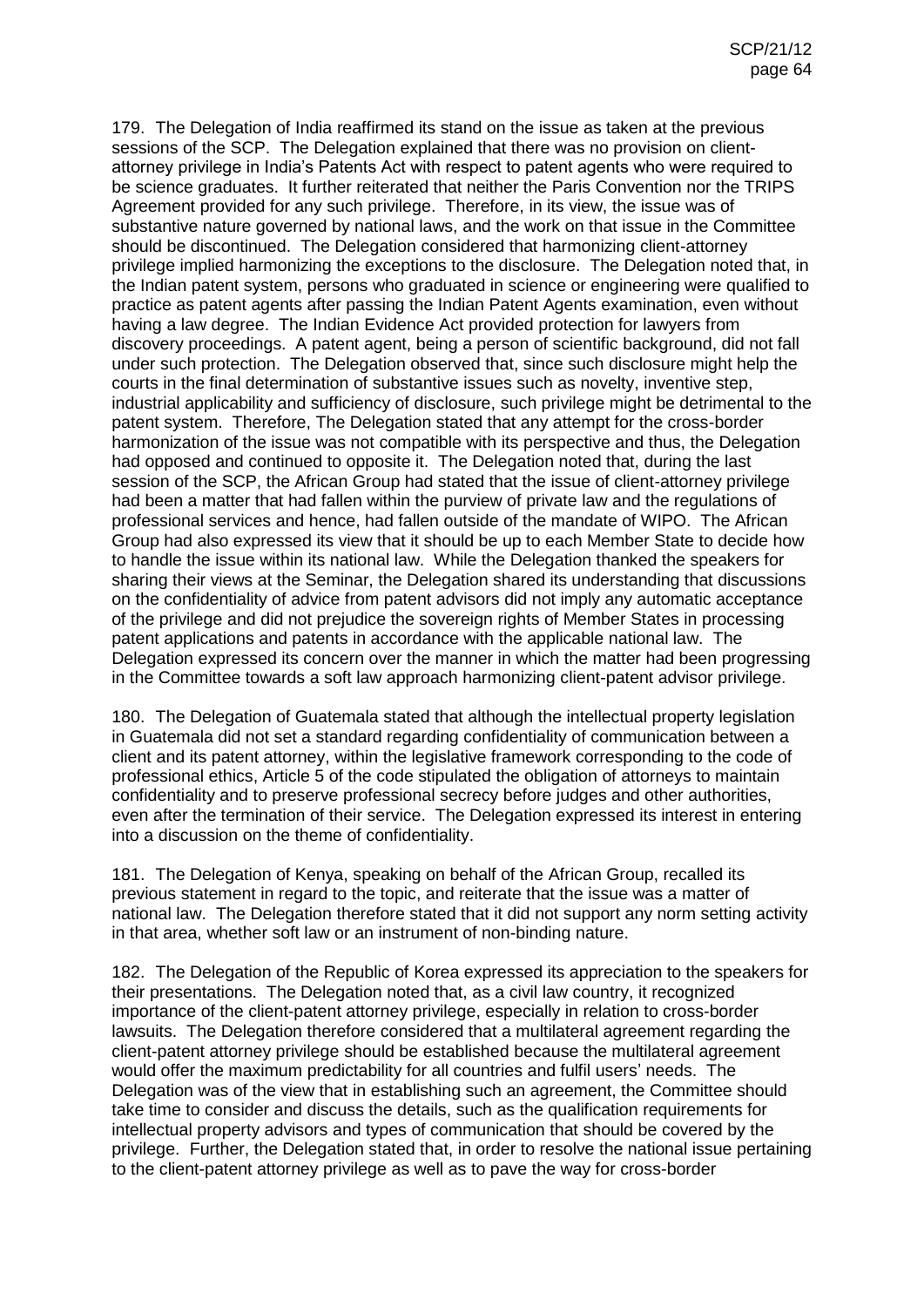collaboration in that area, the Government of the Republic of Korea was in the process of amending its Patent Attorney Act in the near future. While there was no provision in the Patent Attorney Act that stipulated the protection of confidential communication between clients and their intellectual property advisors, the amendment would introduce the right to refuse the disclosure of confidential communications between a client and its patent attorney if such disclosure was ordered by authorities, such as a court.

183. The Delegation of Sweden echoed what had been stated by the Delegations of the United Kingdom and Denmark.

184. The Delegation of Iran (Islamic Republic of) thanked the speakers for their presentations. The Delegation stated that the issue of client-attorney privilege was a matter of procedure that fell outside the scope of the application of patent laws and that it was not treated similarly within different national laws. Therefore, it was not clear to the Delegation how the mandate of the SCP and WIPO could be extended to encompass such issue. The Delegation expressed its strong belief that it was premature to discuss that issue before having an agreement on the extension of the mandate of WIPO in general and the SCP in particular.

185. The Delegation of the United States of America expressed its appreciation to the speakers for their interesting and informative presentations. The Delegation expressed its belief that confidentiality of communication between clients and patent advisors was very important and its discussion was timely. The Delegation noted that in a global economy where applicants filed patent applications in various jurisdictions, the treatment of confidential information and a risk of divulgation of such information in proceedings in different jurisdictions was of significant concern. The Delegation supported further discussions among Member States regarding best practices, national experiences and solutions to the problems arising under that important topic, which could eventually be adopted on a voluntary basis by Member States.

186. The Delegation of Pakistan reiterated its position expressed during the last session of the SCP. In its view, the issue of confidentiality of communication between clients and their patent advisors fell within the purview of private international law and the regulation of professional services in many countries, including Pakistan. The Delegation considered that the issue was not a substantive patent law matter, but rather the subject of the law of evidence. The Delegation therefore stated that it did not support any norm setting in that field, and that the matter should be left to national preferences.

187. The Delegation of the Czech Republic noted that, while all speakers had touched upon the cross-border aspect of the client-patent attorney privilege and some of them had referred to the possibility of an international instrument or a convention, it might not be a possible way forward at the multilateral level at that stage. The Delegation considered that a soft law approach should be explored as a possible way forward. However, noting the discussions having been held in the SCP, the Delegation asked the speakers what the biggest benefits, and possible pitfalls, of such an approach could be.

188. The Delegation of the Czech Republic, speaking on behalf of the CEBS Group, welcomed the Seminar and expressed its belief that it was a valuable, substantive contribution to the Committee's discussions. The Delegation reiterated the importance it attached to confidentiality of communications between clients and patent advisors in relation to the cross-border aspects. The Delegation therefore supported further work on that issue which was relevant to all countries. The CEBS Group also reaffirmed its position that, in order to address the issue, non-binding principles or non-binding recommendations would be an appropriate way forward and could be considered as a possible solution acceptable to all,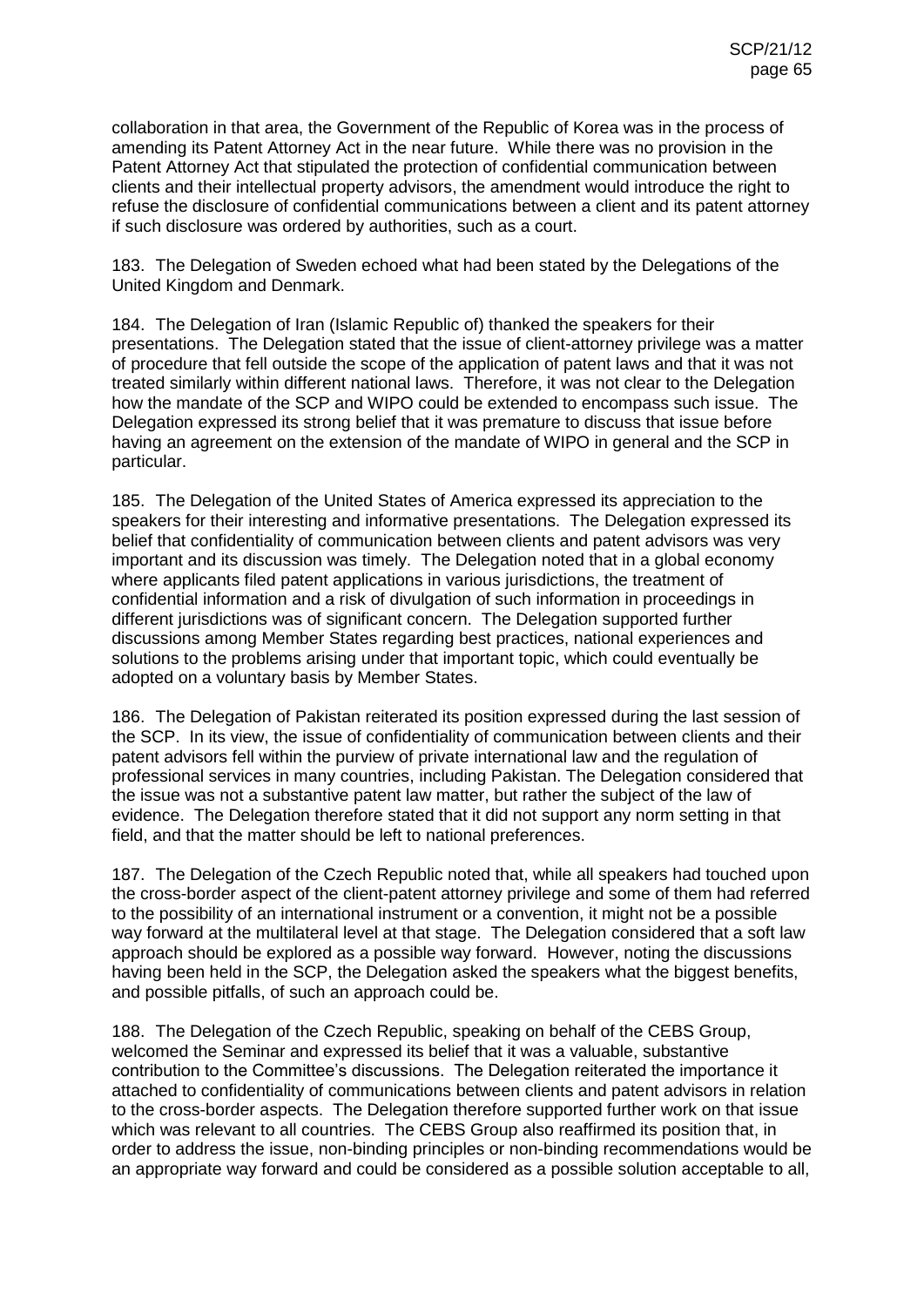regardless of the status of each country. In its view, that would enable Member States to avoid amending national legislation or changing their systems, if they did not wish to do so. The Delegation encouraged Member States to engage in further work in that manner and to put specific proposals forward.

189. The Delegation of Japan, speaking on behalf of Group B, thanked the speakers for bringing voices from the real world and for speaking about problems to be addressed at the international level. Reflecting on the real world concerns that had been heard and future work at WIPO, the Delegation stated that it was not convinced by the points made by some delegations that had stated that the issue was a national matter that did not require discussions at the international level. In its view, legal uncertainty regarding the cross-border effects of foreign privilege and secrecy obligation was a concern that could only be addressed at the international level. Under the circumstances in which business was conducted across the border, the Delegation considered that the Committee should not stop seeking a solution at the international level, paying due attention to differences among national legal systems. The Delegation stated that Group B continued to support further work on that issue in the SCP, as the issue was strongly related to the procedures to obtain patent rights in that it had a significant impact on how patent applications were filed and how communications under those procedures were handled. In its opinion, a soft law approach based on non-binding minimum standards should be pursued as a possible solution, which could be taken into account in national policy making. As for the future work under the agenda item for the next session, the Delegation looked forward to future discussions as suggested by the Delegation of Switzerland. The Delegation proposed that the Secretariat study problems that limit or prevent the implementation of client-patent advisor privilege.

190. The Delegation of Italy, speaking on behalf of the European Union and its Member States, remained convinced that the convergence of existing diverse systems in the area of confidentiality of communications between clients and patent advisors among Member States would be beneficial for users of the patent system irrespective of the level of development of each country. In its view, the time was ripe to consider a concrete mechanism to address the recognition of foreign patent advisor's privilege. Without prejudice to existing national legislation and in order to ensure optimal flexibility, the Delegation considered that a soft law approach should be considered, aiming at offering, under applicable national law, the same protection to communications between a client and its foreign patent advisors and to communications between a client and its national patent advisors.

191. The Delegation of Poland supported the statements made by the Delegation of Italy on behalf of the European Union and its Member States and by the Delegation of the Czech Republic on behalf of the CEBS Group. The Delegation noted that it had been extremely interesting to hear and learn how the issue was seen from the perspectives of patent advisors and clients. The Delegation observed that the information provided in the presentations clearly demonstrated how important the issue of confidentiality was, how a variety of regulations on privilege existed and how unclear regulations or the lack of regulations in some countries could be detrimental to the interest of patent holders who wanted to market their products in other countries. The Delegation considered that the issue was especially important in relation to multinational conflicts and litigation in different jurisdictions. The Delegation therefore was of the view that an international instrument on the privilege was needed in order to overcome those problems. The Delegation strongly supported continuing the work in the Committee with the aim of developing at least a soft law instrument that would protect confidential communications between a patent advisor and a client.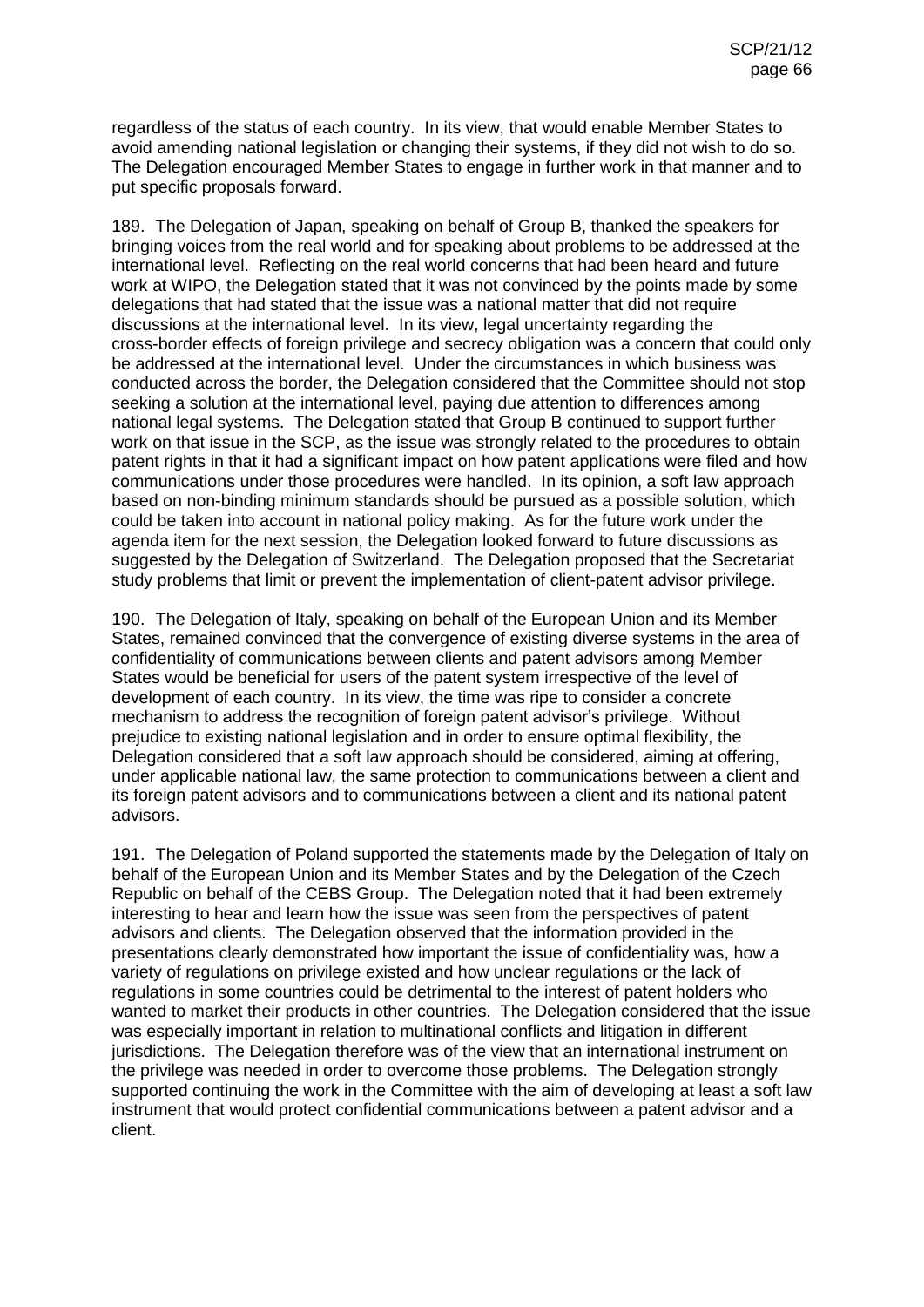192. The Delegation of China stated that even though the confidentiality of communications between a client and its patent advisor was of importance for the quality of patents, there was no difference between confidentiality of communications between clients and patent advisors and confidentiality of communications between clients and lawyers, as they were both related to evidence law. The Delegation considered that, since delegates participating in the SCP were specialized in patent law but not in evidence law, whether the SCP was an appropriate forum to discuss the issue should be further clarified. While the Delegation welcomed the discussions held in the Committee, it raised the concern about the appropriateness of elaborating international norms in that regard within the SCP.

193. The Delegation of Japan noted that the issue of attorney-client privilege had been discussed last year in conjunction with the revision of the Japanese Patent Attorney Act, particularly within the Patent Attorney System Committee. The Delegation stated that, as a result of the discussions, it had been agreed that discussions at the international level were necessary to advance the issue. It considered that since domestic measures taken by individual countries did not have a binding effect in countries that categorically denied the confidentiality of advice by patent advisors, adopting an international legal framework was more desirable so that attorney-client privilege on communications between clients and their patent advisors would most certainly be recognized by judicial authorities in every country. Recognizing the fact that some countries had difficulties adopting any binding international agreement, the Delegation was of the view that adopting an agreement based on non-binding soft law was a practical option. Finally, in order to deepen the discussions in the Committee, the Delegation suggested that the Secretariat conduct a questionnaire survey on the issue. For example, such a survey might include the following questions: (i) are there any obstacles to expanding the types of professionals covered by the privilege; and (ii) are there any obstacles or differences when it came to domestic and foreign advisors.

194. The Representative of the EAPO pointed out the aspects in relation to a regional patent system in which applicants were involved in procedures before a regional patent office as well as the national procedures of its Member States in which the regulations on confidentiality of advice by patent advisors might vary. In the Representative's view, it would be better to prepare an international agreement that could be either binding or non-binding. The Representative noted that the issue of confidentiality was closely linked to technology transfer. In view of the fact that some countries considered that the issue was not in the purview of the SCP, the Representative observed that the Committee might pursue an agreement which would be available for those who wished to adhere to such an agreement; in other words, it would simply serve countries that considered it useful.

195. In response to the question raised by the Delegation of the Czech Republic, Mr. Garland, speaking on behalf of the AIPPI, stated that a soft law approach would not be seen by the AIPPI as the preferred approach. He noted some downsides to it: for example, it would lack certainty in the sense that whether it would be enforceable or followed, applied or recognized by a court in a particular jurisdiction in cases of cross-border scenarios. In his view, the SCP had been looking at the issue for a few years, and had done very good work in looking at the problems that existed in various jurisdictions. In order to move forward, he considered that exploring other possible solutions was a very good idea. The Representative stated that if the Committee at that time thought that a soft law approach was a preferred option, then it would be a positive step forward that should be encouraged. Further, he considered that a questionnaire suggested by the Delegation of Japan was a very good idea. To conclude, he stated that while AIPPI did not view the soft law approach as a preferred approach, it considered that if the SCP was prepared to consider solutions including a soft law solution, then that was an encouraging step forward. In addition, he clarified that the issue of confidentiality of advice of patent advisors was a specific issue related to patent law and to intellectual property, as certain jurisdictions had dealt with the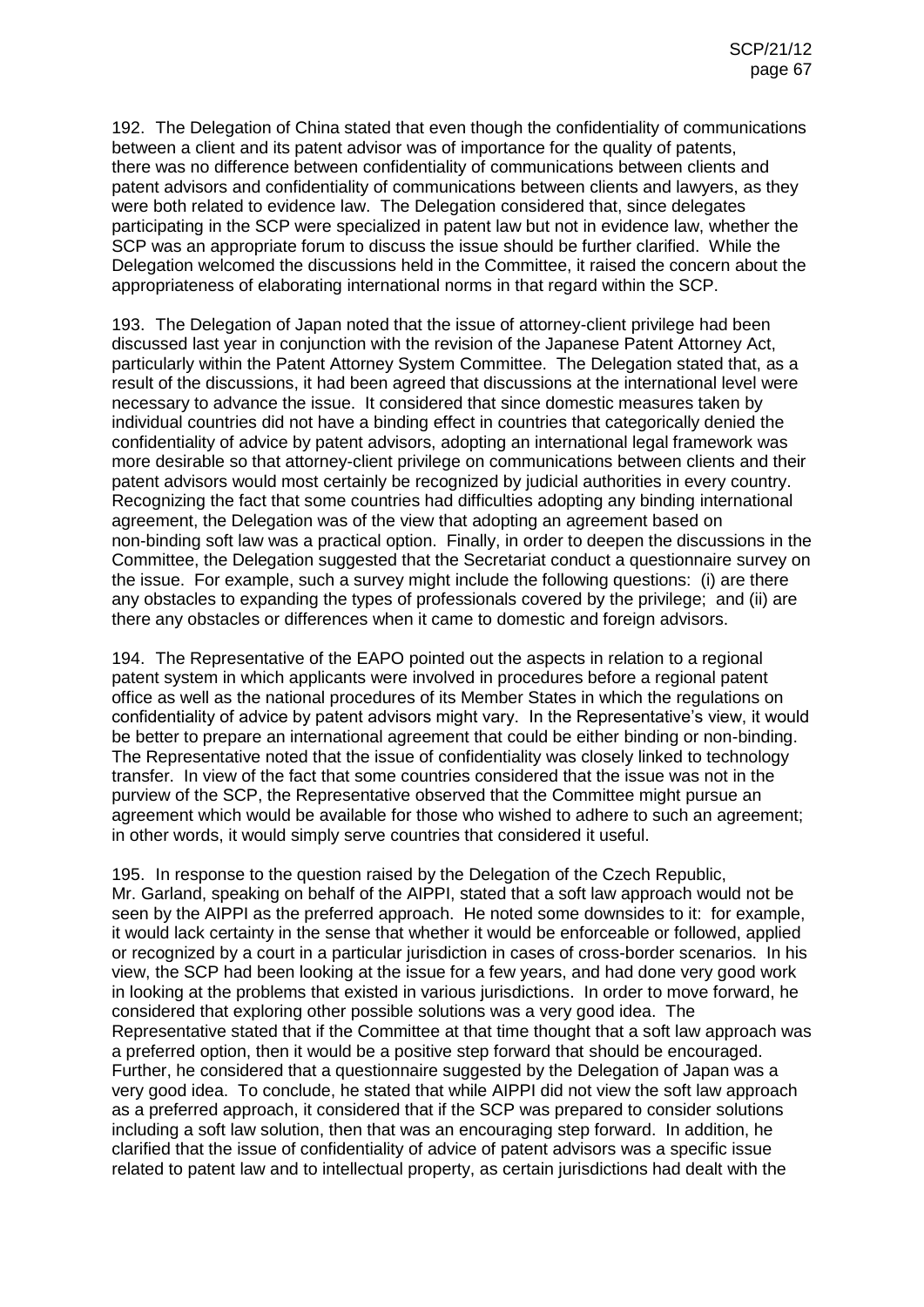issue within their patent laws. He stated that the client-patent advisor privilege led to better advice in respect of intellectual property rights and to better and stronger IP systems.

196. The Representative of the TWN stated that one of the fundamental principles of patent law was the disclosure of information on technology: non-disclosure or partial disclosure was a ground for refusing patent grant or revocation of a patent. The Representative was of the view that extension of client-attorney privilege to patent advisors went against the fundamental principle of disclosure. The Representative noted that the patent specification, a public document, as well as any related records used in the preparation of patent specifications, should be made available to public scrutiny in order to find or verify the truth about the claims in the specification. The Representative observed that there were wideranging public policy concerns associated with patent law, and consequently, absolute transparency around granting of patents was particularly important. The Representative considered that society could not afford another layer of opaqueness around patent specifications. In the opinion of the Representative, the extension of client-attorney privilege to patent advisors would compromise the transparency requirement in the administration of patents, which included patent prosecution procedures as well as litigation of patents. Further, the Representative remarked that the extension of client-attorney privilege to cover patent advisors would incapacitate patent offices and courts in developing countries from safeguarding public interest following the grant of patents. The Representative expressed her concerns about the unintended consequence of such extension, such as its effect on patent applications, TRIPS flexibilities, patent opposition systems and the transparency of patent procedures. In addition, the Representative noted that a seminar on attorney-client privilege should have addressed all the different concerns associated to the issue, and that the concerns in relation to misuse of attorney-client privilege had not been explored at all during the Seminar.

197. The Representative of the ICC expressed its thanks for the half day Seminar on the Confidentiality of Advice from Patent Advisors. He stated that the presentations had clearly demonstrated the international character of the issue and the importance of finding a crossborder solution. The Representative said that given the increasingly international nature of transactions involving intellectual property rights, including patent rights, the ICC had consistently emphasized that finding a solution was important for both holders of patent rights as well as for those who were confronted by the patent rights of others. The Representative noted that businesses, whether large or small and whether operating locally or in export markets, required advice from professional patent advisors in order to understand how they could act within the limits of their own patent rights and how they could act when confronted with the patent rights of others. The Representative further noted that for such advice to be frank, both patent advisors and their clients needed the assurance that advice would remain confidential. He explained that while advice from professionally qualified lawyers in most countries was protected by confidentiality and thus was not accessible to other parties in a court case, such was not the case in many countries for communications from professionally qualified patent advisors who did not have a professional legal qualification. The Representative said that at the international level, even if the communications between a client and its professional patent advisor were considered confidential in the national context, that confidentiality might not be respected in the cross-border context. In other words, advice that had been protected as confidential in one country might not be protected in another country and could be, for example, disclosed to other parties upon order of the court. The Representative therefore stressed the importance of the cross-border aspect of confidentiality of communications between clients and their patent professional advisors. In his view, the lack of confidentiality across-borders obviously impacted the quality of advice given to businesses by local advisers around the world. Emphasizing the public interest implications of the issue, the Representative stated that confidentiality of communications between the client and its patent professional advisor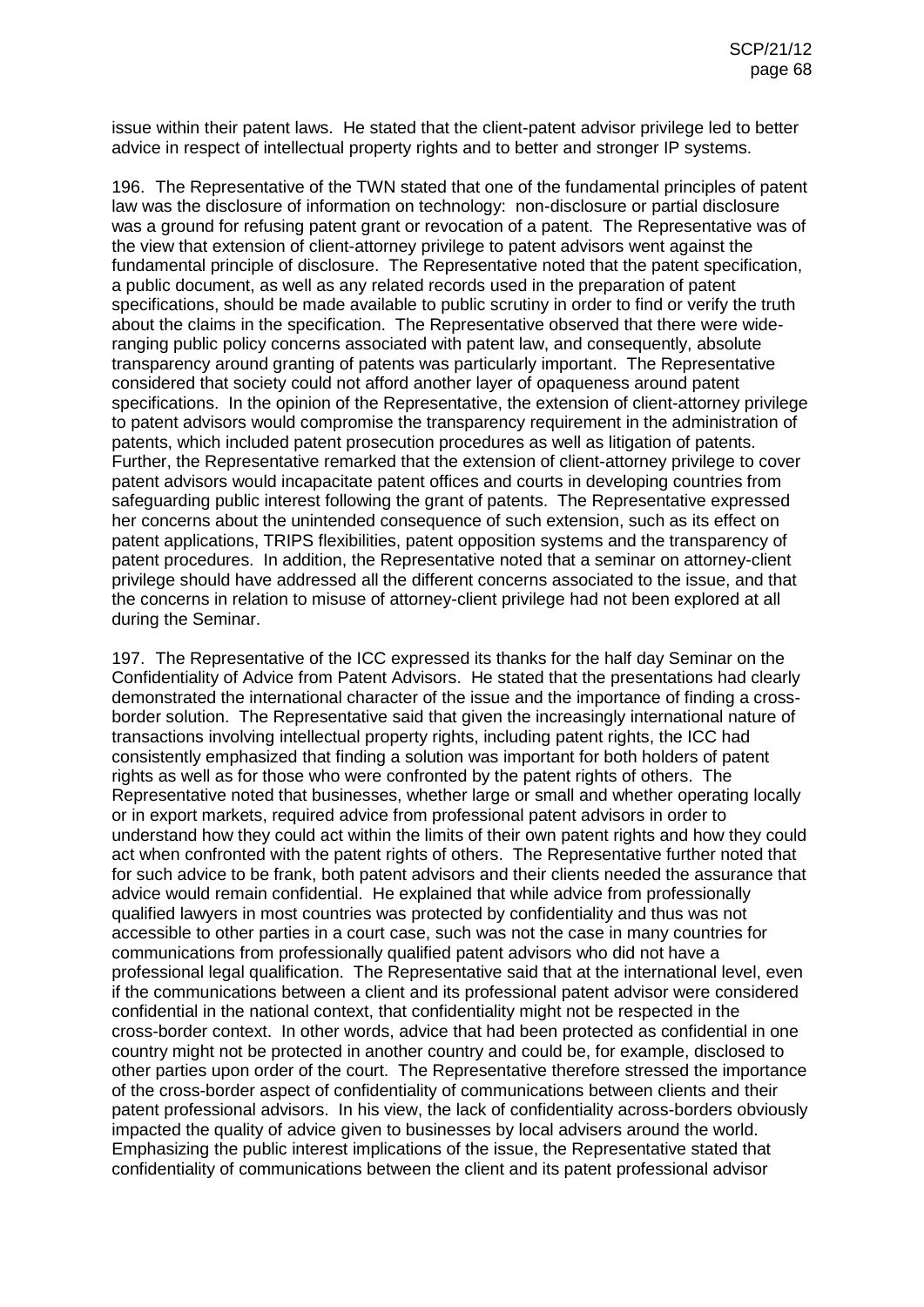helped to ensure respect for local laws by helping clients understand the scope of patent protection and to achieve just and efficient outcomes for all parties, including holders of rights as well as those confronted by the rights of others. The Representative noted that some delegations had expressed concerns that client-patent privilege would have a negative impact on patent scope and conceal prior art from patent examiners. The Representative said that had demonstrated a total misunderstanding of the concept. He explained that confidentiality applied only to advice that had been given by the professional advisor to the client and it did not cover publicly available information, such as prior art or technical and other information that related to the patent rights in question. The Representative further stated that protecting the confidentiality of advice by patent advisors therefore had no bearing on issues relating to the substance of a patent, such as scope of protection and disclosure of prior art. He stressed that it would not affect the work of patent offices or examiners, and that it only related to the type of evidence that could be used in litigation in a specific case. The ICC believed that the work in the Committee over the last several years, notably the half day Seminar on the Confidentiality of Advice from Patent Advisors and the various documents prepared by the Secretariat, had brought the topic significantly forward. The Representative urged all Delegations to continue work towards a cross-border solution.

198. The Representative of FICPI noted that the effects of the disclosure of communications between a client and attorney during a discovery procedure had been discussed during the half day Seminar. The Representative noted that a FICPI presentation explaining the process and the influence of client-attorney privilege was available in order to give Delegations proper insight in the process that was involved in drafting and processing patent applications. The Representative said that about 30 years ago, as a Brazilian industrial property agent, he had handled patent application in Brazil on behalf of a client from the United States of America about which an examiner had issued a negative opinion. He had written to the client expressing his opinion that the examiner had appeared to be correct concerning the fact that the claimed invention was obvious in the face of the prior art. The client had thereafter asked the Representative to never again send letters that expressed such a negative opinion. The Representative said that the client had explained two things. First, in the client's opinion, the invention had not been obvious. Second, if letters such as the one the Representative had sent to the client were reviewed during a discovery procedure in the United States of America, then that would jeopardize the client's efforts to prove the invention had been patentable. The Representative believed that it was not in the best interest of clients, the patent office nor the public that he had not been able to write to clients in a completely frank manner. The Representative noted that where a client wished to have the Representative's opinion regarding whether a client's product infringed a patent, he would try to avoid giving a direct opinion due to the uncertainty surrounding the confidentiality of the communication. The Representative further noted that he had tried to counterbalance the negative aspects with possible defenses against infringement. As a result, the Representative said his client would not receive the frankest possible opinion, and therefore the client might decide to launch its product in the Brazilian market and might suffer an infringement action. In his view, that was bad for the client and for the public, because the product might need to be withdrawn from the market. If it was an industrial machine, a judge could even order the machine to be sealed or seized, and the person who had acquired the machine would suffer losses. The Representative also said it was bad for the judiciary system because the court action could have been avoided by a completely frank communication between the attorney and his client. The Representative stressed that the adoption of an attorney-client privilege would not reduce the level of available information concerning an invention. The Representative noted that it did not affect the disclosure of the invention in any way because patent laws around the world required that a patent application disclose an invention in a manner sufficient for a person skilled in the art to put it in to practice and any prior art cited during an examination by a patent office would also continue to be available.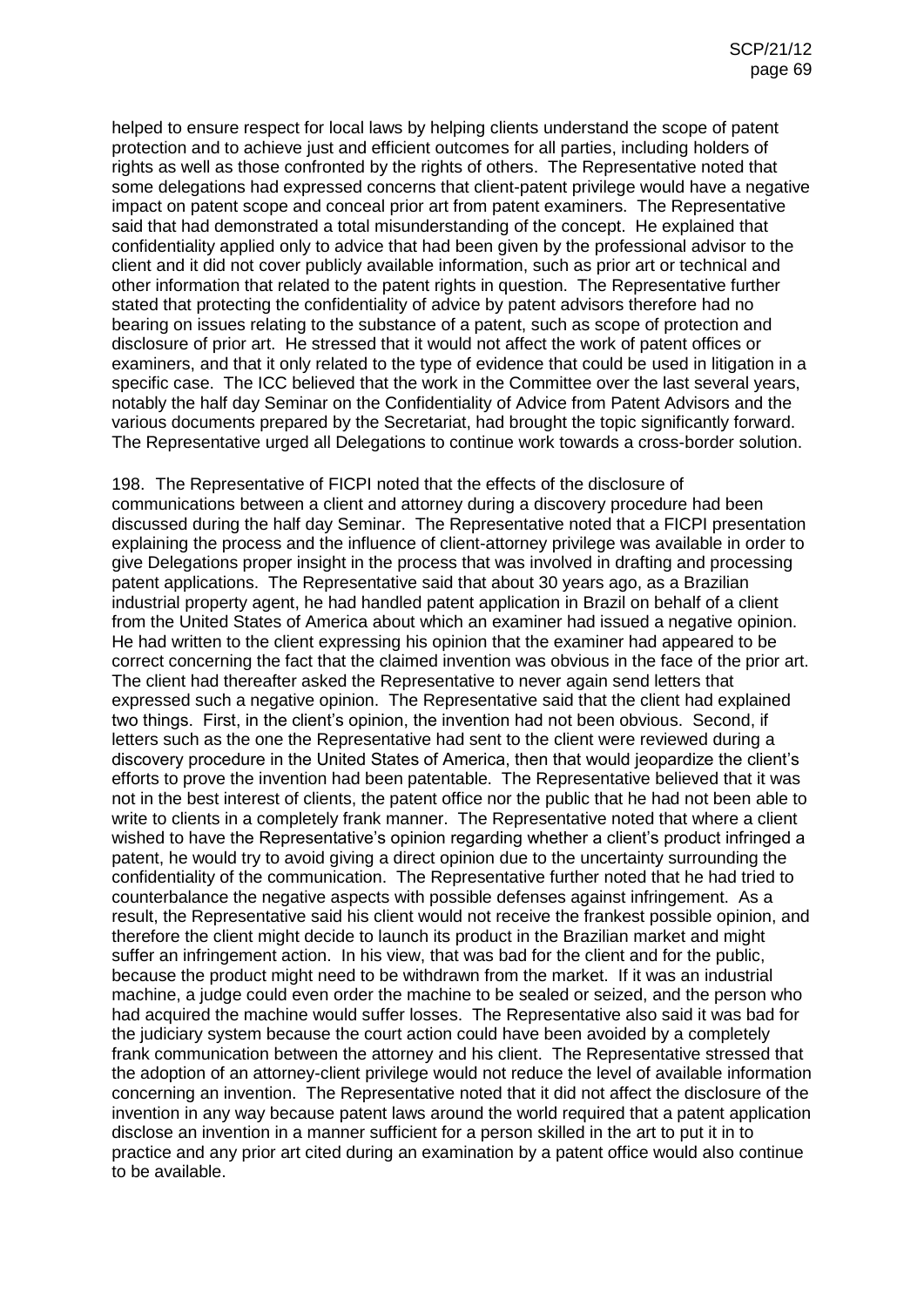199. The Representative of JPAA noted that the issue was very important for patent holders and not only for patent attorneys. The Representative stated that it was patent holders who held the right to protect the secrecy of communications between patent advisors and clients. Therefore, the Representative stated that the issue had to be considered from the viewpoint of a user-friendly patent system. The Representative also noted that since the privilege of secrecy of communications between clients and foreign patent attorneys was not present in every country, there was a clear gap and inconsistency among countries. As a result, he observed that a patent holder had big concerns when infringement lawsuits were filed in foreign countries, especially those with discovery procedures. JPAA strongly hoped that at least certain guidelines or recommendations on the issue would be established in the SCP for patent holders.

200. The Representative of APAA expressed its thanks to the Chair for his leadership and to the Secretariat for its preparation of the half day Seminar on the Confidentiality of Advice from Patent Advisors. The Representative noted that the APAA was an association of patent attorneys in private practice in the Asian region. She further stated that the APAA had adopted a resolution at its fifty-fifth Council Meeting in Singapore in 2008, urging an international consensus on setting minimum international standards of client privilege against the forced disclosure of confidential communications between clients and qualified intellectual property professionals. She noted that intellectual property disputes were raised in multinational jurisdictions, and that the parties needed to have full and frank communications not only with domestically qualified intellectual property advisors but also with qualified intellectual property advisors in other countries. The Representative stated that the disclosure of confidential communications between clients and qualified intellectual property advisors protected in one country was sometimes forced during litigation. She also stated that the increase in international litigation had exposed clients to a higher risk of forced disclosure, which had potentially undermined a client's ability to obtain legal advice on intellectual property-related matters. The APAA believed that discussions on the confidentiality of communication between clients and their patent advisors did not have any substantial influence on discussions on the harmonization of substance to a patent law, about which some Member States had expressed concern. The Representative said it would benefit companies in all Member States, which could be the parties to a potential patent dispute, since it would give an opportunity for them to obtain suitable legal advice from a patent advisor without fear of forced disclosure of their confidential communication during litigation in the future. Therefore, the APAA expressed its strong support for the proposals of the Delegations of Switzerland and Japan, as well as the joint proposal made by AIPPI, FICPI and AIPLA for further discussion to take steps for a minimum international norm regarding the mutual recognition of confidentiality of communication between clients and their patent advisors.

201. The Representative of AIPPI stated that AIPPI was more than a hundred years old and it grouped together 100 national groups, many among which were from developing countries or LDCs. The Representative said AIPPI had groups that were extremely active, including national groups representing countries that had intervened during the current SCP session, such as India, Egypt, Brazil and Argentina. AIPPI had considered a few years ago that it was very important to take up the issue of client privilege because it was an international question that concerned all countries. Consequently, AIPPI had set up a Committee, presided over by Steven Garland, who had given a presentation during the half day Seminar. The Representative stated that when a question was asked in AIPPI Congress on whether the issue should be included on the agenda, all countries, developed, developing and LDCs, had endorsed the idea. Accordingly the Representative noted that AIPPI would continue to work on the issue, taking into account discussions during the half day Seminar. He stressed the importance of arriving at a satisfactory solution for developed countries, developing countries and LDCs.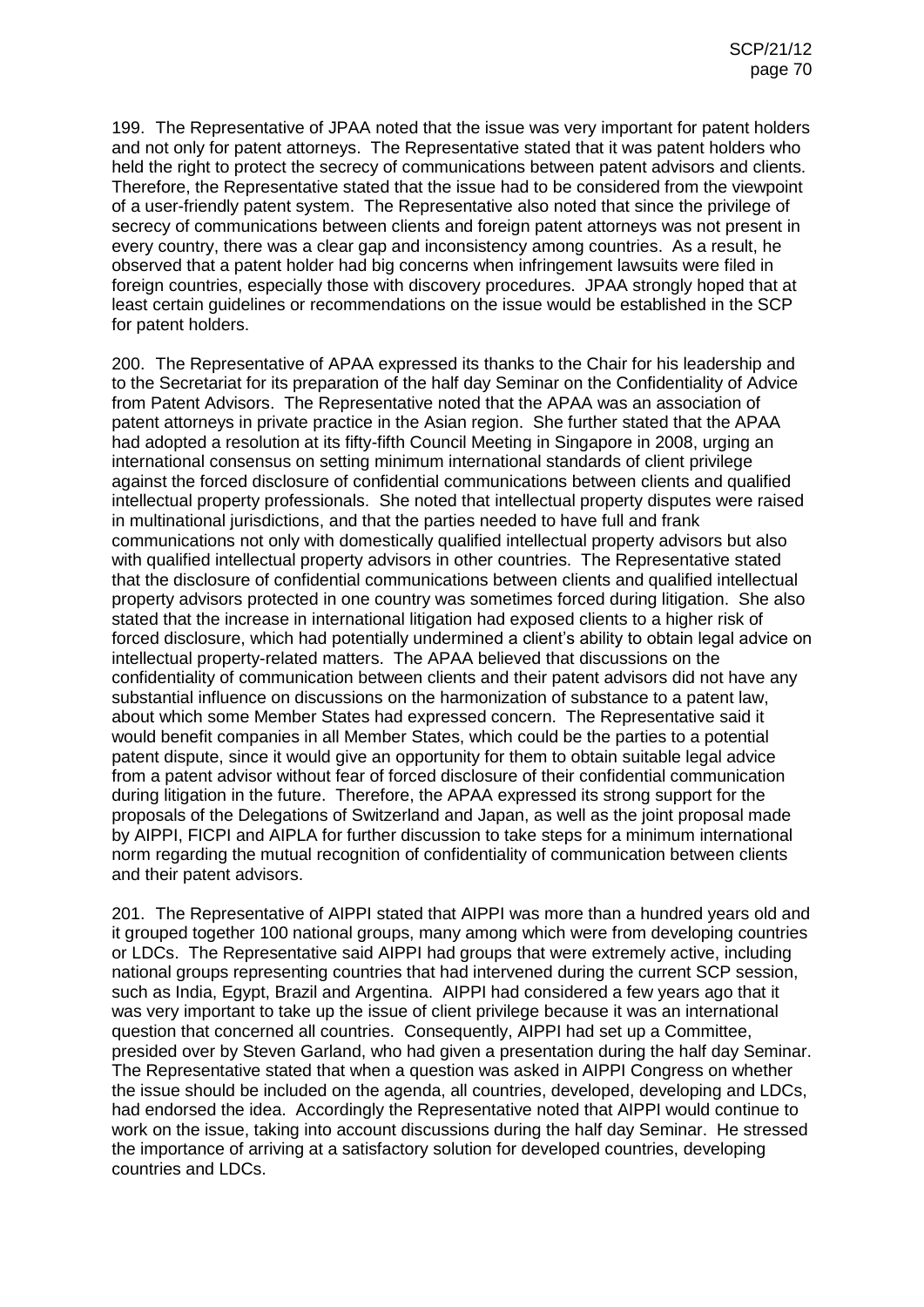## AGENDA ITEM 9: TRANSFER OF TECHNOLOGY

202. Discussions were based on document SCP/21/10.

203. The Delegation of Japan, speaking on behalf of Group B, expressed its appreciation to the Secretariat for the preparation of document SCP/21/10. The Delegation stated that the fact that almost all comments from Member States had addressed the incentives to technology transfer reflected the reality of the subject matter. The Delegation observed that various initiatives and measures described in document SCP/21/10 encouraged promoting technology transfer in the framework of the existing patent system. The Delegation noted that the importance attached to technology transfer and Member States' sincere attitudes toward it could be observed in the document. The Delegation stated that the examples of patent-related impediments to transfer of technology found in the document were issues that could be taken into account in the patent system, and were not necessarily patent-related impediments. It further noted that while the examples of patent-related impediments submitted by the observer were cases in which licensing negotiations might have prevented transfer of technology, obviously, not all licensing negotiations went well and they might fail because of various reasons. The Delegation however highlighted that inventors could not even sit at the negotiating table to transfer technology without patent protection for their inventions. The Delegation clarified that, without appropriate patent protection, inventors would hide their inventions so as not to let others imitate them, which would prevent transfer of technology. Accordingly, in its view, patent protection was an essential component and prerequisite for technology transfer. In addition, technology transfer could be further enhanced by the initiatives under the existing patent systems, as included in the working document. In that context, the Delegation considered that legal certainty and predictability of patent rights were critical to technology transfer. The Delegation was of the view that the problem mentioned in the document relating to the licensing of a patent, which ultimately did not satisfy the enablement disclosure requirement and which could not be reduced to practice based on its specifications, could be interpreted as a problem associated with the quality of the given patent. The Delegation stated that the SCP could deal with such factors, among others, which had a direct relationship to its core mandate. Further, referring to the CDIP project "Intellectual Property and Technology Transfer: Common Challenges – Building Solutions", including a high-level expert forum scheduled in January 2015, the Delegation considered that the CDIP was the adequate forum to hold discussions on transfer of technology. Consequently, the Delegation expressed its belief that the SCP should not consider further work related to technology transfer in general, and that the Committee should consider whether there still remained any other concrete issues that should be dealt with at the SCP, taking into account of the mandate of the SCP. In its view, in order to avoid duplication among the committees, further work on the issue should be considered in the SCP only after the completion of the discussions at the CDIP.

204. The Delegation of Italy, speaking on behalf of the European Union and its Member States, thanked the Secretariat for preparing document SCP/21/10 providing further practical examples and experiences on patents and transfer of technology. The Delegation regretted the fact that none of the LDCs had submitted information regarding their examples and experiences. The Delegation recalled the findings in documents SCP/21/10 and SCP/18/8 that high quality patents, such as those with sufficient disclosure in patent applications, an adequate scope of patent claims and a well-functioning PCT system were essential elements for a patent system to fulfill its objectives in terms of innovation and transfer of technology. The Delegation noted that document SCP/20/10 in particular highlighted that better awareness of the patent system and the encouragement of the private sector also played an important role in assisting technology transfer. Further, referring to the CDIP project "Intellectual Property and Technology Transfer: Common Challenges – Building Solutions", the Delegation reiterated that until the completion of that Project and its follow up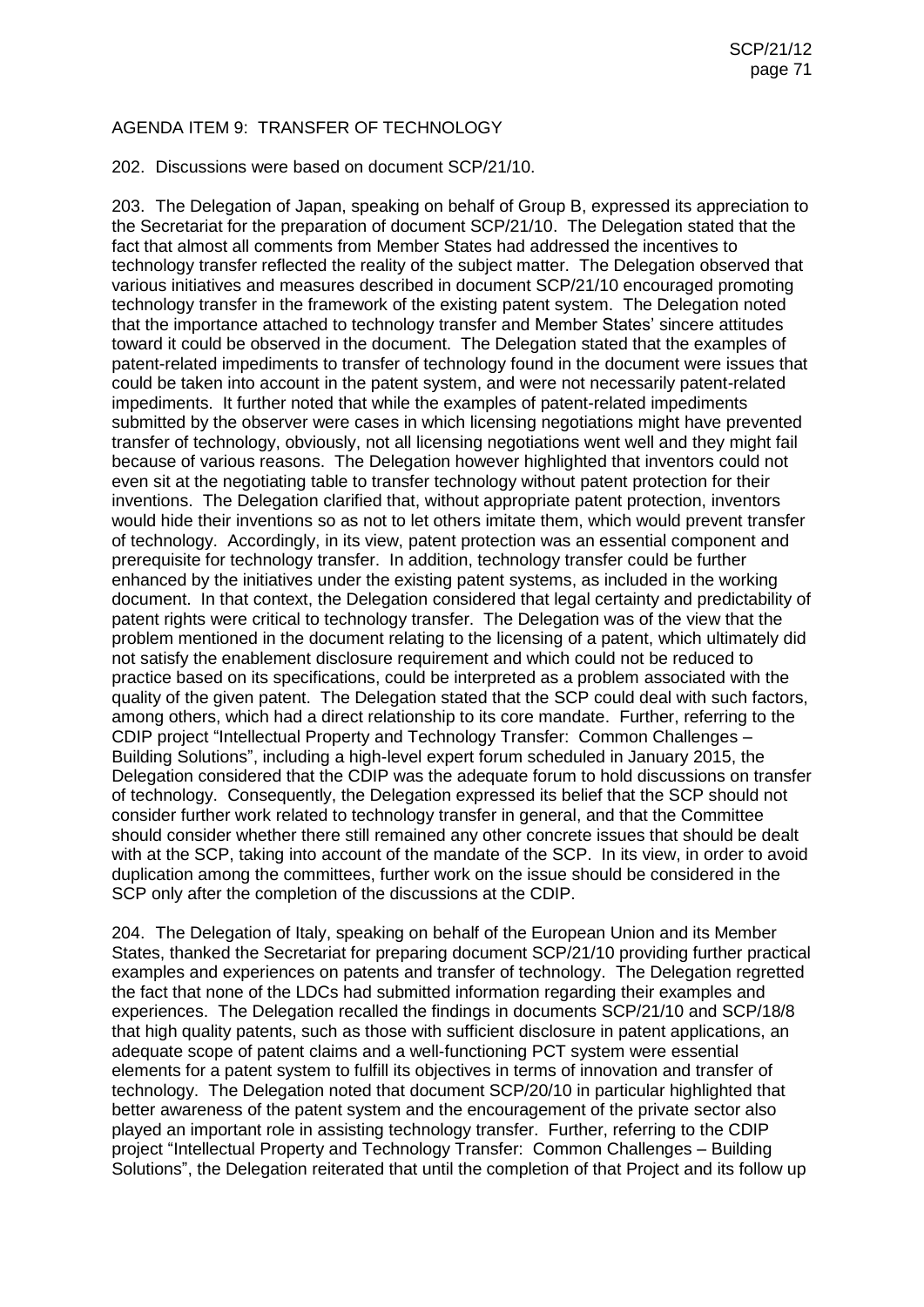analysis, the European Union and its Member States were not in favor of launching new initiatives on transfer of technology within the SCP.

205. The Delegation of the Czech Republic, speaking on behalf of the CEBS Group, thanked the Secretariat for preparing document SCP/21/10. The Delegation noted that the practical experience and examples of several members of the CEBS Group had also been included in the document, and that there was also no doubt that transfer of technology was affected by various factors. The CEBS Group considered that the further information contained in document SCP/21/10 confirmed the previous findings in documents SCP/18/8 and SCP/20/10: in particular, the finding that quality of patents and the well-functioning PCT system were important elements for the patent system to fulfil its objectives in terms of supporting innovation and transfer of technology. The Delegation further noted that practical examples and experiences were also helpful in increasing the Committee's understanding of the role of the patent system in technology transfer. The Delegation emphasized that any duplication of work with other WIPO bodies such as the CDIP, which dealt with the Project on Intellectual Property and Technology Transfer: Common Challenges – Building Solutions and others, must be avoided. Further, the Delegation shared the view of other delegations that until the completion and analysis of that Project, any new work on the topic should not be developed within the SCP.

206. The Delegation of Pakistan expressed its appreciation to the Secretariat for the preparation of document SCP/21/10. The Delegation referred to some empirical studies regarding impediments to transfer of technology arising from the patent system, in particular Kim (2002), Kumar (2001), Nicolson (2002) and a study by Glass, found in paragraphs 23 to 26 of document SCP/21/10. The Delegation requested that the Secretariat set up an independent commission and that further studies be conducted on the issue of technology transfer to analyze failures in technology transfer arising due to impediments from the patent system. The Delegation explained that the objective of those activities should be to: (i) identify flexibilities/measures available in the TRIPS Agreement under technology transfer; (ii) improve understanding of developing country policy makers of the role of IPRs in technology transfer and learning from experiences of developed countries in acquiring technology; (iii) building technological base, collating information on R&D policies of developed countries and identifying appropriate policies that could be implemented by developed country governments and entities to facilitate technology transfer to entities in developing countries; (iv) analyzing the extent to which developed countries have fulfilled their commitments under Article 66.2 of the TRIPS Agreement. Further the Delegation proposed that, at the twenty-second session of the SCP, the Secretariat provide information on the involvement of the WIPO Secretariat in discussions on transfer of technology in the post-2015 Development Agenda in line with Goal 9 of the Sustainable Development Goals in the UN, which listed as a goal to build resilient infrastructure, promote inclusive and sustainable industrialization and foster innovation.

207. The Delegation of Ecuador stressed the importance of the subject of the disclosure, dissemination and transfer of technology, which were key elements for development. The Delegation expressed its belief that the topic should be kept in the agenda of the SCP, as discussions on different national experiences would facilitate a better and deeper understanding of transfer of technology. From the point of view of public interest, the Delegation considered that technology transfer was the central element of the patent system, and that protection and respect for intellectual property rights should contribute to technological innovation and dissemination of technology, so that intellectual property rights would benefit the producers as well as the users of the technology. In its view, an important issue to discuss was sufficiency of disclosure that would lead to real technology transfer: a patent should include all information necessary to transfer technological knowledge. Further, the Delegation stressed the importance of technical assistance provided by WIPO,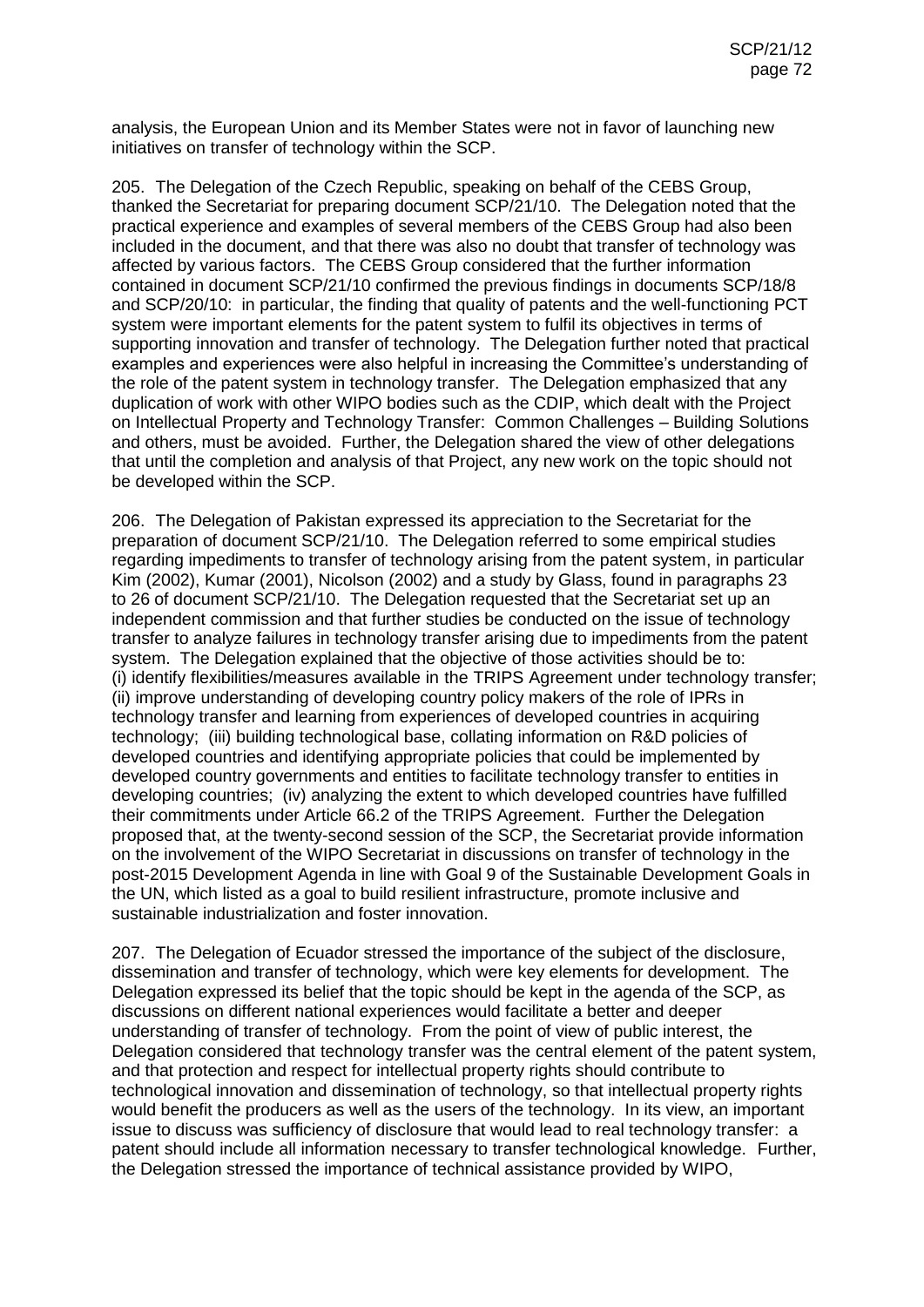particularly with respect to better use of information available in the patent system in developing countries and LDCs. The Delegation supported the proposal by the DAG to set up an independent committee of experts to look at issues on transfer of technology and patents. The Delegation considered that the study by the Secretariat should be revised in order to include concrete examples of the refusal of transfer of technology to developing countries. The Delegation therefore supported a compilation of information on regulations, guidelines, national and regional jurisprudence with regard to voluntary licenses, including practice of anti-competitive licenses, as the Delegation had encountered competition issues with regard to transfer of technology.

208. The Delegation of Japan thanked the Secretariat for its preparation of the document. The Delegation expressed its firm belief that the existing intellectual property system did not constitute a barrier to technology transfer, but rather it provided a stable foundation that induced direct investment and technology transfer. Referring to the WIPO GREEN initiative, in which the Japanese industry had been actively involved, the Delegation stated that it was a good example of technology transfer utilizing the patent system. The Delegation stated that such activities should be further enhanced.

209. The Delegation of Tajikistan expressed its appreciation to the Secretariat for the document compiling various contributions from Member States, and thanked those Member States that had contributed. The Delegation expressed its support for activities that would enable Member States to improve the use of patent systems and intellectual property. The Delegation stated that Tajikistan had a plan of action that ran from 2013 to 2020 that contained various intellectual property mechanisms that contributed to development and innovation. The Delegation explained that innovation had been the subject of several initiatives included in the reports of its country. At that time, its country was working on legislation that would facilitate receiving technology and opening up a market for absorption of technology, which would play an important role in commercializing and marketing new technology in Tajikistan.

210. The Delegation of India expressed its compliments to the Secretariat for preparing the document. The Delegation reiterated its view expressed at the twentieth session of the SCP: "from the viewpoint of public interest, transfer of technology has been the central theme of the patent system. The protection and enforcement of the patent rights should contribute to the promotion of technological innovation and the dissemination of technology, retaining the mutual advantage of producers and users of technological knowledge and in a manner conducive to the social and economic welfare and to a balance of rights and obligations". The Delegation stated that since the twelfth session of the SCP, India and other developing countries had been consistently pressing for a discussion on the issue of sufficiency of disclosure and transfer of technology. In its view, in order to transform the patented invention into a working reality, if a skilled person in a country where a patent application had been filed or a patent had been granted required the help of other secret technologies that were outside the coverage of the patent, and consequently the skilled person was not able to transform the invention into a working reality using the patent as a stand-alone reference, it meant that the basic purpose of the patent system was not fulfilled. The Delegation stated that such inability to transform the invention into working reality posed a serious challenge to the very purpose of the patent system. The Delegation considered that the role of the patent system as a stand-alone system, in which the transfer of technology was enabled independent of any know-how or show-how, had not yet been firmly established, as could be seen from the practical examples in document SCP/21/10. The Delegation observed that under an ideal situation, a patent as a stand-alone document should contain all necessary information for the transfer of specific technological knowledge: it should disclose the invention fully and completely, including its operation or use and the method by which it was to be performed along with the best method known to the applicant of performing the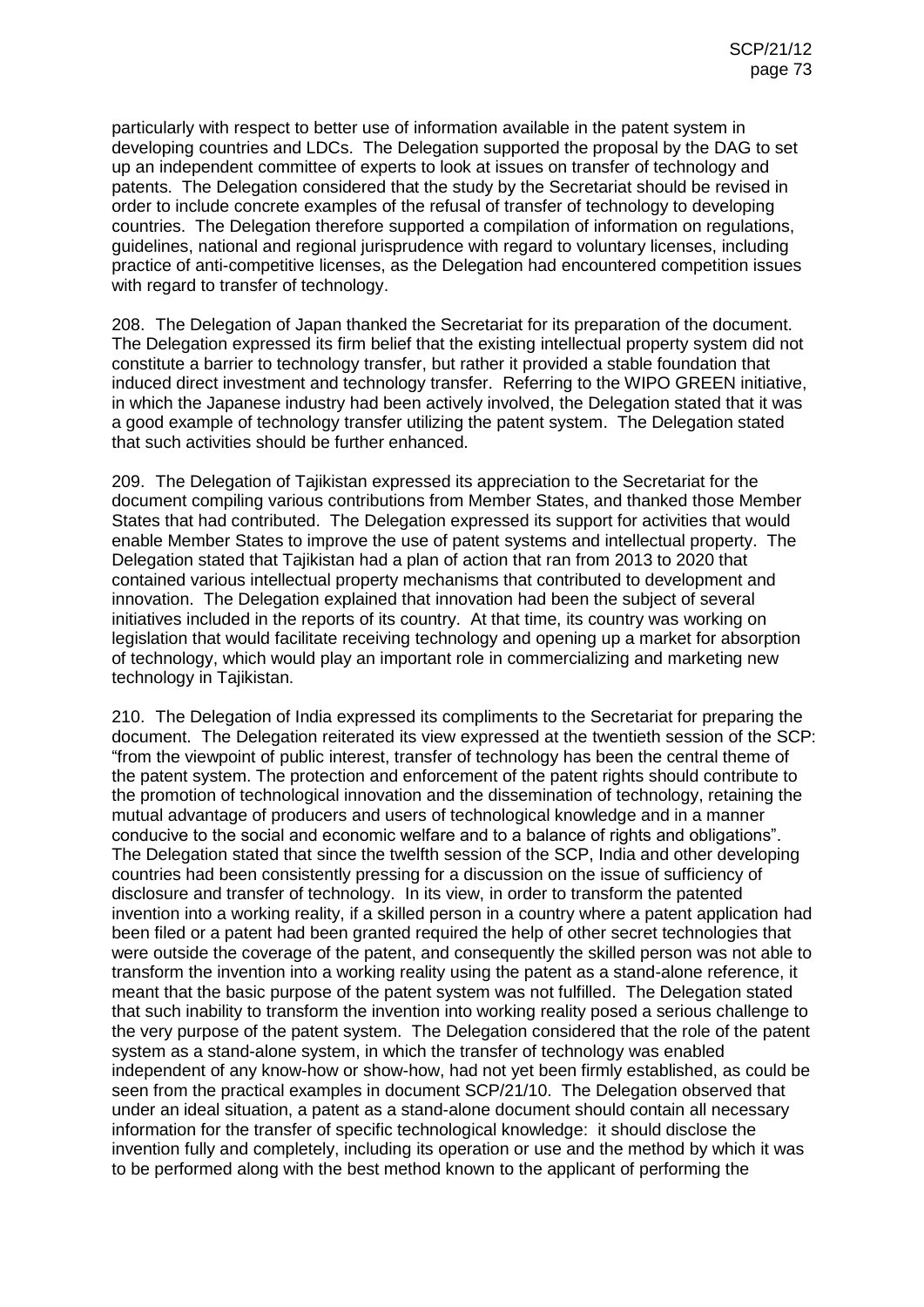invention. With respect to practical examples, the Delegation noted that the example of efavirenz in Brazil, in particular, showed the shortcomings of the patent system in transferring technology in emergency situations in the area of public health. The Delegation further stated that the rise of litigations in the context of standard essential patents (SEPs) and their effects on technology transfer in information and communication technology (ICT) was a matter of concern and worry in the field of emerging electronic technologies, as many companies were losing their corporate legs in the minefields of submarine patents in ICT. The Delegation was of the view that the entirely rosy picture of the transfer of technology riding on the vehicle of the patent system was only a fairy tale. Therefore, the Delegation stated that the document needed to do something more than compiling data from different stakeholders. The Delegation suggested that eminent economists be asked by the Committee to conduct a thorough study on the impact of the patent system on transfer of technology.

211. The Delegation of Kenya, speaking on behalf of the African Group, thanked the Secretariat for the document. The Delegation reiterated that the patent system was not working in a manner which was designed to promote dissemination and transfer of technology. The Delegation considered that the fact that no LDCs had contributed good examples could be a testimony that there had been no meaningful example of technology transfer carried out in those countries. The Delegation was of the view that the Committee had an important role to play in practically facilitating transfer of technology, as the patent system as designed was a key in transferring technology. The Delegation therefore stated that the work that could be carried out in other committees, in particular, the CDIP, should not be an excuse not to undertake work in the committee that dealt with patents. In its view, the work in the CDIP should proceed independently of the work in SCP. Consequently, the Delegation requested the Secretariat to continue working in that area and to maintain the issue in the agenda. In its view, the information available at that moment was not sufficient in indicating and isolating the issues which impeded transfer of technology, and a more systematic approach to the issue was necessary.

212. The Delegation of Brazil thanked the Secretariat for preparing the document. It noted that the expression "transfer of technology" could be understood in at least two different ways: first, a national transfer of technology among universities, other research institutions and firms, and second, the international obligations expressed in Article 66.2 of the TRIPS Agreement. The Delegation further noted that a similar understanding aiming at bridging the technological divide was also part of Cluster C of the WIPO Development Agenda. The Delegation touched upon its national public policies aimed at the transfer of technology, stating that since the adoption of the Innovation Act in 2004, all universities and research institutes in Brazil had been mandated to establish technological innovation centers (NITs in Brazil, but regularly referred in international practice as TTOs). In accordance with the Innovation Act, they were responsible for safeguarding policies related to fostering creations, licensing, innovation and transfer of technology, evaluating and classifying the results obtained from research activities and projects developed by the institution, assessing and promoting the protection of the inventions developed by the institution and monitoring the processing of applications and the maintenance of the intellectual property rights of the institution. The Delegation further explained that national fora, such as Fortec, had gathered managers who dealt with innovation and technology transfer, and that the NITs, which were responsible for managing the partnerships with the institution and the private sector, had an important role in raising awareness regarding how to innovate and protect inventions. One of such initiatives was to display inventions available for licensing to promote public-private partnerships. The Delegation noted that after 10 years, while facing some challenges, they were changing the way universities and research institutes worked in Brazil. In 2012, 176 institutions had participated in the assessment of the implementation of the Innovation Act, the results of which had been very positive. 160 institutions had completed the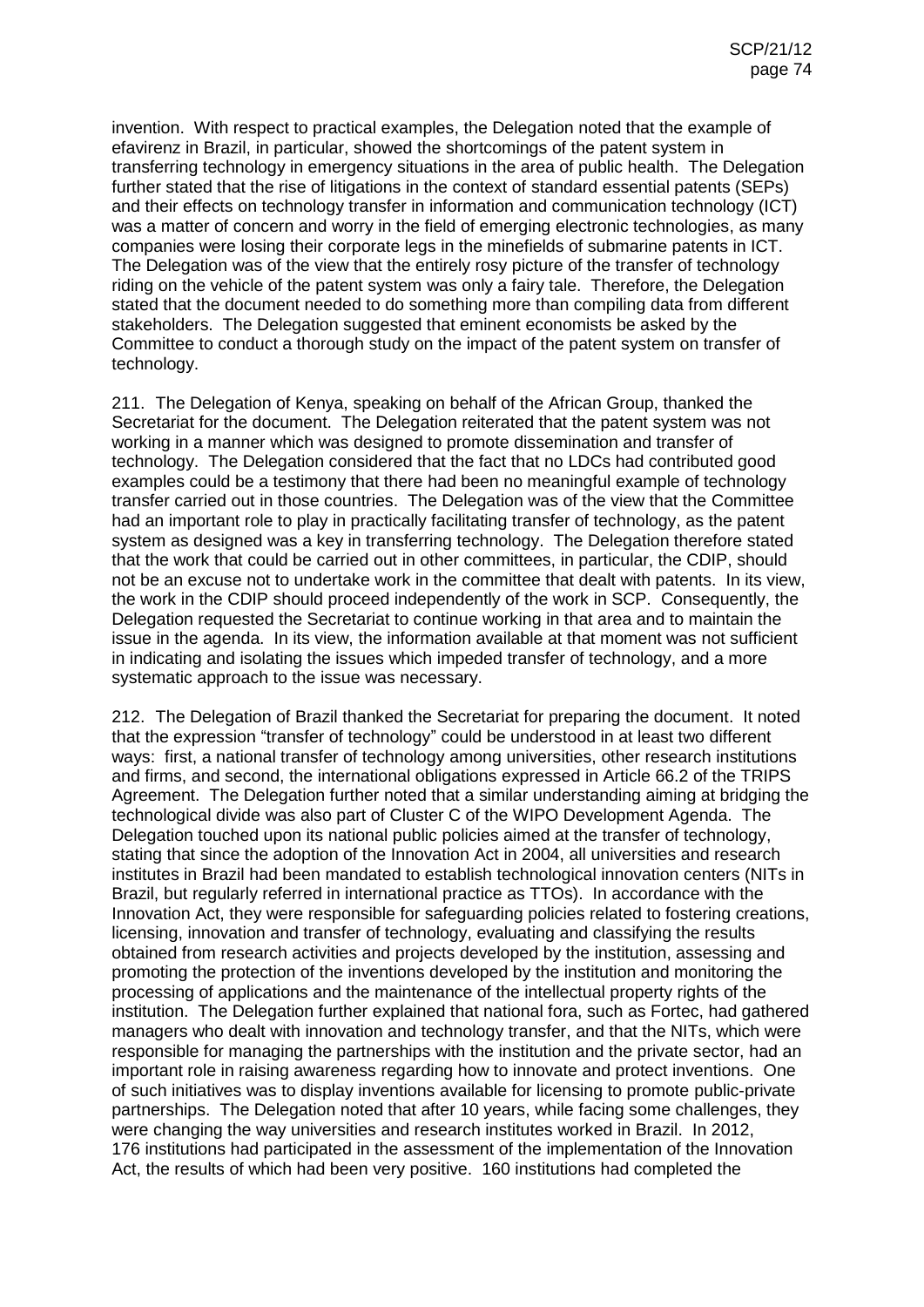establishment of their TTOs and 49 were still in the process of implementing them. The Delegation observed that since the establishment of TTOs, patent applications submitted by TTOs had been increasing both in Brazil and abroad.

213. The Delegation of Chile thanked the Secretariat for preparing the document which contained important information about different initiatives in various countries in the area of technology transfer. The Delegation underscored the importance of technology transfer for small and medium sized enterprises, in particular, the importance of special tools and platforms that enabled exchange of technologies through better use of intellectual property rights. The Delegation noted that since transfer of technology was very important for all communities having a relation with intellectual property, the Committee should continue working on that subject.

214. The Delegation of Argentina expressed its appreciation to the Secretariat for preparing the document. The Delegation noted that since technology transfer was fundamental for balanced patent system, it was of paramount importance to further elaborate the study. In relation to the analysis of technology transfer, the Delegation considered that the capacity of countries to absorb new technology and to introduce it needed to be taken into account, and that the patent system had a very important role to play in that context. The Delegation observed that the fact that patent applicants did not always provide all the techniques necessary for applying the new technology often led to an unbalanced patent system. In its view, in conformity with Article 7 of the TRIPS Agreement, the protection of and respect for intellectual property rights must encourage the use, dissemination and transfer of new technologies in the mutual interest of both parties. The Delegation considered that the full disclosure of innovations was one of the most important preconditions in the area of patents. Referring to paragraph 32 of document SCP/21/10, the Delegation noted that, for the preconditions for sufficient disclosure, a country might demand a description of the manufacturing process in order for an applicant to obtain the patent, or it could also request the patent to be properly adapted to the situation in the receiving country. The Delegation highlighted the need to have a holistic approach to intellectual property, and pointed out a close link between dissemination of information and transfer of technology.

215. The Delegation of Tanzania stated that while transfer of technology was very important especially for LDCs, it was not without some complexities in transferring appropriate technology to the LDCs. The Delegation noted that as LDCs had been struggling with improving their environment with full use of the flexibilities given under the TRIPS Agreement, there had been issues regarding the establishment of legal and institutional frameworks that were conducive to transfer of technology. In its view, more engagement between the producer of technology and its recipient as well as enhancement of the capacity of the recipient to engage fully in the technology transfer arrangements, either bilaterally, regionally or internationally, were needed. Further highlighting sectorial challenges and other issues such as infrastructure, including IP infrastructure in LDCs, the Delegation stated that, despite those challenges, LDCs were willing to fully engage in transfer of technology.

216. Following the request by the Chair, the Secretariat presented the status of the CDIP Project on Intellectual Property and Technology Transfer: Common Challenges – Building **Solutions** 

217. The Delegation of the Czech Republic requested the Secretariat to elaborate more on the expected outcomes and possible evaluation of the Project after the conclusion of the Project in the beginning of 2015.

218. The Secretariat stated that a number of thoughts, which would be an outcome of the High Level Expert Forum, would then be fed back into the CDIP for Member States' approval.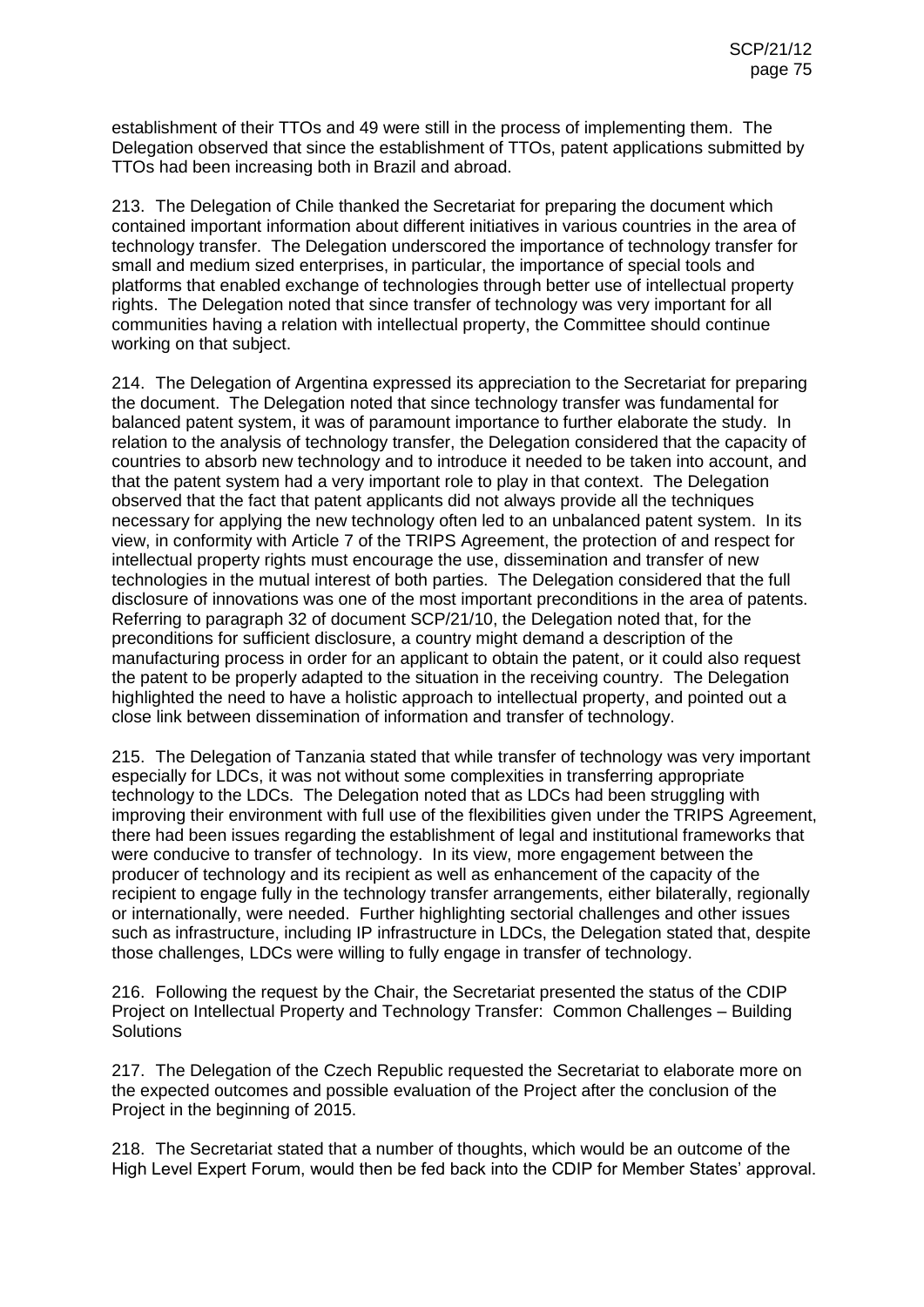Eventually, Member States would decide on whether any of those thoughts were agreeable to all the membership of the CDIP. If that was the case, those thoughts might be incorporated into the work of the Organization. In the opposite case, only the least common denominator elements agreeable to all the membership of the CDIP would be incorporated.

219. The Delegation of Pakistan asked whether the Secretariat could share any preliminary outcomes or findings of that Project.

220. The Secretariat explained that the main deliverables so far consisted of the convening of the five regional consultations in the five regions and the six technology transfer studies that had been commissioned and completed by technology transfer experts and peer reviewed by international experts. In addition, a concept paper had been prepared, incorporating all the comments received from Member States, IGOs, NGOs, professional associations and selected experts.

221. The Delegation of the Czech Republic stated its understanding that there would be a possible or rather a probable continuation of work on that Project within the CDIP.

222. The Delegation of Japan stated its understanding that while the Project was coming into the final phase, at that point, it could not be foreseen what kind of tools would emerge from the discussion at the High Level Forum and what would be taken up at the subsequent CDIP session. Therefore, the Delegation was of the view that the outcome of the Project could not be foreseen even at the very latest stage of the Project, and consequently, overlaps of the work between the CDIP and SCP could not be evaluated for some time. The Delegation therefore reiterated that it was dangerous to launch a new project within the SCP before being able to assess what would emerge from the CDIP Project.

223. The Delegation of South Africa dismissed those comments that had linked the agenda item in the SCP with the CDIP Project. In its view, they were two different issues that should not be linked. The Delegation pointed out that when the Project had been agreed at the CDIP, the SCP had already undertaken the work on transfer of technology. The Delegation considered that the SCP and CDIP could discuss issues on transfer of technology based on the mandate of each committee.

224. The Delegation of Kenya noted the differences in approaches between the SCP and CDIP: while the CDIP took a project approach with a specific timeframe, the SCP approach was one of continuous work.

225. The Delegation of India supported the statement made by the Delegations of South Africa and Kenya. The Delegation noted that the SCP should take advantage of the studies prepared by the experts and to be discussed at the CDIP so that the SCP could advance its work in the area of transfer of technology. The Delegation stated that the agenda of transfer of technology should be maintained in the SCP permanently, and should further enhance the Committee's understanding on the patent system and technology transfer.

226. The Delegation of Brazil stated that it welcomed not only the report of the CDIP project but also regular reports on the activities of WIPO GREEN, WIPO Re:Search or any other projects. The Delegation supported those delegations that had stated that the discussions under the SCP and the CDIP Project were of different natures. In its view, both types of dialogues should be continued. The Delegation noted that although the Project would end at one point in time, the subject of transfer of technology and innovation would not leave the Organization.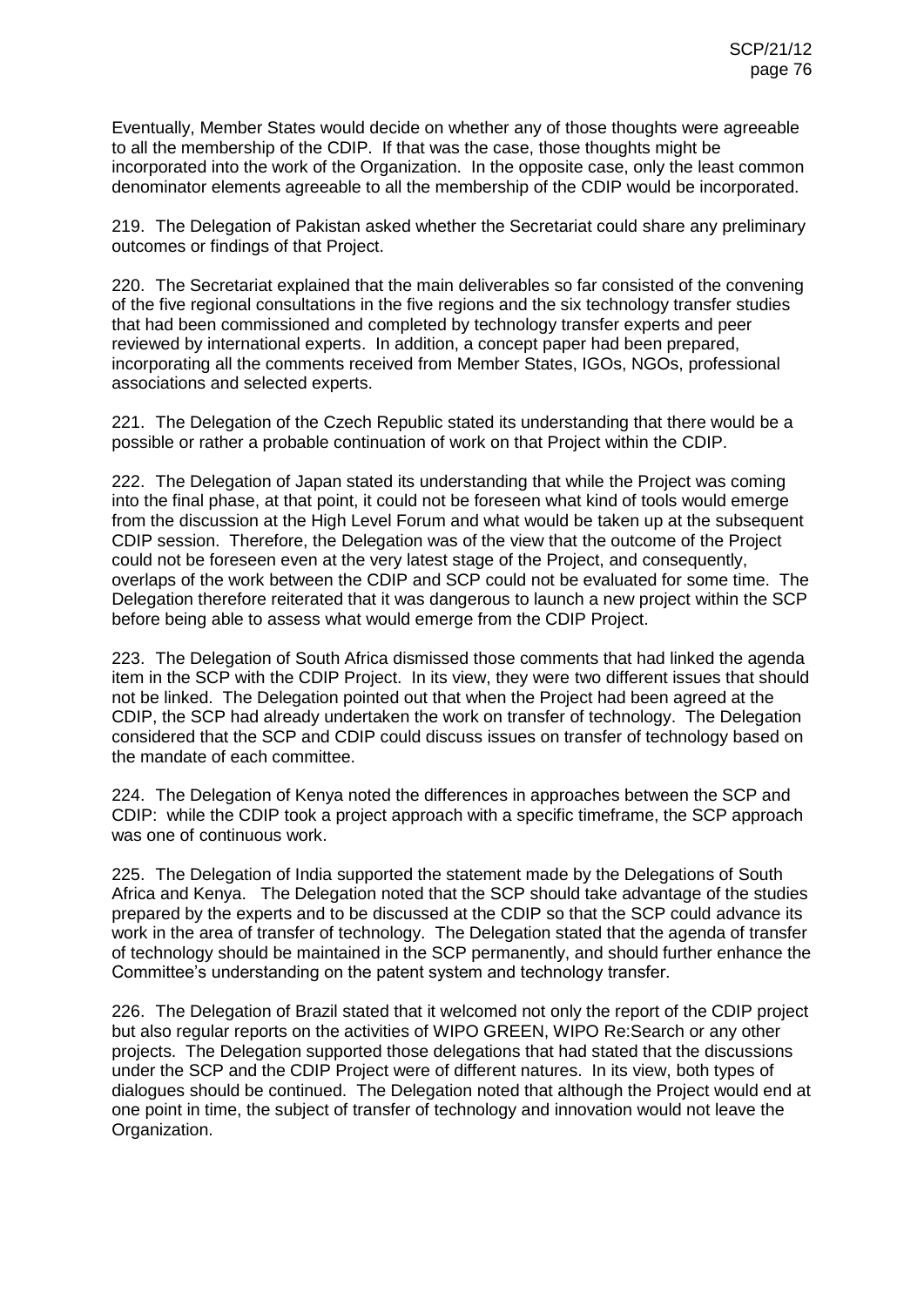227. The Delegation of Pakistan stated that each committee had a different mandate. In its view, as the SCP had a mandate to work on the issues of patents, the Committee had been working on the issue of transfer of technology from a patent perspective. The Delegation considered that there would be no duplication of work, since the CDIP Project would finish in the near future.

228. The Delegation of El Salvador expressed its appreciation to the Secretariat for presenting the document, which informed the Committee about various technology transfer initiatives being carried out in different countries. The Delegation expressed its belief that the Committee could discuss issues relating to transfer of technology which was of extreme interest to developing countries such as El Salvador.

229. The Delegation of Paraguay stressed that all delegations that had spoken had expressed their greatest interest in continuing the debates on technology transfer both in the CDIP and SCP.

230. The Representative of TWN stated that any discussion on technology transfer should not and must not ignore the need to better understand patent-related impediments to technology transfer. The Representative noted that its submission on that subject focused on practices and experiences in which patents were a barrier to technology transfer with the right holder adding a price premium and imposing unreasonable conditions for the use of the patent-protected technologies or simply refusing to license out the technology with a fear of competition with the licensee. The Representative observed that the cases had revealed that technology transfer was also hindered by the restrictive terms and conditions required in licensing agreements by the patent holder. The Representative requested that its full submission be circulated to all Member States. Further, the Representative considered that it was within the mandate of the SCP to unpack the issue of technology transfer. In view of the Representative, the Committee needed to understand the kinds of impediments to technology transfer, the issues surrounding technology transfer and measures that should be undertaken for facilitating technology transfer. The Representative stated that the SCP should have in-depth discussions in relation to patent-related impediments to technology transfer. The Representative was of the view that there was no overlap with the CDIP Project, which was a time specific project with specific components.

## AGENDA ITEM 10: FUTURE WORK

231. The Delegation of Japan, speaking on behalf of Group B, underlined that the official work program had to be in line with the core mandate and the objective of the Committee and should enable technical discussions on issues of substantive patent law. It believed that the package, which consisted of five items, should be maintained for the next session taking into account the remaining work under those agenda items. The Delegation stated that the expansion of the package could be considered at a later stage, taking into account a balance of the elements to be included. With respect to the quality of patents, the Delegation was pleased to see a good exchange of views and clarifications at the Sharing Session in order to deepen the understanding of that issue. The Delegation noted that that was a good first step, and that it could lead to continuous discussions and collaboration on that subject so as to continue to establish a common ground for further work and an annual conference at the margins of the SCP as proposed in document SCP/20/11 Rev. The Delegation said that it shared the feeling that improving the capacity of intellectual property offices in developing countries was one of the important components for successful and mutually beneficial work sharing and collaboration and noted that such component could also be discussed in the context of annual conferences. The Delegation further stated that a WIPO webpage dedicated to work sharing and collaborative activities, as proposed in document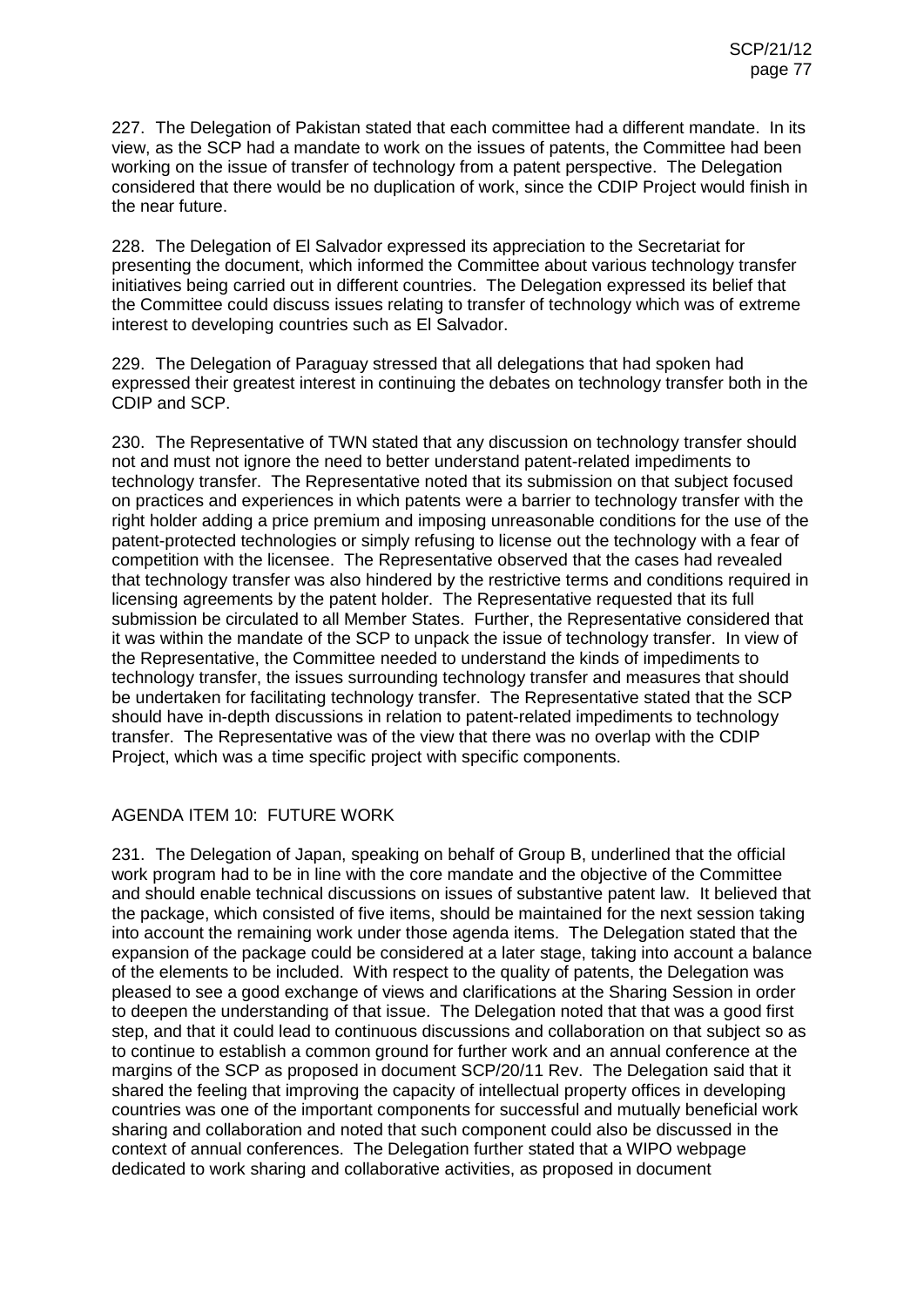SCP/20/11 Rev., should be a part of the future work program. In its view, the webpage, which would include PPH work sharing initiatives in addition to other work sharing initiatives all over the world, could serve as a one-stop portal for applicants to get the information necessary to benefit from such initiatives. The Delegation noted that that contribution could only achieved in a multilateral context. The Delegation stated that work sharing should be helpful since differences among intellectual property offices, including examiners' language skills and technological knowledge as well as available databases, could lead to different search results. For that reason, the Delegation said that a Secretariat study on those differences and how those differences could be overcome, as proposed by the Delegation of the United States of America, could form the basis of discussion at annual conferences and feed into the information to be posted onto the webpage that would be dedicated to work sharing initiatives. The Delegation stated that the inclusion of that element in the future work could produce a synergistic effect. With regards to the questionnaire proposed by the Delegations of Canada, Denmark and the United Kingdom (document SCP/18/9), Group B believed that it should be part of the SCP's work program. At the current SCP session, the Delegation had heard different interpretations of quality of patents in addition to views that the definition was unclear and should be discussed within the Committee. The questionnaire proposed in document SCP/18/9 could feed into such discussions. The Delegation explained that the objective of that questionnaire included capacity building of patent offices at varying stages of development and the improved provision of technical assistance to patent offices as needed. With respect to the study on inventive step agreed upon at the twentieth session of the SCP, the Delegation looked forward to discussing the outcome at the twenty-second session of the SCP. Additionally, the discussion at the twenty-second session of the SCP could form the basis of future work on that subject matter at a future Committee. The Delegation also attached importance to the future work on the confidentiality of communications between clients and patent advisors. The Delegation said that the Committee should take substantive steps to concrete mechanisms that addressed the communication of foreign patent advisors privilege based on a soft law approach. The Delegation supported the proposal by the Delegation of Australia at the twentieth session for a Secretariat study on problems that limit or prevent the implementation of attorney privilege and the proposal by the Delegation of Japan at the current session that the Secretariat conduct a questionnaire survey on the attorney-client privilege in every country, including obstacles to the expansion of the privilege to other professionals. The Delegation looked forward to the proposal by the Delegation of Switzerland to be introduced at the twentysecond session. With respect to patents and health, the Delegation said that the Committee had to bear in mind that there were two aspects on the relationship between patents and health, namely access and innovation. The Delegation noted that patents were directly linked with the innovation aspect and indirectly linked with the access aspect. The future work program should take into account that relationship and should avoid a one-sided focus. The Delegation stated that a patent search in the pharmaceutical field was significantly different from other fields. For example, a chemical structure search or nucleotide sequence search was often required and the prior art was often found in non-patent literatures. That difference sometimes led to divergent sources of information for respective offices to access. The Delegation noted that given the nature of the field, work sharing could make more sense because the necessary prior art references could be collected in cooperation. The Delegation further noted that at the same time, it would allow respective patent offices to make their own proper decisions based on sovereignty. The Delegation therefore considered that the Secretariat study proposed by the Delegation of the United States of America during the current session was the right way forward. Further, the Delegation said that the studies in document SCP/17/11 as proposed by the Delegation of the United States of America could also serve to better the understanding of the matter. With respect to exceptions and limitations, the Delegation stressed the importance of not dealing with that issue in a manner isolated from patent protection. In its opinion, the Committee should avoid sending the message that implementation of exceptions and limitations was unconditionally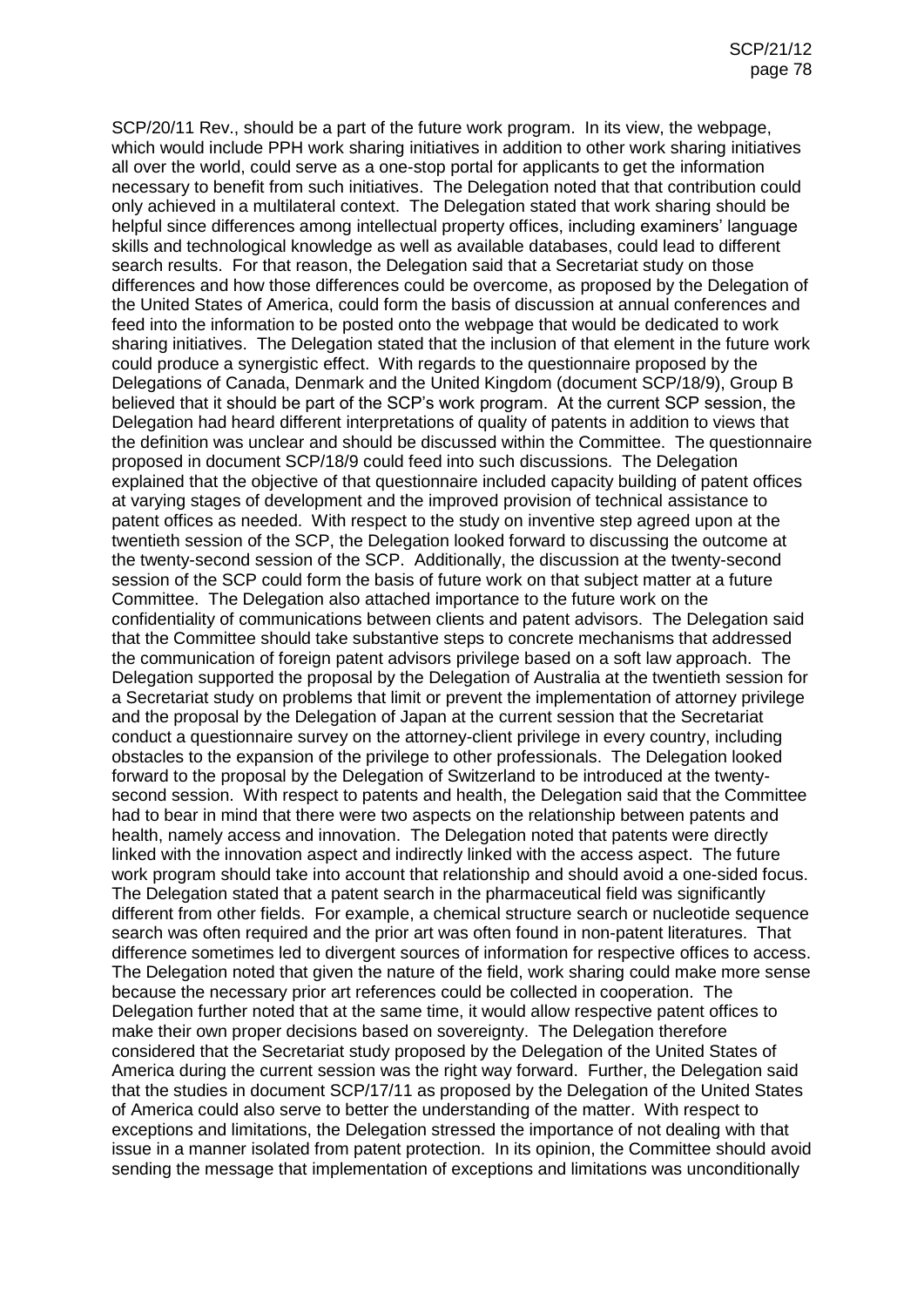encouraged for development. The Delegation said that although the necessity of limited and specific exceptions were justified, a Secretariat evaluation of exceptions and limitations and the preparation of a manual under the name of WIPO were not the right way forward, given the aforementioned perspective. The Delegation considered that WIPO was not the right forum to discuss how exceptions and limitations under the TRIPS Agreement could be interpreted. With respect to technology transfer, the Delegation noted that future work should be considered only when the whole picture was clearly presented after the completion of work by the CDIP. The Delegation further stated that it maintained its concern regarding the duplication of work of the CDIP after hearing the Secretariat's explanation.

232. The Delegation of the Czech Republic, speaking on behalf of the CEBS Group, expressed its belief that the Committee could put together an SCP program that would advance the Committee's work and possibly take it to the next level and would give a clear signal to the users. The Delegation wanted to focus on elements that could be achieved. The Delegation stated that as far as the quality of patents was concerned, the CEBS Group saw it as the core of the SCP agenda. It believed that in order to go forward, the work of the Committee should move towards substantive patent law issues. The Delegation noted within the debates in the CEBS Group, it was pointed out that while studies and discussions were highly valued as a means to increase mutual understanding in different areas, it was work on concrete steps to be taken that would increase the quality of patents in the global context. The Delegation stated that the Committee had several proposals at its disposal, especially in the area of information sharing, work sharing and collaboration, which had been perfected over the years and which were ripe to be acted upon. The Delegation expressed support for the proposal on a questionnaire contained in document SCP/18/9 and the elements proposed in document SCP/20/11 Rev. With regards to the elements proposed in document SCP/20/11 Rev., which included annual conferences, the Delegation said that the growing number of international cooperation engagements led the CEBS Group to foresee more intensive involvement of its members in such conferences if given the chance. With regards to the area of confidentiality of communications between clients and patent advisors, the Delegation noted that it had listened very intently to the half day Seminar on the Confidentiality of Advice from Patent Advisors. While many interesting elements had been mentioned, in its view, one common message communicated to the Committee was the importance of, and the need for, solutions to the cross-border element for both users and holders of intellectual property rights and also for their advisors. The Delegation said that it was aware of the view that that issue was closely related to substantive aspects of patent law, as disclosure of information concerning new technical solutions was extremely sensitive. The CEBS Group expressed the opinion that the issue could only be resolved through international cooperation fully in line with the mandate of the SCP and WIPO. The CEBS Group had been supporting a soft law approach, which it saw as a reasonable and doable way forward. The Delegation proposed that the Secretariat conduct a study to describe and evaluate various types of soft law approaches feasible in that area with the aim to move forward. The Delegation clarified that with respect to all of the items on the agenda of the current SCP session, it did not and would not dismiss outright any proposal put forward by other delegations, and was ready to discuss them. However, the Delegation requested that all delegations take due account of the CEBS Group's proposals, which it had carefully selected with the aim to be pragmatic.

233. The Delegation of Italy, speaking on behalf of the European Union and its Member States, emphasized that in discussing future work, the work program should be balanced. Regarding the quality of patents, the Delegation stated that a work program should be established based on the proposals made by the Delegation of Denmark (document SCP/17/7), the Delegations of Canada and United Kingdom (document SCP/17/8), the Delegation of the United States of America (document SCP/17/10) and by the Delegation of Spain and other Member States of the European Union (document SCP/19/5 Rev.). The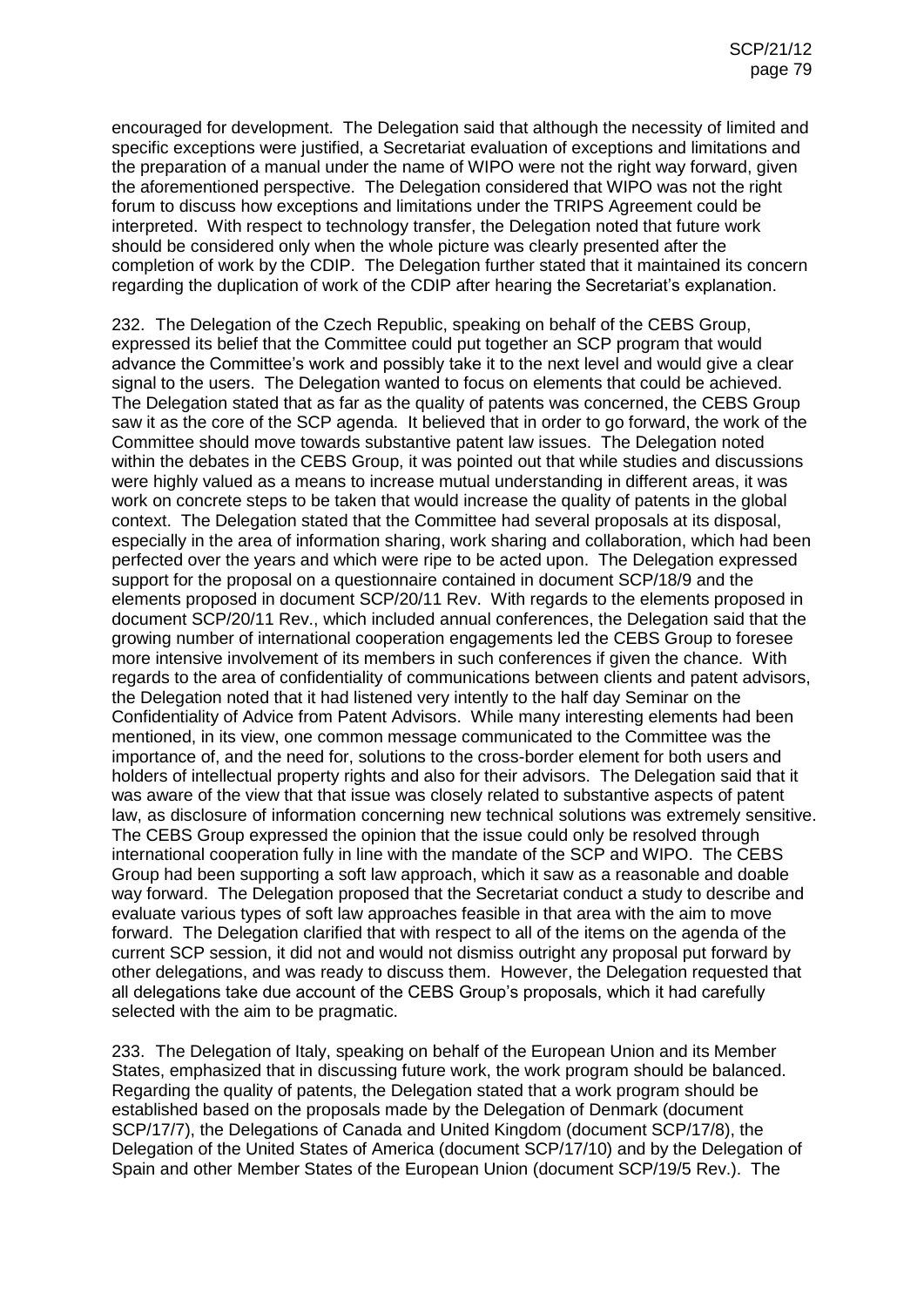Delegation stated that it remained in favor of launching a questionnaire containing the elements of all the proposals by the Delegations of Canada, the United Kingdom, Denmark and the United States of America. It reiterated the importance of further examining the inventive step concept as well as the method of evaluating inventive step in WIPO Member States. The Delegation was therefore looking forward to the study to be submitted to twentysecond session of the SCP on inventive step. With respect to opposition systems, the Delegation stated that the elaboration of a compilation of models of opposition systems and other administrative and revocation mechanisms in a non-exhaustive manner should be considered. On work sharing programs, the Delegation stated that a WIPO webpage dedicated to work sharing activities would improve awareness of existing initiatives and enable offices to collaborate more effectively. The Delegation further said that annual conferences on the margins of SCP sessions would allow for the sharing of experiences on work sharing programs and the exploration of ways to make those programs useful for intellectual property offices, to users of the intellectual property system and to the general public. A study by the Secretariat on how different laws and practices limited the potential for work sharing and what voluntary measures could be put in place to address any problems at the international level could assist in identifying areas where the efficiencies of the patent system could be improved. The Delegation noted that given the optional nature of the work sharing schemes, any national endeavors to improve the quality and efficiency of the patent system would not be hindered. In relation to the confidentiality of communications between clients and patent advisors, the Delegation stated that the time was ripe to consider a concrete mechanism to address the recognition of foreign patent advisor privilege. Without prejudice to existing national legislation and in order to ensure optimal flexibility, in its view, a soft law approach should be considered, aiming at conferring in Member States the same protection for communications between a client and its foreign patent advisor as for communications between a client and its national patent advisor. The Delegation stated that in relation to patents and health, while it understood the concern of developing countries and the LDCs, the Delegation emphasized that the mere existence of intellectual property rights on a product was not a barrier to, nor its absence a guarantee of, access to that product. The Delegation stated that any further work in that area should reflect a balanced approach, taking into account the various interfaces and factors of relevance to patents and health, and drawing, for instance, inspiration from the proposal by the Delegation of the United States of America (document SCP/17/11). On the topic of transfer of technology, referring to the Project on Intellectual Property and Technology Transfer: Common Challenges – Building Solutions reported to the thirteenth session of the Committee on Development and Intellectual Property, the Delegation said it was not in favor of launching new initiatives in the SCP until the completion of that project and a thorough follow-up analysis. Finally, as regards exceptions and limitations, the Delegation believed that although specific exceptions and limitations were justified, an evaluation of their impact on development by the Secretariat, and the preparation of a manual under the name of WIPO, was not the right way forward. The Delegation looked forward to a constructive discussion and remained committed to participating in establishing well-balanced work program.

234. The Delegation of Pakistan, speaking on behalf of the Asian Group, stated that it had carefully analyzed and discussed all the different proposals. It supported continuing discussions on all topics under discussion in the SCP. In general, the Asian Group agreed to carry forward the work on exceptions and limitations. The Asian Group expressed support for the analysis of the effectiveness of exceptions and limitations to address development issues and also the analysis of the questionnaire that had been compiled for the current SCP, which could lead to a possible manual. Regarding the quality of patents, the Asian Group supported having further discussions in order to reach a definition that was agreeable to all. The Delegation also supported continuing discussions on technical assistance and capacity building of Member States to allow them to reach a competitive level in which they would be at the level to benefit from any exchange of knowledge and best practices. The Delegation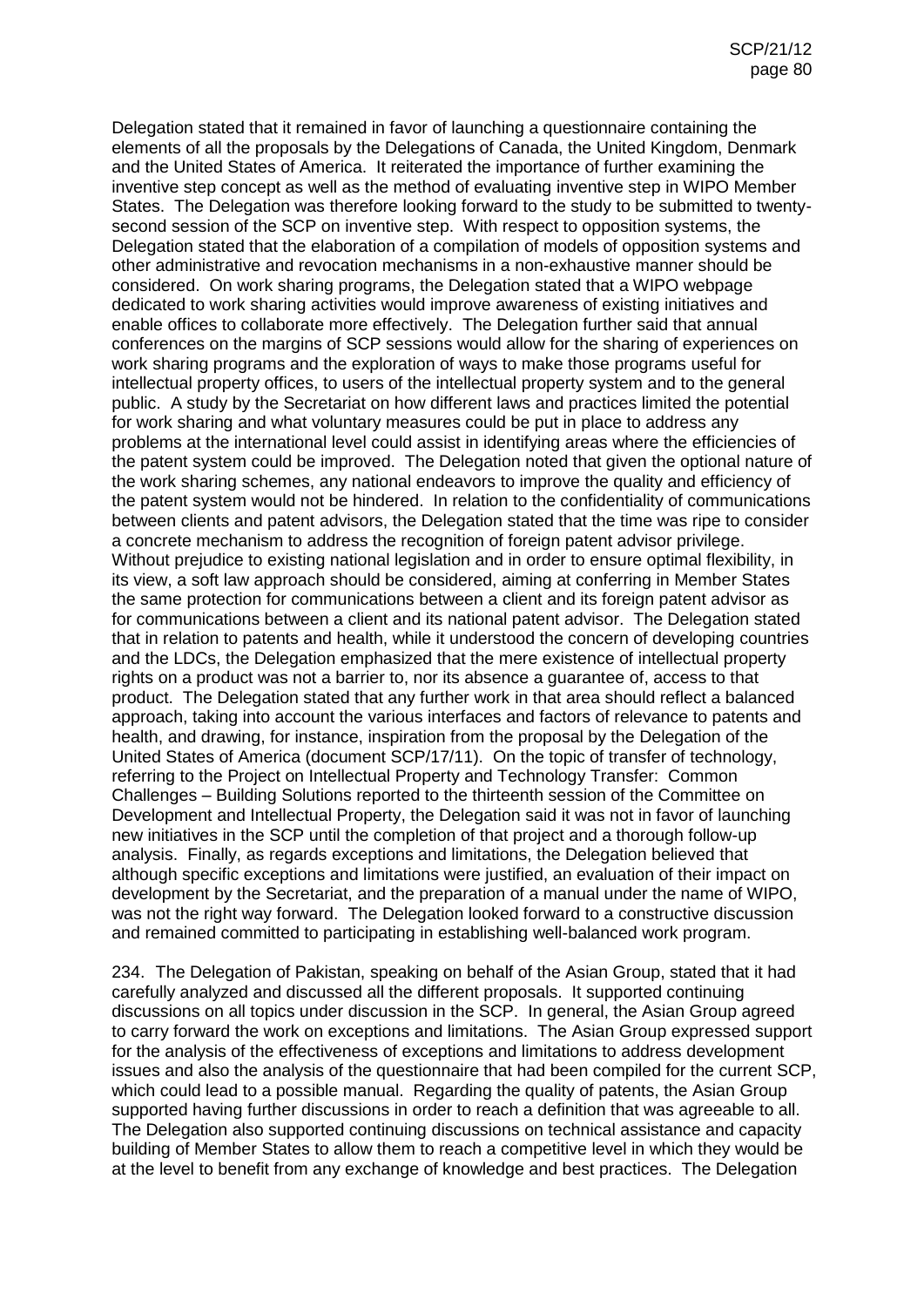stated that patents and health was a subject that the Asian Group held to be of essential importance, especially in resource-constrained countries. The Asian Group stated that it supported activities consisting of studies, information exchange and technical assistance in order to make full use of flexibilities. The Delegation also said that it supported a study on the relationship between patent systems and availability of essential medicines in developing countries and LDCs. Further, the Delegation was in support of continuing discussions among Member States on different proposals regarding confidentiality of communications between clients and patent advisors. Regarding transfer of technology, the Asian Group supported further studies on the failures of technology transfer arising from the patent system. The Delegation said that the exchange of ideas and the discussions in the current SCP session had been very fruitful and productive. It had allowed the Committee to have a better understanding of different points of views, which the Delegation believed would take the Committee forward toward arriving at a mutually agreeable decision on a number of topics taking into account the disparity in the development status of Member States. The Delegation said that it looked forward to contributing both in its national capacity and as a coordinator for the Asian Group.

235. The Delegation of Kenya, speaking on behalf of the African Group, noted that it had followed the deliberations during the current SCP session with interest. At the beginning of the current SCP session, the African Group noted that its understanding was that the discussions under various agenda items were purely for the sharing of experiences, and the Committee was not to make any recommendations of a norm-setting nature. The Delegation noted that despite that understanding, discussions under some agenda items had begun to take a norm-setting direction, which the African Group did not accept. The African Group was of the firm belief that discussions of attorney-client privilege were issues for national law and could not be the subject of norm-setting at the international level. The Delegation therefore did not support any norm-setting work in that area, whether soft law or a binding norm. On quality of patents, the Delegation said that it continued to question the relationship between work sharing and quality of patents, especially in the absence of a clear definition on the quality of patents. The Delegation therefore considered that the next SCP session should focus on the definition of quality of patents, given that the Committee already had an agreed work program in that area. On exceptions and limitations, the African Group said that it would like to build upon the work undertaken so far in the Committee and safeguard all the information by creating a dedicated webpage on all the studies and experiences that had been shared. In addition, the Delegation suggested that the Secretariat carry out technical assistance programs for developing countries, taking into account all exceptions and limitations practiced by all Member States. The Delegation also supported further work in that area based on the proposal by the Delegation of Brazil. Regarding patents and health, the Delegation suggested that the Committee adopt the proposal submitted by the Delegation of South Africa on behalf of the African Group and the DAG and implement it in full. In its opinion, that should be the starting point of the Committee's discussions on patent and health. In addition, the Delegation requested a revision of the study on the role of patents in promoting innovative medicines and facilitating transfer of technology, based on the comments made by Member States, especially those that were related to the work on R&D and access to medicine. Further, the Delegation requested an in-depth study on the disclosure of INN and a study on the impact of the exhaustion of patent rights in relation to the accessibility, quality and price of medicine. On transfer of technology, the Delegation believed that the SCP was the right forum for discussion on issues of transfer of technology, and supported further studies on the failures in technology transfer arising from the patent system.

236. The Delegation of Paraguay, speaking on behalf of GRULAC, noted the importance of an inclusive and academic approach, which would allow the SCP to move forward with a fair and balanced agenda. The Delegation stated that as regards exceptions and limitations to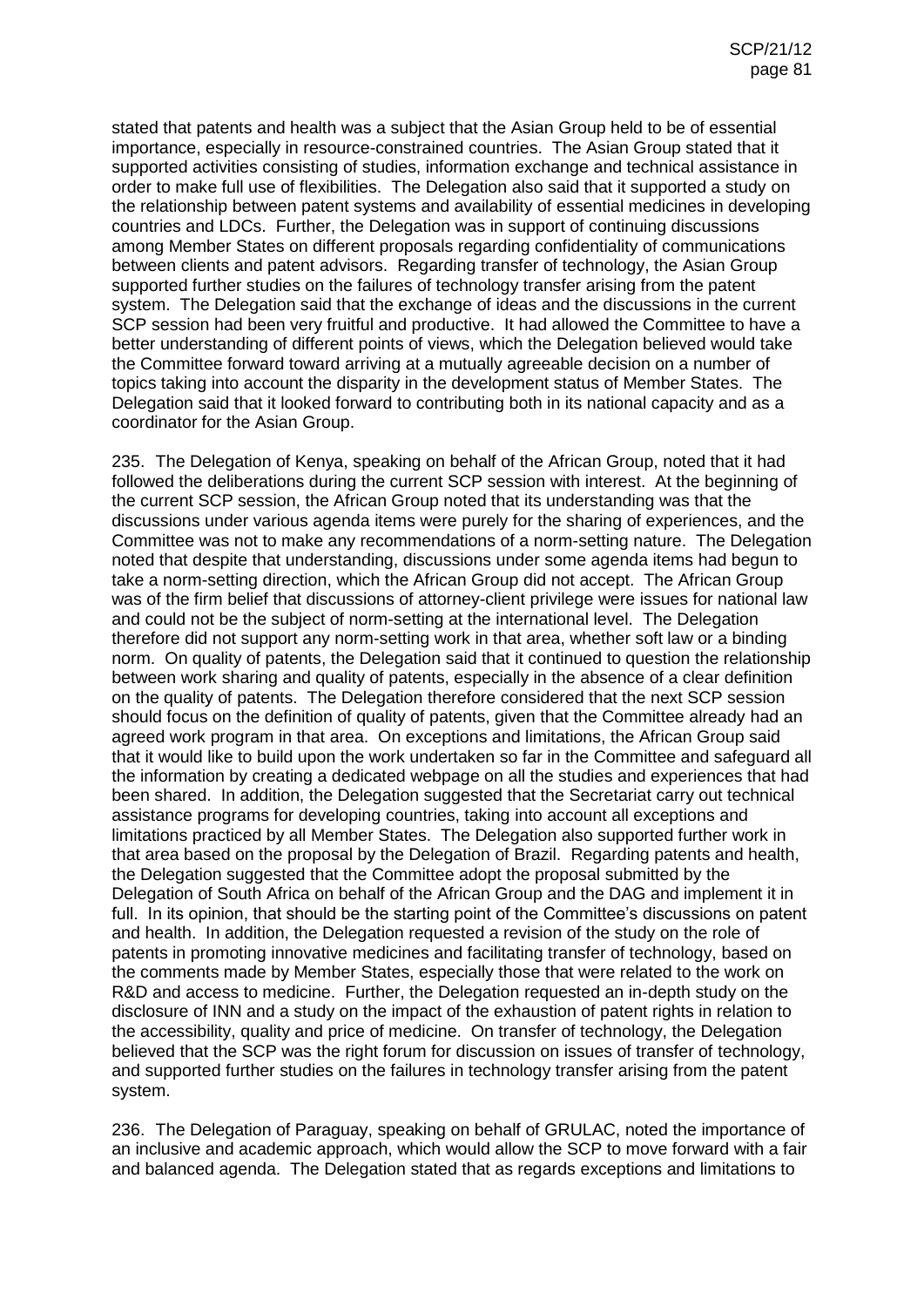patent rights, GRULAC would like to have an analysis of exceptions and limitations that had been proven effective in addressing development concerns, as well as the elaboration of an exceptions and limitations manual to serve as a reference for WIPO Member States. In addition, the Delegation stated that GRULAC had proposed the revision of the WIPO Model Law for Developing Countries on Inventions since it had not been revised since 1979. In view of the Delegation, such revision could include updates regarding, for example, the role of exceptions and limitations in implementation of public policies based on the discussions that had been held at the current SCP session. Regarding the issue of quality of patents, the Delegation stated that that it was necessary to move forward on that issue. It further noted two studies under that agenda item, namely a study on inventive step and a study on sufficiency of disclosure, which would be carried out for the following session of the SCP. The Delegation further expressed its support for carrying out capacity building and technical assistance activities to analyze the challenges faced by patent offices in developing countries. On the topic of patents and health, the Delegation stated that that GRULAC supported the idea of preparing a study on the effect of the patent system in the availability of medicines in developing countries and LDCs. GRULAC was also in favor of maintaining the issue of transfer of technology in the agenda of the Committee because that was an item that was part of the non-exhaustive list of issues to be considered for the work program of the SCP.

237. The Delegation of Peru supported the statement made by the Delegation of Paraguay on behalf of GRULAC. The Delegation further underlined the importance of having flexibility and a balanced agenda so that an agreement could be reached to guarantee the continuity of the work of the Committee. The Delegation noted that that for its Group, it was important that the future work included the revision of the WIPO Model Law for Developing Countries on Inventions of 1979. In the view of the Delegation, such revision should include, among others, issues such as transfer of technology and patents and health.

238. The Delegation of Egypt stated that that as regards the issue of exceptions and limitations to the rights, it endorsed the statement made by the Delegation of Kenya on behalf of the African Group. The Delegation further proposed creating a webpage that would include all the studies and seminars conducted on the issue of exceptions and limitations to the rights. In addition, the Delegation requested the Secretariat to include those exceptions and limitations in technical assistance programs in order to raise awareness about them. The Delegation further expressed its support for the proposal by the Delegation of Brazil regarding exceptions and limitations to patent rights, in particular, regarding the elaboration of a manual. With respect to the patents and health, the Delegation requested the full implementation of the African Group proposal contained in documents SCP/16/7 and SCP/16/7 Corr. Moreover, the Delegation looked forward to a further in-depth discussion on the issue of feasibility of INN disclosure in patent applications and/or patents. In particular, in that regard, the Delegation proposed to prepare a study on the best practices on how patent offices could search prior art using the INN. Further, regarding the issue of transfer of technology, the Delegation noted that that issue was included in the non-exhaustive list of issues to be considered by the Committee. Concerning the quality of patents, the Delegation wished to endorse the views of those delegations that considered that there was a lack of clarity regarding the relationship between the work sharing and the quality of patents, especially in the absence of a clear definition of the term "quality of patents". The Delegation further proposed a thorough discussion on that definition to be held before moving forward on specific proposals on that agenda item. In conclusion, the Delegation stated that that it looked forward to constructive discussions on the two studies to be presented at the following session of the SCP, namely a study on inventive steps and a study on sufficiency of disclosure.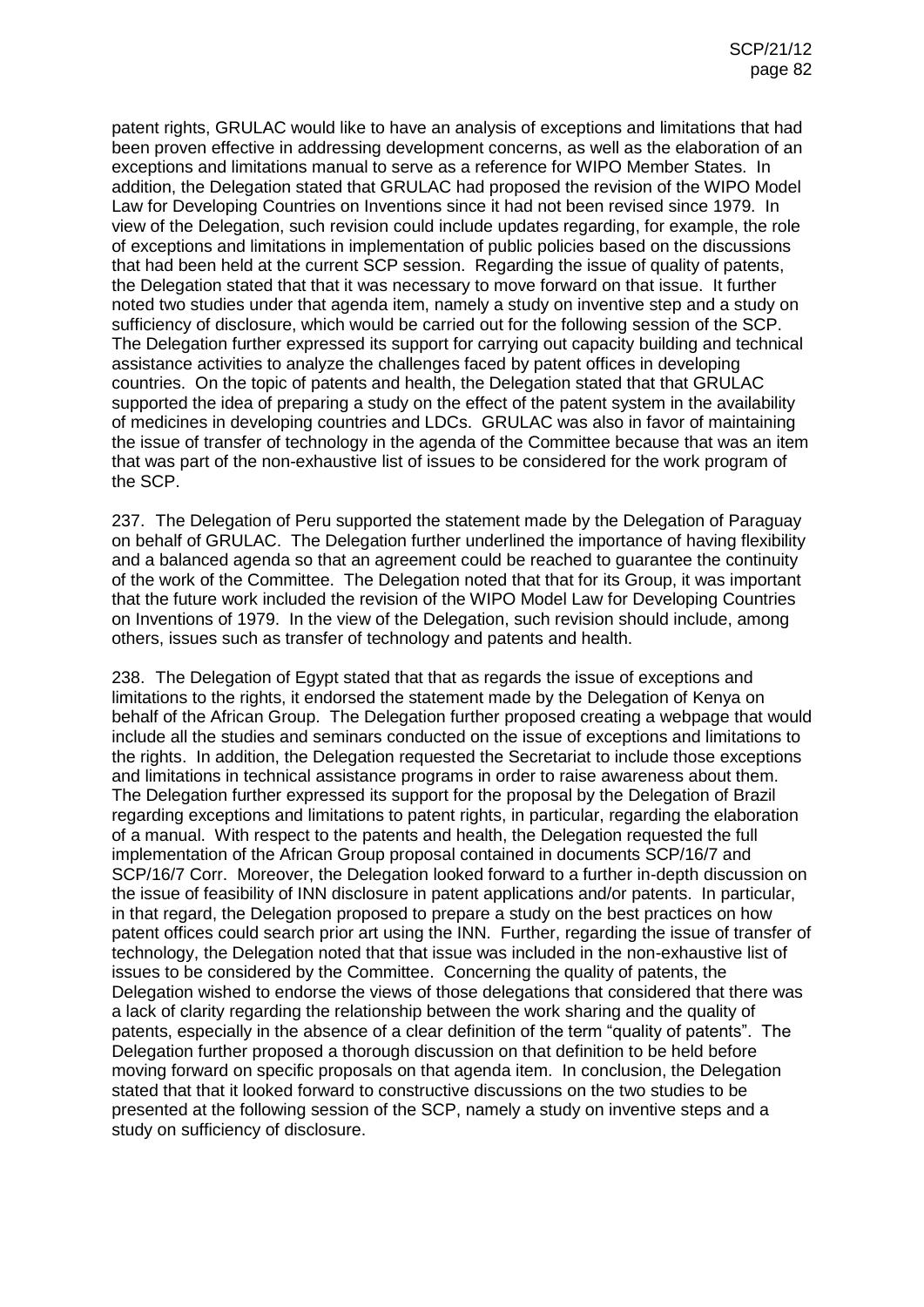239. The Delegation of India supported the statement made by the Delegation of Pakistan on behalf of the Asian Group. In addition, the Delegation emphasized that on the issue of exceptions and limitations to the rights, it supported the proposal by the Delegation of Brazil. Regarding the quality of patents, the Delegation was of the view that work sharing programs should be discussed in the PCT Working Group, since discussions on that topic within the SCP constituted a duplication of work. Further, the Delegation stated that that it would like some work to be carried out in relation to opposition systems. In addition, the Delegation supported the views suggesting that the Committee should define the term "quality of patents" and discuss technical assistance and capacity building activities with respect to patent search and examination in developing countries. Moreover, the Delegation supported work on sufficiency of disclosure. With regard to the patents and health, the Delegation referred to the following sentence in document SCP/21/8 "[d]ue to the complexity and multifaceted nature of the topic, the study may not exhaust all relevant issues, which could be subject to further research", and requested such further research to be carried out. In particular, the Delegation stressed that such further study should focus on the real impediments that the health care system faced under the product-patent regime. In addition, that study should also come to a conclusion regarding the role of patent systems in fostering the technology transfer necessary to make generic and patented medicines available in developing countries and LDCs. With regard to document SCP/21/9, the Delegation proposed a further study examining the question of the usefulness or advantage of a mandatory disclosure of INN when the applicant was fully aware of such INN. In addition, the Delegation insisted that that study should include a cost and benefit analysis of INN disclosure, particularly when important pharmaceutical compound was covered by Markush claims. Further, as regards Markush claims, the Delegation stated that the study should analyze: (i) barriers created with respect to availability of essential medicines to the public and whether the actual enablement of the compounds covered in Markush claims should be met in order to comply with the requirement of sufficiency of disclosure; and (ii) whether the compounds covered by Markush claims met the requirement of the industrial applicability or usefulness and what the actual scope of such claims should be. On transfer of technology, the Delegation reiterated its support for the study on the sufficiency of disclosure requirement. In its opinion, both the quality of patents and technology transfer were closely related to the sufficiency of disclosure requirement, and therefore, patent documents should serve as a stand-alone document for the seamless transfer of technology.

240. The Delegation of Pakistan stated that WIPO's technical and legal assistance to countries should incorporate the issue of the exceptions and limitations to patent rights in order to raise awareness about their modalities. The Delegation expressed its strong support for the proposal made by the Delegation of Brazil to evaluate the responses to the questionnaire on exceptions and limitations. The Delegation stated that WIPO should conduct a study on the implementation of exceptions and limitations to address development concerns, including structural and practical difficulties in using exceptions and limitations. Regarding the quality of patents, the Delegation stated that a robust substantive examination, stricter patentability criteria and an effective opposition system improved quality of patents, and that the Secretariat should provide technical and legal assistance in that regard. The Delegation further requested the Secretariat to study the procedures and modalities of the use of different opposition systems prevailing in various jurisdictions, constraints in using those systems effectively and how to remove such constraints. On patents and health, the Delegation supported the proposal submitted by the Delegation of South Africa on behalf of the African Group and the DAG contained in documents SCP/16/7 and SCP/16/7 Corr. The Delegation requested the Secretariat to provide technical assistance to developing countries and LDCs in order to enable them to amend and modify their patent laws in order to use public health related flexibilities. In its opinion, that was in line with Article 4 of the Cooperation Agreement between WIPO and the WTO, which clearly mandated WIPO to offer technical assistance on IP related matters. In the view of the Delegation, there was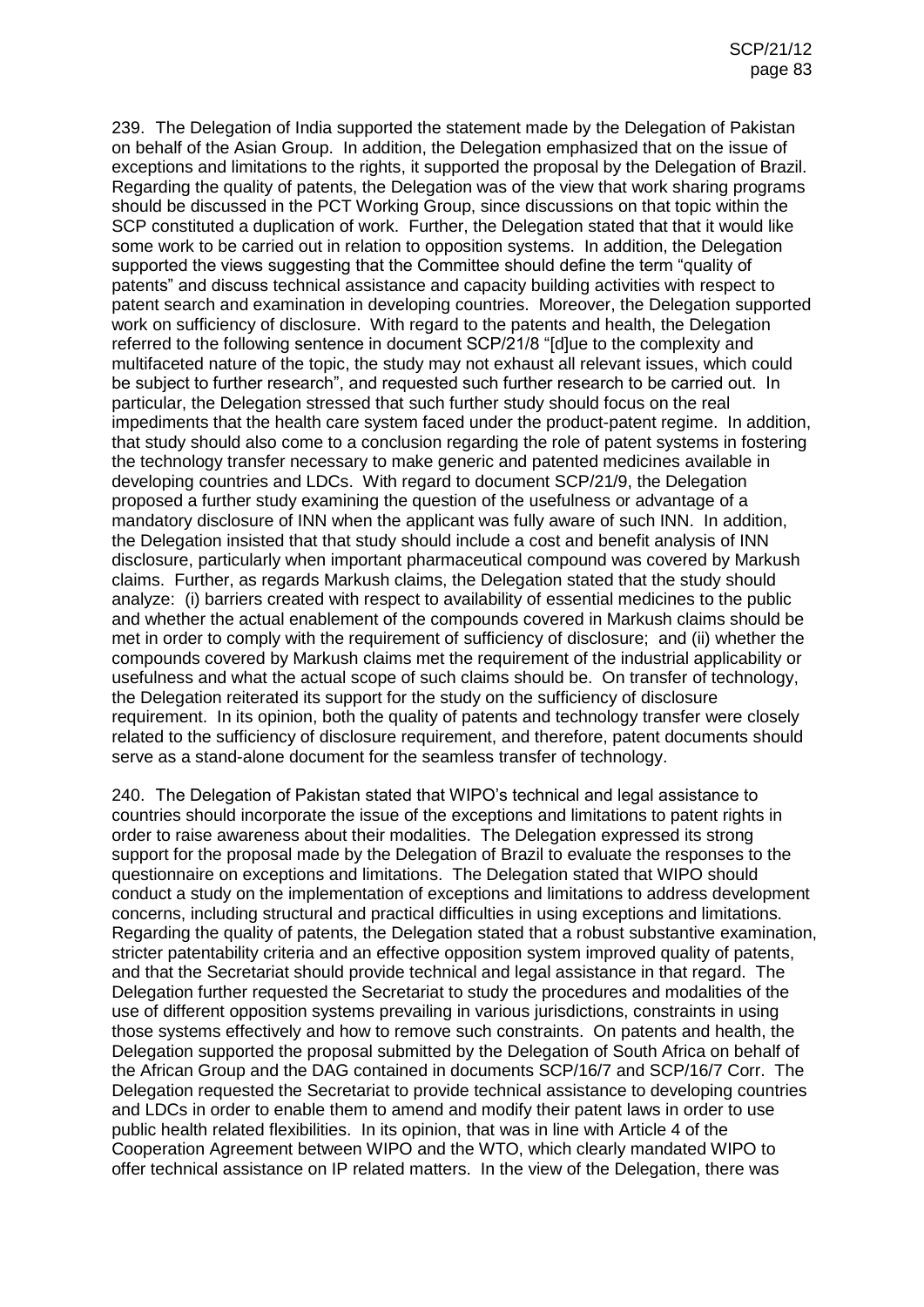also a need of study on the impediments to the practical implementation of public health related flexibilities in developing countries and LDCs from technical and legal point of view. Regarding the issue of transfer of technology, the Delegation requested the Secretariat to set up an independent commission to further analyze failures in technology transfer due to patent-related impediments. The Delegation stated that the objective of those activities should be to: (i) identify flexibilities and measures available in the TRIPS Agreement on technology transfer; (ii) improve the understanding of policy makers of developing countries on the role of IPRs in technology transfer and experiences of developed countries in acquiring technology; (iii) build technological base, collating information on R&D policies of developed countries and identify appropriate policies that could be implemented by governments of developed countries and entities to facilitate technology transfer to entities in developing countries; and (iv) analyze the extent to which developed countries had fulfilled their commitments under Article 66.2 of the TRIPS Agreement. The Secretariat was also requested to provide information at the twenty-second session of the SCP on the involvement of the WIPO Secretariat in discussions on transfer of technology in the post-2015 Development Agenda in line with Goal 9 of the United Nations Sustainable Development Goals, which affirmed to build resilient infrastructure, promote inclusive and sustainable industrialization and foster innovation. In conclusion, the Delegation stated that while discussions should continue on confidentiality of communication between clients and their patent advisors, it did not support any norm-setting on that issue as it was a matter of national preference.

241. The Delegation of Iran (Islamic Republic of) supported the statement made by the Delegation of Pakistan on behalf of the Asian Group. In relation to exceptions and limitations to the rights, patents and health and transfer of technology, the Delegation supported the statements made by the Delegations of Kenya on behalf of the African Group, Egypt, India and Pakistan in its national capacity. Regarding the issue of quality of patents, the Delegation reiterated that the Committee still had no common ground regarding the term "quality of patents". In the view of the Delegation, a common understanding on the definition of that term was necessary in order to take further steps on the issue and before discussing a detailed work plan. Further, in relation to work sharing, the Delegation noted that work sharing was a unilaterally initiated activity and was not a substantive matter; it was a procedural matter, which fell outside the mandate of the SCP. As regards the confidentiality of communication between clients and their patent advisors, the Delegation was of the view that it was a matter of procedural law that fell outside the scope of the application of the patent law and outside of the mandate of the SCP and WIPO. Therefore, the Delegation did not support any norm-setting activities on that issue.

242. The Delegation of Montenegro associated itself with the statement made by the Delegation of the Czech Republic on behalf of the CEBS Group. Further, the Delegation stated that that quality of patents was an essential item on the agenda of the SCP and therefore, the Committee should move towards discussion of substantive patent law issues. As regards work sharing initiatives, the Delegation stated that that Montenegro had a small patent office, which did not carry out substantive examination; however, it fully supported the information sharing to improve patent quality that would be of benefit to both offices and applicants. In relation to the confidentiality of communication between clients and their patent advisors, the Delegation stated that since the issue was deeply rooted in many countries' tradition, it supported a soft law approach.

243. The Delegation of the United States of America supported the statement made by the Delegation of Japan on behalf of Group B. Regarding document SCP/21/9 related to the feasibility of INN disclosure in patent applications and/or patents, in its opinion, the best way to address the difficulties in searching and examining chemical and pharmaceutical inventions was what was implicitly suggested in paragraph 57 of that study. The Delegation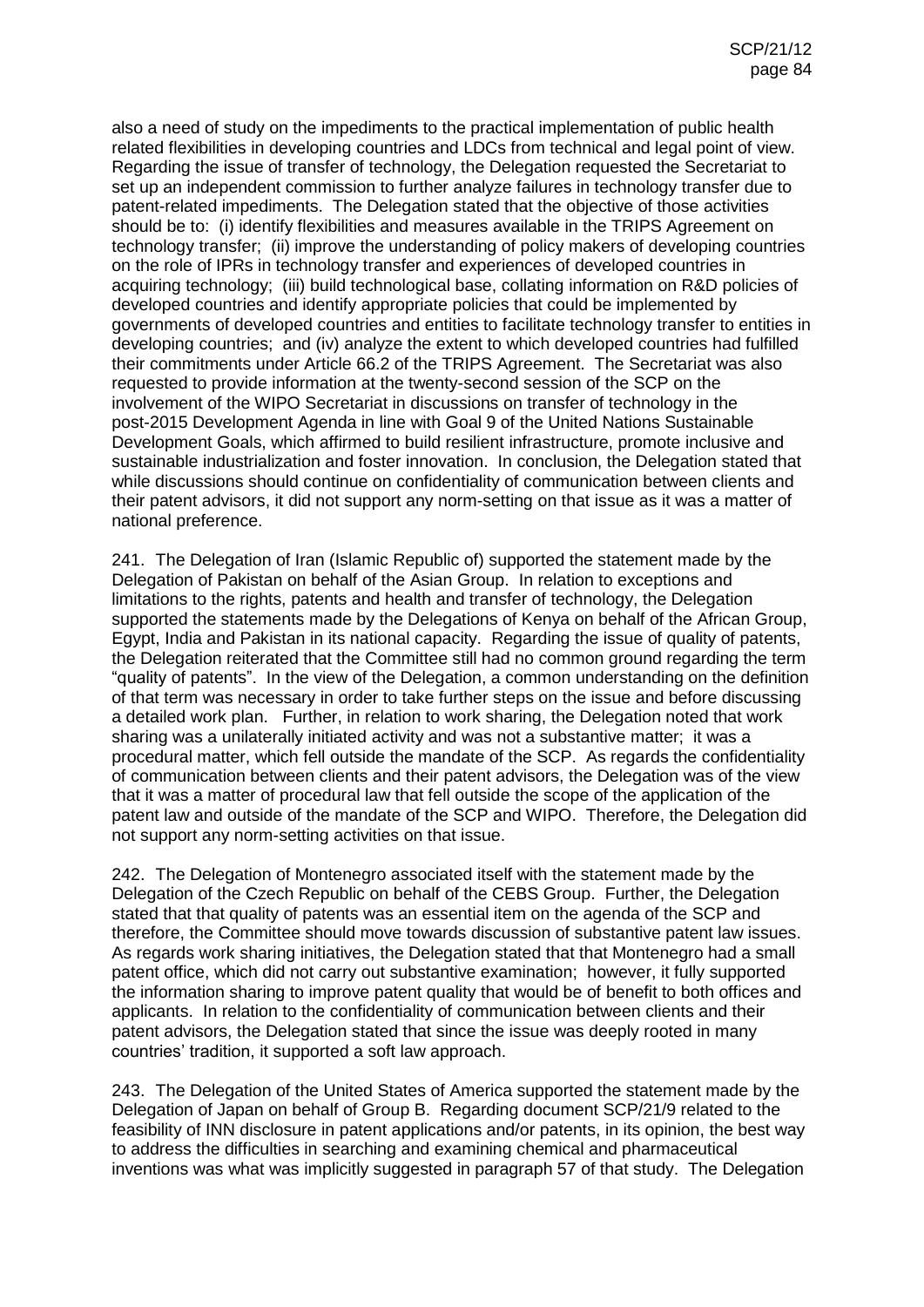considered that a software-based system should be developed for carrying out the automatic identification, extraction and indexing of chemical data from patent documents. The Delegation was of the view that that would provide a simple and cost efficient way of searching those inventions using, for example, a non-INN or other chemical identifier. The Delegation observed that WIPO was well suited to oversee the development of the tools and databases necessary to implement such system. Therefore, the Delegation proposed that the SCP evaluate how best to develop and implement a system for the automatic identification, extraction and indexing of data from patent documents using, for example, chemical natural language and to provide tools that were accessible to everyone for searching chemical and pharmaceutical patents cost effectively. The Delegation suggested that once the proposed study identified a way forward on how to develop such softwarebased system, WIPO would implement it with the ultimate goal of making it freely available.

244. The Delegation of Brazil supported the statement made by the Delegation of Paraguay on behalf of GRULAC, and supported proposals to have further discussions on exceptions and limitations to the rights, patents and health and transfer of technology. As regards the quality of patents, the Delegation stated that a common definition of the term "quality of patents" was necessary to have a clear understanding on what the Committee was aiming at in discussing that issue.

245. The Delegation of India, in response to the statements made by some delegations on the possibility of developing software for automatic identification, extraction and indexing of chemical data from patent documents instead of the INN disclosure in patent applications, stated that that while the development of such software would be useful, it questioned whether there would be any negative effect of indicating the INN in patent documents when it was available to the applicant at the time of filing.

246. The Chair submitted his suggestions on the future work of the SCP in writing, which were discussed by the Committee.

247. During discussions on the future work of the SCP, some Delegations proposed changes to the Chairs' suggestions. Some Delegations noted they had exercised flexibility to the maximum extent possible. Some Delegations noted they could take into consideration changes to the suggested future work program proposed by some other Delegations.

248. The Delegation of Kenya expressed its concern regarding the balance of the future work program.

249. The Delegation of Japan, speaking on behalf of Group B, thanked the Chair, *ad hoc* Vice Chairs and Secretariat for their hard work in preparing the suggested future work program. Noting that striking a balance was always difficult, the Delegation said that the whole package was not a good balance for Group B, but that it was necessary for the Committee to have concrete items to continue work for the next session. From that spirit, the Delegation expressed that it had seriously and faithfully worked on the proposal that had been presented at the informal consultation instead of its own proposal. The Delegation noted that although it had at first asked for many amendments, it had made a decision to go along with the Chair's proposal in order to let the Committee work for the next session and to continue to let WIPO conduct its work in line with its objectives.

250. The Delegation of Paraguay, speaking on behalf of GRULAC, thanked the Chair for his work. GRULAC noted that it had followed the Chair's instructions regarding an innovative approach to dealing with the issue of the program for future work. The Delegation noted that it, and all Delegations, had tried to work constructively. The Delegation stated that although there was some good work, it believed that GRULAC was prejudiced and was most affected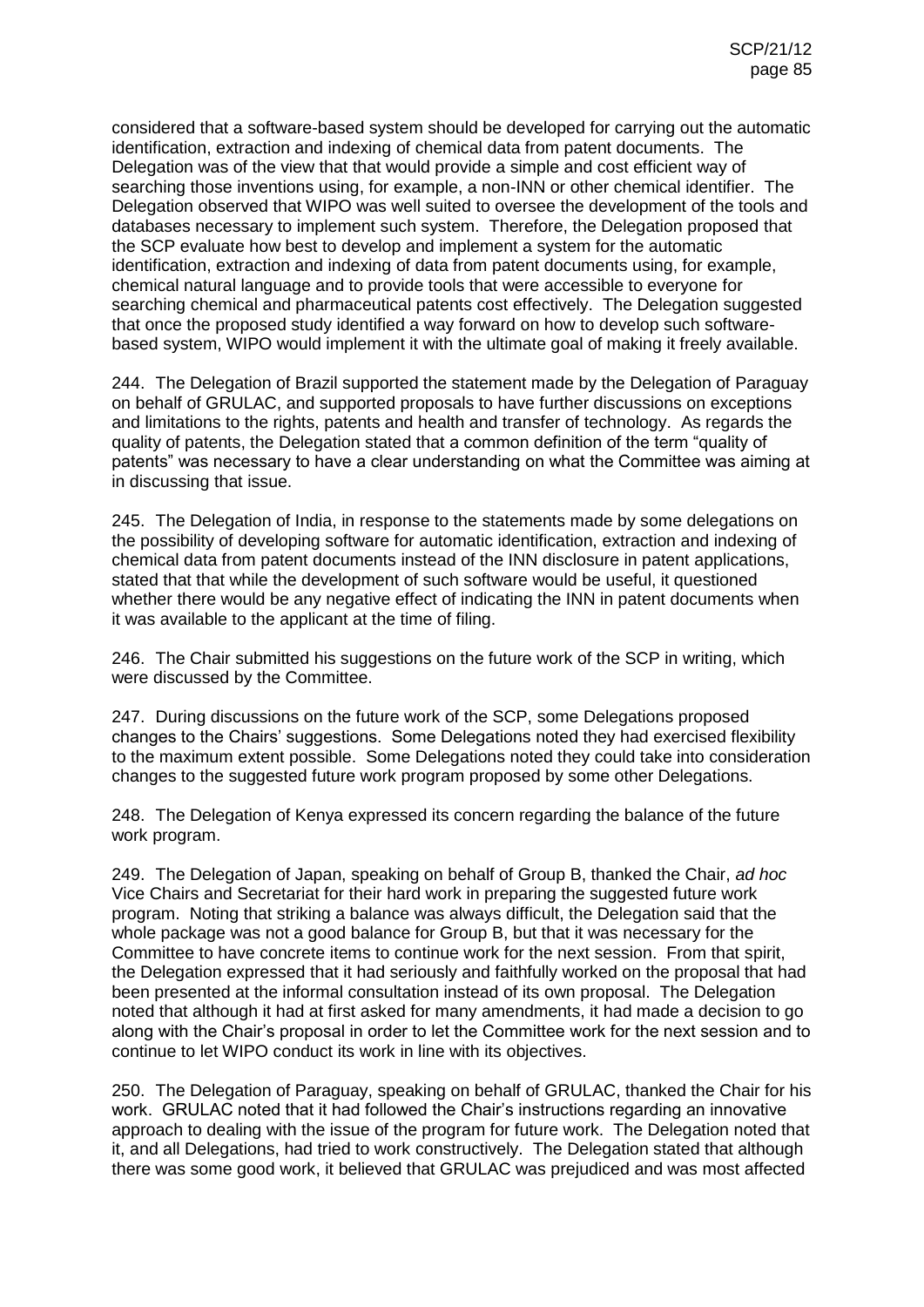by the proposal since its proposal to revise the 1979 WIPO Model Law for Developing Countries on Inventions as well as other proposals had not been examined by Member States. The Delegation felt that the proposed work program was unbalanced, as there were several aspects dealing with the quality of patents, including two studies the Committee had asked the Secretariat to prepare for the twenty-second session of the SCP in addition to a seminar on the definition of quality of patents and another on work sharing. The Delegation noted that with regards to exceptions and limitations, the future work program contained a compilation of experiences of Member States and case studies, which the Delegation thought was very little work. The Delegation remarked on the extreme importance of the Committee and of WIPO and expressed the need to reach a solution. The Delegation stated that the time had come to reach an agreement in the Committee in order to give a positive signal for the future.

251. The Delegation of Belarus, speaking on behalf of CACEEC, thanked the Chair for his hard work in providing the suggested future work program. The Delegation noted that it was not entirely happy with the suggested future work program, because in its view, more work should have been done on confidentiality, for example, to achieve a more balanced work program. The Delegation expressed its impression that the trouble of the Organization was that Member States were all obsessed with pursuing their own perception of balance. Since the Delegation said it was not inclined to follow that path, it endorsed the suggested future work program as it stood on behalf of CACEEC.

252. The Delegation of Pakistan, speaking on behalf of the Asian Group, expressed its appreciation for the hard work of the Chair, *ad hoc* Vice Chairs and the Secretariat. The Delegation joined other Delegations in stating that it was not ecstatic about the suggested future work program, but as a general impression, the Asian Group could live with it. The Delegation noted that members of the Asian Group had reservations about the suggested future work program, especially regarding balance including the number of seminars to be held.

253. The Delegation of the Czech Republic, speaking on behalf of the CEBS Group, expressed its thanks to the Chair for not giving up on a substantive work program. The Delegation noted it had eyed a substantive work program for the future work of the Committee, and to that end, the CEBS Group had worked hard during informal consultations and the plenary sessions on substantive items and future work. As for the word "balanced", mentioned by many delegations, the Delegation said that Member States should reflect on what it meant. For the sake of the Committee and the Organization, the Delegation stated that it endorsed the suggested future work program. It further noted that it had not coordinated with the CEBS Group members on the text of the suggested future work program, and that they could intervene in their national capacity. The Delegation stated that although it was not happy about the suggested future work programs as other delegations had said, that might be a good sign showing a significant element of compromise that contained something in common that Member States could live with.

254. The Delegation of Brazil thanked the Chair, the *ad hoc* Vice Chairs and the Secretariat for their hard work. The Delegation stated that it could not disagree with the statements of the Delegations of Paraguay on behalf of GRULAC and Kenya on behalf of the African Group that the suggested future work program was not balanced because of the heavy work on quality of patents, including opposition systems, and little progress on exceptions and limitations to patent rights. The Delegation noted that at the twentieth session of the SCP, the Committee had agreed to include a seminar on exceptions and limitations for the current SCP session. The Delegation further noted that, at the twentieth session of the SCP, the Committee had addressed the imbalance and had conducted discussions on all subjects.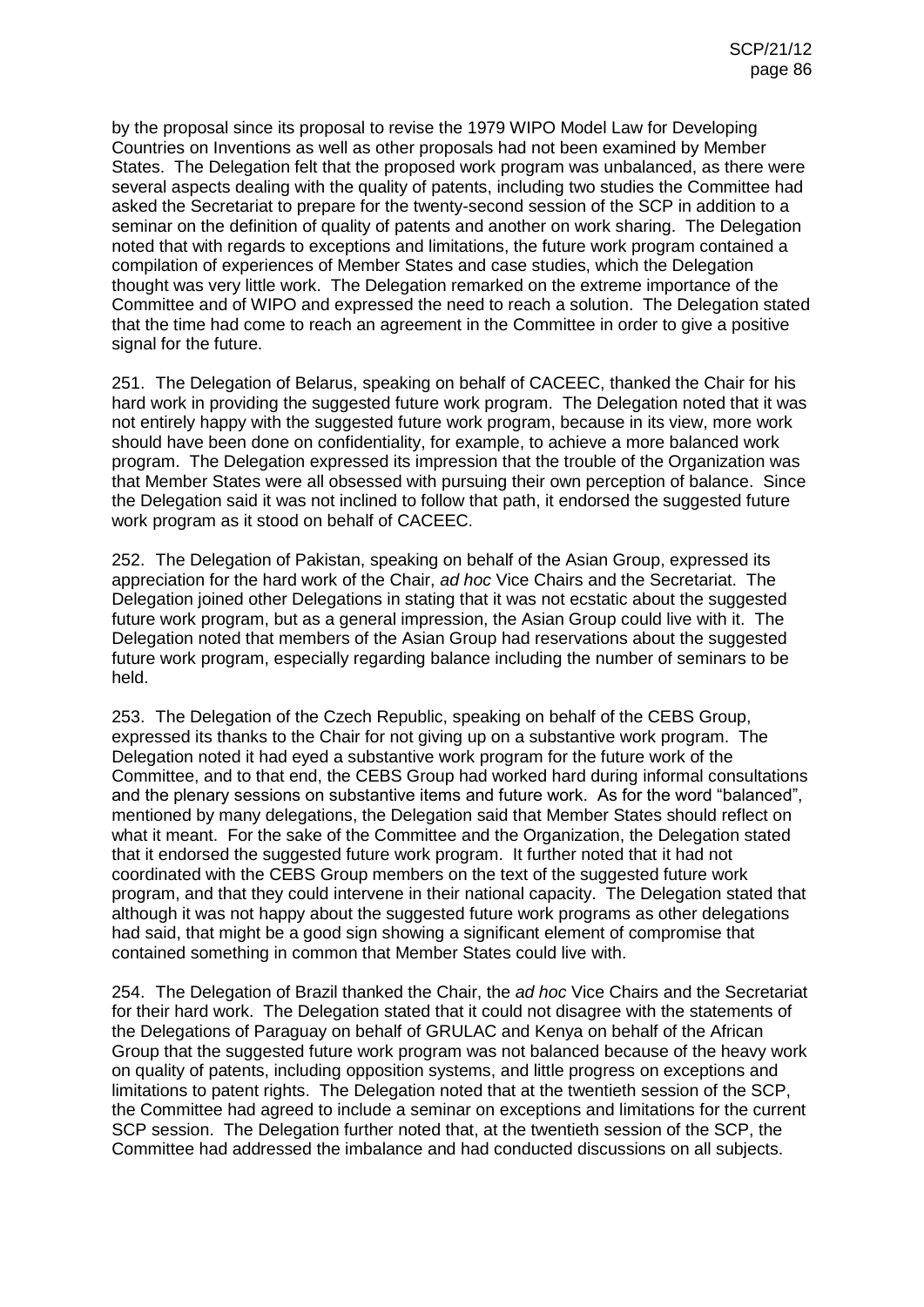The Delegation believed that it was possible to reach a balance regarding the suggested future work program.

255. The Delegation of Iran (Islamic Republic of) thanked the Chair for his hard work in presenting the suggested future work program. The Delegation noted that it had some concerns regarding the suggested future work program.

256. The Delegation of Chile thanked the Chair and the *ad hoc* Vice Chairs for their work. The Delegation noted that the suggested future work program was a basis on which it could work. The Delegation further noted that there were a number of activities in the suggested future work program under the agenda item on quality of patents, including opposition systems. The Delegation expressed its interest in the elements in the suggested future work program on patents and health and transfer of technology.

257. The Chair submitted his revised suggestions on the future work of the SCP in writing, which were discussed by the Committee.

258. The Delegation of Paraguay expressed support for the revised suggested future work program and stated that it thought that the revised suggested future work program was a last-ditch attempt. The Delegation hoped that other delegations could show a last morsel of flexibility.

259. The Delegation of Japan stated that although some Delegations had noted that there were numerous activities under the agenda item on quality of patents, including opposition systems, in comparison to activities under other agenda items, the studies on inventive step and sufficiency of disclosure had been agreed upon at the twentieth session of the SCP. Further, the Delegation noted that the modification of a seminar on work sharing to discussions on work sharing had substantially narrowed the activities under that agenda item. The Delegation said that the purpose of the Committee was not negotiation for the sake of negotiation and that the Committee had a responsibility to do substantive work. The Delegation further noted that the Committee should not repeat what it had experienced two or three years ago. In its view, the revised suggested future work program had decreased in the amount of work compared to the previous suggestion, which was the second instance of a decrease in ambition and its interests. The Delegation stated that in order to save the bigger interests of WIPO, the Delegation had decided to accept the revised suggested future work program as a whole.

260. The Delegation of Pakistan, speaking on behalf of the Asian Group, noted that the meaning of balance was very relative for all Member States and within regions. The Delegation said that in the spirit of compromise and flexibility, the Asian Group would be able to live with the revised suggested future work program.

261. The Delegation of the Czech Republic, speaking on behalf of the CEBS Group, stated that the revised suggested future work program was as much of a compromise as it could get. The Delegation noted that the revised suggested future work program was a landing point rather than a landing zone. Further, the Delegation noted that although it preferred a seminar on work sharing and collaboration, rather than discussions because it had found both seminars held during the current SCP session to be informative, it was willing to show extra flexibility and accept the revised suggested future work program.

262. The Delegation of Belarus, speaking on behalf of CACEEC, expressed appreciation for the relentless efforts of the Chair and Vice Chairs in steering the Committee toward a positive result. The Delegation expressed its readiness to extend flexibility one step further and join other regional groups in accepting the revised suggested future work program.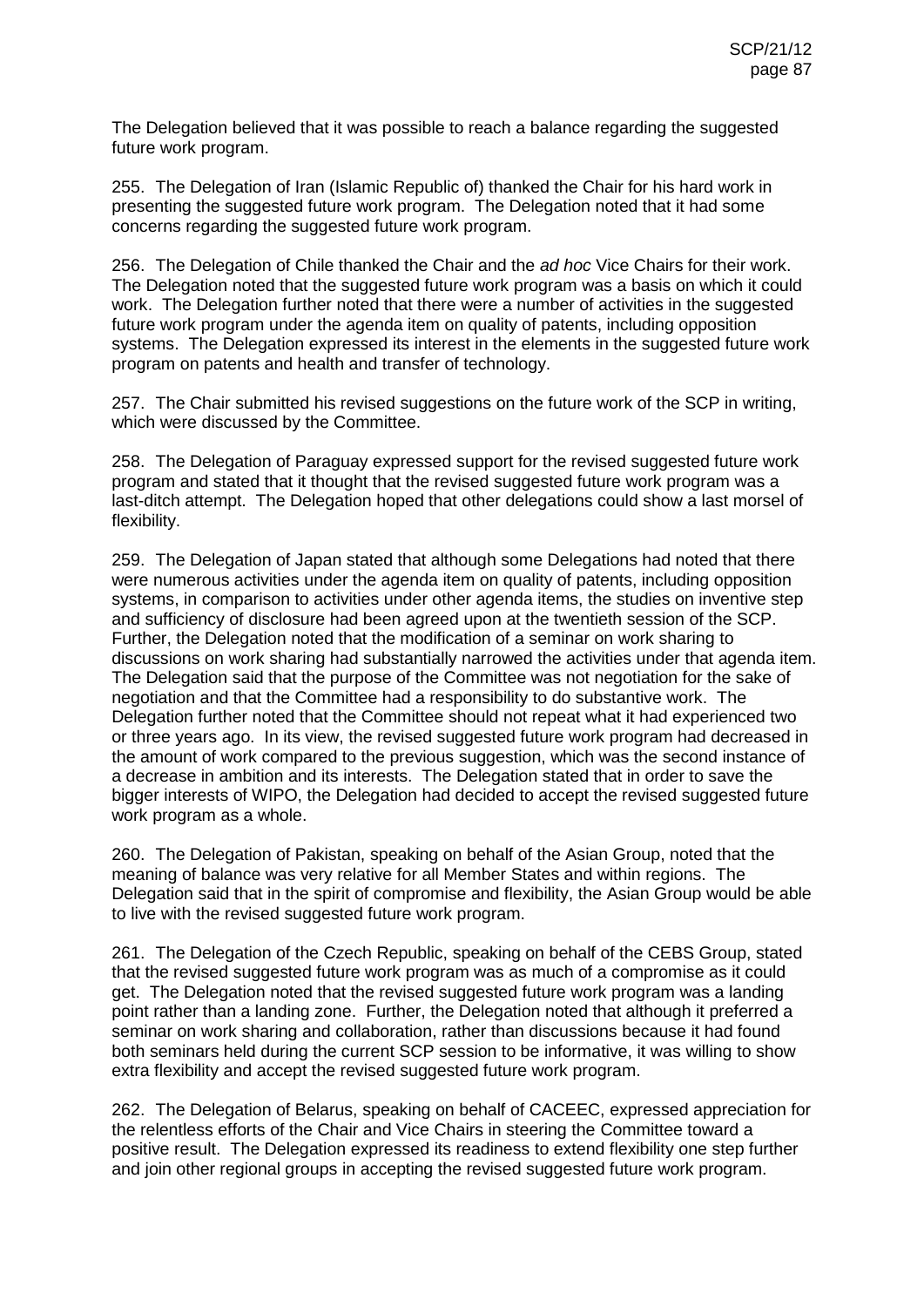263. The Delegation of Kenya, speaking on behalf of the African Group, thanked the Chair and Vice Chairs for their tireless efforts in leading discussions so that the Committee could progress. The Delegation noted that the Committee had worked tirelessly, had conducted consultations in various configurations and had put forth a proposal from the three largest groups in the organization: the African Group, Asian Group and GRULAC. The Delegation further noted that it had offered a package that showed a lot of flexibility and good intentions to move the Committee's work ahead, which had been dismissed without further reflection. The Delegation felt that the revised suggested future work program was very imbalanced. The Delegation stated that although it took into account the fact that the studies on inventive step and sufficiency of disclosure had already been agreed by the Committee at its twentieth session, in order for the African Group to be comfortable, it needed an equivalent reflection of studies in other areas in which it had an interest. The Delegation noted that it had asked for a study on exhaustion and a study on Markush claims to make sure that there would be a balance. The Delegation stated that those had become red lines. The Delegation said that the African Group was disappointed because the Committee did not seem to be taking into account the seriousness of the health concerns and health disasters that had been happening in Africa, noting that the continuing Ebola disaster was a health issue. Observing that the disaster was a failure of the patent system, the Delegation stated that thousands were dying, yet the patent system and the Organization, which was supposed to cater to the African Group's interest, did not seem to care. The Delegation expressed its disappointment that although lives were being lost and people had to walk around with masks to bury their loved ones and could not touch the sick, the Committee had said that to strike a balance it could not have studies on serious issues of health. The Delegation noted that its people were dying, and if the patent system could not help its people live normal lives and enjoy what everyone was enjoying in other parts of the world, and that when advisories were issued stating those coming from Africa could not get a visa because there was Ebola in Africa, then the Committee should be concerned. The Delegation stated that although the African Group would like to show flexibility for the sake of moving forward, it could not show flexibility when its people were dying and nobody seemed to care. The Delegation expressed the opinion that if the patent system and the pharmaceutical industry could not work for all of the Member States, then the Committee should not pretend and use the word "balance". The Delegation stated that there was no balance when over 4,000 people had died, when there was a continuing disaster in Africa on public health and when Member States were afraid of shaking other people's hands. The Delegation also stated that there was no balance when the health system was ravished and health care workers were dead. In conclusion, the Delegation said that the African Group was not ready to accept the revised suggested future work program. The Delegation said the Committee needed to see flexibility to ensure that normal lives could be led and that the patent system did not become a hindrance to the survival of Africa. The Delegation noted the Committee needed to be serious. The Delegation said it did not see how one could sleep when other people were in distress. The Delegation expressed its thought that the world had become unequal and unbearable when people died and there was no feeling. The Delegation noted that even if it was said that the African Group had become a problem, it was ready to be blamed for the sake of its people. The Delegation expressed its belief that the Committee should move forward taking into account what it faced in reality.

264. The Chair noted the support and solidarity of the international community with respect to the Ebola crisis. The Chair submitted further suggestions on the future work of the SCP under the agenda item on patents and health.

265. The Delegation of Kenya, speaking on behalf of the African Group, noted that the Proposal submitted by the Delegation of South Africa on behalf of the African Group and the Development Agenda Group (documents SCP/16/7 and SCP/16/7 Corr.) contained an indepth analysis involving INN and a study on Markush claims. The Delegation said that if the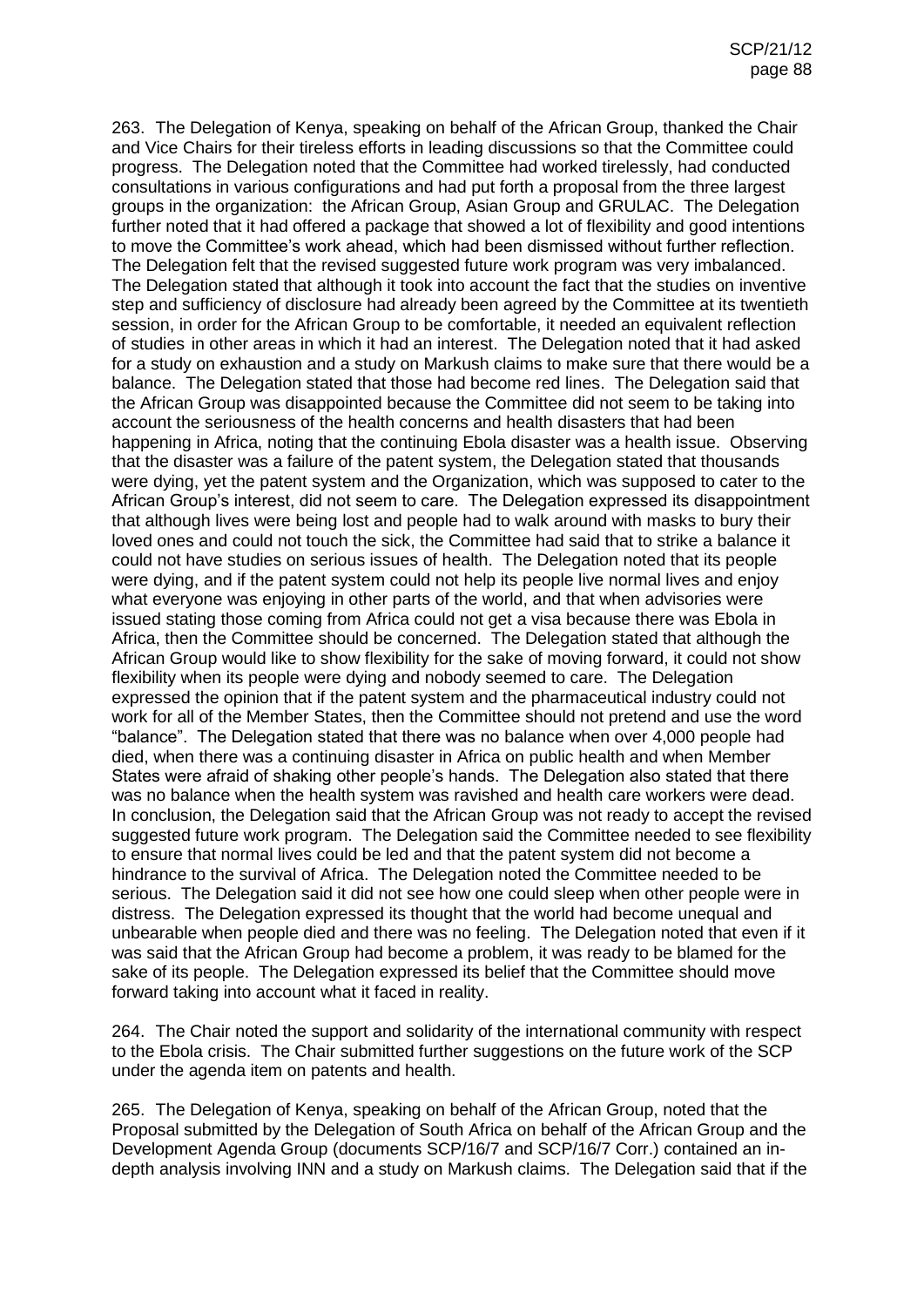Committee could move forward in those two areas, it could begin to open the issue of health and to demystify the issue of medicine and the evergreening of patents. The Delegation expressed its impression that patents were granted with respect to small adjustments and information available to the public, for example, the INN provided by the WHO was not taken into account. Noting that small adjustments were made to create new drugs, the Delegation considered that INN provided as mandatory in patent applications for new drugs would assist in the ascertainment of whether the compound was new or not. Accordingly, in its view, it would unclog the system of evergreening of patents and would open research for new drugs. The Delegation reiterated that the African Group had asked for two studies in the area of public health, one on a further in depth analysis of INN and one on Markush claims. The Delegation stated that if that would be accepted by the Committee, the Delegation could live with the revised suggested future work program.

266. The Chair noted that the revised suggested future work program provided that the study on INN (document SCP/21/9) would be discussed at the twenty-second session of the SCP. The Chair raised the possibility of a discussion regarding a potential study on Markush claims at the twenty-second session of the SCP.

267. The Secretariat noted that since patent applications concerning pharmaceutical products sometimes contained Markush claims, they were referenced in document SCP/21/9 on a few occasions. The Secretariat said that it fully shared the interests of the SCP that the Committee addressed substantive patent issues that were of interest to all Member States. The Secretariat further noted that one of the challenges, particularly for developing countries, was to absorb the amount of information put on the table in an effective manner; it was not just a matter of asking the Secretariat to produce as many studies as possible. The Secretariat further noted its limited human resources to deliver all those studies of the quality the Committee deserved. The Secretariat said that, in its view, document SCP/21/9 was a thorough analysis of INN that would assist the needs of developing countries. While the Secretariat noted an option of adding more studies in the work program of the next session of the SCP, it expressed its doubt about delivering the two studies that had been agreed upon at the twentieth session of the SCP, plus the two studies requested by the Delegation of Kenya on behalf of the African Group, in the quality the Committee deserved. The Secretariat noted that the option that had been mentioned by the Chair might be a possibility of moving forward in a progressive manner. The Secretariat noted that at the twenty-second session of the SCP, the Committee, as in the revised suggested future work program, could continue discussions on INN. The Secretariat observed that at a certain point, the Committee would be able to address the issues that had been raised by the Delegation of Kenya on behalf of the African Group in which the membership of WIPO shared an interest.

268. The Delegation of Brazil said it wanted to add its voice to the concerns raised by the Delegation of Kenya on behalf of the African Group on the balance of the revised suggested future work program. The Delegation noted that the revised suggested future work program contained four items under the agenda item on quality of patents, including opposition systems, and there were only two items under the agenda item on patents and health, which was clearly much less. The Delegation sought clarification regarding the revised suggested future work program under the agenda item on exceptions and limitations to patent rights. The Delegation recalled that at the twentieth session of the SCP, the Committee had faced the scenario of only one item on the agenda, which had been exceptions and limitations to patent rights. The Delegation said it had done a great deal to accommodate other requests from all Member States on the quality of patents, including opposition systems, and on the confidentiality of communications between clients and patent advisors. The Delegation understood that similar flexibility should be shown to the requests of developing countries, especially those that had been made by the African Group.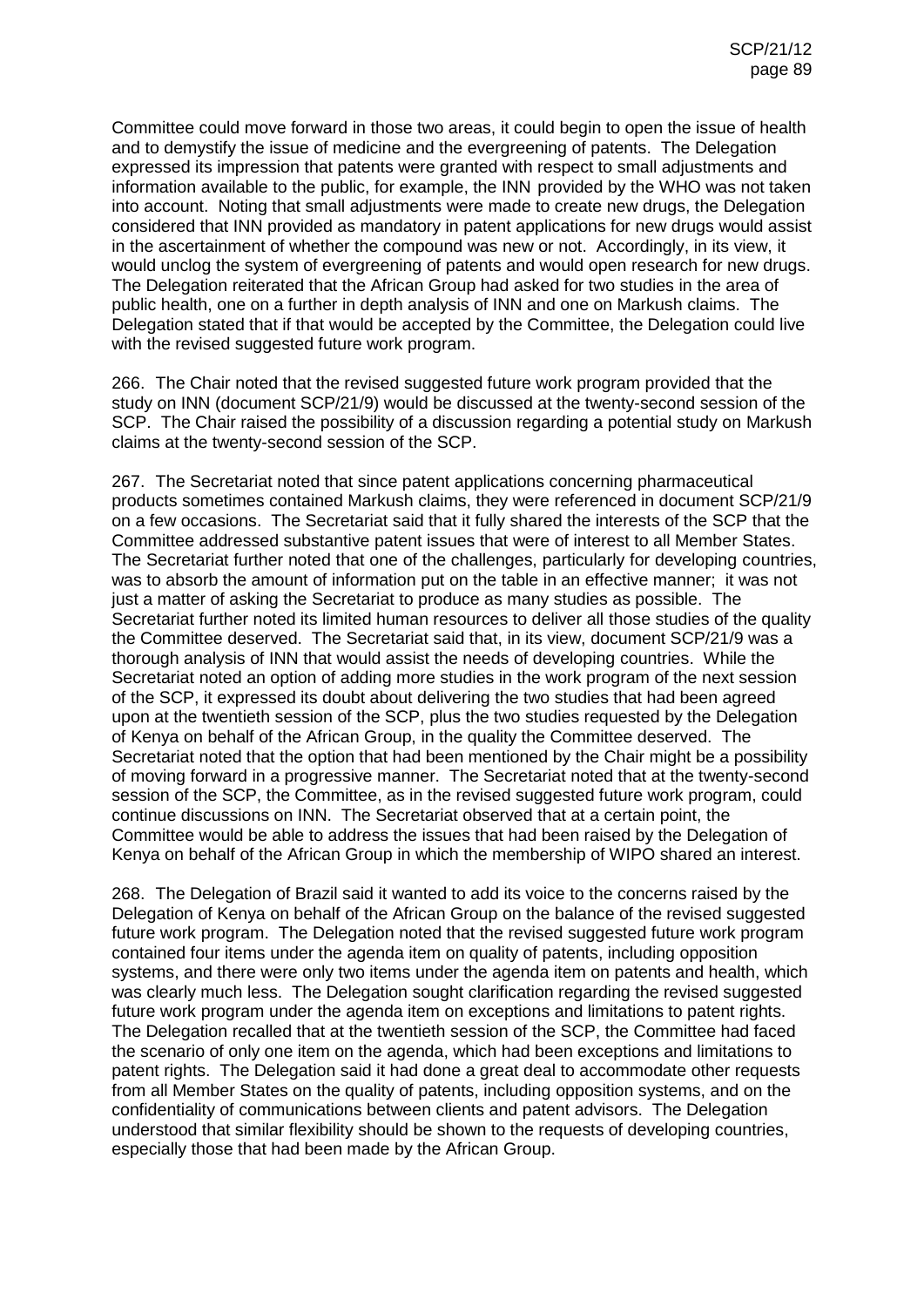269. The Delegation of Japan, speaking on behalf of Group B, noted that the whole world took the crisis in Africa seriously. The Delegation further noted that, on the basis of an understanding that the revised suggested future work program was a take it or leave it approach, the Group tried to make maximum concessions. The Delegation expressed serious concern that the discussion was deviating from the originally intended last attempt of a take it or leave it approach. The Delegation noted that with regards to the two studies to be presented at the twenty-second session of the SCP, one had been proposed by Group B and the other study had been proposed by another regional group. The Delegation said it would be regrettable if the Committee lost the narrow landing point by failing to agree on the revised suggested future work program, which included a seminar on the relationship between the patent system and availability of medicines, in particular in developing countries and LDCs, which could be discussed from various perspectives. The Delegation considered that Member States should fulfil their responsibility to the Organization. The Delegation called upon the Committee to go along with the revised suggested future work program in order to let the Organization do no more than its usual work in line with its mandate.

270. The Delegation of the United Kingdom expressed its willingness to accept the revised suggested future work program as prepared by the Chair. The Delegation understood that it had been an attempt to find a middle ground solution. The Delegation expressed the need to show flexibility if there was a genuine interest that the work of the Committee continue. The Delegation further encouraged Member States to refrain from counting the number of activities and noted that the work should be valued from its quality and the real impact.

271. The Delegation of India expressed its support to combine a further study on INN along with the Markush claims because document SCP/21/9 acknowledged that Markush claims created impediments and because Markush claims and INN were very much related issues. Further, the Delegation said that document SCP/21/9 acknowledged the tremendous hardship on an examiner or any third party when the compound was typically buried in the Markush formula. The Delegation noted that a particular compound expressed in the Markush formula could be easily identified if it had been supported by a disclosure of INN. Considering the burden on both developing countries and developed countries to search Markush formula to fish out the active pharmaceutical ingredient, the Delegation expressed its support for the concerns raised by the Delegation of Kenya on behalf of the African Group.

272. The Chair offered suggestions regarding a possible way forward.

273. Some Delegations noted they would not be able to go along with the Chair's suggestions regarding a possible way forward. Some Delegations proposed changes to the revised suggested future work program. Some Delegations noted the importance of cost-efficiency with respect to the planning of the twenty-second session of the SCP. Some Delegations expressed a willingness to work with all Member States in future sessions. Some Delegations expressed concern regarding the Committee's discussions that did not result in a desired conclusion. Some Delegations noted the importance of working together in order to make progress.

274. After some discussions, without prejudice to the mandate of the SCP, the Committee agreed that its work for the next session (SCP/22) be confined to fact-finding and not lead to harmonization at this stage, and the following two studies would be prepared by the Secretariat and submitted to the twenty-second session of the SCP as agreed at its twentieth session:

(a) a study on inventive step that contains the following elements: the definition of the person skilled in the art, methodologies employed for evaluating an inventive step and the level of the inventive step; and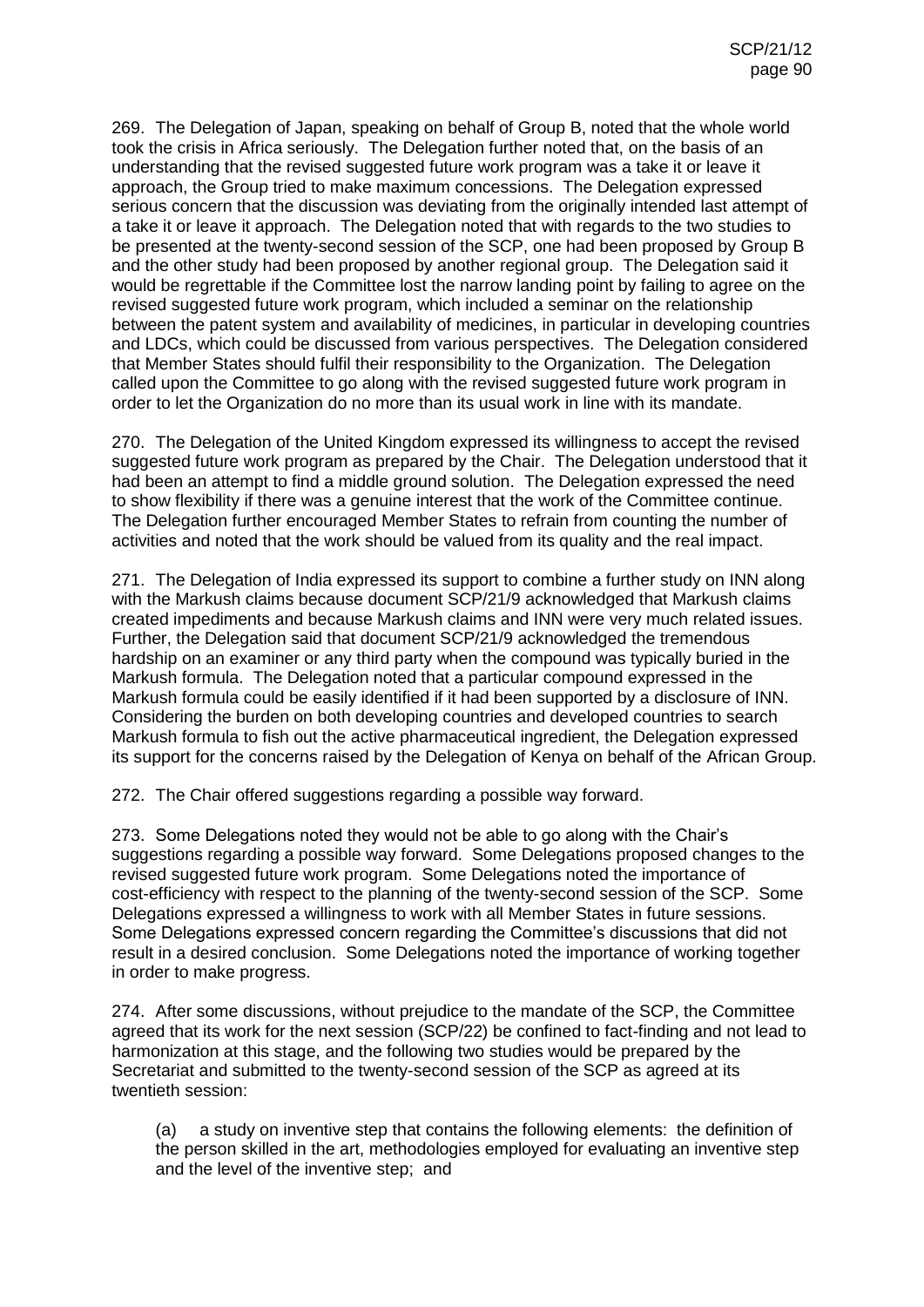(b) a study on sufficiency of disclosure that contains the following elements: the enabling disclosure requirement, support requirement and written description requirement.

## AGENDA ITEM 11: SUMMARY BY THE CHAIR

275. The Chair introduced the Summary by the Chair (document SCP/21/11). Some Delegations noted the importance of a factual, neutral, uniform and succinct Summary by the Chair.

276. After some discussions, the Summary by the Chair (document SCP/21/11 Rev.) was noted.

277. The SCP further noted that the official record of the session would be contained in the report of the session. The report would reflect all the interventions made during the meeting, and would be adopted in accordance with the procedure agreed by the SCP at its fourth session (see document SCP/4/6, paragraph 11), which provided for the members of the SCP to comment on the draft report made available on the SCP Electronic Forum. The Committee would then be invited to adopt the draft report, including the comments received, at its following session.

278. The Chair closed the session.

279. *The Committee unanimously adopted this report at its twenty-second session on July 27, 2015.*

[Annex follows]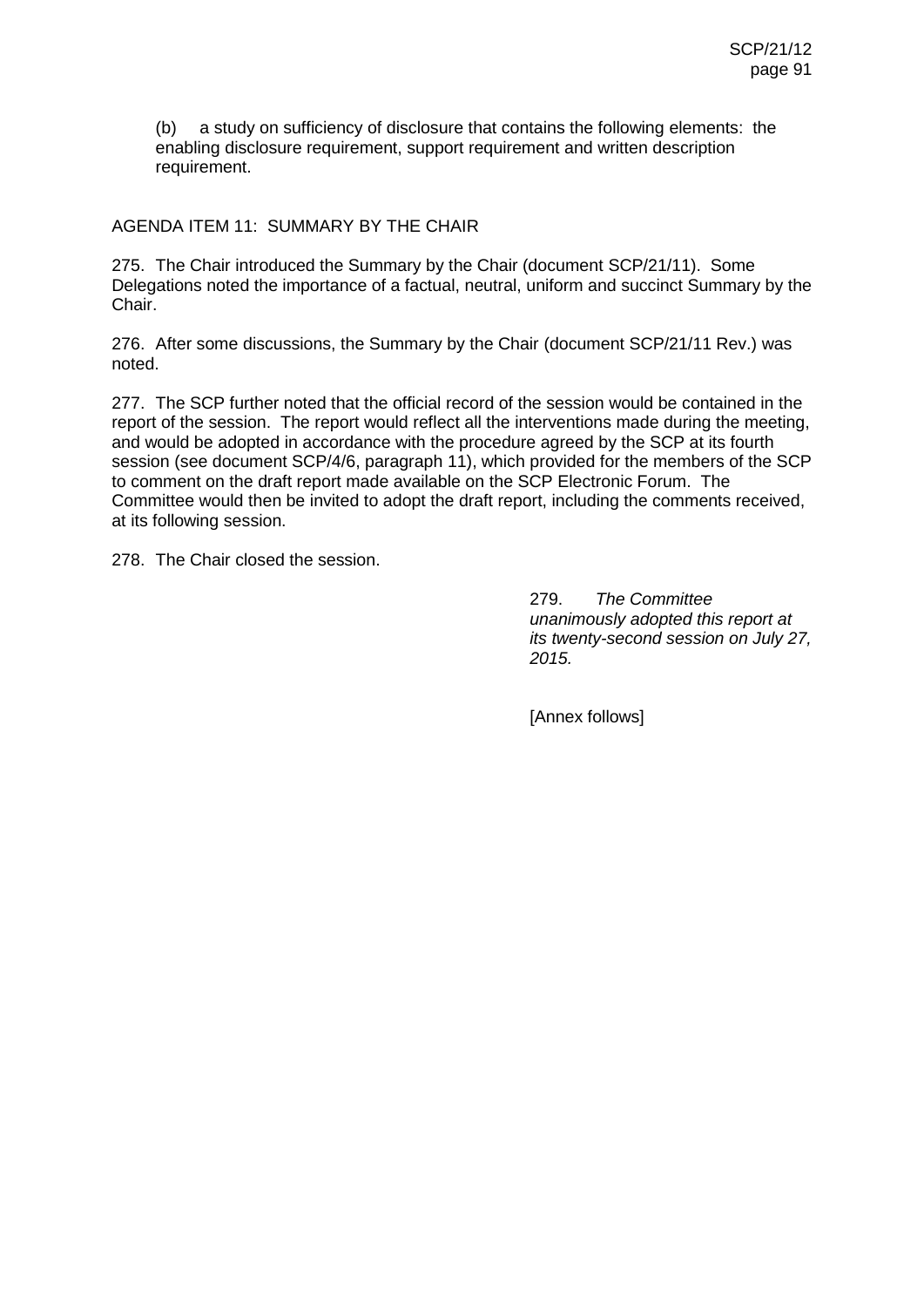# **LISTE DES PARTICIPANTS/LIST OF PARTICIPANTS**

## I. MEMBRES/MEMBERS

## **AFGHANISTAN**

Nazir FOSHANJI, Third Secretary, Permanent Mission, Geneva

S. Nooruddin HASHEMI, Counselor, Permanent Mission, Geneva

# AFRIQUE DU SUD/SOUTH AFRICA

Mandixole MATROOS, First Secretary, Economic Affairs, Permanent Mission, Geneva

## ALGÉRIE/ALGERIA

Lotfi BOUDJEDAR, directeur des brevets, Direction des brevets, Ministère du développement industriel et de la promotion de l'investissement, Institut national algérien de propriété industrielle (INAPI), Alger

Malika HABTOUN (Mme), Ministère de l'industrie et des mines, Alger

## ALLEMAGNE/GERMANY

Lena ZIEGLER (Mrs.), Head, Patent and Trademark Office, Munich

Bernadette MAKOSKI (Mrs.), Staff Counsel, Patent Law Division, Federal Ministry of Justice and Consumer Protection, Berlin

Pamela WILLE (Ms.), Counselor, Permanent Mission, Geneva

## ARABIE SAOUDITE/SAUDI ARABIA

Abdullah ALMAAYOUF, Director, Administrative Support Department, Patent Office (SPO), King Abdulaziz City for Science and Technology (KACST), Riyadh

Hisham ALBIDAH, Head, Quality Unit, Saudi Patent Office, Riyadh

#### ARGENTINE/ARGENTINA

Eduardo ARIAS, Comisario, Administración Nacional de Patentes, Instituto Nacional de la Propiedad Industrial (INPI), Buenos Aires

María Inés RODRÍGUEZ (Sra.), Consejero, Misión Permanente, Ginebra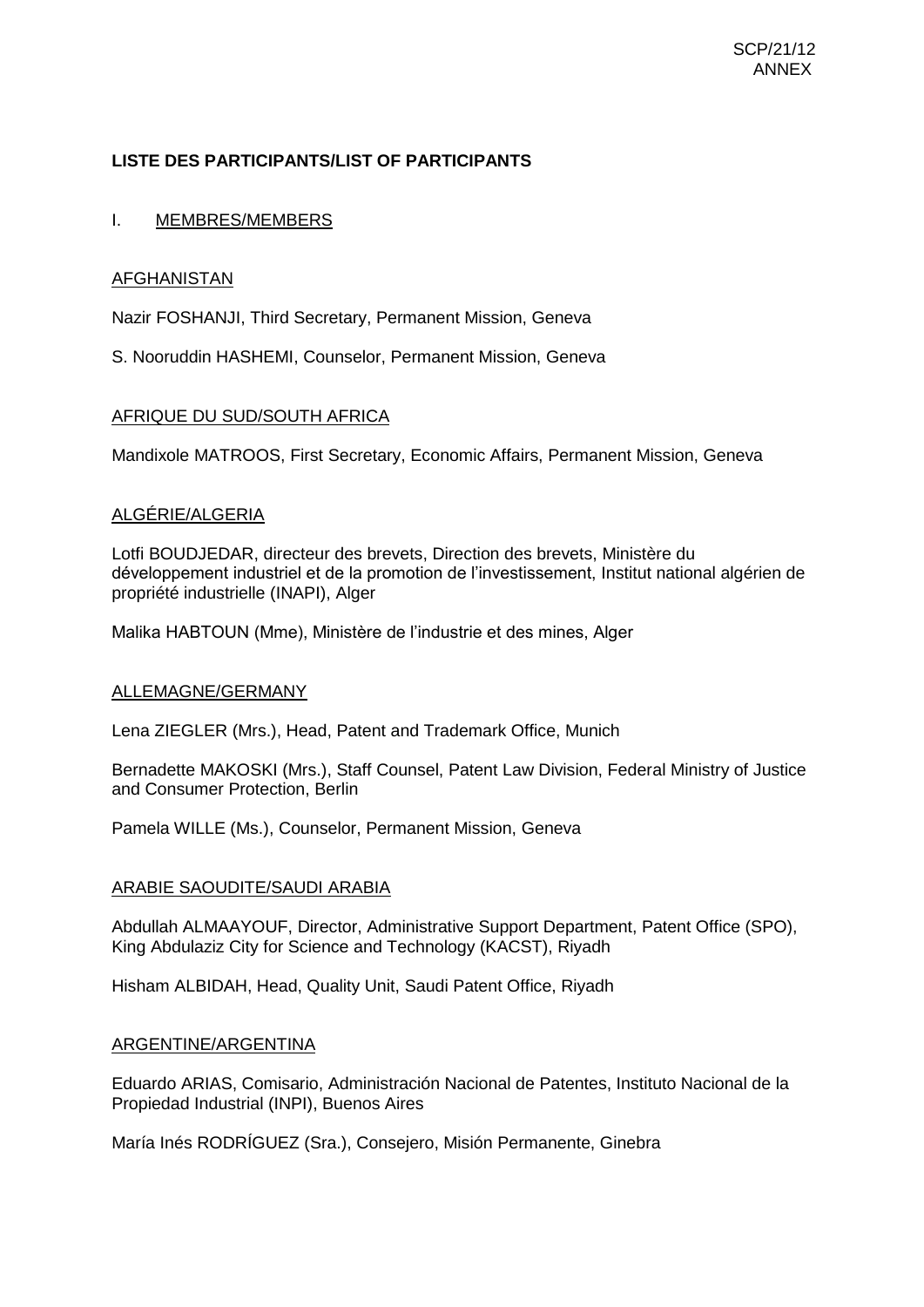### AUSTRALIE/AUSTRALIA

Victor PORTELLI, General Manager, Patent and Plant Breeder's Rights Group, IP Australia, Phillip

Keith PORTER, Policy Officer, International Policy and Cooperation, IP Australia, Canberra

Andrew SAINSBURY, First Secretary, Department of Foreign Affairs and Trade, Permanent Mission to the World Trade Organization (WTO), Geneva

### AUTRICHE/AUSTRIA

Lukas KRAEUTER, Patent Office, Federal Ministry for Transport, Innovation and Technology, Vienna

### BANGLADESH

Md. Nazrul ISLAM, Minister, Political Affairs, Permanent Mission, Geneva

### BÉNIN/BENIN

Worou Dieu-Donné ALAGBE, directeur général, Agence nationale de la propriété industrielle (ANaPI), Ministère de l'industrie, du commerce et des petites et moyennes entreprises, **Cotonou** 

#### BRÉSIL/BRAZIL

Ana Kelly DA SILVA GUIMARÃES (Ms.), Intellectual Property Analyzer, Institute of Industrial Property, Rio de Janeiro

Flavia ELIAS TRIGUEIRO (Mrs.), Head, Division of Pharmaceutical Patents, Directorate of Patents, National Institute of Industrial Property, Rio de Janeiro

Rodrigo MENDES ARAUJO, First Secretary, Permanent Mission, Geneva

#### BURKINA FASO

Wennepousdé Philippe OUEDRAOGO, chef, Département de la documentation technologique et de l'informatique, Centre national de la propriété industrielle, Ministère de l'industrie, du commerce et de l'artisanat, Ouagadougou

#### CAMBODGE/CAMBODIA

NHEM Phally (Ms.), Director, Department of Industrial Property, Ministry of Industry, Mines and Energy, Phnom Penh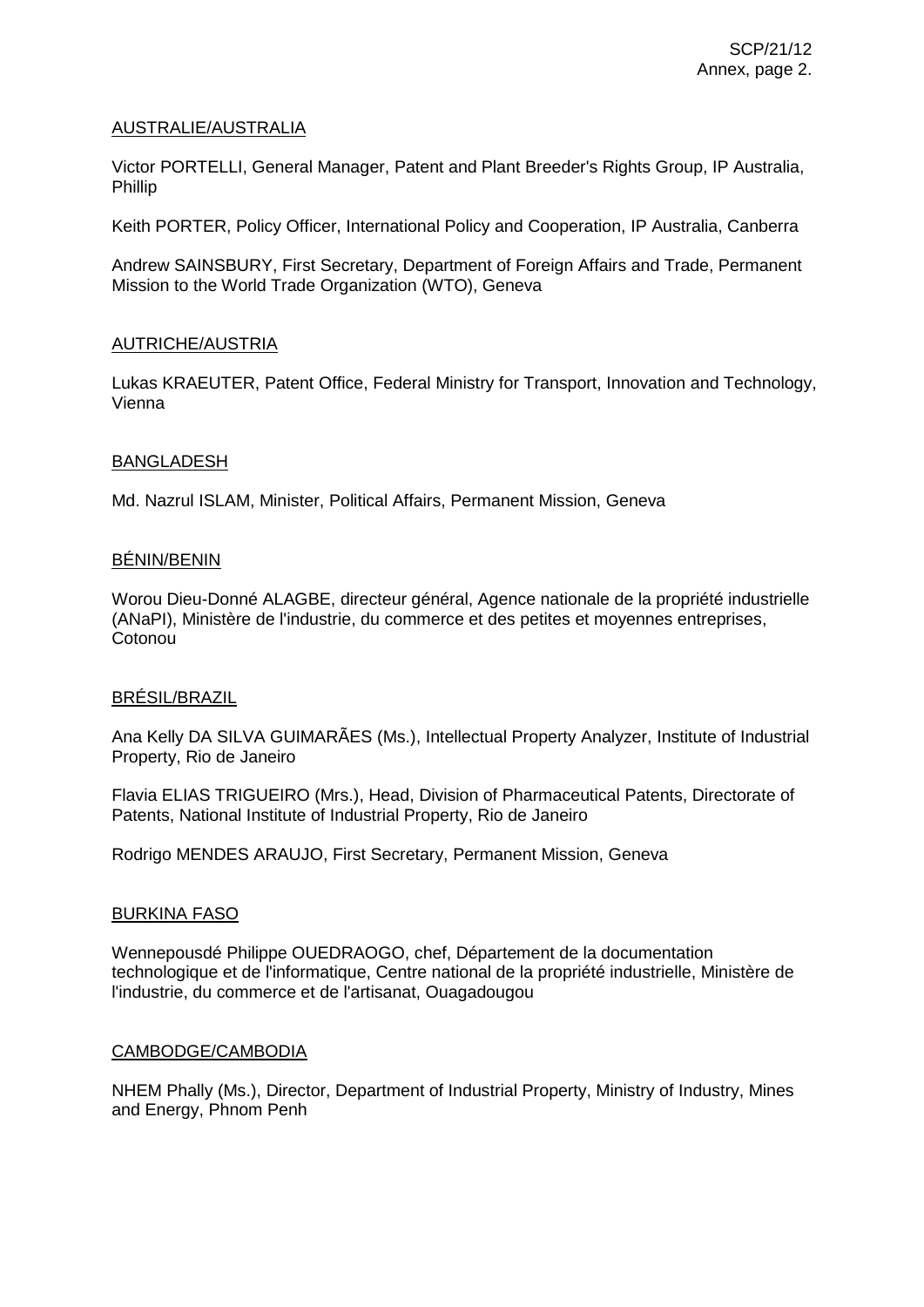### CAMEROUN/CAMEROON

Martin FOUDA, directeur de la promotion et de l'appui à l'innovation, Ministère de la recherche scientifique et de l'innovation, Yaoundé

Boubakar LIKIBY, secrétaire permanent, Comité national de développement des technologies, Ministère de la recherche scientifique et de l'innovation, Yaoundé

## **CANADA**

Sara AMINI (Ms.), Senior Analyst, Patent Policy Directorate, Marketplace Framework Policy Branch, Ottawa

### CHILI/CHILE

Felipe FERREIRA, Asesor Jurídico, Ministerio de Relaciones Exteriores, Santiago

Marcela PAIVA (Sra.), Consejero, Misión Permanente, Ginebra

### CHINE/CHINA

ZHANG Yonghua, Deputy Director, Department of Treaty and Law, State Intellectual Property Office (SIPO), Beijing

ZHANG Ling (Ms.), Section Chief, International Cooperation Department, State Intellectual Property Office (SIPO), Beijing

#### COLOMBIE/COLOMBIA

Juan José QUINTANA ARANGUREN, Embajador, Representante Permanente, Misión Permanente, Ginebra

Gabriel Andre DUQUE MILDENBERG, Embajador, Representante Permanente Adjunto, Misión Permanente ante la Organización Mundial del Comercio (OMC), Ginebra

Juan Camilo SARETZKI, Consejero, Misión Permanente, Ginebra

María Catalina GAVIRIA BRAVO (Sra.), Consejero, Misión Permanente ante la Organización Mundial del Comercio (OMC), Ginebra

## COSTA RICA

Daniel Marenco BOLAÑOS, Asesor, Registro de patentes, San José

## CÔTE D'IVOIRE

Kumou MANKONGA, premier secrétaire, Mission permanente, Genève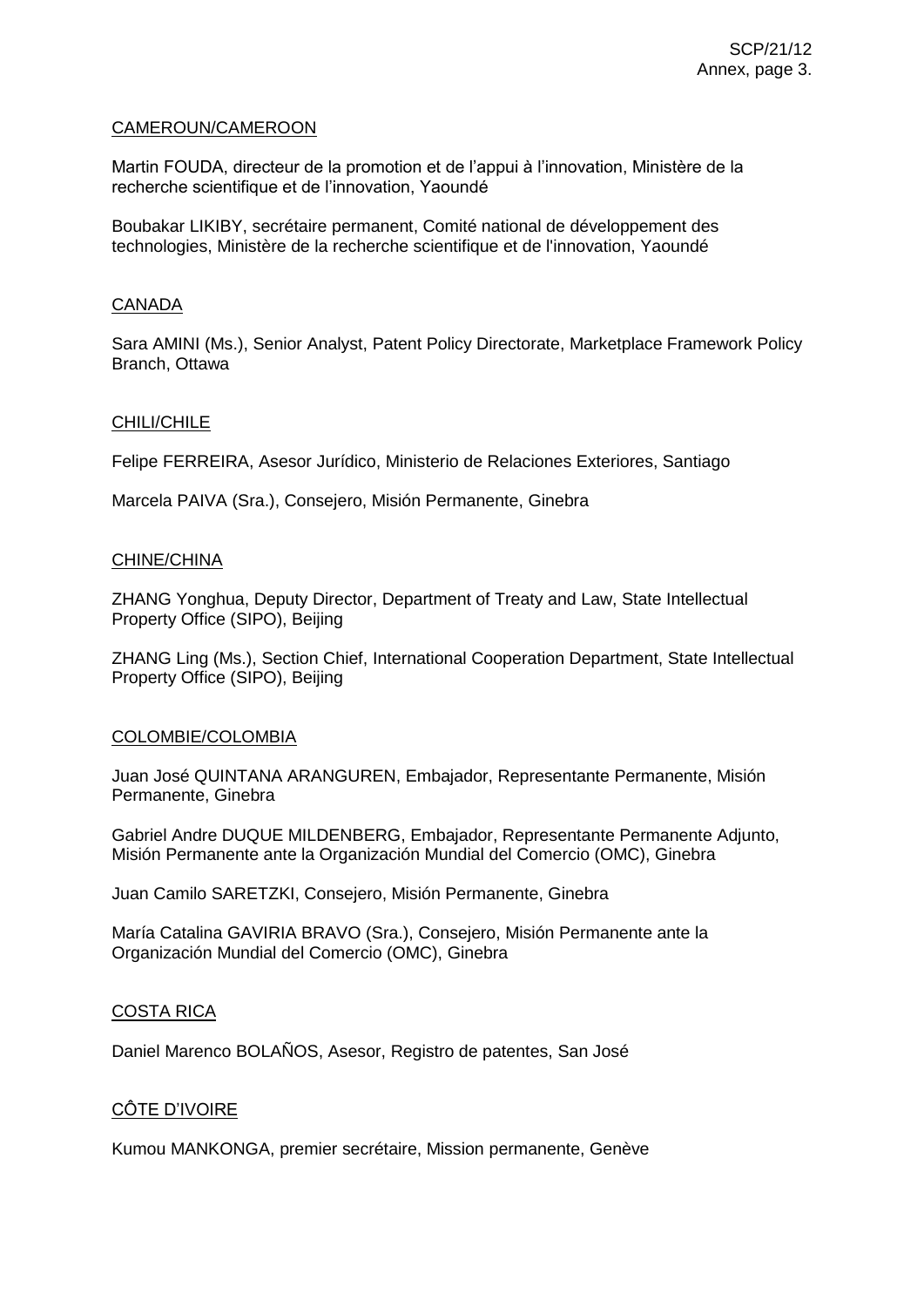# **CUBA**

Gissell FLEITAS MONDEJAR (Sra.), Directora Jurídica, Oficina de la Propiedad Industrial, La Habana

### DANEMARK/DENMARK

Flemming KØNIG MEJL, Director, Policy and Legal Affairs Department, Patent and Trademark Office, Ministry of Business and Growth, Taastrup

Thomas Xavier DUHOLM, Deputy Director, Policy and Legal Affairs, Patent and Trademark Office, Ministry of Business and Growth, Taastrup

## ÉGYPTE/EGYPT

Mokhtar WARIDA, Counselor, Ministry of Foreign Affairs, Cairo

Sameh Mohamed Eldmerdash ELKHISHIN, Second Secretary, Permanent Mission, Geneva

Enas Abdel Bast SOLIMAN, Legal Examiner*, Academy of Scientific Research and Technology* (ASRT), Ministry of State for Scientific Research, Cairo

## EL SALVADOR

Martha Evelyn MENJIVAR CORTEZ (Sra.), Consejera Legal, Misión Permanente, Ginebra

## ESPAGNE/SPAIN

Leopoldo BELDA SORIANO, Jefe, Área de Mecánica General y Construcción, Oficina de Patentes y Marcas, Ministerio de Industria, Energía y Turismo, Madrid

Elena PINA MARTINEZ (Sra.), Técnico Superior, Departamento de Patentes e Información Tecnológica, Madrid

## ÉQUATEUR/ECUADOR

Juan Carlos CASTRILLÔN JARAMILLO, Ministro, Misión Permanente, Ginebra

## ESTONIE/ESTONIA

Taimsaar KÄTLIN (Ms.), Chief Specialist, Legal Department, Patent Office, Ministry of Justice, Tallinn

Raul KARTUS, Advisor, Legal Department, Patent Office, Ministry of Justice, Tallinn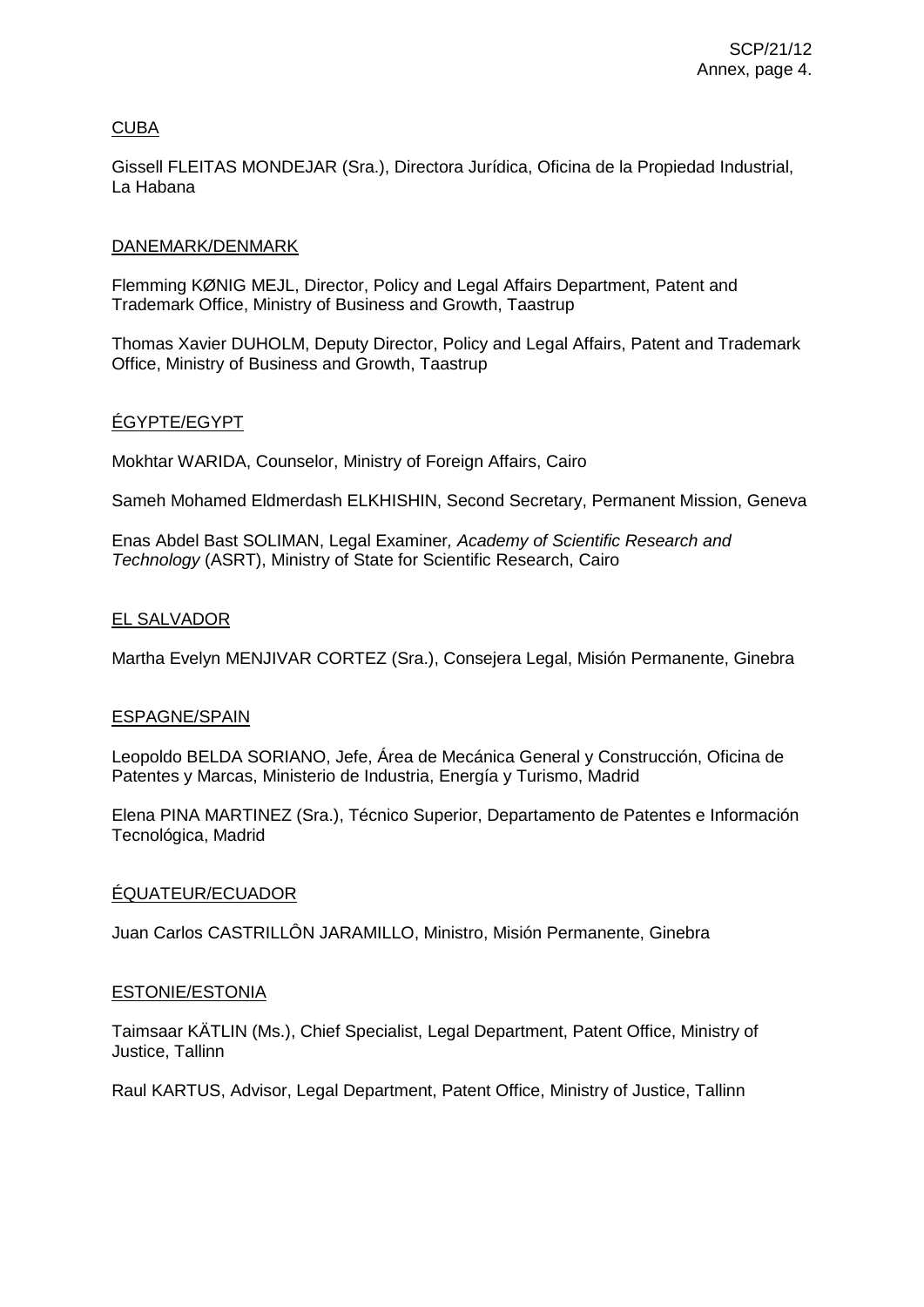# ÉTATS-UNIS D'AMÉRIQUE/UNITED STATES OF AMERICA

Paolo TREVISAN, Patent Attorney, Office of Policy and International Affairs, United States Patent and Trademark Office (USPTO), Alexandria

Richard R. COLE, Deputy Director, International Patent Legal Administration, United States Patent and Trademark Office (USPTO), Alexandria

Soma SAHA (Mrs.), Attorney Advisor, USPTO, US, Washington DC

# ÉTHIOPIE/ETHIOPIA

Yanit Abera HABTEMARIAM (Ms.), Second Secretary, Permanent Mission, Geneva

# FÉDÉRATION DE RUSSIE/RUSSIAN FEDERATION

Victoria GALKOVSKAYA (Ms.), Head, Division, Law Department, Federal Service for Intellectual Property (ROSPATENT), Moscow

Natalia POPOVA (Mrs.), Principal Specialist, International Cooperation Department, Federal Service for Intellectual Property (ROSPATENT), Moscow

Elena SOROKINA (Mrs.), Head, Law Division, Federal Institute of Industrial Property (FIPS), Federal Service for Intellectual Property (ROSPATENT), Moscow

Arsen BOGATYREV, Third Secretary, Permanent Mission, Geneva

## FINLANDE/FINLAND

Marjo AALTO-SETÄLÄ (Ms.), Head of Division, Finnish Patent and Registration Office, Helsinki

Riitta LARJA (Ms.), Deputy Head of Division, Patents and Innovations Line, Finnish Patent and Registration Office, Helsinki

## FRANCE

Daphné DE BECO (Mme), chargée de mission, Institut national de la propriété industrielle (INPI), Courbevoie

#### **GHANA**

Kweku William HALM, State Attorney, Registrar's General Department, Accra

Alexander BEN-ACQUAAH, Minister Counsellor, Permanent Mission, Geneva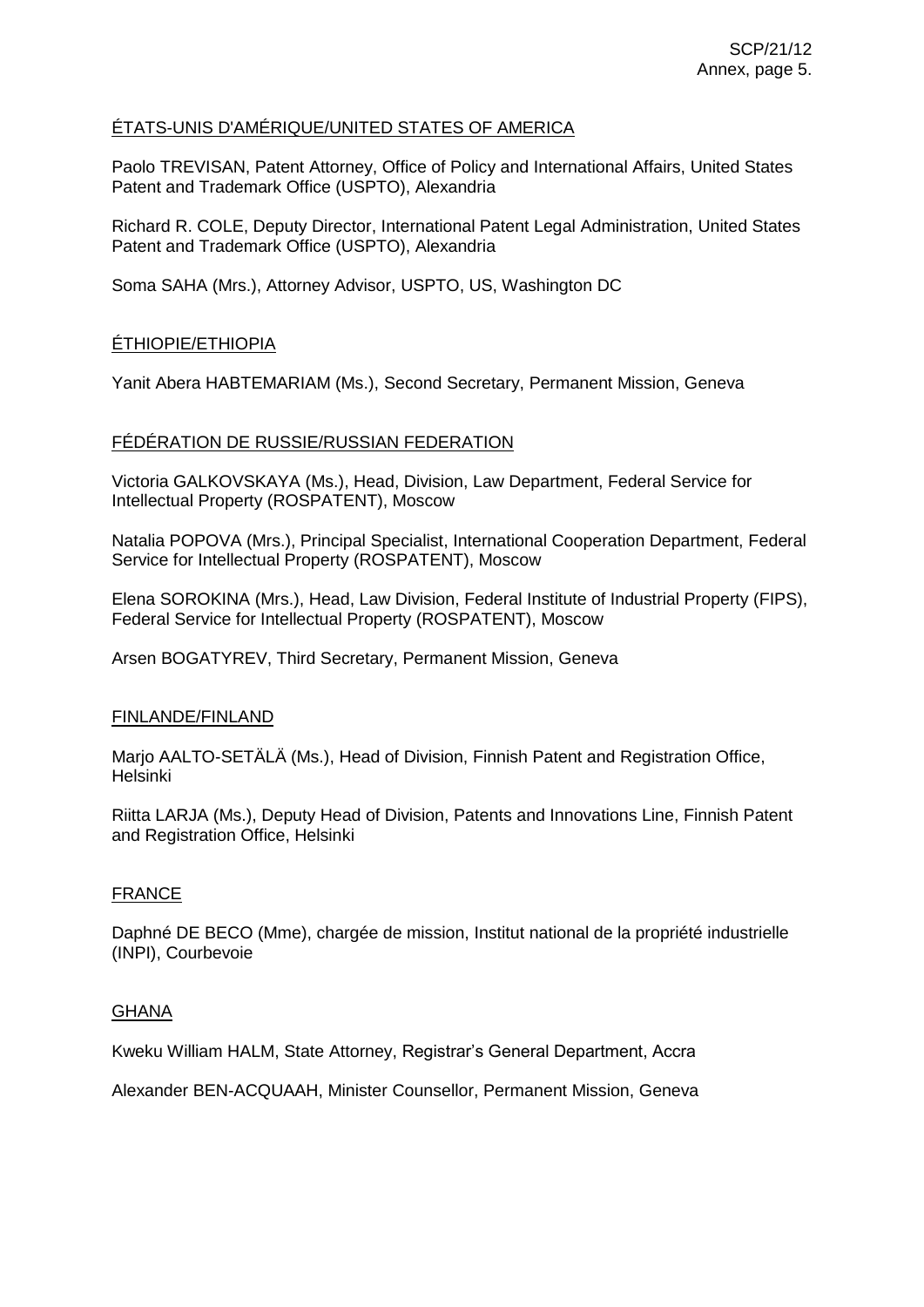## GRÈCE/GREECE

Myrto LAMBROU MAURER (Mrs.), Head, Department of International Affairs, Industrial Property Organization (OBI), Athens

Paraskevi NAKIOU (Mrs.), Attaché, Permanent Mission, Geneva

## **GUATEMALA**

Flor de María GARCÍA DIAZ (Sra.), Consejero, Misión Permanente ante la Organización Mundial de Comercio (OMC), Ginebra

### HONGRIE/HUNGARY

Krisztina KOVACS (Ms.), Head of Section, Industrial Property Law Section, Hungarian Intellectual Property Office (HIPO), Budapest

Virág HALGAND DANI (Ms.), Counsellor, Deputy Permanent Representative, Permanent Mission, Geneva

### INDE/INDIA

Dinesh PATIL, Assistant Controller of Patents and Designs, Department of Industrial Policy and Promotion, Office of Controller General of Patents, Designs and Trade Marks, Ministry of Commerce and Industry, Mumbai

Alpana DUBEY (Mrs.), First Secretary, Permanent Mission, Geneva

## INDONÉSIE/INDONESIA

Triyono WIBOWO, Ambassador, Permanent Representative, Permanent Mission, Geneva

Edi YUSUP, Ambassador, Permanent Mission, Geneva

Nina Saraswati DJAJAPRAWIRA (Ms.), Minister Counsellor, Permanent Mission, Geneva

Erik MANGAJAYA, Third Secretary, Permanent Mission, Geneva

#### IRAN (RÉPUBLIQUE ISLAMIQUE D')/IRAN (ISLAMIC REPUBLIC OF)

Nabiollah AZAMI SARDOUEI, First Secretary, Permanent Mission, Geneva

#### IRLANDE/IRELAND

Michael LYDON, Head, Patent Examination, Patents Office, Department of Enterprise, Jobs and Innovation, Kilkenny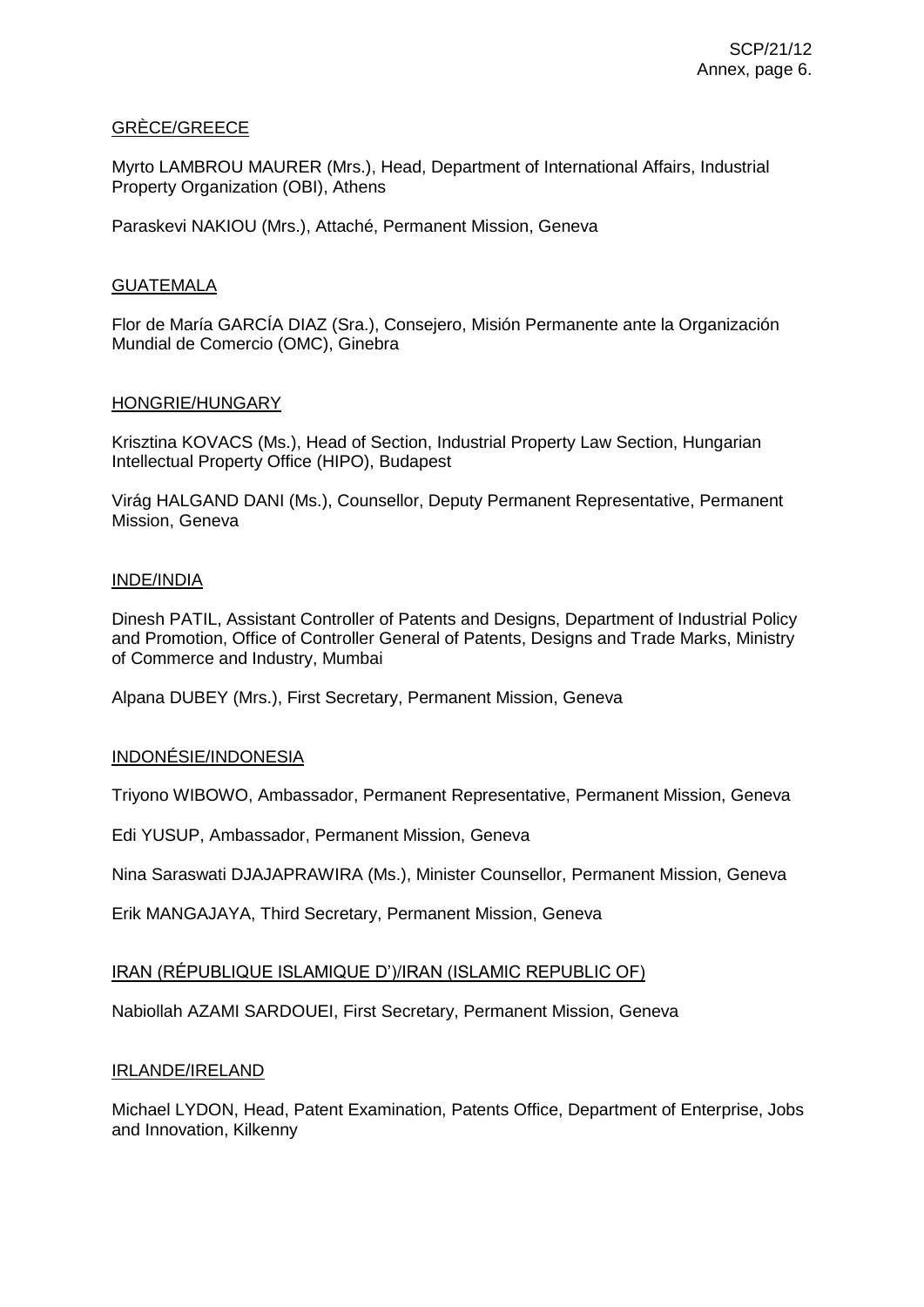# ITALIE/ITALY

Vittorio RAGONESI, expert, Direction générale pour la mondialisation, Ministère des affaires étrangères, Rome

Ivana PUGLIESE (Mme), Office italien des brevets et des marques, Direction générale pour la lutte à la contrefaçon (UIBM), Ministère pour le développement économique, Rome

Tiberio SCHMIDLIN, conseiller, Mission permanente, Genève

## JAPON/JAPAN

Hirokazu NAKANO, Director, Multilateral Policy Section, International Policy Division, Policy Planning and Coordination Department, Japan Patent Office, Tokyo

Yoshikuni NAKADA, Deputy Director, Patent Attorney Affairs Office, Policy Planning and Coordination Department, Japan Patent Office, Tokyo

Taisuke GOTO, Assistant Director, Multilateral Policy Section, International Policy Division, Policy Planning and Coordination Department, Japan Patent Office, Tokyo

M. Kunihiko FUSHIMI, First Secretary, Permanent Mission, Geneva

### JORDANIE/JORDAN

Ghadeer EL-FAYEZ (Ms.), Advisor, Permanent Mission, Geneva

## KENYA

Timothy KALUMA, Minister Counsellor, Permanent Mission, Geneva

Reuben Kipkirui LANGAT, Senior Patent Examiner, Kenya Industrial Property Institute (KIPI), Nairobi

#### KOWEÏT/KUWAIT

Rashed ALENEZI, Head of Section, Patent Department, Kuwait City

#### LETTONIE/LATVIA

Mara ROZENBLATE (Mrs.), Principal Expert, Patent Office, Riga

Liene GRIKE (Ms.), Permanent Mission, Geneva

#### LIBAN/LEBANON

Wissam EL AMIL, Head, Intellectual Property Unit, Intellectual Property Protection Office, Beirut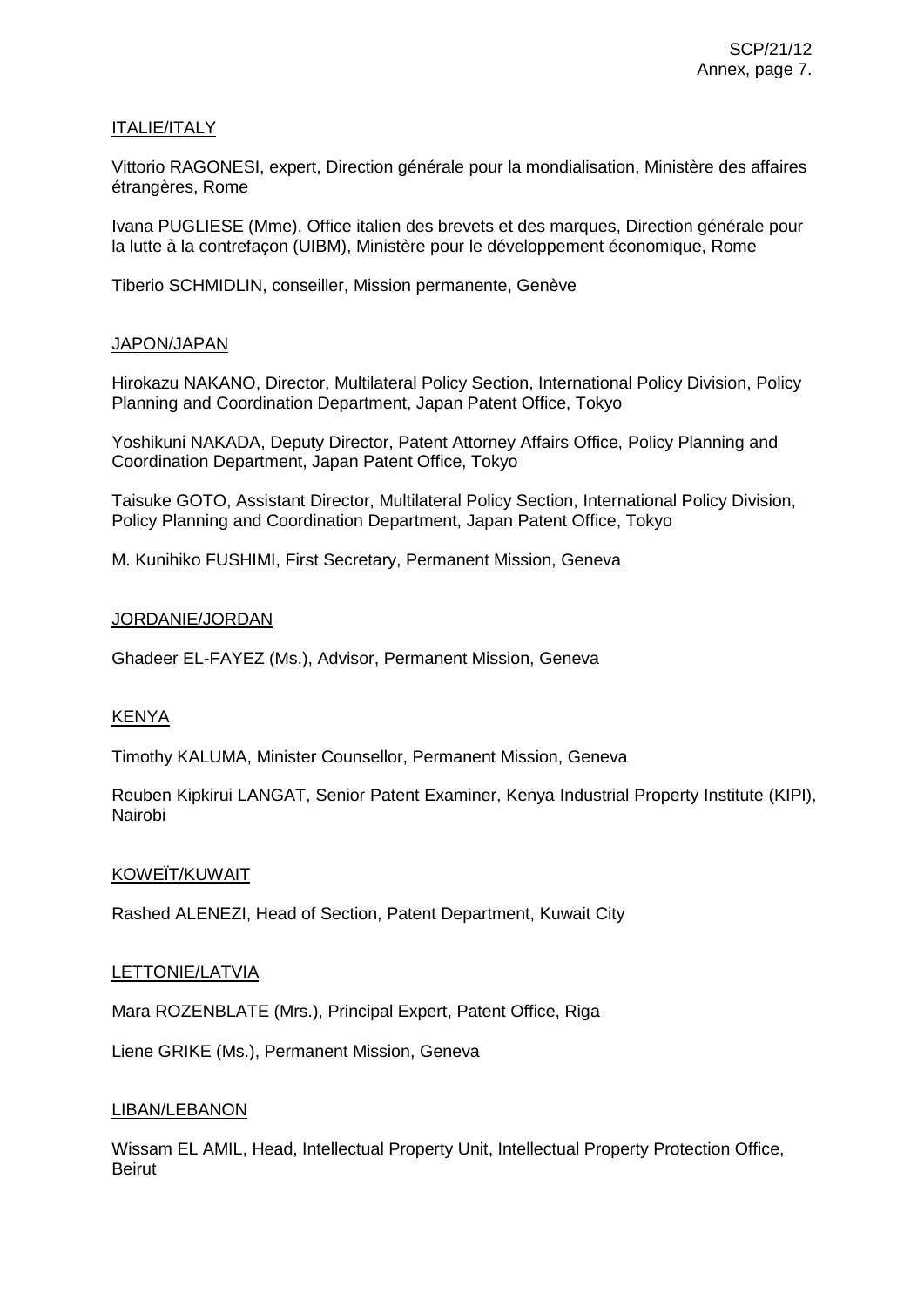# LIBYE/LIBYA

Naser ALZAROUG, Counsellor, Permanent Mission, Geneva

# LITUANIE/LITHUANIA

Zilvinas DANYS, Deputy Director, State Patent Bureau, Vilnius

Dovile TEBELSKYTE (Ms.), Deputy Head, Law and International Affairs Division, State Patent Bureau, Vilnius

## MADAGASCAR

Haja Nirina RASOANAIVO, conseiller, Mission permanente, Genève

## MALAISIE/MALAYSIA

Syuhada ADNAN (Ms.), Second Secretary, Permanent Mission, Geneva

## MAROC/MOROCCO

Nabila KHASSAL (Mme), chef, Département d'entité, brevets d'invention, Office marocain de la propriété industrielle et commerciale (OMPIC), Casablanca

#### MAURITANIE/MAURITANIA

Sidi Ahmed Lebatt AMAR OULD DIDI, premier conseiller, Mission permanente, Genève

## MEXIQUE/MEXICO

Sara MANZANO MERINO (Sra.), Asesora, Misión Permanente, Ginebra

#### MONACO

Gilles REALINI, premier secrétaire, Mission permanente, Genève

# MONTÉNÉGRO /MONTENEGRO

Dušanka PEROVIĆ (Mrs.), Deputy Director, Intellectual Property Office, Podgorica

## NÉPAL/NEPAL

Lalita SILWAL (Ms.), Second Secretary, Permanent Mission, Geneva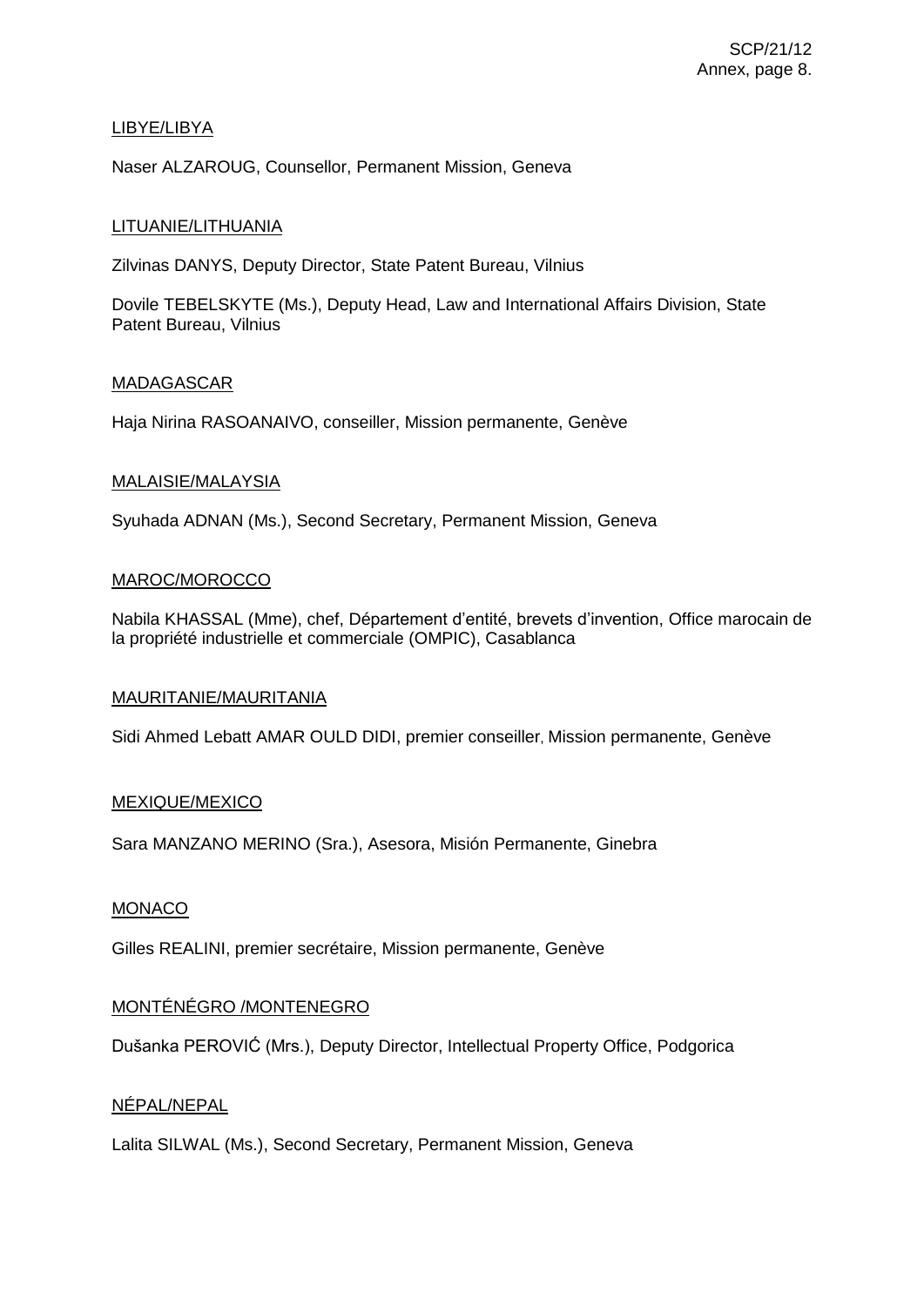### NORVÈGE/NORWAY

Karine L. AIGNER (Mrs.), Senior Legal Adviser, Legal and International Affairs, Industrial Property Office, Oslo

Ingrid MAURITZEN (Ms.), Head, Legal Section, Patent Department, Industrial Property Office, Oslo

## OMAN

Badar AL HINAI, Intellectual Property Researcher, Ministry of Commerce and Industry, Muscat

## PAKISTAN

Aamar LATIF, Assistant Director, Intellectual Property Organization, Islamabad

### PANAMA

Danis Mireya MONTEMAYOR (Sra.), Asesora Legal, Despacho del Ministro, Ministerio de Comercio e Industrias, Panamá

Zoraida RODRÍGUEZ MONTENEGRO (Sra.), Representante Permanente Adjunta, Misión Permanente ante la Organización Mundial del Comercio (OMC), Ginebra

#### PARAGUAY

Roberto RECALDE, Segundo Secretario, Misión Permanente, Ginebra

#### PHILIPPINES

Lolibeth MEDRANO (Mrs.), Director III, Bureau of Patents, Intellectual Property Office, City of Pasig

Arnel G. TALISAYON, Second Secretary, Permanent Mission, Geneva

#### POLOGNE/POLAND

Grażyna LACHOWICZ (Ms.), Advisor to the President, Cabinet of the President, Patent Office, Warsaw

Wojciech PIATKOWSKI, First Counselor, Permanent Mission, Geneva

#### PORTUGAL

Inês SILVA (Ms.), Head, Patents and Utility Models Department, Portuguese Institute of Industrial Property, Lisbon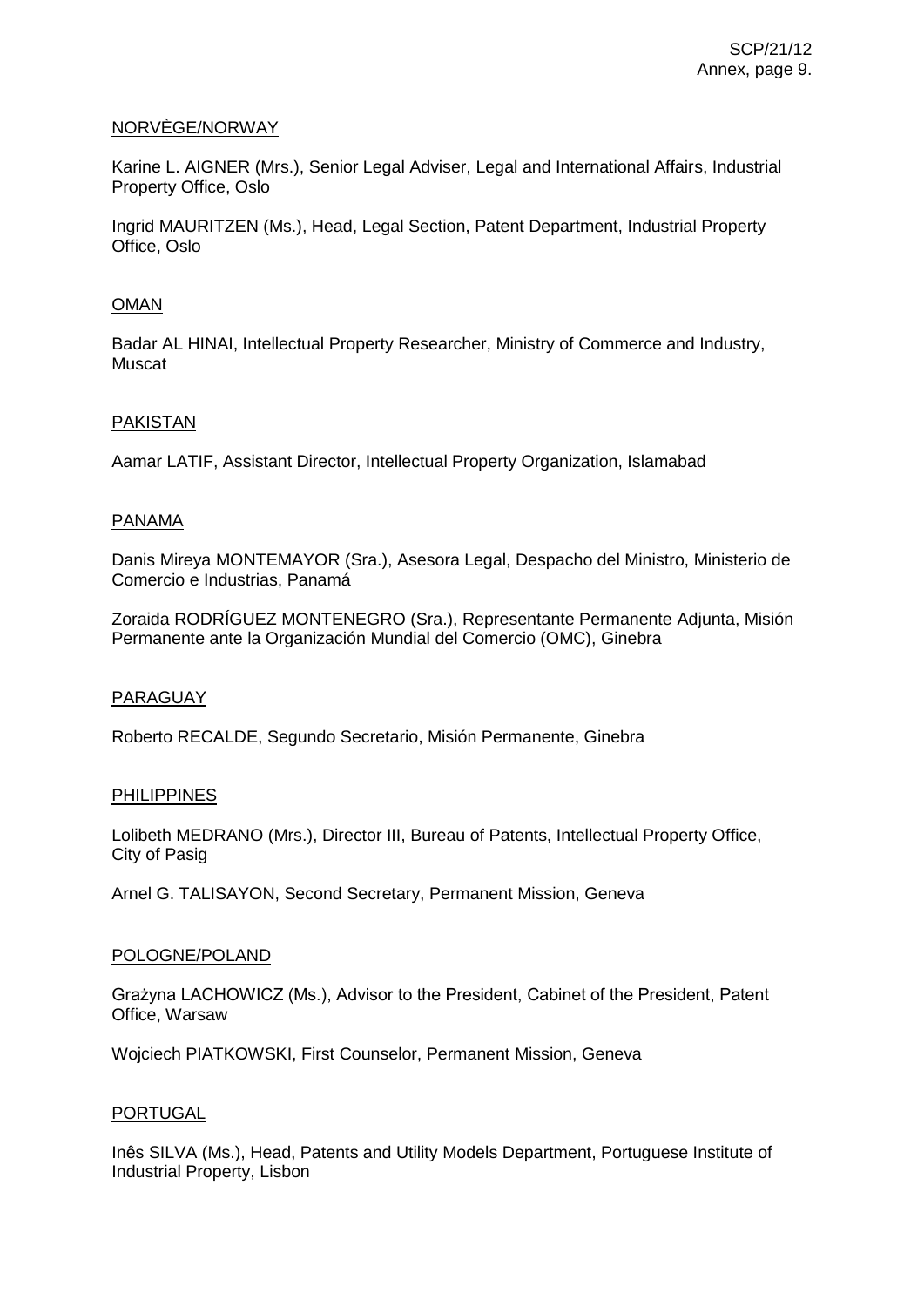Filipe RAMALHEIRA, First Secretary, Permanent Mission, Geneva

### RÉPUBLIQUE DE CORÉE/REPUBLIC OF KOREA

KANG Huiman, Deputy Director, Multilateral Affairs Division, Korean Intellectual Property Office (KIPO), Daejeon

LIM Sang Min, Judge of Busan High Court, Busan

KIM Shi-Hyeong, Intellectual Property Attaché, Permanent Mission, Geneva

## RÉPUBLIQUE DE MOLDOVA/REPUBLIC OF MOLDOVA

Diana STICI (Mrs.), Head, Legislation Division, Legal Department, State Agency on Intellectual Property, Chisinau

### RÉPUBLIQUE DOMINICAINE/DOMINICAN REPUBLIC

Luisa CASTILLO (Sra.), Directora de Patentes, Departamento de Invenciones, Oficina Nacional de la Propiedad Industrial (ONAPI), Santo Domingo

Roman YSSET (Sra.), Ministro Consejero, Representante Permanente Adjunta, Misión Permanente ante la Organización Mundial del Comercio (OMC), Ginebra

## RÉPUBLIQUE POPULAIRE DÉMOCRATIQUE DE CORÉE/DEMOCRATIC PEOPLE'S REPUBLIC OF KOREA

KIM Myong Hyok, Second Secretary, Permanent Mission, Geneva

#### RÉPUBLIQUE TCHÈQUE/CZECH REPUBLIC

Jan WALTER, Second Secretary, Permanent Mission, Geneva

Eva SCHNEIDEROVÁ (Ms.), Expert, Patent Department, Industrial Property Office, Prague

#### RÉPUBLIQUE-UNIE DE TANZANIE/UNITED REPUBLIC OF TANZANIA

Hakiel Ombeni GONJA, Assistant Registrar, Business Registrations and Licensing Agency (BRELA), Dar es Salaam

#### ROUMANIE/ROMANIA

Bucura IONESCU (Mrs.), Director, Patent Directorate, Bucharest

Marius MARUDA, Legal Advisor, Patent Directorate, Bucharest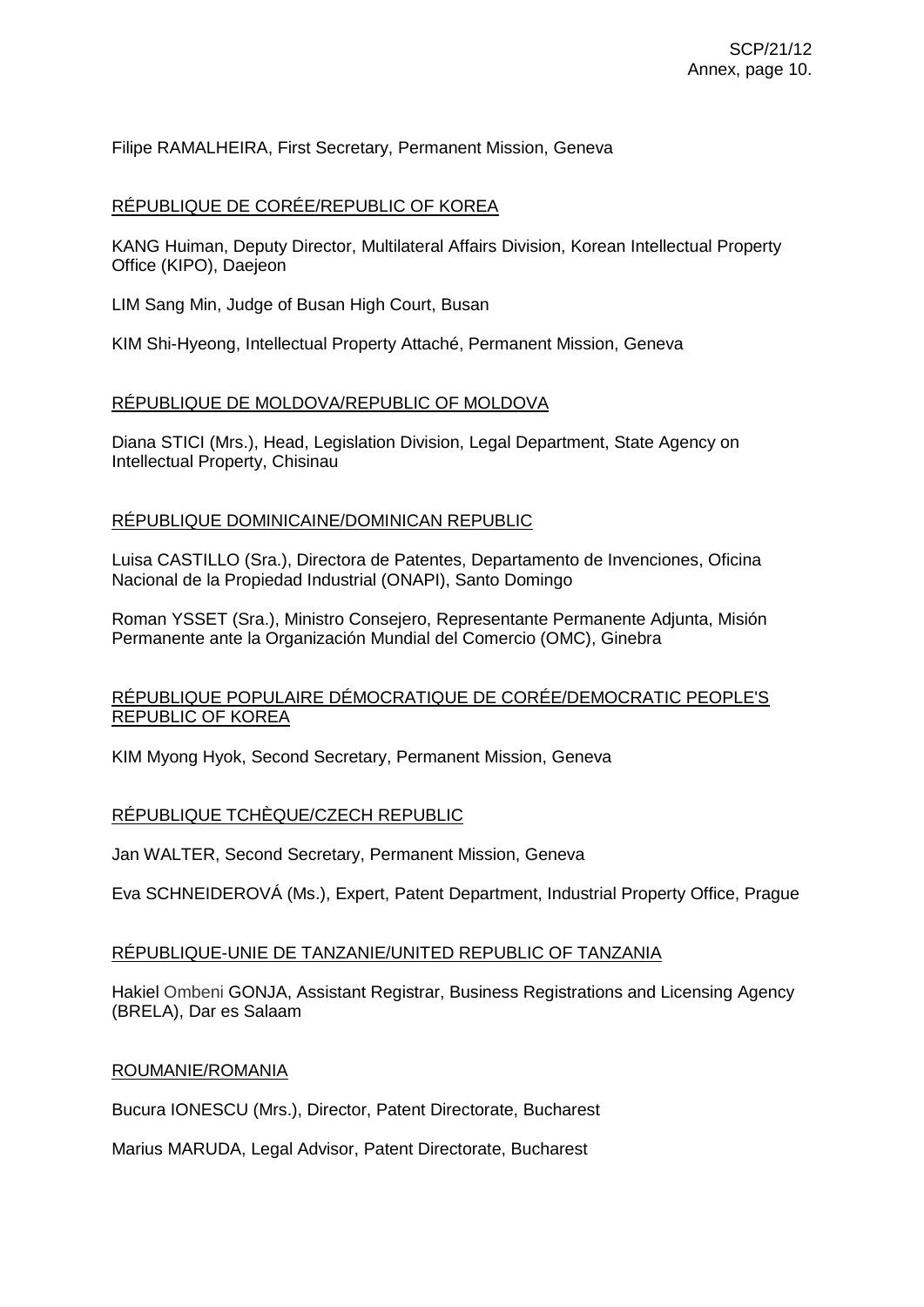### ROYAUME-UNI/UNITED KINGDOM

Nicholas SMITH, Senior Policy Advisor, Intellectual Property Office (UK IPO), Newport Jack STEVENS, Policy Adviser, International Policy Division, Intellectual Property Office (UK IPO), London

### SAINT-SIÈGE/HOLY SEE

Silvano TOMASI, nonce apostolique, observateur permanent, Mission permanente, Genève

Carlo Maria MARENGHI, membre, Mission permanente, Genève

## SÉNÉGAL/SENEGAL

Ibrahima DIOP, secrétaire général, Ministère de l'industrie et des mines, Dakar

#### SRI LANKA

N.T.B. GATAPATTU, Assistant Director, National Intellectual Property Office, Colombo

### SUÈDE/SWEDEN

Marie ERIKSSON (Mrs.), Head of legal Affairs, Patent Department, Swedish Patent and Registration Office (SPRO), Stockholm

Anna HEDBERG (Mrs.), Senior Patent Examiner, Patent Department, Swedish Patent and Registration Office (SPRO), Stockholm

#### SUISSE/SWITZERLAND

Alexander PFISTER, chef, Service droits de propriété industrielle, Division droit et affaires internationales, Institut fédéral de la propriété intellectuelle, Berne

Ursula SIEGFRIED (Mme), conseillère juridique, Division droit et affaires internationales, Institut fédéral de la propriété intellectuelle, Berne

Beatrice STIRNER (Mme), conseillère juridique, Division droit et affaires internationales, Institut fédéral de la propriété intellectuelle, Berne

#### TADJIKISTAN/TAJIKISTAN

Parviz MIRALIEV, Head, International Cooperation Division, State Institution National Center for Patent Information, Ministry of Economy Development and Trade, Dushanbe

Boymurod BOEV, Director, State Patent and Technical Library, State Institution National Center for Patent Information, Ministry of Economy Development and Trade, Dushanbe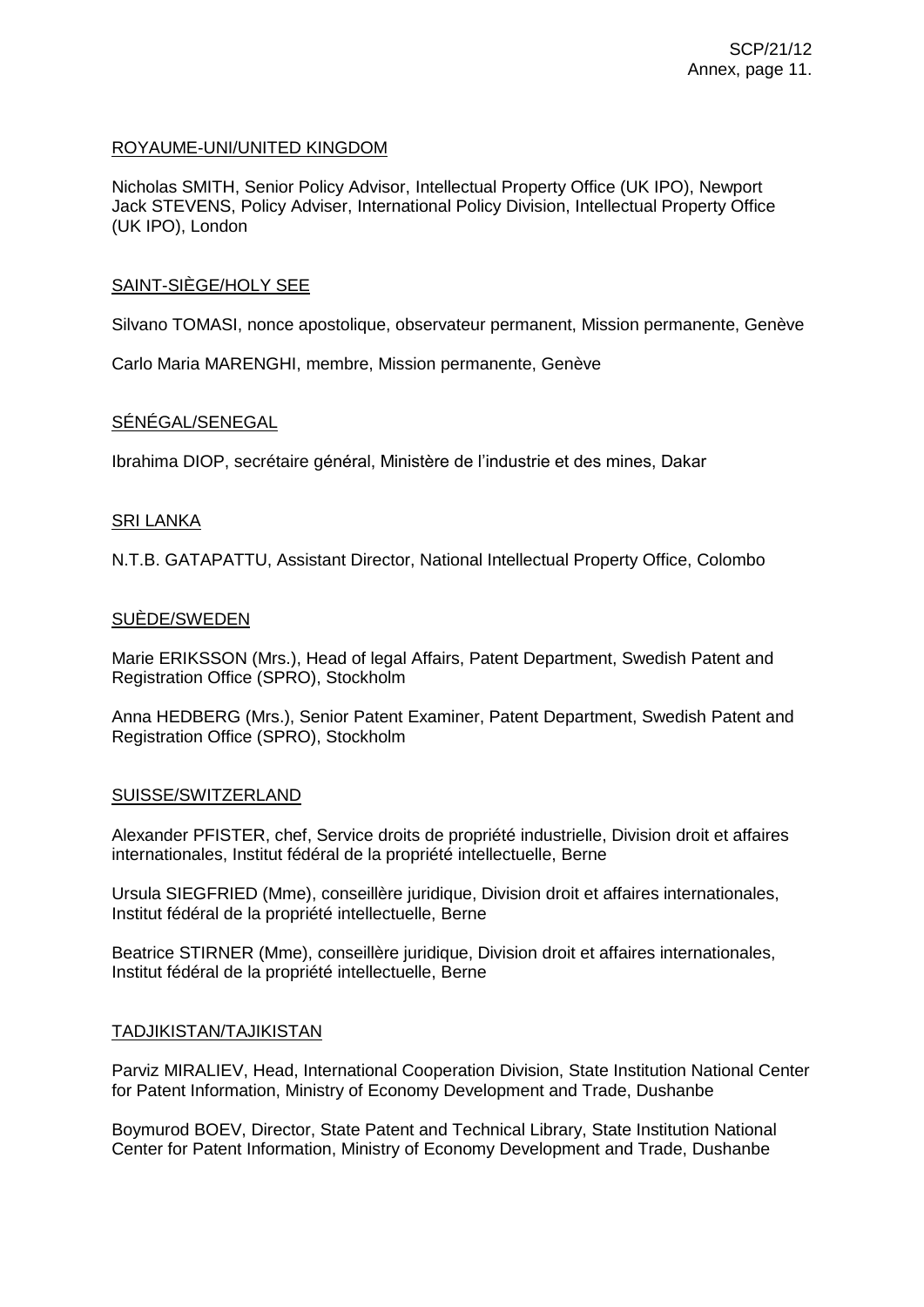## THAÏLANDE/THAILAND

Taksaorn SOMBOONSUB (Ms.), Senior Legal Officer, Department of Intellectual Property, **Nonthaburi** 

# TRINITÉ-ET-TOBAGO/TRINIDAD AND TOBAGO

Nicholas GAYAHPERSAD, Technical Examiner, Ministry of Legal Affairs, Intellectual Property Office, Port of Spain

Justin SOBION, First Secretary, Permanent Mission, Geneva

# TURQUIE/TURKEY

Gunseli GUVEN (Ms.), Legal Counsellor, Permanent Mission, Geneva

# UKRAINE

Lynbov VYSOTSKA (Mrs.), Deputy Chairman, State Intellectual Property Service (SIPS), Kyiv

Antonina MALYSH (Ms.), Head, Legal Provision and Rights Enforcement Division, State Intellectual Property Service (SIPS), Kyiv

Mariia VASYLENKO (Ms.), Head, Division of Legislation Development in the Sphere of Industrial Property, State Enterprise, Kyiv

Oksana SHPYTAL (Ms.), Head, European Integration and International Cooperation Division, State Intellectual Property Service (SIPS), Kyiv

## URUGUAY

Juan José BARBOZA CABRERA, Segundo Secretario, Misión Permanente ante la Organización Mundial del Comercio (OMC), Ginebra

## VIET NAM

NGUYEN Viet Ha, National Office of Intellectual Property (NOIP), Hanoi

QUAN Tu An, Officer, Patent Division, National Office of Intellectual Property (NOIP), Hanoi

# YÉMEN/YEMEN

Mohamed ALQASEMY, Third Secretary, Permanent Mission, Geneva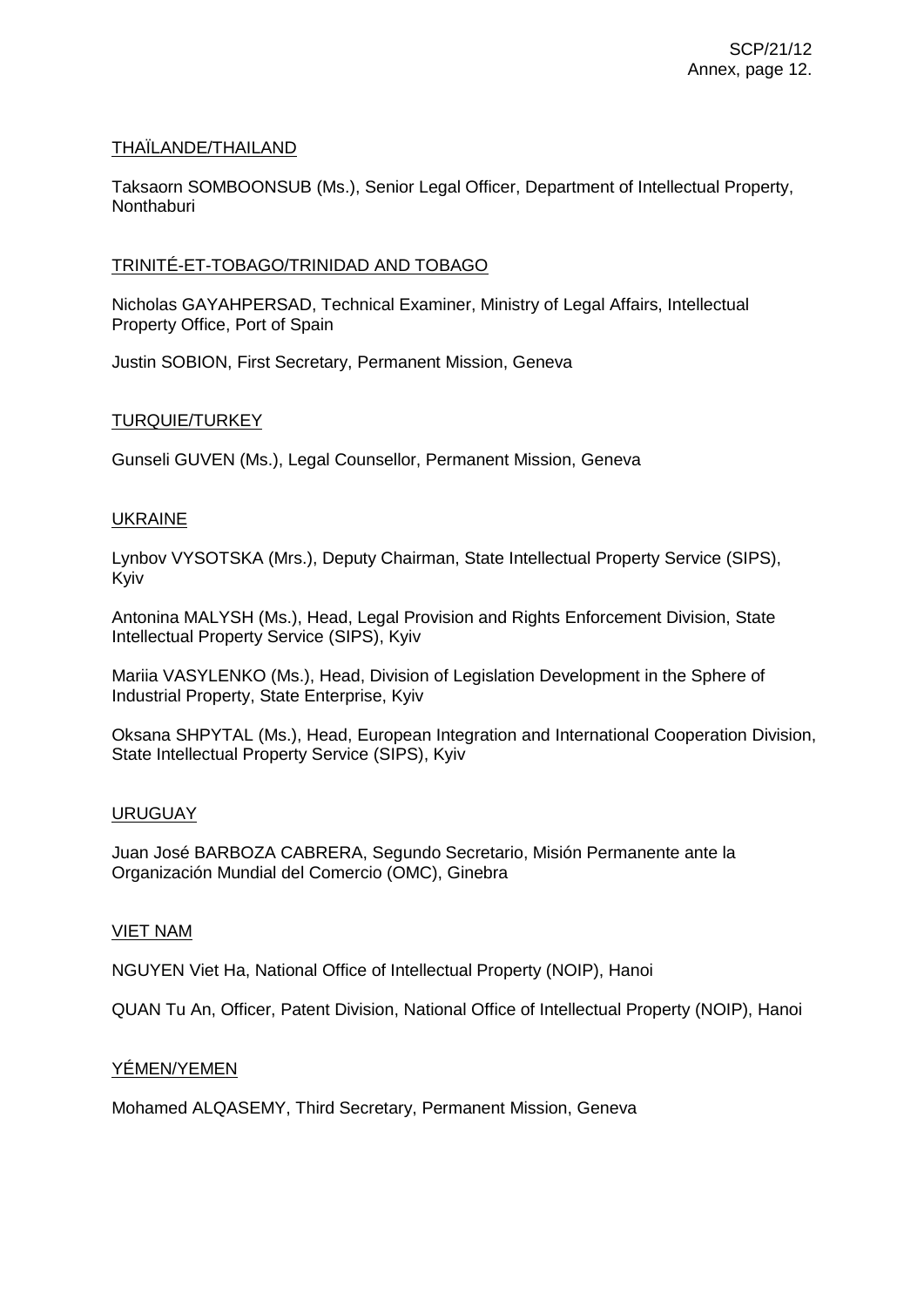## ZIMBABWE

Rhoda NGARANDE (Ms.), Counsellor, Permanent Mission, Geneva

# II. OBSERVATEUR/OBSERVER

## PALESTINE

Ali THOUQAN, Registrar, Trademarks and Patents, Ministry of National Economy, Ramallah

### III. ORGANISATIONS INTERGOUVERNEMENTALES / INTERGOVERNMENTAL ORGANIZATIONS

## CENTRE SUD (CS)/SOUTH CENTRE (SC)

Carlos CORREA, Special Advisor on Trade and Intellectual Property, Geneva

Viviana MUNOZ TELLEZ (Ms.), Manager, Innovation and Access to Knowledge Programme, Geneva

Nirmalya SYAM (Ms.), Programme Officer, Innovation and Access to Knowledge Programme, Geneva

Germán VELASQUEZ, Special Adviser on Health and Development, Geneva

Daniela GUARAS (Ms.), Intern, Innovation and Access to Knowledge Programme, Geneva

### OFFICE DES BREVETS DU CONSEIL DE COOPÉRATION DES ÉTATS ARABES DU GOLFE (CCG)/PATENT OFFICE OF THE COOPERATION COUNCIL FOR THE ARAB STATES OF THE GULF (GCC PATENT OFFICE)

Mizael M. ALHARBI, Director, Innovation and Invention Promotion Directorate, Riyadh

Faisal Nawaf ALZEFAIRI, Director, Legal Affairs, Riyadh

## L'UNION AFRICAINE (UA)/AFRICAN UNION (AU)

Georges Rémi NAMEKONG, Minister Counsellor, Permanent Mission, Geneva

## ORGANISATION EURASIENNE DES BREVETS (OEAB)/EURASIAN PATENT ORGANIZATION (EAPO)

Victor TALYANSKIY, Director, Examination Department, Moscow

Aurelia CEBAN (Mrs.), Director, Division of Appeals and Quality Control, Examination Department, Moscow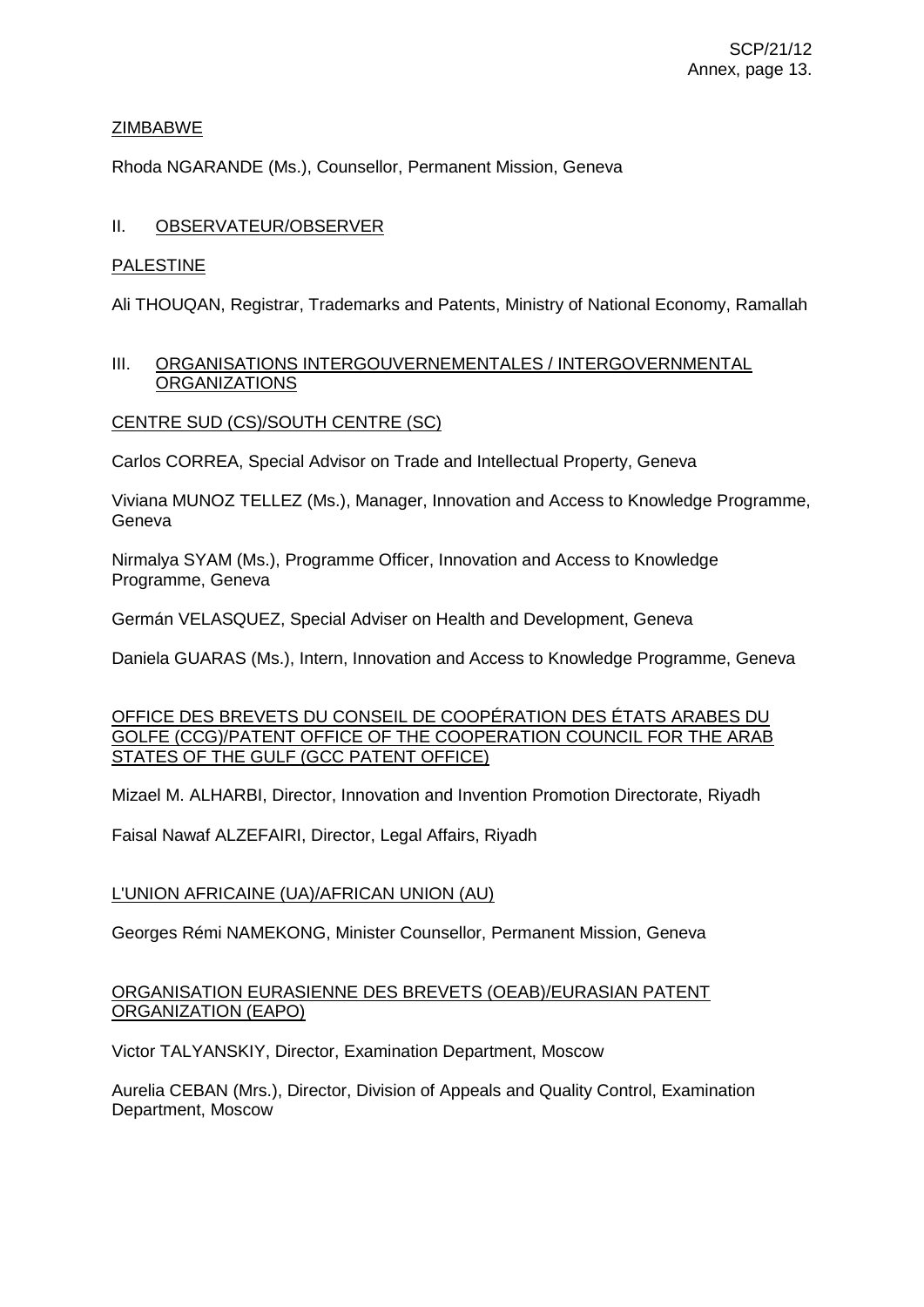# ORGANISATION EUROPÉENNE DES BREVETS (OEB)/EUROPEAN PATENT ORGANISATION (EPO)

Alessia VOLPE (Ms.), Deputy Coordinator, Public Policy Issues, Munich

# ORGANISATION MONDIALE DU COMMERCE (OMC)/WORLD TRADE ORGANIZATION (WTO)

Roger KAMPF, Counsellor, Intellectual Property Division, Geneva

Jayashree WATAL (Mrs.), Counsellor, Intellectual Property Division, Geneva

Xiaoping WU (Mrs.), Counsellor, Intellectual Property Division, Geneva

# ORGANISATION MONDIALE DE LA SANTÉ (OMS)/WORLD HEALTH ORGANIZATION (WHO)

Peter BEYER, Senior Advisor, Public Health, Innovation and Intellectual Property, Geneva

Raffaella Giovanna BALOCCO (Ms.), Scientist, Department of Essential Medicines and Health Technologies, Geneva

# UNION EUROPÉENE (UE)/EUROPEAN UNION (EU)

Oliver Hall-Allen, First counsellor, Permanent Delegation to the United Nations, Geneva

## IV. ORGANISATIONS NON GOUVERNEMENTALES/NON-GOVERNMENTAL ORGANIZATIONS

Association américaine du droit de la propriété intellectuelle (AIPLA)/American Intellectual Property Law Association (AIPLA) Jeffrey I.D. LEWIS, Past President, New York City

Association asiatique d'experts juridiques en brevets (APAA)/Asian Patent Attorneys Association (APAA) Catherine Eunkyeong LEE (Ms.), Member, Patent Committee, Seoul

Association européenne des étudiants en droit (ELSA International)/European Law Students' Association (ELSA International) Cecilie CARLI (Ms.), Head of Delegation, Siena Katharina DYCK (Ms.), Delegate, Maastricht Claus GOWEL, Delegate, Tallinn

Association française des spécialistes en propriété industrielle de l'industrie (ASPI) Youen KERNEUR, trésorier, Paris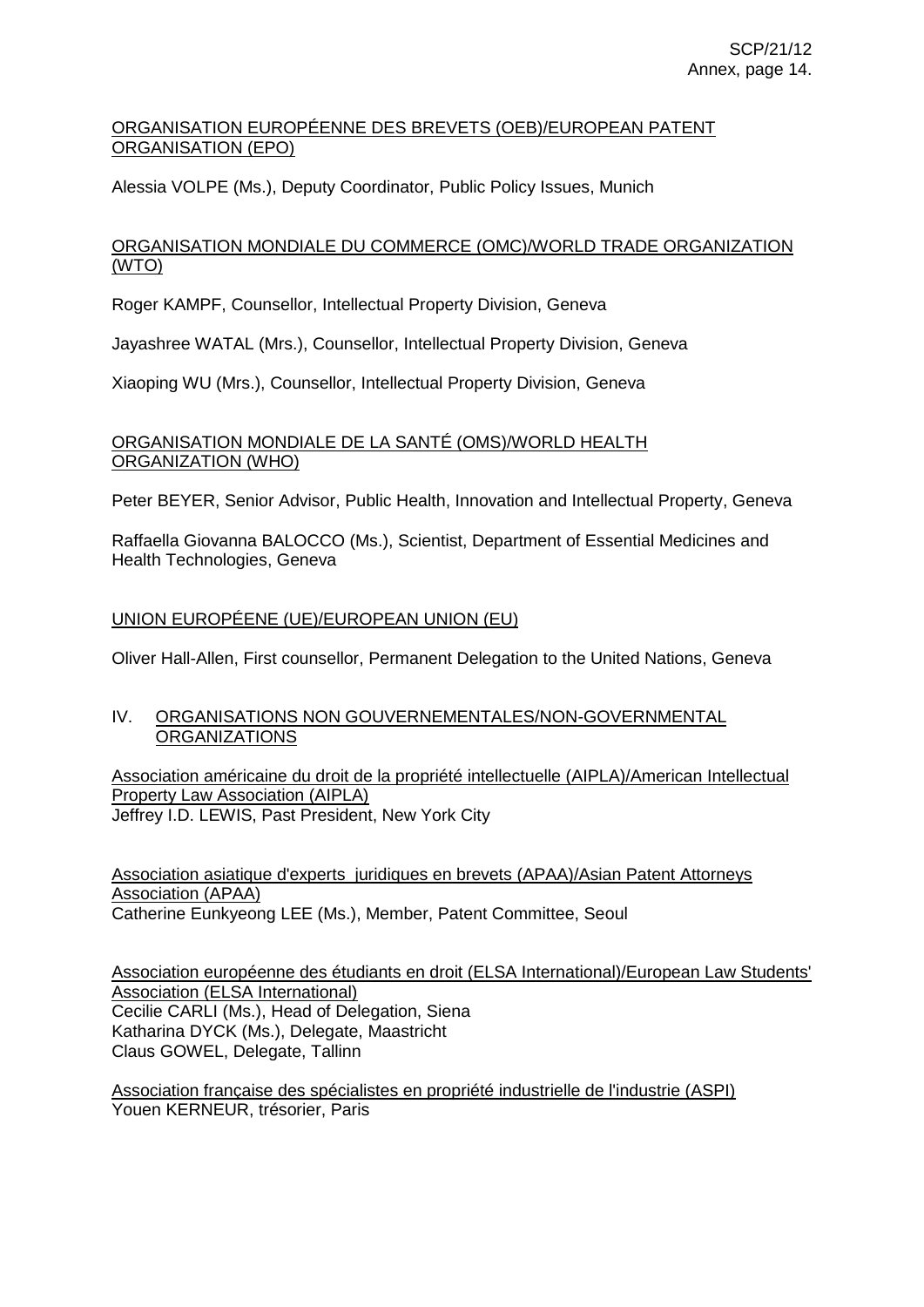Association internationale pour la protection de la propriété intellectuelle (AIPPI)/International Association for the Protection of Intellectual Property (AIPPI) Alain GALLOCHAT, Observer, Zurich

Association latino-américaine des industries pharmaceutiques (ALIFAR)/Latin American Association of Pharmaceutical Industries (ALIFAR) Luis MARIANO GENOVESI, Asesor, Buenos Aires

Cámara Industrial de Laboratorios Farmacéuticos Argentinos (CILFA) Alfredo CHIARADIA, Director General, Buenos Aires

Centre d'études internationales de la propriété intellectuelle (CEIPI)/Centre for International Intellectual Property Studies François CURCHOD, chargé de mission, Genolier

Centre international pour le commerce et le développement durable (ICTSD)/International Center for Trade and Sustainable Development (ICTSD)

Ahmed ABDEL LATIF, Senior Programme Manager, Programme on Innovation, Technology and Intellectual Property, Geneva

Nithya ANAND (Ms.), Programme Assistant, Programme on Innovation, Technology and Intellectual Property, Bern

Daniel ROBINSON, Senior Programme Manager, Programme on Innovation, Technology and Intellectual Property, Geneva

Pedro ROFFE, Senior Associate, Programme on Innovation, Technology and Intellectual Property, Geneva

Chambre de commerce internationale (CCI)/International Chamber of Commerce (ICC) Ivan HJERTMAN, European Patent Attorney, IP Interface AB, Stockholm Stephane TRONCHON, Legal Director - IPR Policy, Qualcomm, Paris Daphné YONG D'HERVÉ (Ms.), Chief Intellectual Property Officer, Paris

Institute of Professional Representatives before the European Patent Office (EPI) John BROWN, Chairman, Harmonization Committee, Cumbria

CropLife International/CropLife International (CROPLIFE) Tatjana SACHSE (Ms.), Legal adviser, Geneva

Fédération internationale de l'industrie du médicament (FIIM)/International Federation of Pharmaceutical Manufacturers Associations (IFPMA) Manisha DESAI (Ms.), Senior Advisor, Geneva Corey SALSBERG, Expert, Geneva

Fédération internationale des conseils en propriété intellectuelle (FICPI)/International Federation of Intellectual Property Attorneys (FICPI) Ivan AHLERT, Vice-president, Work and Study Commission (CET), Rio de Janeiro Leo JESSEN, Chair of Group 6, The Hague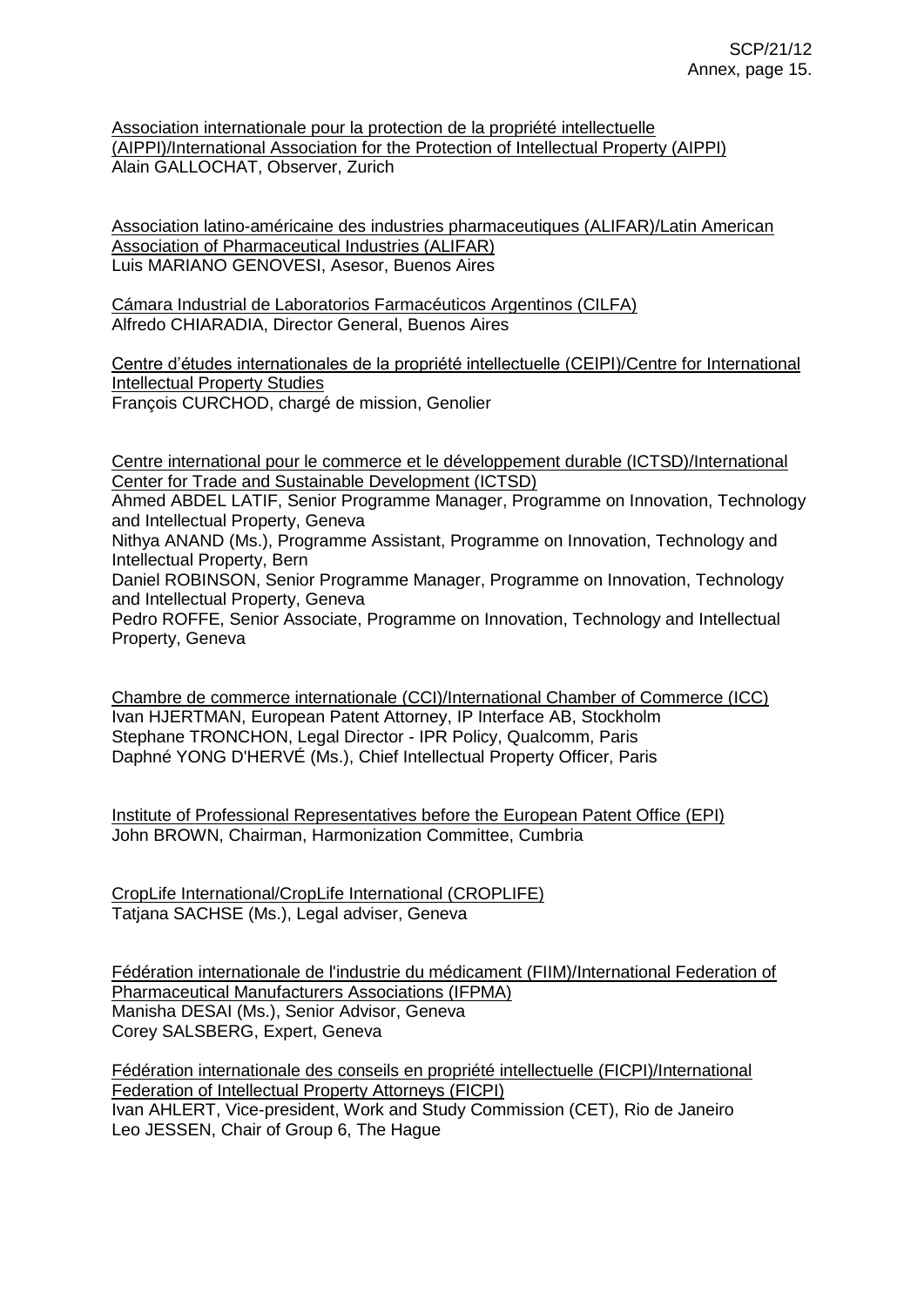Japan Intellectual Property Association (JIPA) Yamanishi RYO, Vice-Chairman, Medicinal and Biotechnology Committee, Tokyo

Japan Patent Attorneys Association (JPAA) Takaaki KIMURA, Vice-Chairman of Department, International Activity Centre, Tokyo

Knowledge Ecology International, Inc. (KEI) Thiru BALASUBRAMANIAM, Managing Director, KEI Europe, Geneva

Médecins Sans Frontières (MSF) Rohit MALPANI, Director, Policy and Analysis, Geneva Yuanqiong HU (Ms.), Legal and Policy Advisor, Geneva

# V. BUREAU/OFFICERS

| Président/Chair:                    | Mokhtar WARIDA (Égypte/Egypt)                                              |
|-------------------------------------|----------------------------------------------------------------------------|
| Ad-hoc Vice-présidents/Vice-Chairs: | Victor PORTELLI (Australie/Australia)<br>Bucura IONESCU (Roumanie/Romania) |
| Secrétaire/Secretary:               | Marco ALEMAN (OMPI/WIPO)                                                   |

## VI. CONFÉRENCIERS/SPEAKERS

Pravind ANAND, Managing Partner, Anand and Anand Advocates, New Delhi

Hans BLOECHLE, Head, Global Intellectual Property, Schindler Group, Ebikon

Manisha A. DESAI (Ms.), Assistant General Patent Counsel, Eli Lilly and Company, Indianapolis

Steven GARLAND, Smart and Biggar/Fetherstonhaugh, Ottawa

Margaret KYLE (Mrs.), Professor, MINES ParisTech, Paris

Jeffery LEWIS, Patterson Belknap Webb and Tyler, New York

Wouter PORS, Head, Bird and Bird's IP group, The Hague

Jayashree WATAL (Mrs.), Counsellor, Intellectual Property Division, World Trade Organization (WTO), Geneva

Carsten FINK, Chief Economist, Economics and Statistics Division, WIPO, Geneva